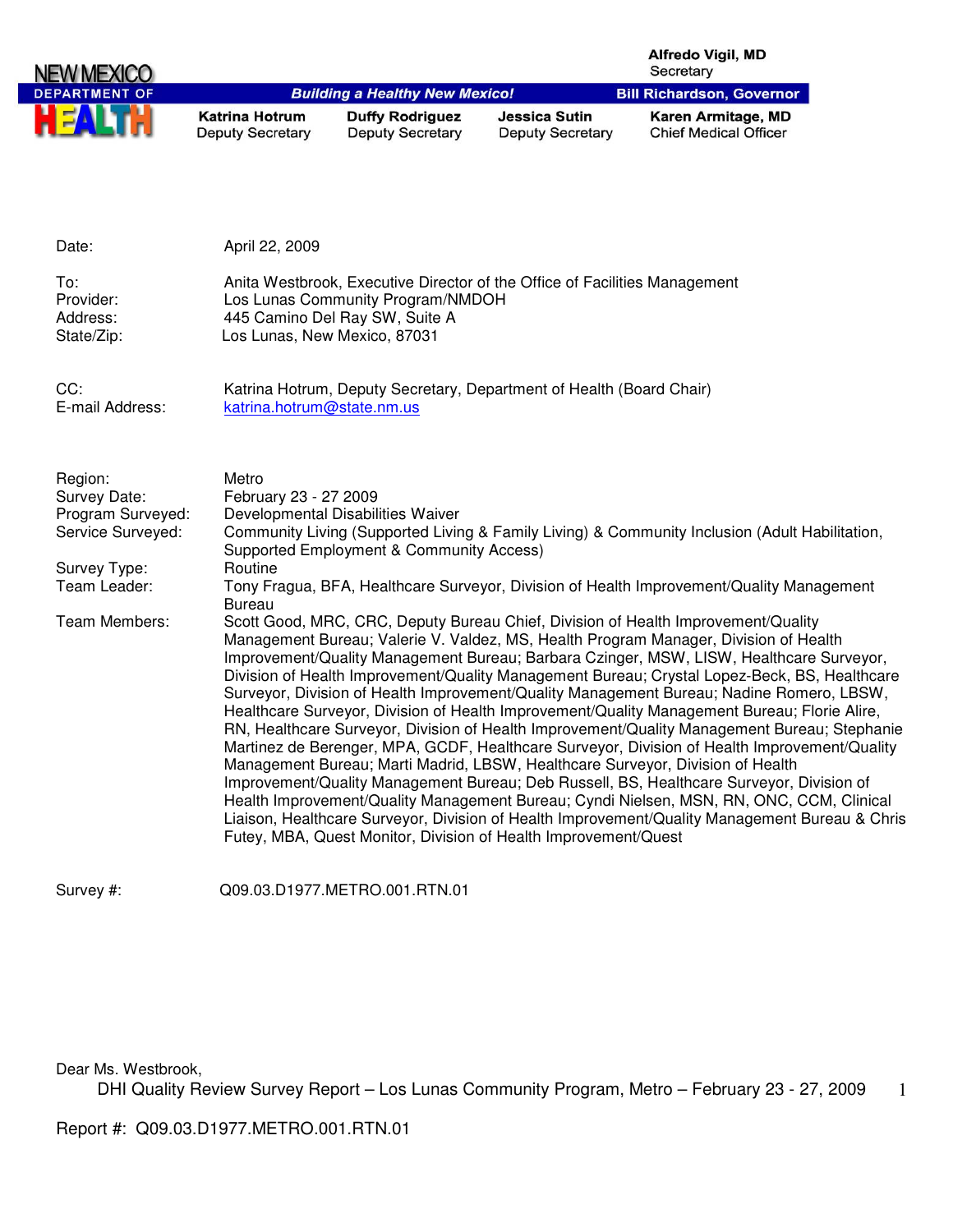The Division of Health Improvement Quality Management Bureau has completed a quality review survey of the services identified above. The purpose of the survey was to determine compliance with federal and state standards; to assure the health, safety, and welfare of individuals receiving services through the Developmental Disabilities Waiver; and to identify opportunities for improvement.

#### **Quality Management Approval Rating:**

The Division of Health Improvement/Quality Management Bureau is granting your agency a "SUB-STANDARD" certification for significant non-compliance with DDSD Standards and regulations; additionally your agency is being referred to the Internal Review Committee for consideration of remedies and possible sanctions.

#### **Plan of Correction:**

The attached Report of Findings identifies deficiencies found during your agency's survey. You are required to complete and implement a Plan of Correction (POC). Please submit your agency's Plan of Correction (POC) in the space on the two right columns of the Report of Findings. See attachment A for additional guidance in completing the POC. The response is due to the parties below within 10 working days of the receipt of this letter:

- 1. Quality Management Bureau, Attention: Plan of Correction Coordinator 5301 Central Ave. NE Suite 900 Albuquerque, NM 87108
- 2. Developmental Disabilities Supports Division Regional Office for region of service surveyed.

Upon notification from QMB that your Plan of Correction has been approved, you must implement all remedies and corrective actions within 45 working days. If your plan of correction is denied, you must resubmit a revised plan ASAP for approval. All remedies must still be completed within 45 working days of the original submission.

Failure to submit, complete or implement your POC within the required time frames will result in the imposition of a \$200 per day Civil Monetary Penalty until it is received, completed and/or implemented.

#### **Request for Informal Reconsideration of Findings (IRF):**

If you disagree with a determination of noncompliance (finding) you have 10 working days upon receipt of this notice to request an IRF. Submit your request for an IRF in writing to:

> QMB Deputy Bureau Chief 5301 Central Ave NE Suite #900 Albuquerque, NM 87108 Attention: IRF request

A request for an IRF will not delay the implementation of your Plan of Correction which must be completed within 45 working days. Providers may not appeal the nature or interpretation of the standard or regulation, the team composition, sampling methodology or the Scope and Severity of the finding.

If the IRF approves the change or removal of a finding, you will be advised of any changes.

This IRF process is separate and apart from the Informal Dispute Resolution (IDR) and Fair Hearing Process for Sanctions from DOH.

Please call the Team Leader at 505-841-5825, if you have questions about the survey or the report. Thank you for your cooperation and for the work you perform.

**Sincerely** Tony

Tony Fragua, BFA Team Lead/Healthcare Surveyor Division of Health Improvement

DHI Quality Review Survey Report – Los Lunas Community Program, Metro – February 23 - 27, 2009  $\mathcal{D}_{\mathcal{L}}$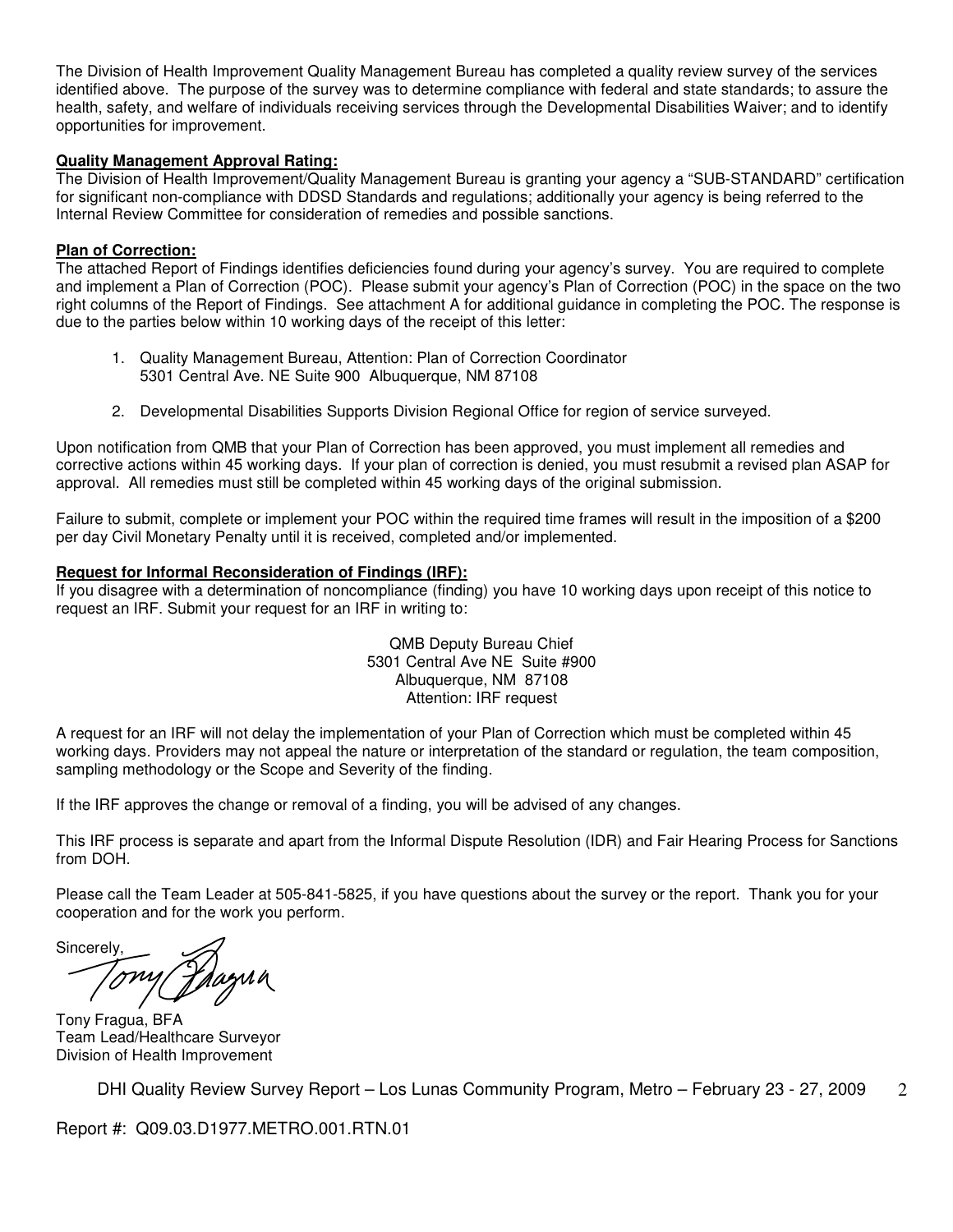#### **Survey Process Employed:**

Entrance Conference Date: February 23, 2009

Exit Conference Date: February 27, 2009

Present: **Los Lunas Community Program** Scot Booth, Executive Director Angie Brooks, Quality Supports Manager Peggy Holiday, Human Resources Manager Tina Muth, Service Coordinator Lina Garcia, Health Clinical Secretary Kevin Baker, Service Coordinator Joseph Chavez, Service Coordinator David L. Aragon, Service Coordinator Director Paula Jean Walker, Executive Secretary Corine Duran, Administrative Assistant Annette Baca, Residential Coordinator Ruth Castillo, Residential Coordinator Jerry Kay, Residential Manager Andrew Smith, Residential Coordinator Dorothy Maya, Residential Coordinator **DOH/DHI/QMB** Tony Fragua, BFA, Team Lead/Healthcare Surveyor Barbara Czinger MSW, LISW, Healthcare Surveyor Crystal Lopez-Beck, BS, Healthcare Surveyor Nadine Romero, LBSW, Healthcare Surveyor Florie Alire, RN, Healthcare Surveyor Stephanie Martinez de Berenger, MPA, Healthcare Surveyor Scott Good, MRC, CRC, Deputy Bureau Chief Present: **Los Lunas Community Program** Scot Booth, Executive Director Angie Brooks, Quality Supports Manager Virginia Chavira, Day Services Manager Dorothy Maya, Residential Coordinator David Aragon, Director of Service Coordination Tanna Rohlfs, Nursing Deb Duffee, RN Sandra Valdez, LPN Lina Garcia, Health Clinical Secretary Cindy Bascom, LPN Reginald L. Allen, Driving Executive Manager Peggy Holiday, Human Resources Joseph Chavez, Service Coordinator Virginia Aragon, Day Habilitation Amanda Aragon, Day Service Assistant Manager Paula Jean Walker, Executive Secretary Annette Baca, Residential Coordinator Reginald Allen, Deputy Executive Manager **DOH/DHI/QMB**

Tony Fragua, BFA, Team Lead, Healthcare Surveyor Marty Madrid, LBSW, Healthcare Surveyor Nadine Romero, LBSW, Healthcare Surveyor Crystal Lopez-Beck, BS, Healthcare Surveyor Chris Futey, MBA, Quest Monitor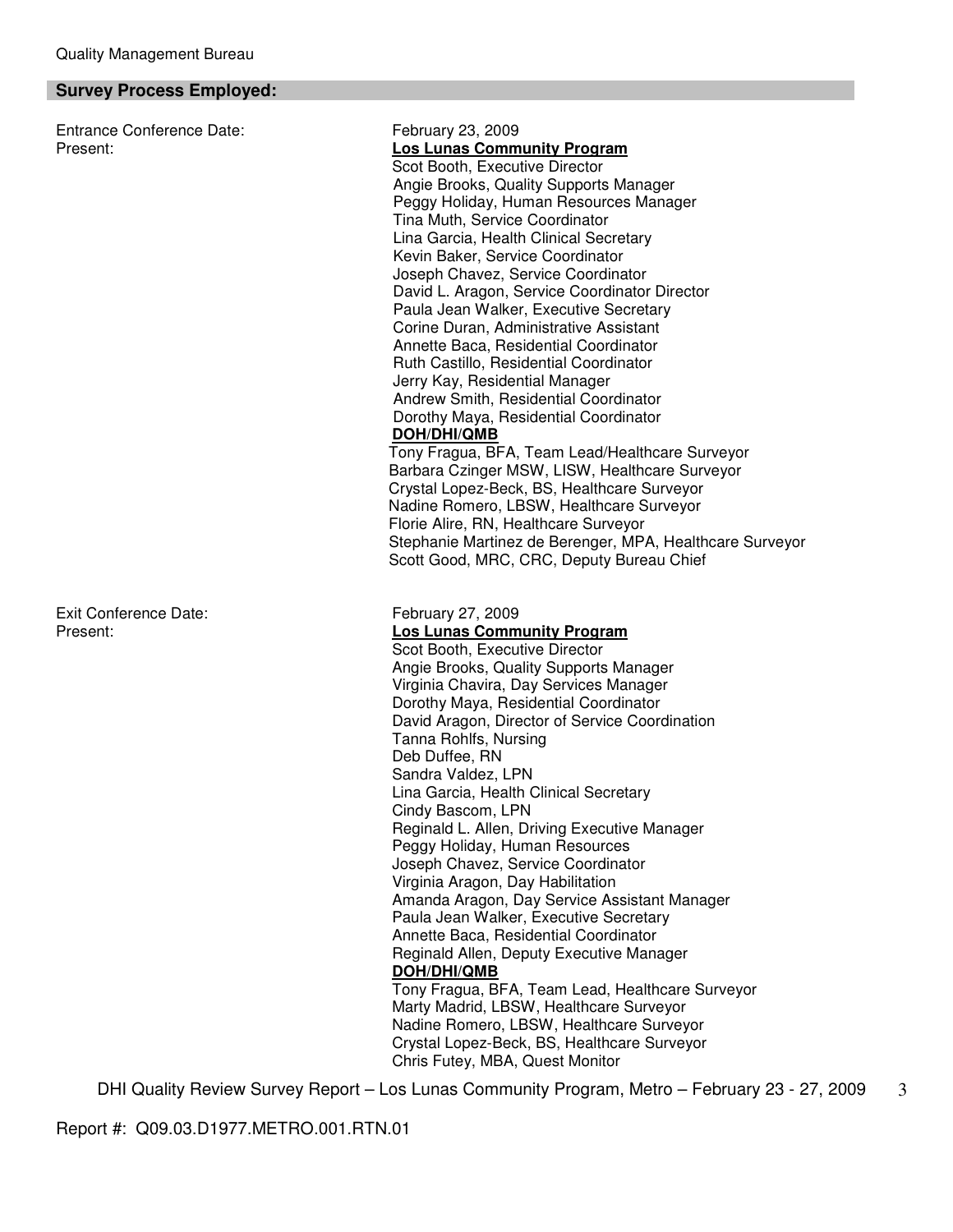Florie Alire, RN, Healthcare Surveyor Barbara Czinger, MSW, LISW, Healthcare Surveyor **DDSD - Metro Regional Office**

Jennifer Brown, Social Worker

| <b>Homes Visited</b>                 | Number:                                                                                                                                                                                                                                                                  | 18                                                                                                                                                                                                                                                                                                                                                                                             |
|--------------------------------------|--------------------------------------------------------------------------------------------------------------------------------------------------------------------------------------------------------------------------------------------------------------------------|------------------------------------------------------------------------------------------------------------------------------------------------------------------------------------------------------------------------------------------------------------------------------------------------------------------------------------------------------------------------------------------------|
| Administrative Locations Visited     | Number:                                                                                                                                                                                                                                                                  | $\mathbf 1$                                                                                                                                                                                                                                                                                                                                                                                    |
| <b>Total Sample Size</b>             | Number:                                                                                                                                                                                                                                                                  | 26<br>12 - Jackson Members<br>14 - Non-Jackson Members<br>18 - Supported Living<br>8 - Family Living<br>20 - Adult Habilitation<br>4 - Supported Employment<br>3 - Community Access                                                                                                                                                                                                            |
| Persons Served Interviewed           | Number:                                                                                                                                                                                                                                                                  | 11                                                                                                                                                                                                                                                                                                                                                                                             |
| <b>Persons Served Observed</b>       | Number:                                                                                                                                                                                                                                                                  | 15 (One individual was working during on the on<br>site<br>visit & 14 individuals preferred not to be interviewed when asked if the<br>surveyor could ask them questions about their services).                                                                                                                                                                                                |
| Records Reviewed (Persons Served)    | Number:                                                                                                                                                                                                                                                                  | 26                                                                                                                                                                                                                                                                                                                                                                                             |
| <b>Administrative Files Reviewed</b> | <b>Billing Records</b><br>$\bullet$<br><b>Medical Records</b><br>$\bullet$<br>٠<br><b>Personnel Files</b><br>$\bullet$<br><b>Training Records</b><br>$\bullet$<br>$\bullet$<br>$\bullet$<br>$\bullet$<br>$\bullet$<br>$\bullet$<br><b>Evacuation Drills</b><br>$\bullet$ | Incident Management Records<br>Agency Policy and Procedure<br><b>Caregiver Criminal History Screening Records</b><br><b>Employee Abuse Registry</b><br>Human Rights Notes and Meeting Minutes<br>Nursing personnel files<br>Los Lunas Community Program Orientation Packet<br>New Mexico Department of Health, Internal Review Committee/Quality<br>Improvement Plan and Quarterly Report Form |

CC: Distribution List: DOH - Division of Health Improvement

- DOH Developmental Disabilities Supports Division
- DOH Office of Internal Audit
- HSD Medical Assistance Division

DHI Quality Review Survey Report – Los Lunas Community Program, Metro – February 23 - 27, 2009 4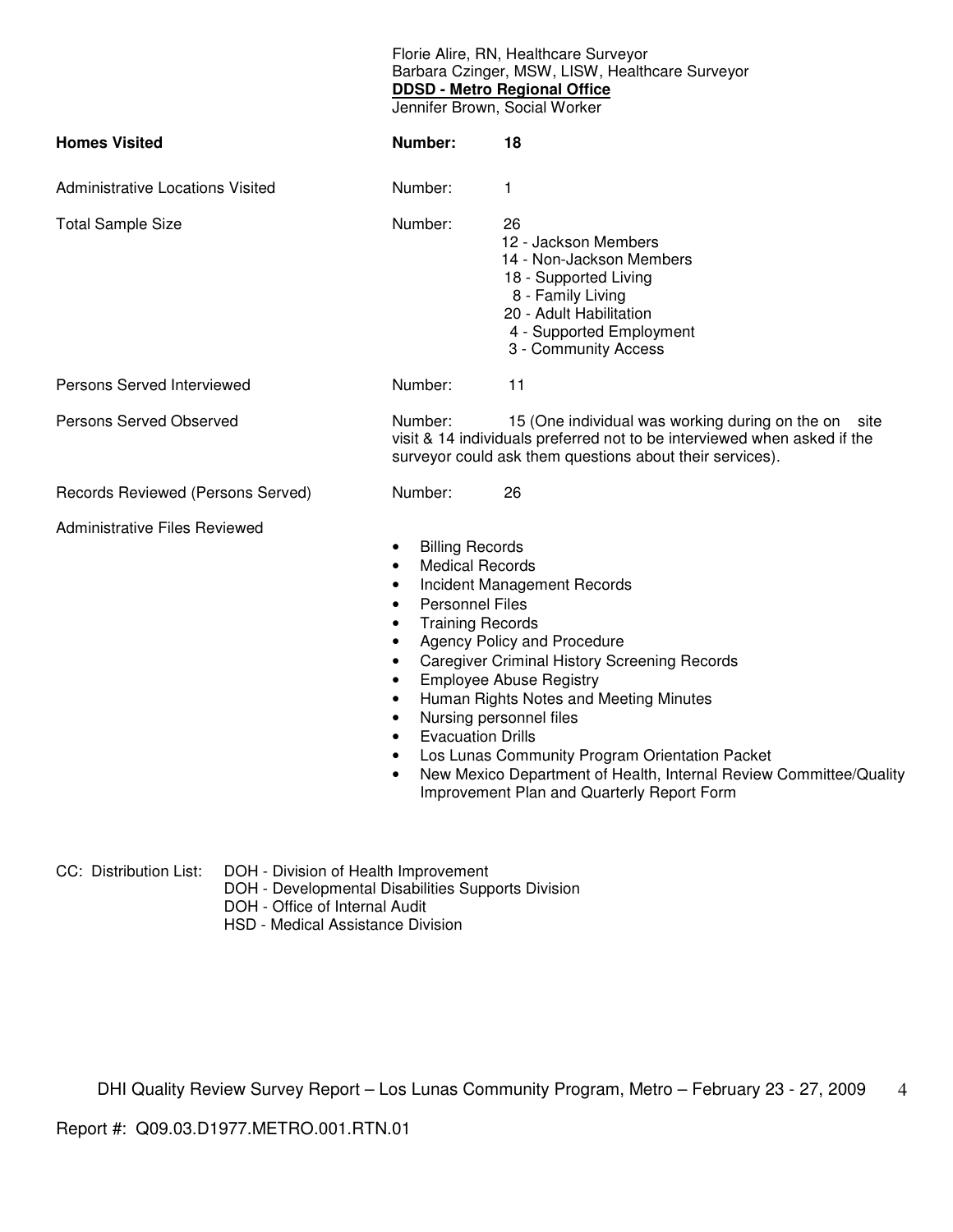#### **Attachment A**

# **Provider Instructions for Completing the QMB Plan of Correction (POC) Process**

- After a QMB Quality Review, your Survey Report will be sent to you via certified mail. You may request that it also be sent to you electronically by calling George Perrault, Plan of Correction Coordinator at 505-222-8624.
- Within 10 business days of the date you received your survey report, you must develop and send your Plan of Correction response to the QMB office. (Providers who do not pick up their mail will be referred to the Internal Review Committee [IRC]).
- For each Deficiency in your Survey Report, include specific information about HOW you will correct each Deficiency, WHO will fix each Deficiency ("Responsible Party"), and by WHEN ("Date Due").
- Your POC must not only address HOW, WHO and WHEN each Deficiency will be corrected, but must also address overall systemic issues to prevent the Deficiency from reoccurring, i.e., Quality Assurance (QA). Your description of your QA must include specifics about your selfauditing processes, such as HOW OFTEN you will self-audit, WHO will do it, and WHAT FORMS will be used.
- Corrective actions should be incorporated into your agency's Quality Assurance/Quality Improvement policies and procedures.
- You may send your POC response electronically to George.Perrault@state.nm.us, by fax (505- 841-5815), or by postal mail.
- Do not send supporting documentation to QMB until after your POC has been approved by QMB.
- QMB will notify you if your POC has been "Approved" or "Denied".
- Whether your POC is "Approved" or "Denied", you have a maximum of 45 business days to correct all survey Deficiencies from the date of receipt of your Survey Report. If your POC is "Denied" it must be revised and resubmitted ASAP, as the 45 working day limit is in effect. Providers whose revised POC is denied will be referred to the IRC.
- The POC must be completed on the official QMB Survey Report and Plan of Correction Form, unless approved in advance by the POC Coordinator.
- The following Deficiencies must be corrected within the deadlines below (after receipt of your Survey Report):

|        | $\circ$ CCHS and EAR:        | 10 working days |
|--------|------------------------------|-----------------|
|        | o Medication errors:         | 10 working days |
|        | $\circ$ IMS system/training: | 20 working days |
| $\cap$ | ISP related documentation:   | 30 working days |
|        |                              |                 |

o DDSD Training 45 working days

• If you have questions about the POC process, call the QMB POC Coordinator, George Perrault at 505-222-8624 for assistance.

DHI Quality Review Survey Report – Los Lunas Community Program, Metro – February 23 - 27, 2009 5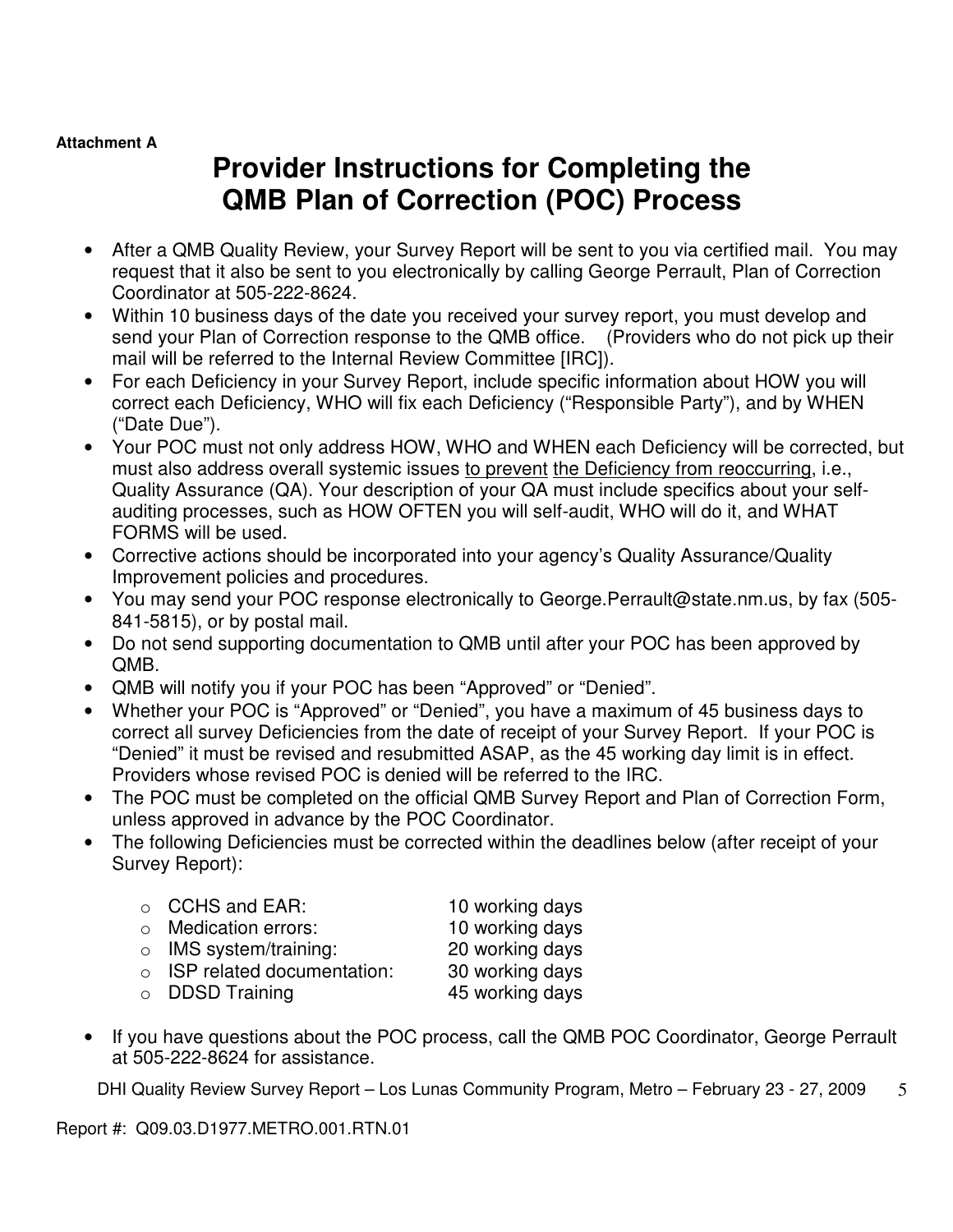- For Technical Assistance (TA) in developing or implementing your POC, contact your local DDSD Regional Office.
- Once your POC has been approved by QMB, the POC may not be altered or the dates changed.
- Requests for an extension or modification of your POC (post approval) must be made in writing and submitted to the POC Coordinator at QMB, and are approved on a case-by case basis.
- When submitting supporting documentation, organize your documents by Tag #s, and annotate or label each document using Individual #s.
- Do not submit original documents, copies are fine. Originals must be maintained in the agency/client file(s) as per DDSD Standards.
- Failure to submit, complete or implement your POC within the required timeframes will result in a referral to the IRC and the possible imposition of a \$200 per day Civil Monetary Penalty until it is received, completed and/or implemented.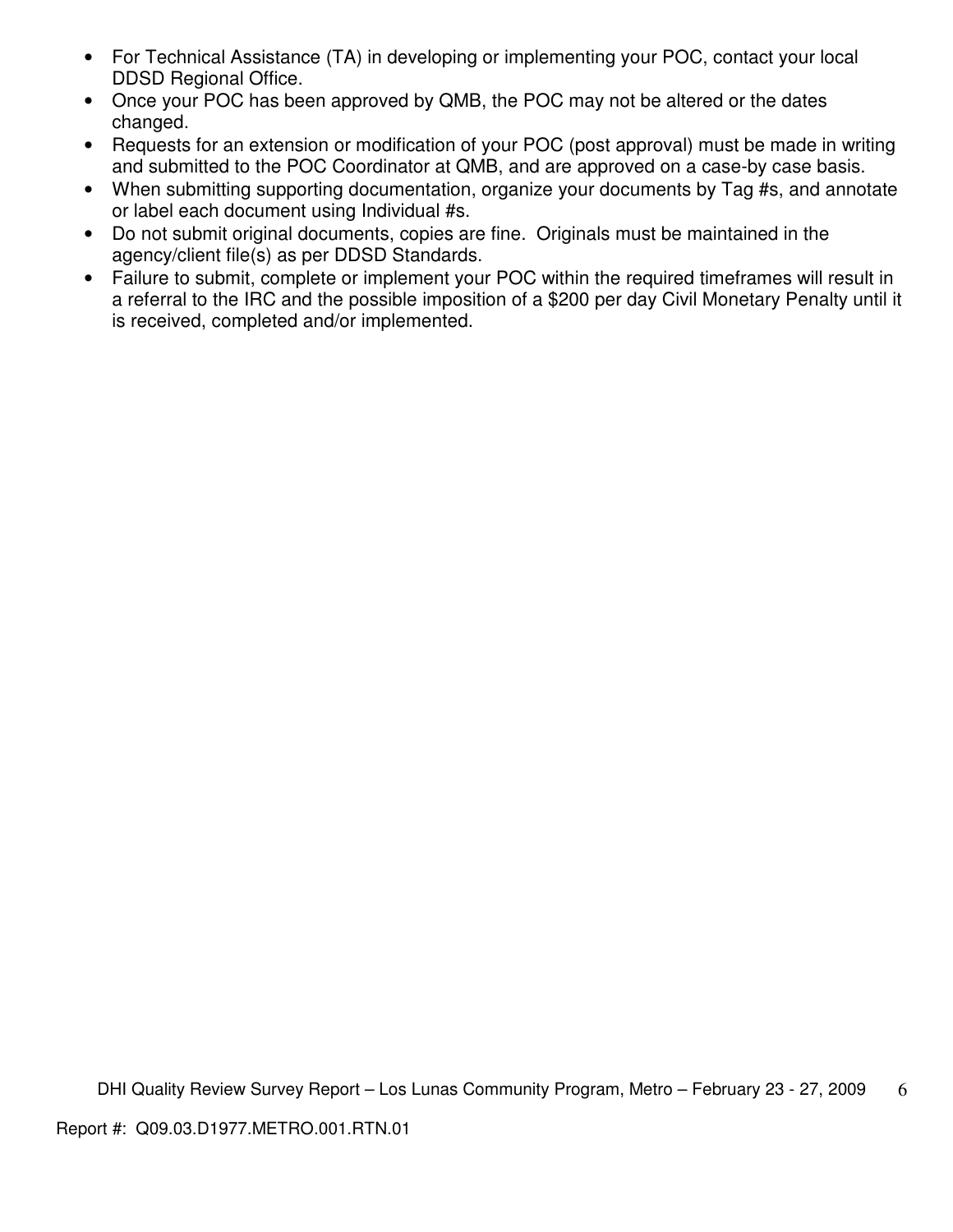#### **Attachment B**

## **QMB Scope and Severity Matrix of survey results**

Each deficiency in your Report of Findings is scored on a Scope and Severity Scale. The culmination of each deficiency's Scope and Severity is used to determine degree of compliance to standards and regulations and level of QMB Certification.

|                 |                      |                                                                |                                  | <b>SCOPE</b>                    |                                               |
|-----------------|----------------------|----------------------------------------------------------------|----------------------------------|---------------------------------|-----------------------------------------------|
|                 |                      |                                                                | <b>Isolated</b><br>$01\% - 15\%$ | <b>Pattern</b><br>$16\% - 79\%$ | <b>Widespread</b><br>$80\% - 100\%$           |
|                 | High Impact          | Immediate<br>Jeopardy to<br>individual health<br>and or safety | J.                               | K.                              | L.                                            |
| <b>SEVERITY</b> |                      | <b>Actual harm</b>                                             | G.                               | Н.                              | I.                                            |
|                 |                      | No Actual Harm<br><b>Potential for more</b>                    | D.                               | Е.                              | $F.$ (3 or more)                              |
|                 | Medium<br>Impact     | than minimal harm                                              | $D.$ (2 or less)                 |                                 | <b>F.</b> (no conditions<br>of participation) |
|                 | Impact<br><b>NOT</b> | No Actual Harm<br>Minimal potential<br>for harm.               | A.                               | <b>B.</b>                       | C.                                            |

Scope and Severity Definitions:

#### Key to Scope scale:

Isolated:

A deficiency that is limited to 1% to 15% of the sample, usually impacting no more than one or two individuals in the sample.

Pattern:

A deficiency that impacts a number or group of individuals from 16% to 79% of the sample is defined as a pattern finding. Pattern findings suggest the need for system wide corrective actions.

DHI Quality Review Survey Report – Los Lunas Community Program, Metro – February 23 - 27, 2009 7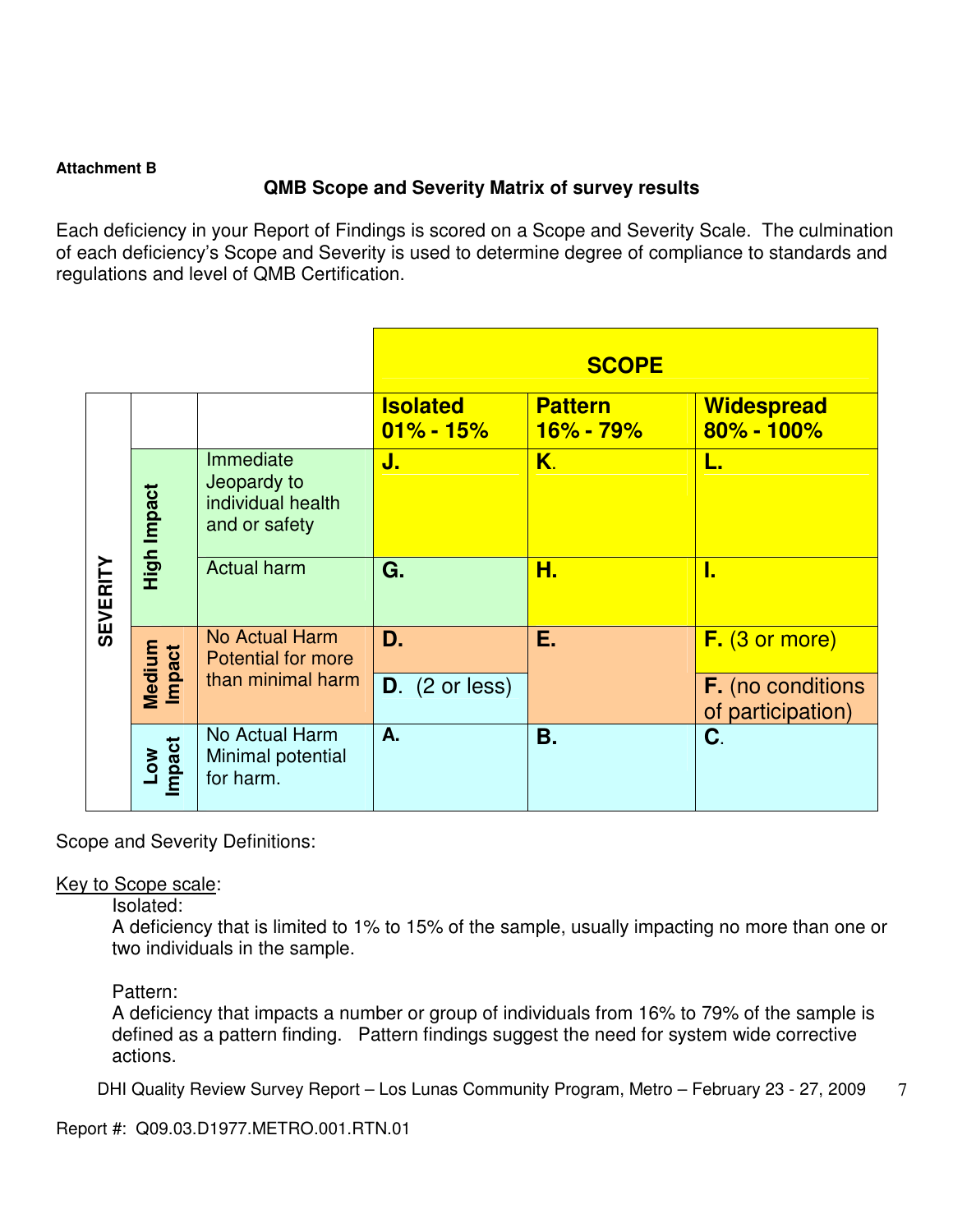## Widespread:

A deficiency that impacts most or all (80% to 100%) of the individuals in the sample is defined as widespread or pervasive. Widespread findings suggest the need for system wide corrective actions as well as the need to implement a Continuous Quality Improvement process to improve or build infrastructure. Widespread findings must be referred to the Internal Review Committee for review and possible actions or sanctions.

### Key to Severity scale:

Low Impact Severity: (Blue)

Low level findings have no or minimal potential for harm to an individual. Providers that have no findings above a "C" level may receive a "Quality" Certification approval rating from QMB.

## Medium Impact Severity: (Tan)

Medium level findings have a potential for harm to an individual. Providers that have no findings above a "F" level and/or no more than two F level findings and no F level Conditions of Participation may receive a "Merit" Certification approval rating from QMB.

### High Impact Severity: (Green or Yellow)

High level findings are when harm to an individual has occurred. Providers that have no findings above "I" level may only receive a "Standard" Approval rating from QMB and will be referred to the IRC.

### High Impact Severity: (Yellow)

"J, K, and L" Level findings:

This is a finding of Immediate Jeopardy. If a provider is found to have "I" level findings or higher, with an outcome of Immediate Jeopardy, including repeat findings or Conditions of Participation they will be referred to the Internal Review Committee.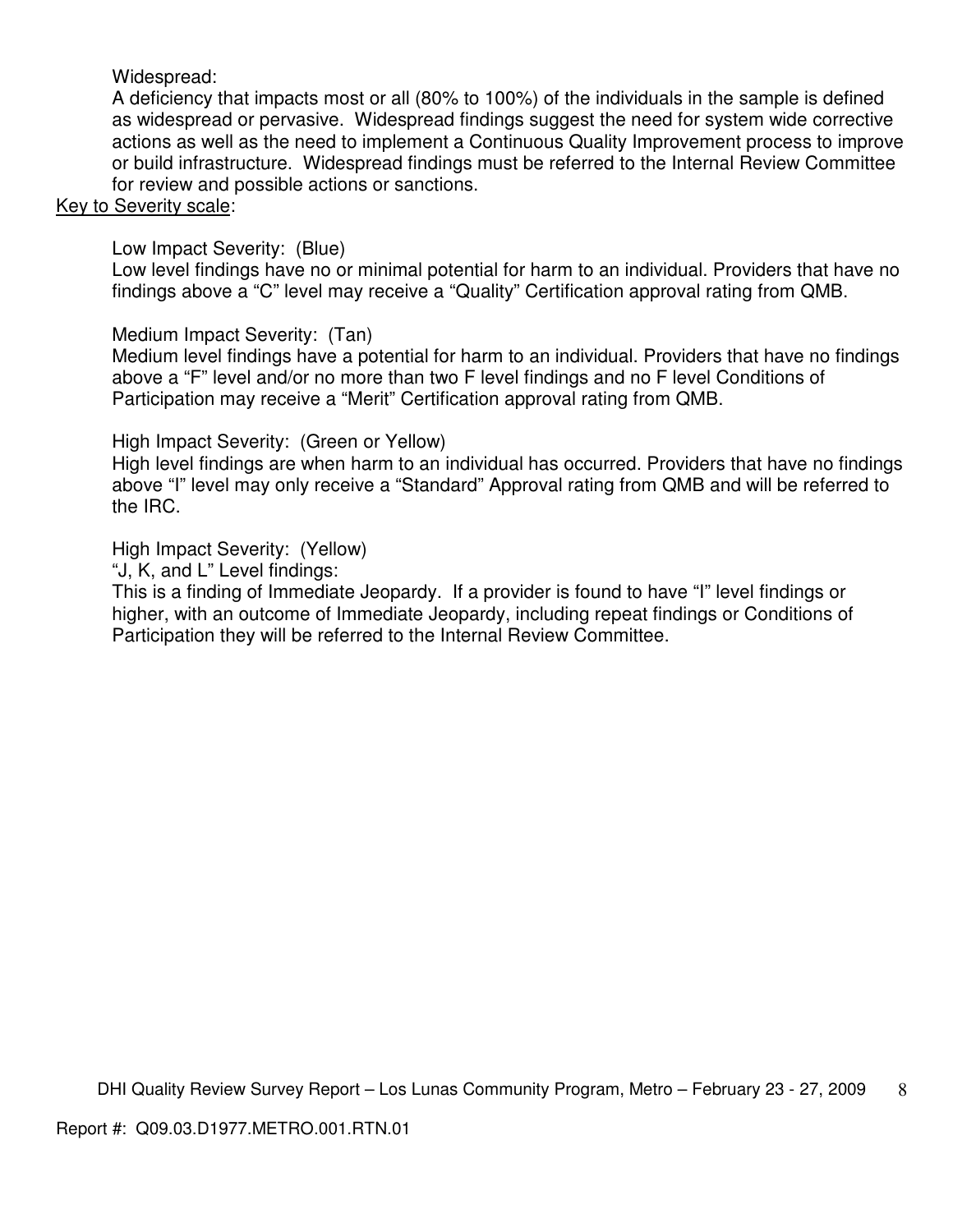#### **Guidelines for the Provider Informal Reconsideration of Finding (IRF) Process**

Throughout the process, surveyors are openly communicating with providers. Open communication means that surveyors have clarified issues and/or requested missing information before completing the review. Regardless, there may still be instances where the provider disagrees with a specific finding.

To informally dispute a finding the provider must request in writing an Informal Reconsideration of the Finding (IRF) to the QMB Deputy Bureau Chief **within 10 working days** of receipt of the final report.

The written request for an IRF must be completed on the **QMB Request for Informal Reconsideration of Finding Form** (available on the QMB website) and must specify in detail the request for reconsideration and why the finding is inaccurate. The **IRF request must include all supporting documentation or evidence that was not previously reviewed during the survey process.** 

## **The following limitations apply to the IRF process:**

- The request for an IRF and all supporting evidence must be received in 10 days.
- Findings based on evidence requested during the survey and not provided may not be subject to reconsideration.
- The supporting documentation must be new evidence not previously reviewed by the survey team.
- Providers must continue to complete their plan of correction during the IRF process
- Providers may not request an IRF to challenge the Scope and Severity of a finding.
- Providers may not request an IRF to challenge the sampling methodology.
- Providers may not request an IRF based on disagreement with the nature of the standard or regulation.
- Providers may not request an IRF to challenge the team composition
- Providers may not request an IRF to challenge the QMB Quality Approval Rating and the length of their DDSD provider contract.

### **A Provider forfeits the right to an IRF if the request is not made within 10 working days of receiving the report and does not include all supporting documentation or evidence to show compliance with the standards and regulations.**

QMB has 30 working days to complete the review and notify the provider of the decision. The request will be reviewed by the IRF committee. The Provider will be notified in writing of the ruling, no face to face meeting will be conducted.

When a Provider requests that a finding be reconsidered, it does not stop or delay the Plan of Correction process. **Providers must continue to complete the Plan of Correction, including the finding in dispute regardless of the IRF status.** If a finding is successfully reconsidered, it will be noted and will be removed or modified from the report. It should be noted that in some cases a Plan

DHI Quality Review Survey Report – Los Lunas Community Program, Metro – February 23 - 27, 2009 9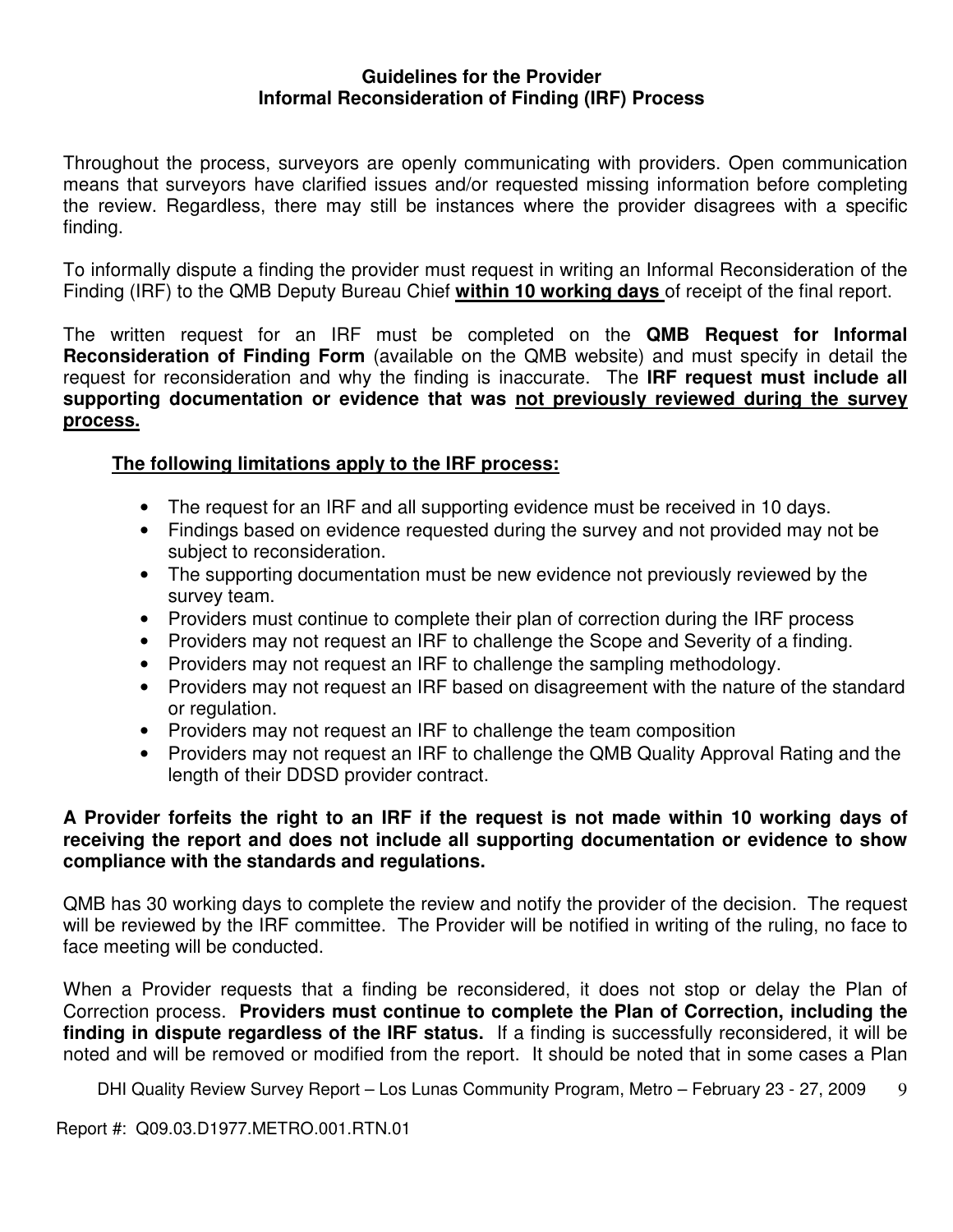of Correction may be completed prior to the IRF process being completed. The provider will be notified in writing on the decisions of the IRF committee.

#### **Administrative Review Process:**

If a Provider desires to challenge the decision of the IRF committee they may request an Administrative Review by the DHI and DDSD Director. The Request must be made in writing to the QMB Bureau Chief and received within 5 days of notification from the IRF decision.

#### **Regarding IRC Sanctions:**

The Informal Reconsideration of the Finding process is a separate process specific to QMB Survey Findings and should not be confused with any process associated with IRC Sanctions.

If a Provider desires to Dispute or Appeal an IRC Sanction that is a separate and different process. Providers may choose the Informal Dispute Resolution Process or the Formal Medicaid Fair Hearing Process to dispute or appeal IRC sanctions, please refer to the DOH Sanction policy and section 39 of the provider contract agreement.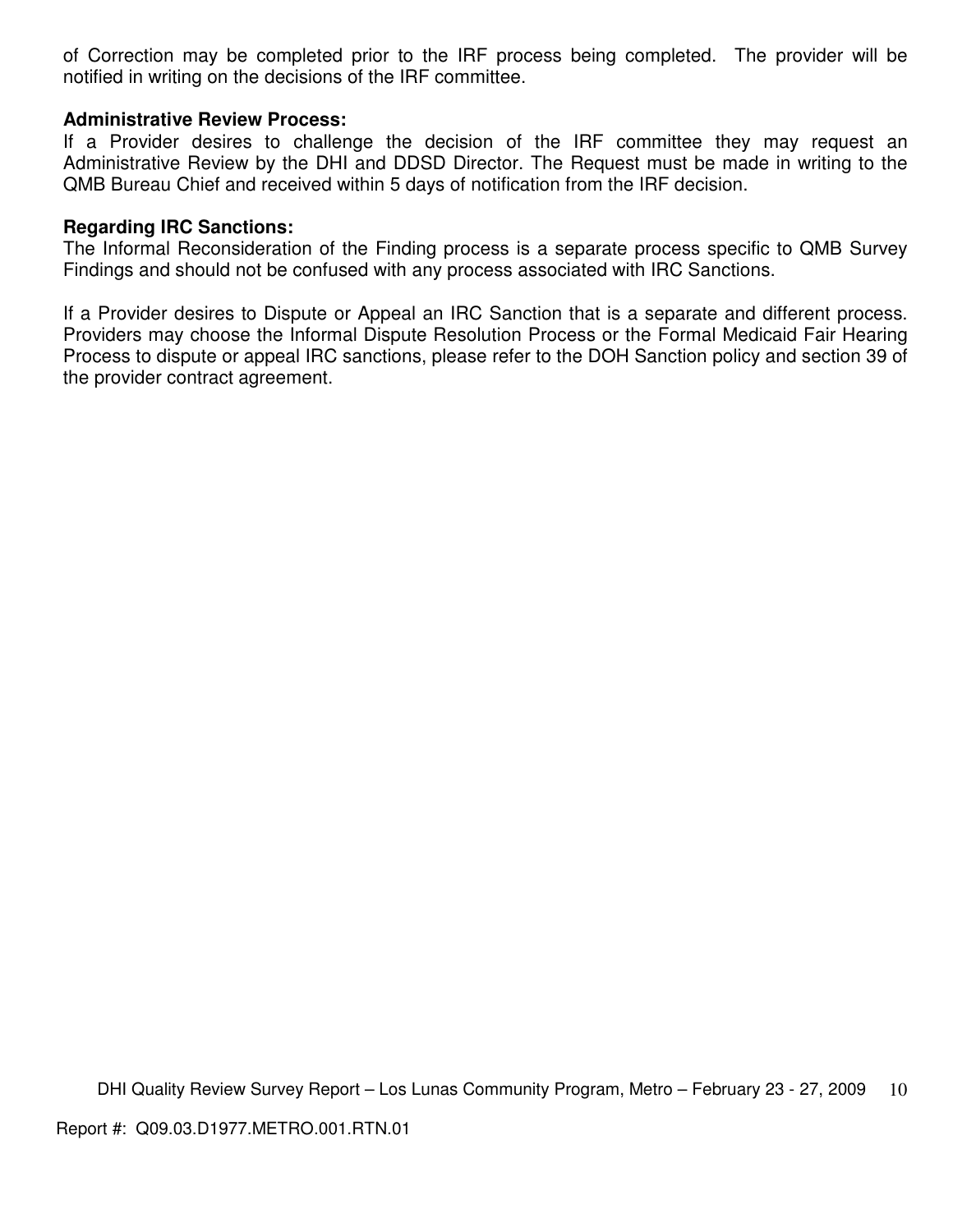## **Agency: Los Lunas Community Program - Metro Region** Program: Developmental Disabilities Waiver Service: Community Living (Supported Living & Family Living) & Community Inclusion (Adult Habilitation, Community Access & Supported Employment) Monitoring Type: Routine **Date of Survey: February 23 - 27, 2009**

Review of the Agency individual case files revealed the following items were not found,

• ISP Signature Page (#1, 3, 10, 13, 19, 21

• Addendum A (#1, 3, 5, 9, 10, 12, 19, 23 &

• Individual Specific Training (Addendum B)

• Occupational Therapy Plan (#3 & 6)

• Physical Therapy Plan (#8)

incomplete, and/or not current:

• Annual ISP  $(\#14 \& 19)$ 

& 24)

24)

(#10 & 19)

 **Agency Plan of Correction and Responsible Party** 

**Statute Deficiency** Tag # 1A08 Agency Case File Scope and Severity Rating: B Based on record review, the Agency failed to Developmental Disabilities (DD) Waiver Service Standards effective 4/1/2007 **CHAPTER 1 II. PROVIDER AGENCY** maintain at the administrative office a confidential case file for 10 of 26 individuals.

 **REQUIREMENTS:** The objective of these standards is to establish Provider Agency policy, procedure and reporting requirements for DD Medicaid Waiver program. These requirements apply to all such Provider Agency staff, whether directly employed or subcontracting with the Provider Agency. Additional Provider Agency requirements and personnel qualifications may be applicable for specific service standards.

**D. Provider Agency Case File for the Individual:** All Provider Agencies shall maintain at the administrative office a confidential case file for each individual. Case records belong to the individual receiving services and copies shall be provided to the receiving agency whenever an individual changes providers. The record must also be made available for review when requested by DOH, HSD or federal government representatives for oversight purposes. The individual's case file shall include the following requirements:

 (1) Emergency contact information, including the individual's address, telephone number, names and telephone numbers of relatives, or guardian or conservator, physician's name(s) and telephone number(s),

DHI Quality Review Survey Report – Los Lunas Community Program, Metro – February 23 - 27, 2009

Report #: Q09.03.D1977.METRO.001.RTN.01

11

**Date Due**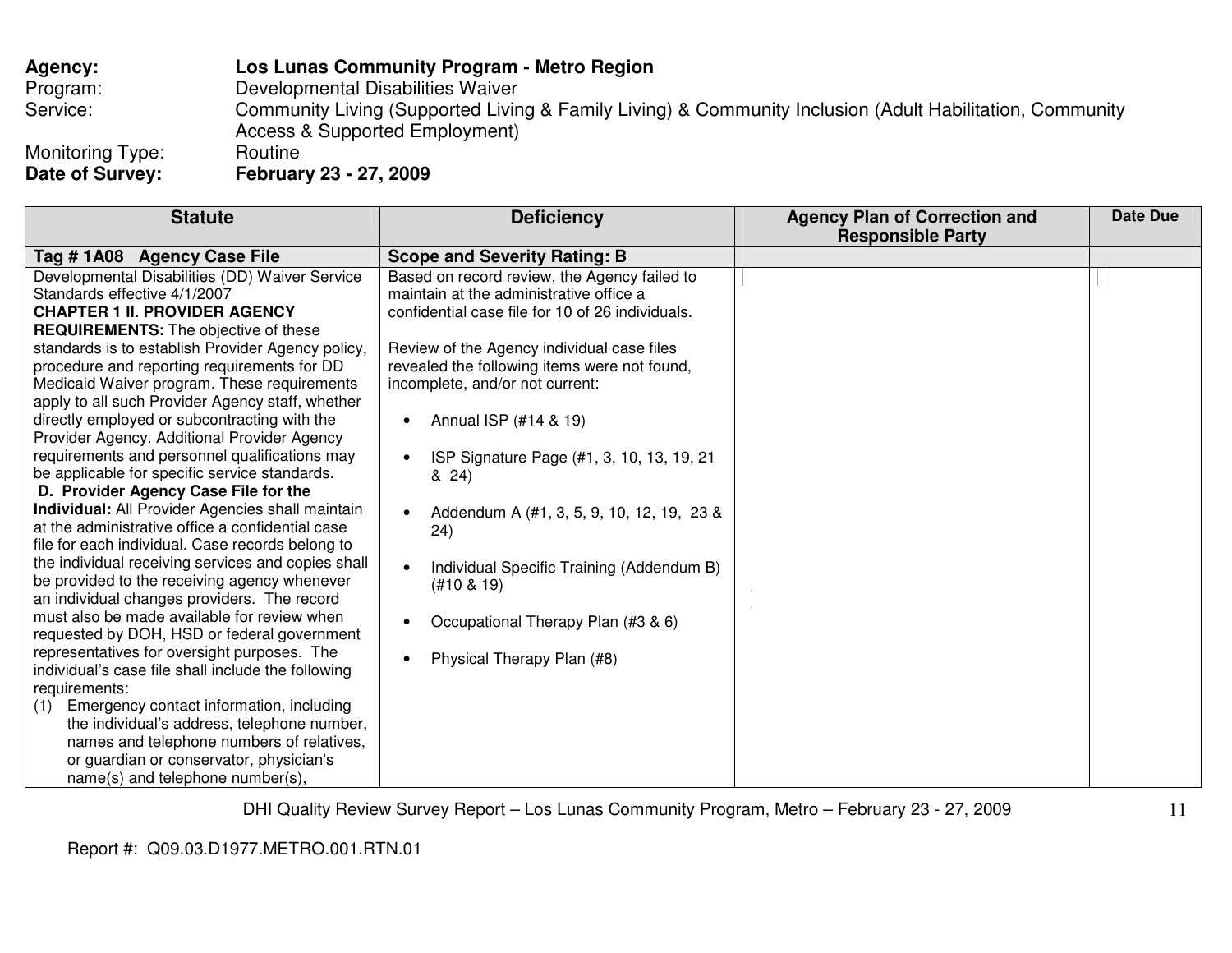|     | pharmacy name, address and telephone              |  |  |
|-----|---------------------------------------------------|--|--|
|     | number, and health plan if appropriate;           |  |  |
| (2) | The individual's complete and current ISP,        |  |  |
|     | with all supplemental plans specific to the       |  |  |
|     | individual, and the most current completed        |  |  |
|     | Health Assessment Tool (HAT);                     |  |  |
| (3) | Progress notes and other service delivery         |  |  |
|     | documentation;                                    |  |  |
| (4) | Crisis Prevention/Intervention Plans, if there    |  |  |
|     | are any for the individual;                       |  |  |
| (5) | A medical history, which shall include at         |  |  |
|     | least demographic data, current and past          |  |  |
|     | medical diagnoses including the cause (if         |  |  |
|     | known) of the developmental disability,           |  |  |
|     | psychiatric diagnoses, allergies (food,           |  |  |
|     | environmental, medications),                      |  |  |
|     | immunizations, and most recent physical           |  |  |
|     | exam;                                             |  |  |
| (6) | When applicable, transition plans                 |  |  |
|     | completed for individuals at the time of          |  |  |
|     | discharge from Fort Stanton Hospital or Los       |  |  |
|     | Lunas Hospital and Training School; and           |  |  |
| (7) | Case records belong to the individual             |  |  |
|     | receiving services and copies shall be            |  |  |
|     | provided to the individual upon request.          |  |  |
| (8) | The receiving Provider Agency shall be            |  |  |
|     | provided at a minimum the following               |  |  |
|     | records whenever an individual changes            |  |  |
|     | provider agencies:                                |  |  |
|     | (a) Complete file for the past 12 months;         |  |  |
|     | (b) ISP and quarterly reports from the current    |  |  |
|     | and prior ISP year;                               |  |  |
|     | Intake information from original admission<br>(C) |  |  |
|     | to services; and                                  |  |  |
|     | When applicable, the Individual Transition<br>(d) |  |  |
|     | Plan at the time of discharge from Los            |  |  |
|     | Lunas Hospital and Training School or Ft.         |  |  |
|     | Stanton Hospital.                                 |  |  |
|     |                                                   |  |  |
|     |                                                   |  |  |
|     |                                                   |  |  |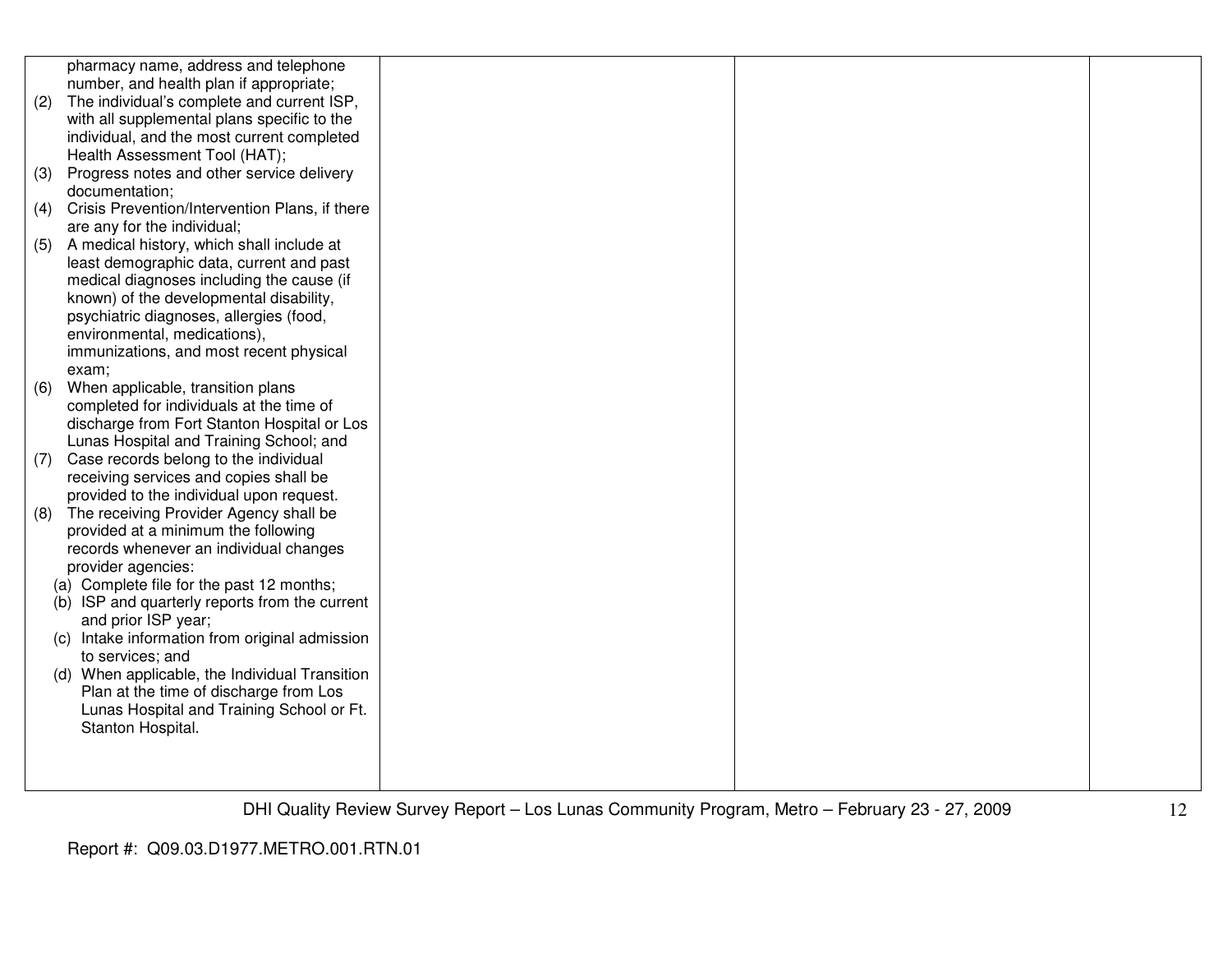| Tag #1A09 Medication Delivery (MAR)                                                | <b>Scope and Severity Rating: E</b>              |  |
|------------------------------------------------------------------------------------|--------------------------------------------------|--|
| Developmental Disabilities (DD) Waiver Service                                     | Medication Administration Records (MAR) were     |  |
| Standards effective 4/1/2007                                                       | reviewed for the months of October, November,    |  |
| <b>CHAPTER 1 II. PROVIDER AGENCY</b>                                               | December 2008, and February 2009.                |  |
| <b>REQUIREMENTS:</b> The objective of these                                        |                                                  |  |
| standards is to establish Provider Agency policy,                                  | Based on record review, 12 of 24 individuals had |  |
| procedure and reporting requirements for DD                                        | Medication Administration Records, which         |  |
| Medicaid Waiver program. These requirements                                        | contained missing medications entries and/or     |  |
| apply to all such Provider Agency staff, whether                                   | other errors:                                    |  |
| directly employed or subcontracting with the                                       |                                                  |  |
| Provider Agency. Additional Provider Agency                                        | Individual #1                                    |  |
| requirements and personnel qualifications may                                      | November 2008                                    |  |
| be applicable for specific service standards.                                      | Medication Administration Records contained      |  |
| Е.<br><b>Medication Delivery: Provider Agencies</b>                                | missing entries. No documentation found          |  |
| that provide Community Living, Community                                           | indicating reason for missing entries:           |  |
| Inclusion or Private Duty Nursing services shall                                   | • Depakote 250mg (2 times daily) Blank -         |  |
| have written policies and procedures regarding                                     | 11/30 (9PM).                                     |  |
| medication(s) delivery and tracking and reporting                                  |                                                  |  |
| of medication errors in accordance with DDSD                                       | Individual #2                                    |  |
| Medication Assessment and Delivery Policy and                                      | October 2008                                     |  |
| Procedures, the Board of Nursing Rules and                                         | Medication Administration Records contained      |  |
| Board of Pharmacy standards and regulations.                                       | missing entries. No documentation found          |  |
|                                                                                    | indicating reason for missing entries:           |  |
| When required by the DDSD Medication<br>(2)                                        | • Tegretol 200mg (3 times daily) - Blank -       |  |
| Assessment and Delivery Policy, Medication                                         | 10/31 (12PM)                                     |  |
| Administration Records (MAR) shall be                                              |                                                  |  |
| maintained and include:                                                            | Individual #3                                    |  |
| (a) The name of the individual, a transcription                                    | December 2008                                    |  |
| of the physician's written or licensed                                             | Medication Administration Records contained      |  |
| health care provider's prescription                                                | missing entries. No documentation found          |  |
| including the brand and generic name of<br>the medication, diagnosis for which the | indicating reason for missing entries:           |  |
| medication is prescribed;                                                          | • Namenda 5mg (1 time daily) - Blank - 12/30     |  |
| (b) Prescribed dosage, frequency and                                               | (BAM)                                            |  |
| method/route of administration, times and                                          |                                                  |  |
| dates of administration;                                                           | Individual #4                                    |  |
| (c) Initials of the individual administering or                                    | October 2008                                     |  |
| assisting with the medication;                                                     | Medication Administration Records contained      |  |
| (d) Explanation of any medication irregularity;                                    | missing entries. No documentation found          |  |
| (e) Documentation of any allergic reaction or                                      | indicating reason for missing entries:           |  |
| adverse medication effect; and                                                     | • Topamax 100mg (2 times daily) - Blank -        |  |
|                                                                                    | 10/30 (7:30AM)<br>$\overline{\phantom{0}}$       |  |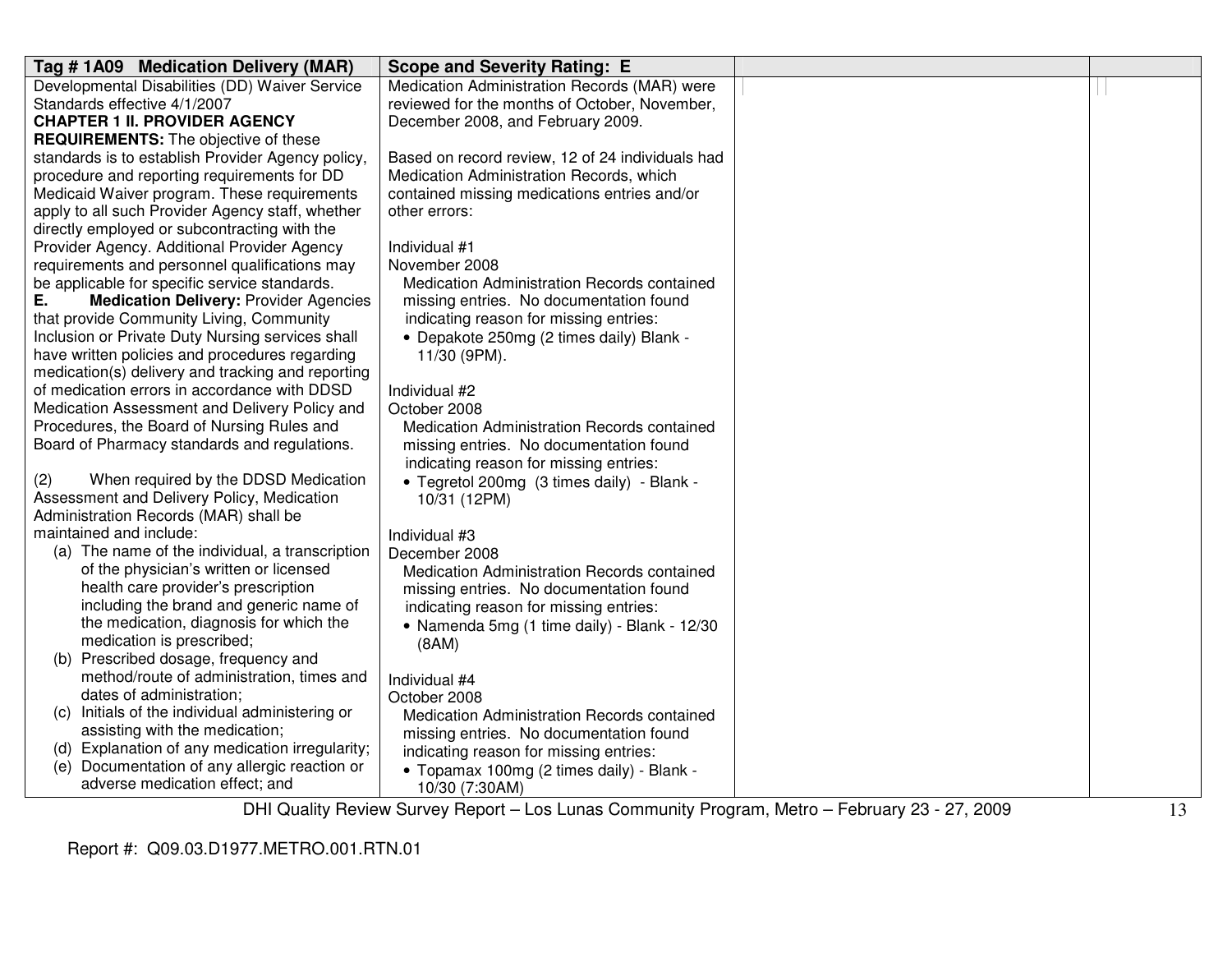| (f) For PRN medication, an explanation for<br>indicating reason for missing entries:<br>the use of the PRN medication shall<br>• Tegretol 200mg (3 times daily) - Blank -<br>include observable signs/symptoms or<br>10/31 (12PM)<br>circumstances in which the medication is<br>to be used, and documentation of<br>Individual #3<br>effectiveness of PRN medication<br>December 2008<br>administered.<br>Medication Administration Records contained<br>(3) The Provider Agency shall also maintain a<br>missing entries. No documentation found<br>signature page that designates the full<br>indicating reason for missing entries:<br>name that corresponds to each initial used<br>• Namenda 5mg (1 time daily) - Blank - 12/30<br>to document administered or assisted<br>(BAM)<br>delivery of each dose;<br>MARs are not required for individuals<br>(4)<br>Individual #4<br>participating in Independent Living who self-<br>October 2008<br>administer their own medications;<br>Medication Administration Records contained<br>Information from the prescribing pharmacy<br>(5)<br>missing entries. No documentation found<br>regarding medications shall be kept in the<br>indicating reason for missing entries:<br>home and community inclusion service<br>• Topamax 100mg (2 times daily) - Blank -<br>locations and shall include the expected<br>10/30 (7:30AM)<br>desired outcomes of administrating the<br>medication, signs and symptoms of adverse<br>• Tegretol 200mg (2 times daily) - Blank -<br>events and interactions with other<br>10/30 (7:30AM & 2PM)<br>medications;<br>• Baclofen 10mg tab (2 times daily) - Blank -<br>10/30 (7AM & 2:30PM)<br>NMAC 16.19.11.8 MINIMUM STANDARDS:<br>A. MINIMUM STANDARDS FOR THE<br>• Ferrous Sulfate 200mg/5ml (3 times daily) -<br>DISTRIBUTION, STORAGE, HANDLING AND<br>Blank - 10/30 (7:30AM & 5PM)<br><b>RECORD KEEPING OF DRUGS:</b><br>• Prilosec 20mg (2 times daily) - Blank - 10/30<br>(d) The facility shall have a Medication<br>(7AM & 5PM)<br>Administration Record (MAR) documenting<br>medication administered to residents, including<br>• Reglan 10mg (3 times daily) - Blank - 10/30<br>over-the-counter medications. This<br>(7:00AM, 11AM & 5PM)<br>documentation shall include:<br>Name of resident;<br>(i)<br>· Oyster Calcium 1500mg (2 times daily) -<br>Date given;<br>(ii)<br>Blank - 10/30 (7:30AM & 5:30PM)<br>(iii)<br>Drug product name;<br>Dosage and form;<br>(iv)<br>• Vitamin D 1000 IU (2 times daily) - Blank -<br>Strength of drug;<br>(v)<br>10/30 (7:30AM & 5:30PM)<br>Route of administration;<br>(vi) |  |  |
|--------------------------------------------------------------------------------------------------------------------------------------------------------------------------------------------------------------------------------------------------------------------------------------------------------------------------------------------------------------------------------------------------------------------------------------------------------------------------------------------------------------------------------------------------------------------------------------------------------------------------------------------------------------------------------------------------------------------------------------------------------------------------------------------------------------------------------------------------------------------------------------------------------------------------------------------------------------------------------------------------------------------------------------------------------------------------------------------------------------------------------------------------------------------------------------------------------------------------------------------------------------------------------------------------------------------------------------------------------------------------------------------------------------------------------------------------------------------------------------------------------------------------------------------------------------------------------------------------------------------------------------------------------------------------------------------------------------------------------------------------------------------------------------------------------------------------------------------------------------------------------------------------------------------------------------------------------------------------------------------------------------------------------------------------------------------------------------------------------------------------------------------------------------------------------------------------------------------------------------------------------------------------------------------------------------------------------------------------------------------------------------------------------------------------------------------------------------------------------------------------------------------------------------------------------------------------------------------------------------------|--|--|
|                                                                                                                                                                                                                                                                                                                                                                                                                                                                                                                                                                                                                                                                                                                                                                                                                                                                                                                                                                                                                                                                                                                                                                                                                                                                                                                                                                                                                                                                                                                                                                                                                                                                                                                                                                                                                                                                                                                                                                                                                                                                                                                                                                                                                                                                                                                                                                                                                                                                                                                                                                                                                    |  |  |
|                                                                                                                                                                                                                                                                                                                                                                                                                                                                                                                                                                                                                                                                                                                                                                                                                                                                                                                                                                                                                                                                                                                                                                                                                                                                                                                                                                                                                                                                                                                                                                                                                                                                                                                                                                                                                                                                                                                                                                                                                                                                                                                                                                                                                                                                                                                                                                                                                                                                                                                                                                                                                    |  |  |
|                                                                                                                                                                                                                                                                                                                                                                                                                                                                                                                                                                                                                                                                                                                                                                                                                                                                                                                                                                                                                                                                                                                                                                                                                                                                                                                                                                                                                                                                                                                                                                                                                                                                                                                                                                                                                                                                                                                                                                                                                                                                                                                                                                                                                                                                                                                                                                                                                                                                                                                                                                                                                    |  |  |
|                                                                                                                                                                                                                                                                                                                                                                                                                                                                                                                                                                                                                                                                                                                                                                                                                                                                                                                                                                                                                                                                                                                                                                                                                                                                                                                                                                                                                                                                                                                                                                                                                                                                                                                                                                                                                                                                                                                                                                                                                                                                                                                                                                                                                                                                                                                                                                                                                                                                                                                                                                                                                    |  |  |
|                                                                                                                                                                                                                                                                                                                                                                                                                                                                                                                                                                                                                                                                                                                                                                                                                                                                                                                                                                                                                                                                                                                                                                                                                                                                                                                                                                                                                                                                                                                                                                                                                                                                                                                                                                                                                                                                                                                                                                                                                                                                                                                                                                                                                                                                                                                                                                                                                                                                                                                                                                                                                    |  |  |
|                                                                                                                                                                                                                                                                                                                                                                                                                                                                                                                                                                                                                                                                                                                                                                                                                                                                                                                                                                                                                                                                                                                                                                                                                                                                                                                                                                                                                                                                                                                                                                                                                                                                                                                                                                                                                                                                                                                                                                                                                                                                                                                                                                                                                                                                                                                                                                                                                                                                                                                                                                                                                    |  |  |
|                                                                                                                                                                                                                                                                                                                                                                                                                                                                                                                                                                                                                                                                                                                                                                                                                                                                                                                                                                                                                                                                                                                                                                                                                                                                                                                                                                                                                                                                                                                                                                                                                                                                                                                                                                                                                                                                                                                                                                                                                                                                                                                                                                                                                                                                                                                                                                                                                                                                                                                                                                                                                    |  |  |
|                                                                                                                                                                                                                                                                                                                                                                                                                                                                                                                                                                                                                                                                                                                                                                                                                                                                                                                                                                                                                                                                                                                                                                                                                                                                                                                                                                                                                                                                                                                                                                                                                                                                                                                                                                                                                                                                                                                                                                                                                                                                                                                                                                                                                                                                                                                                                                                                                                                                                                                                                                                                                    |  |  |
|                                                                                                                                                                                                                                                                                                                                                                                                                                                                                                                                                                                                                                                                                                                                                                                                                                                                                                                                                                                                                                                                                                                                                                                                                                                                                                                                                                                                                                                                                                                                                                                                                                                                                                                                                                                                                                                                                                                                                                                                                                                                                                                                                                                                                                                                                                                                                                                                                                                                                                                                                                                                                    |  |  |
|                                                                                                                                                                                                                                                                                                                                                                                                                                                                                                                                                                                                                                                                                                                                                                                                                                                                                                                                                                                                                                                                                                                                                                                                                                                                                                                                                                                                                                                                                                                                                                                                                                                                                                                                                                                                                                                                                                                                                                                                                                                                                                                                                                                                                                                                                                                                                                                                                                                                                                                                                                                                                    |  |  |
|                                                                                                                                                                                                                                                                                                                                                                                                                                                                                                                                                                                                                                                                                                                                                                                                                                                                                                                                                                                                                                                                                                                                                                                                                                                                                                                                                                                                                                                                                                                                                                                                                                                                                                                                                                                                                                                                                                                                                                                                                                                                                                                                                                                                                                                                                                                                                                                                                                                                                                                                                                                                                    |  |  |
|                                                                                                                                                                                                                                                                                                                                                                                                                                                                                                                                                                                                                                                                                                                                                                                                                                                                                                                                                                                                                                                                                                                                                                                                                                                                                                                                                                                                                                                                                                                                                                                                                                                                                                                                                                                                                                                                                                                                                                                                                                                                                                                                                                                                                                                                                                                                                                                                                                                                                                                                                                                                                    |  |  |
|                                                                                                                                                                                                                                                                                                                                                                                                                                                                                                                                                                                                                                                                                                                                                                                                                                                                                                                                                                                                                                                                                                                                                                                                                                                                                                                                                                                                                                                                                                                                                                                                                                                                                                                                                                                                                                                                                                                                                                                                                                                                                                                                                                                                                                                                                                                                                                                                                                                                                                                                                                                                                    |  |  |
|                                                                                                                                                                                                                                                                                                                                                                                                                                                                                                                                                                                                                                                                                                                                                                                                                                                                                                                                                                                                                                                                                                                                                                                                                                                                                                                                                                                                                                                                                                                                                                                                                                                                                                                                                                                                                                                                                                                                                                                                                                                                                                                                                                                                                                                                                                                                                                                                                                                                                                                                                                                                                    |  |  |
|                                                                                                                                                                                                                                                                                                                                                                                                                                                                                                                                                                                                                                                                                                                                                                                                                                                                                                                                                                                                                                                                                                                                                                                                                                                                                                                                                                                                                                                                                                                                                                                                                                                                                                                                                                                                                                                                                                                                                                                                                                                                                                                                                                                                                                                                                                                                                                                                                                                                                                                                                                                                                    |  |  |
|                                                                                                                                                                                                                                                                                                                                                                                                                                                                                                                                                                                                                                                                                                                                                                                                                                                                                                                                                                                                                                                                                                                                                                                                                                                                                                                                                                                                                                                                                                                                                                                                                                                                                                                                                                                                                                                                                                                                                                                                                                                                                                                                                                                                                                                                                                                                                                                                                                                                                                                                                                                                                    |  |  |
|                                                                                                                                                                                                                                                                                                                                                                                                                                                                                                                                                                                                                                                                                                                                                                                                                                                                                                                                                                                                                                                                                                                                                                                                                                                                                                                                                                                                                                                                                                                                                                                                                                                                                                                                                                                                                                                                                                                                                                                                                                                                                                                                                                                                                                                                                                                                                                                                                                                                                                                                                                                                                    |  |  |
|                                                                                                                                                                                                                                                                                                                                                                                                                                                                                                                                                                                                                                                                                                                                                                                                                                                                                                                                                                                                                                                                                                                                                                                                                                                                                                                                                                                                                                                                                                                                                                                                                                                                                                                                                                                                                                                                                                                                                                                                                                                                                                                                                                                                                                                                                                                                                                                                                                                                                                                                                                                                                    |  |  |
|                                                                                                                                                                                                                                                                                                                                                                                                                                                                                                                                                                                                                                                                                                                                                                                                                                                                                                                                                                                                                                                                                                                                                                                                                                                                                                                                                                                                                                                                                                                                                                                                                                                                                                                                                                                                                                                                                                                                                                                                                                                                                                                                                                                                                                                                                                                                                                                                                                                                                                                                                                                                                    |  |  |
|                                                                                                                                                                                                                                                                                                                                                                                                                                                                                                                                                                                                                                                                                                                                                                                                                                                                                                                                                                                                                                                                                                                                                                                                                                                                                                                                                                                                                                                                                                                                                                                                                                                                                                                                                                                                                                                                                                                                                                                                                                                                                                                                                                                                                                                                                                                                                                                                                                                                                                                                                                                                                    |  |  |
|                                                                                                                                                                                                                                                                                                                                                                                                                                                                                                                                                                                                                                                                                                                                                                                                                                                                                                                                                                                                                                                                                                                                                                                                                                                                                                                                                                                                                                                                                                                                                                                                                                                                                                                                                                                                                                                                                                                                                                                                                                                                                                                                                                                                                                                                                                                                                                                                                                                                                                                                                                                                                    |  |  |
|                                                                                                                                                                                                                                                                                                                                                                                                                                                                                                                                                                                                                                                                                                                                                                                                                                                                                                                                                                                                                                                                                                                                                                                                                                                                                                                                                                                                                                                                                                                                                                                                                                                                                                                                                                                                                                                                                                                                                                                                                                                                                                                                                                                                                                                                                                                                                                                                                                                                                                                                                                                                                    |  |  |
|                                                                                                                                                                                                                                                                                                                                                                                                                                                                                                                                                                                                                                                                                                                                                                                                                                                                                                                                                                                                                                                                                                                                                                                                                                                                                                                                                                                                                                                                                                                                                                                                                                                                                                                                                                                                                                                                                                                                                                                                                                                                                                                                                                                                                                                                                                                                                                                                                                                                                                                                                                                                                    |  |  |
|                                                                                                                                                                                                                                                                                                                                                                                                                                                                                                                                                                                                                                                                                                                                                                                                                                                                                                                                                                                                                                                                                                                                                                                                                                                                                                                                                                                                                                                                                                                                                                                                                                                                                                                                                                                                                                                                                                                                                                                                                                                                                                                                                                                                                                                                                                                                                                                                                                                                                                                                                                                                                    |  |  |
|                                                                                                                                                                                                                                                                                                                                                                                                                                                                                                                                                                                                                                                                                                                                                                                                                                                                                                                                                                                                                                                                                                                                                                                                                                                                                                                                                                                                                                                                                                                                                                                                                                                                                                                                                                                                                                                                                                                                                                                                                                                                                                                                                                                                                                                                                                                                                                                                                                                                                                                                                                                                                    |  |  |
|                                                                                                                                                                                                                                                                                                                                                                                                                                                                                                                                                                                                                                                                                                                                                                                                                                                                                                                                                                                                                                                                                                                                                                                                                                                                                                                                                                                                                                                                                                                                                                                                                                                                                                                                                                                                                                                                                                                                                                                                                                                                                                                                                                                                                                                                                                                                                                                                                                                                                                                                                                                                                    |  |  |
|                                                                                                                                                                                                                                                                                                                                                                                                                                                                                                                                                                                                                                                                                                                                                                                                                                                                                                                                                                                                                                                                                                                                                                                                                                                                                                                                                                                                                                                                                                                                                                                                                                                                                                                                                                                                                                                                                                                                                                                                                                                                                                                                                                                                                                                                                                                                                                                                                                                                                                                                                                                                                    |  |  |
|                                                                                                                                                                                                                                                                                                                                                                                                                                                                                                                                                                                                                                                                                                                                                                                                                                                                                                                                                                                                                                                                                                                                                                                                                                                                                                                                                                                                                                                                                                                                                                                                                                                                                                                                                                                                                                                                                                                                                                                                                                                                                                                                                                                                                                                                                                                                                                                                                                                                                                                                                                                                                    |  |  |
|                                                                                                                                                                                                                                                                                                                                                                                                                                                                                                                                                                                                                                                                                                                                                                                                                                                                                                                                                                                                                                                                                                                                                                                                                                                                                                                                                                                                                                                                                                                                                                                                                                                                                                                                                                                                                                                                                                                                                                                                                                                                                                                                                                                                                                                                                                                                                                                                                                                                                                                                                                                                                    |  |  |
|                                                                                                                                                                                                                                                                                                                                                                                                                                                                                                                                                                                                                                                                                                                                                                                                                                                                                                                                                                                                                                                                                                                                                                                                                                                                                                                                                                                                                                                                                                                                                                                                                                                                                                                                                                                                                                                                                                                                                                                                                                                                                                                                                                                                                                                                                                                                                                                                                                                                                                                                                                                                                    |  |  |
|                                                                                                                                                                                                                                                                                                                                                                                                                                                                                                                                                                                                                                                                                                                                                                                                                                                                                                                                                                                                                                                                                                                                                                                                                                                                                                                                                                                                                                                                                                                                                                                                                                                                                                                                                                                                                                                                                                                                                                                                                                                                                                                                                                                                                                                                                                                                                                                                                                                                                                                                                                                                                    |  |  |
|                                                                                                                                                                                                                                                                                                                                                                                                                                                                                                                                                                                                                                                                                                                                                                                                                                                                                                                                                                                                                                                                                                                                                                                                                                                                                                                                                                                                                                                                                                                                                                                                                                                                                                                                                                                                                                                                                                                                                                                                                                                                                                                                                                                                                                                                                                                                                                                                                                                                                                                                                                                                                    |  |  |
|                                                                                                                                                                                                                                                                                                                                                                                                                                                                                                                                                                                                                                                                                                                                                                                                                                                                                                                                                                                                                                                                                                                                                                                                                                                                                                                                                                                                                                                                                                                                                                                                                                                                                                                                                                                                                                                                                                                                                                                                                                                                                                                                                                                                                                                                                                                                                                                                                                                                                                                                                                                                                    |  |  |
|                                                                                                                                                                                                                                                                                                                                                                                                                                                                                                                                                                                                                                                                                                                                                                                                                                                                                                                                                                                                                                                                                                                                                                                                                                                                                                                                                                                                                                                                                                                                                                                                                                                                                                                                                                                                                                                                                                                                                                                                                                                                                                                                                                                                                                                                                                                                                                                                                                                                                                                                                                                                                    |  |  |
|                                                                                                                                                                                                                                                                                                                                                                                                                                                                                                                                                                                                                                                                                                                                                                                                                                                                                                                                                                                                                                                                                                                                                                                                                                                                                                                                                                                                                                                                                                                                                                                                                                                                                                                                                                                                                                                                                                                                                                                                                                                                                                                                                                                                                                                                                                                                                                                                                                                                                                                                                                                                                    |  |  |
|                                                                                                                                                                                                                                                                                                                                                                                                                                                                                                                                                                                                                                                                                                                                                                                                                                                                                                                                                                                                                                                                                                                                                                                                                                                                                                                                                                                                                                                                                                                                                                                                                                                                                                                                                                                                                                                                                                                                                                                                                                                                                                                                                                                                                                                                                                                                                                                                                                                                                                                                                                                                                    |  |  |
|                                                                                                                                                                                                                                                                                                                                                                                                                                                                                                                                                                                                                                                                                                                                                                                                                                                                                                                                                                                                                                                                                                                                                                                                                                                                                                                                                                                                                                                                                                                                                                                                                                                                                                                                                                                                                                                                                                                                                                                                                                                                                                                                                                                                                                                                                                                                                                                                                                                                                                                                                                                                                    |  |  |
|                                                                                                                                                                                                                                                                                                                                                                                                                                                                                                                                                                                                                                                                                                                                                                                                                                                                                                                                                                                                                                                                                                                                                                                                                                                                                                                                                                                                                                                                                                                                                                                                                                                                                                                                                                                                                                                                                                                                                                                                                                                                                                                                                                                                                                                                                                                                                                                                                                                                                                                                                                                                                    |  |  |
|                                                                                                                                                                                                                                                                                                                                                                                                                                                                                                                                                                                                                                                                                                                                                                                                                                                                                                                                                                                                                                                                                                                                                                                                                                                                                                                                                                                                                                                                                                                                                                                                                                                                                                                                                                                                                                                                                                                                                                                                                                                                                                                                                                                                                                                                                                                                                                                                                                                                                                                                                                                                                    |  |  |
|                                                                                                                                                                                                                                                                                                                                                                                                                                                                                                                                                                                                                                                                                                                                                                                                                                                                                                                                                                                                                                                                                                                                                                                                                                                                                                                                                                                                                                                                                                                                                                                                                                                                                                                                                                                                                                                                                                                                                                                                                                                                                                                                                                                                                                                                                                                                                                                                                                                                                                                                                                                                                    |  |  |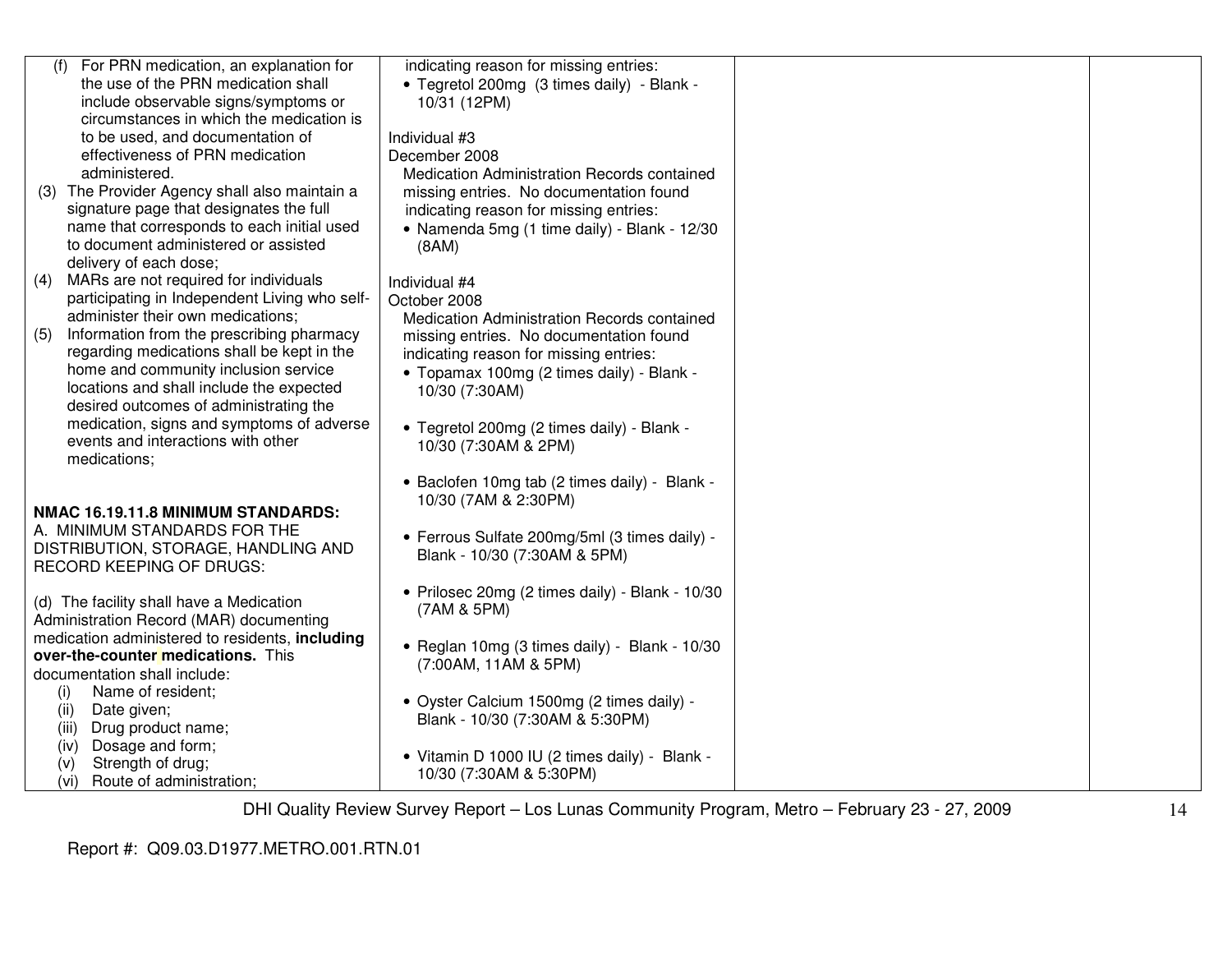| (vii) How often medication is to be taken;<br>(viii) Time taken and staff initials;                                                                                                                                                                                                                                                                                          | indicating reason for missing entries:<br>• Tegretol 200mg (3 times daily) - Blank -                                                                                                                                                                                                                                                                                                                                                            |  |
|------------------------------------------------------------------------------------------------------------------------------------------------------------------------------------------------------------------------------------------------------------------------------------------------------------------------------------------------------------------------------|-------------------------------------------------------------------------------------------------------------------------------------------------------------------------------------------------------------------------------------------------------------------------------------------------------------------------------------------------------------------------------------------------------------------------------------------------|--|
| Dates when the medication is<br>(ix)                                                                                                                                                                                                                                                                                                                                         | 10/31 (12PM)                                                                                                                                                                                                                                                                                                                                                                                                                                    |  |
| discontinued or changed;                                                                                                                                                                                                                                                                                                                                                     |                                                                                                                                                                                                                                                                                                                                                                                                                                                 |  |
| The name and initials of all staff<br>(x)                                                                                                                                                                                                                                                                                                                                    | Individual #3                                                                                                                                                                                                                                                                                                                                                                                                                                   |  |
| administering medications.                                                                                                                                                                                                                                                                                                                                                   | December 2008                                                                                                                                                                                                                                                                                                                                                                                                                                   |  |
| <b>Model Custodial Procedure Manual</b><br><b>D. Administration of Drugs</b><br>Unless otherwise stated by practitioner, patients<br>will not be allowed to administer their own                                                                                                                                                                                             | Medication Administration Records contained<br>missing entries. No documentation found<br>indicating reason for missing entries:<br>• Namenda 5mg (1 time daily) - Blank - 12/30<br>(8AM)                                                                                                                                                                                                                                                       |  |
| medications.<br>Document the practitioner's order authorizing the                                                                                                                                                                                                                                                                                                            |                                                                                                                                                                                                                                                                                                                                                                                                                                                 |  |
|                                                                                                                                                                                                                                                                                                                                                                              | Individual #4                                                                                                                                                                                                                                                                                                                                                                                                                                   |  |
| self-administration of medications.<br>All PRN (As needed) medications shall have<br>complete detail instructions regarding the<br>administering of the medication. This shall<br>include:<br>$\blacktriangleright$<br>symptoms that indicate the use of the<br>medication,<br>exact dosage to be used, and<br>➤<br>the exact amount to be used in a 24 hour<br>➤<br>period. | October 2008<br>Medication Administration Records contained<br>missing entries. No documentation found<br>indicating reason for missing entries:<br>• Topamax 100mg (2 times daily) - Blank -<br>10/30 (7:30AM)<br>• Tegretol 200mg (2 times daily) - Blank -<br>10/30 (7:30AM & 2PM)<br>• Baclofen 10mg tab (2 times daily) - Blank -<br>10/30 (7AM & 2:30PM)<br>• Ferrous Sulfate 200mg/5ml (3 times daily) -<br>Blank - 10/30 (7:30AM & 5PM) |  |
|                                                                                                                                                                                                                                                                                                                                                                              | • Prilosec 20mg (2 times daily) - Blank - 10/30<br>(7AM & 5PM)                                                                                                                                                                                                                                                                                                                                                                                  |  |
|                                                                                                                                                                                                                                                                                                                                                                              | • Reglan 10mg (3 times daily) - Blank - 10/30<br>(7:00 AM, 11 AM & 5 PM)                                                                                                                                                                                                                                                                                                                                                                        |  |
|                                                                                                                                                                                                                                                                                                                                                                              | · Oyster Calcium 1500mg (2 times daily) -<br>Blank - 10/30 (7:30AM & 5:30PM)                                                                                                                                                                                                                                                                                                                                                                    |  |
|                                                                                                                                                                                                                                                                                                                                                                              | • Vitamin D 1000 IU (2 times daily) - Blank -<br>10/30 (7:30AM & 5:30PM)                                                                                                                                                                                                                                                                                                                                                                        |  |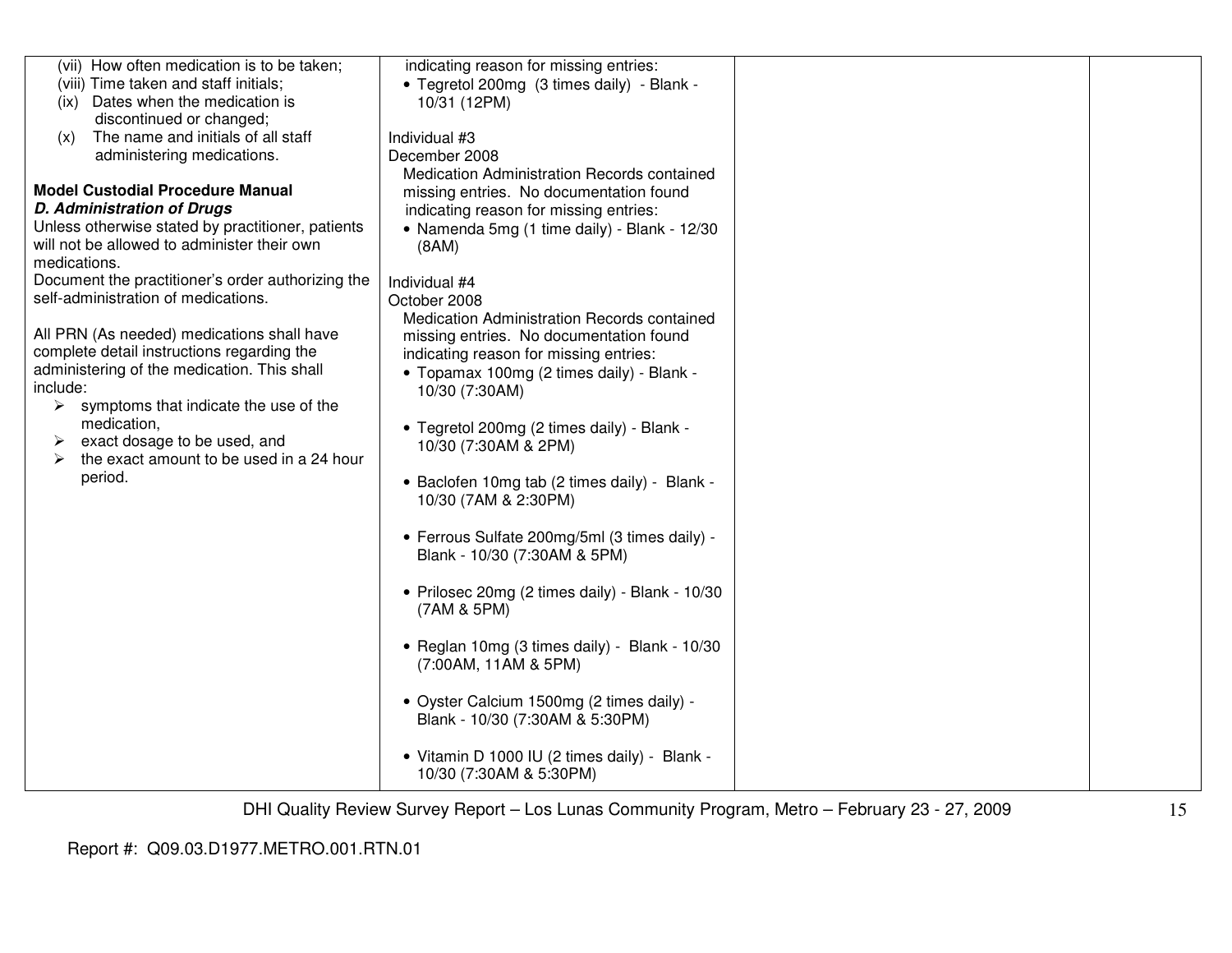| Medication Administration Records did not<br>contain diagnosis for which the medication is<br>prescribed:<br>• Seasonelle (Daily)                                                                                                                                                                                                    |  |
|--------------------------------------------------------------------------------------------------------------------------------------------------------------------------------------------------------------------------------------------------------------------------------------------------------------------------------------|--|
| • Alendronate Sodium 70mg (1 time weekly)                                                                                                                                                                                                                                                                                            |  |
| November 2008<br>Medication Administration Records did not<br>contain diagnosis for which the medication is<br>prescribed:<br>• Seasonelle (Daily)                                                                                                                                                                                   |  |
| • Alendronate Sodium 70mg (1 time weekly)                                                                                                                                                                                                                                                                                            |  |
| Individual #8<br>October 2008<br>During on-site survey Medication<br>Administration Records were requested for<br>months of October, November, and December<br>2008. As of February 27, 2009, October 2008<br>Medication Administration Records had not<br>been provided.                                                            |  |
| November 2008<br>Medication Administration Records do not<br>indicate whether the following medications are<br>Routine or PRN medications and do not<br>include required information as per standard:<br>• Tretinoin 0.25% cream 45gm<br>• Ibuprofen 600mg (2 times daily)<br>• Ibuprofen 400mg (2 times daily)<br>• Loratadine 10mg |  |
| Medication Administration Records contained<br>missing entries. MAR noted specific time<br>frames for medications to be given. No<br>documentation found indicating reason for<br>missing entries:                                                                                                                                   |  |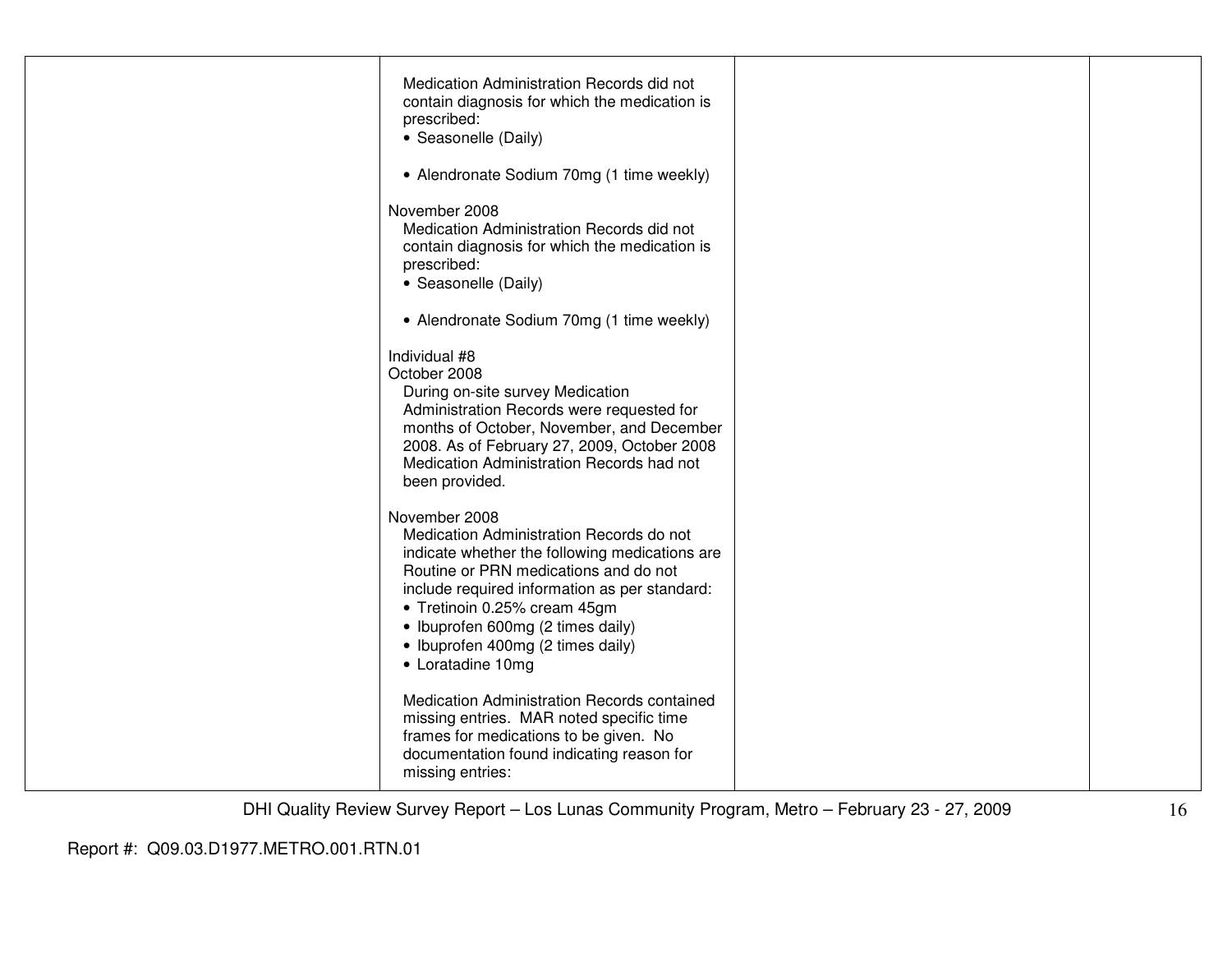| • Ibuprofen 600mg (2 times daily) - MAR<br>indicates to be given at 9AM, 12PM & 3PM -<br>Blank - November 1, 2, 3, 4, 5, 6, 7, 8, 9, 12,<br>13, 14, 15, 16, 17, 18, 19, 20, 21, 22, 23, 24,<br>25, 26, 27, 28, 29 & 30 (9AM); November 1,<br>2, 3, 4, 5, 6, 7, 8, 10, 11, 12, 13, 14, 15, 16,                      |  |
|--------------------------------------------------------------------------------------------------------------------------------------------------------------------------------------------------------------------------------------------------------------------------------------------------------------------|--|
| 17, 18, 19, 20, 21, 22, 23, 24, 25, 26, 27, 28,<br>29 & 30 (12PM); & November 1, 2, 3, 4, 5, 6,<br>7, 8, 9, 11, 12, 13, 14, 15, 16, 17, 18, 19, 20,<br>21, 22, 23, 24, 25, 26, 27, 28, 29 & 30<br>$(3PM)$ .                                                                                                        |  |
| • Ibuprofen 400mg - MAR indicates to be<br>given at 9AM - Blank - November 1, 2, 3, 4,<br>5, 6, 7, 8, 9, 10, 11, 13, 14, 15, 16, 17, 18,<br>19, 20, 21, 22, 23, 24, 25, 26, 27, 28, 29 &<br>30 (9AM).                                                                                                              |  |
| • Loratadine 10mg - MAR indicates to be<br>given at 8AM - Blank - November 14, 15, 16<br>& 18 (8AM).                                                                                                                                                                                                               |  |
| Medication Administration Records did not<br>contain the diagnosis for which the medication<br>is prescribed:<br>• Tretinoin 0.25% cream 45gm                                                                                                                                                                      |  |
| Medication Administration Records did not<br>contain the frequency the medication is to be<br>given:<br>• Loratadine 10mg<br>• Tretinoin 0.25% cream 45gm                                                                                                                                                          |  |
| Per Medication Administration Records the<br>individual is to take Ibuprofen 400mg 2 times<br>daily. MAR indicates medication is to be given<br>at 9AM. Per Physician's Orders Ibuprofen<br>400mg is to be taken 2 times daily as needed<br>Medication Administration Record &<br>Physician's Orders do not match. |  |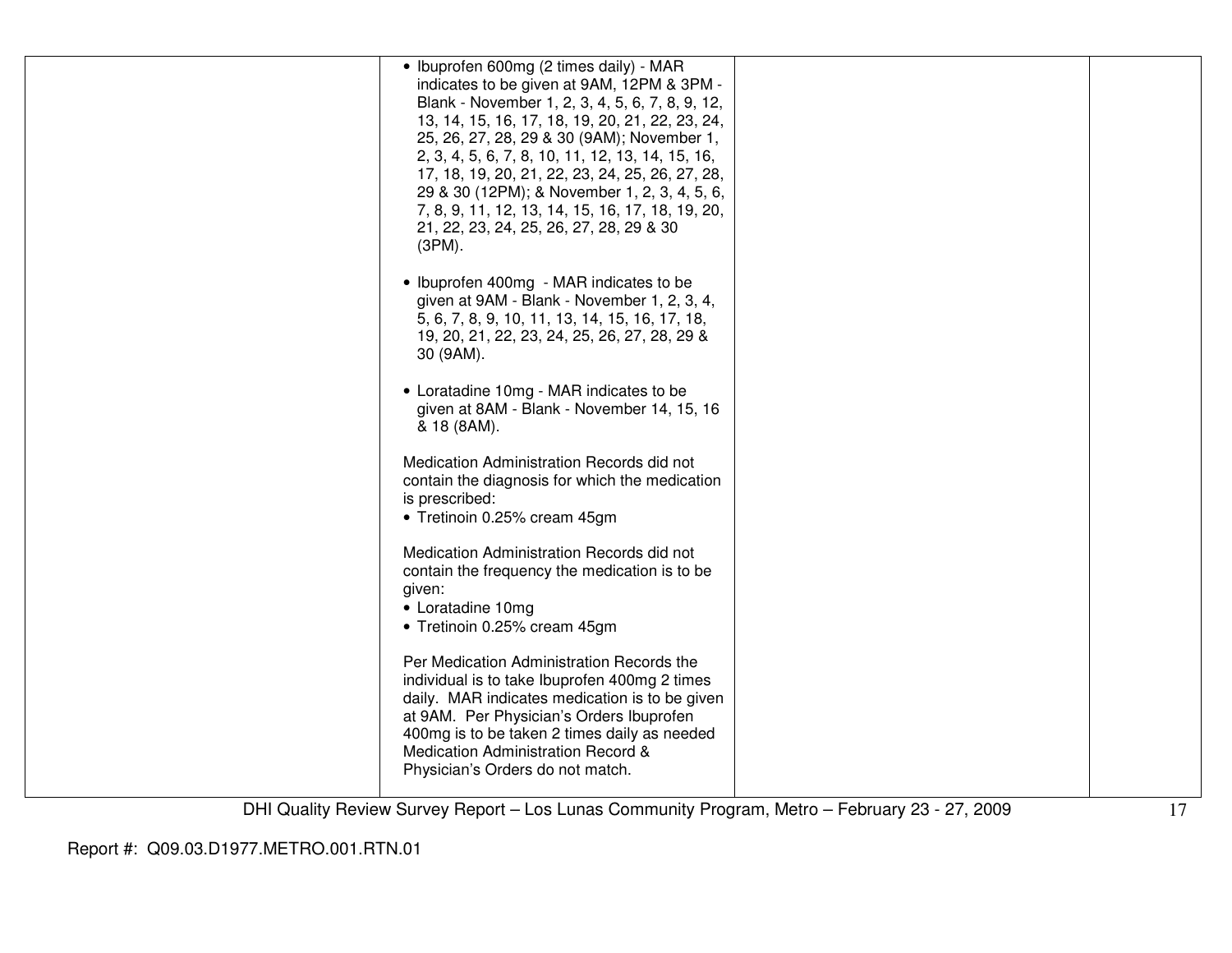| Per Medication Administration Records the                                |  |
|--------------------------------------------------------------------------|--|
| individual is to take Ibuprofen 600mg 2 times                            |  |
| daily. MAR indicates medication is to be given                           |  |
| at 9AM, 12PM, & 3PM. Per Physician's                                     |  |
| Orders individual is to take Ibuprofen 400mg 2                           |  |
| times daily as needed. Medication                                        |  |
| Administration Record & Physician's Orders                               |  |
| do not match.                                                            |  |
|                                                                          |  |
| Review of Medication Administration Record                               |  |
| found November 2008 MAR had 31 days of                                   |  |
| medication documented for Vitamin B-50 &                                 |  |
| Calcium 500mg, as being given. The month of                              |  |
| November only contains 30 days.                                          |  |
| December 2008                                                            |  |
| Medication Administration Records do not                                 |  |
| indicate whether the following medications are                           |  |
| Routine or PRN medications and do not                                    |  |
| include required information as per standard:                            |  |
| • Tretinoin 0.25% cream 45gm                                             |  |
| Ibuprofen 600mg (2 times daily)                                          |  |
| • Ibuprofen 200mg                                                        |  |
|                                                                          |  |
| • Loratadine 10mg                                                        |  |
| • Loperanide Hydrochloride Oral Solution                                 |  |
| • Pepto Bismol                                                           |  |
| Medication Administration Records did not                                |  |
| contain the frequency the medication is to be                            |  |
| given:                                                                   |  |
|                                                                          |  |
| • Tretinoin 0.25% cream 45gm<br>• Loperanide Hydrochloride Oral Solution |  |
|                                                                          |  |
| • Pepto Bismol                                                           |  |
| Per Medication Administration Records the                                |  |
| individual is to take Ibuprofen 600mg 1 time                             |  |
| daily. MAR indicates medication is to be given                           |  |
| at 1PM & 6PM. Per Physician's Orders                                     |  |
| individual is to take Ibuprofen 400mg 2 times                            |  |
| daily as needed. Medication Administration                               |  |
| Record & Physician's Orders do not match.                                |  |
|                                                                          |  |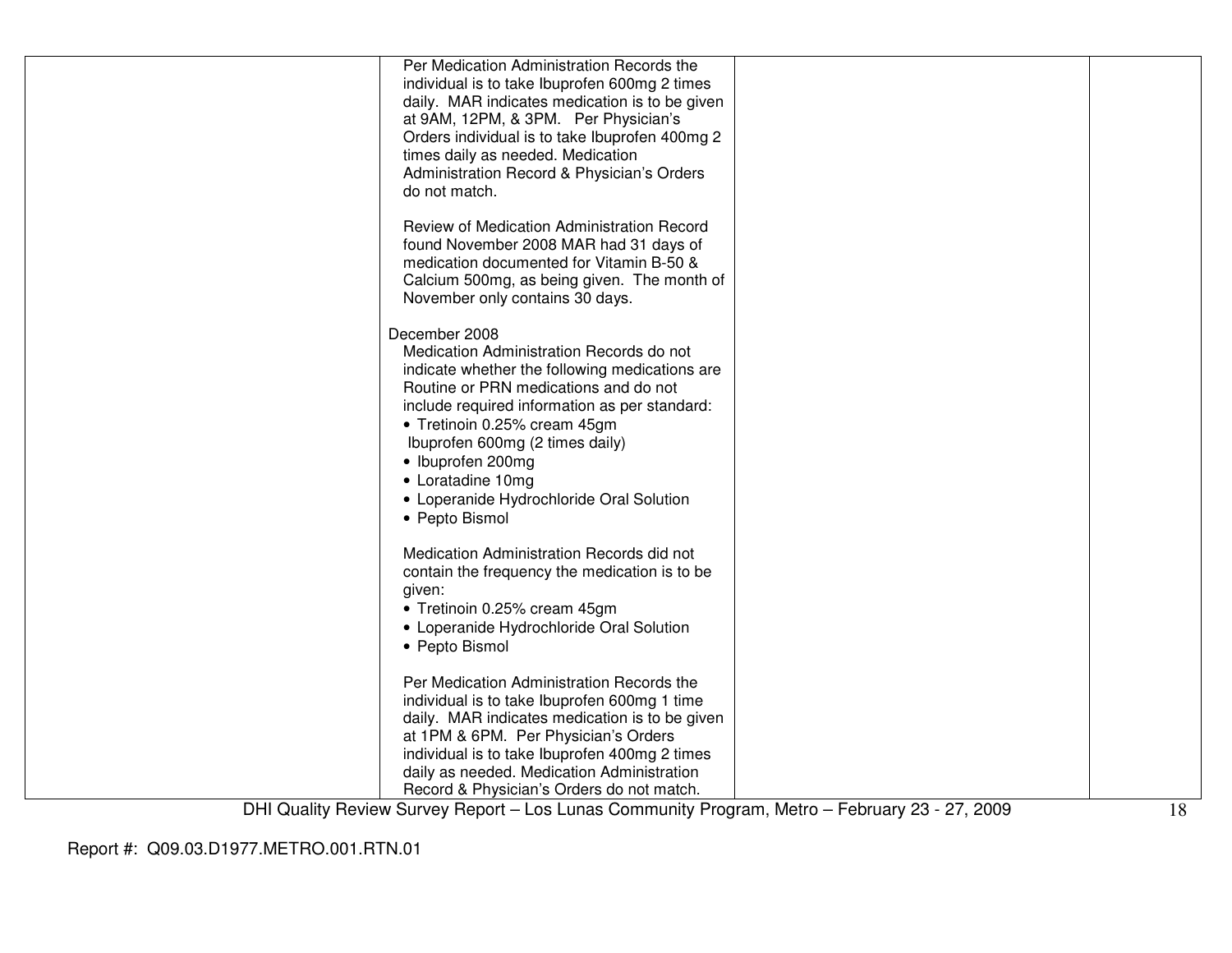| Per Medication Administration Records the<br>individual is to take Ibuprofen 200mg. MAR<br>indicates medication is to be given at 9AM.<br>Per Physician's Orders individual is to take<br>Ibuprofen 400mg 2 times daily as needed.<br>Medication Administration Record &<br>Physician's Orders do not match.                                                  |  |
|---------------------------------------------------------------------------------------------------------------------------------------------------------------------------------------------------------------------------------------------------------------------------------------------------------------------------------------------------------------|--|
| Medication Administration Records contain the<br>following medications, yet no Physician's<br>Orders were found:                                                                                                                                                                                                                                              |  |
| Loperanide Hydrochloride Oral Solution<br>$\bullet$<br>Pepto Bismol<br>$\bullet$                                                                                                                                                                                                                                                                              |  |
| Medication Administration Records contained<br>missing entries. MAR noted specific time<br>frames for medications to be given. No<br>documentation found indicating reason for<br>missing entries:<br>• Calcium 500mg MAR indicates to be given<br>at 6PM - Blank - 12/18 (6PM)                                                                               |  |
| • Tretinoin 0.25% cream 45gm - MAR has no<br>indication of when medication is to be given<br>- Blank 12/1, 2, 3, 4, 5, 6, 7, 8, 9, 10, 11, 12,<br>13, 14, 15, 16, 17, 18, 19, 20, 21, 22, 23, 24,<br>25, 26, 27, 28, 29, 30 & 31.                                                                                                                             |  |
| • Ibuprofen 600mg (1 time daily) - MAR<br>indicates to be given at 1PM & 6PM - Blank -<br>12/1, 2, 3, 4, 5, 6, 7, 8, 9, 10, 11, 12, 13, 14,<br>15, 16, 17, 19, 20, 21, 22, 23, 24, 25, 26, 27,<br>28, 29, 30 & 31 (1PM) & 12/1, 2, 3, 4, 5, 6,<br>7, 8, 9, 10, 11, 12, 13, 14, 15, 17, 18, 19, 20,<br>21, 22, 23, 24, 25, 26, 27, 28, 29, 30 &<br>$31(6PM)$ . |  |
| • Loratadine 10mg - MAR indicates to be<br>given at 8AM - Blank -12/9, 14, 16, 18 & 27                                                                                                                                                                                                                                                                        |  |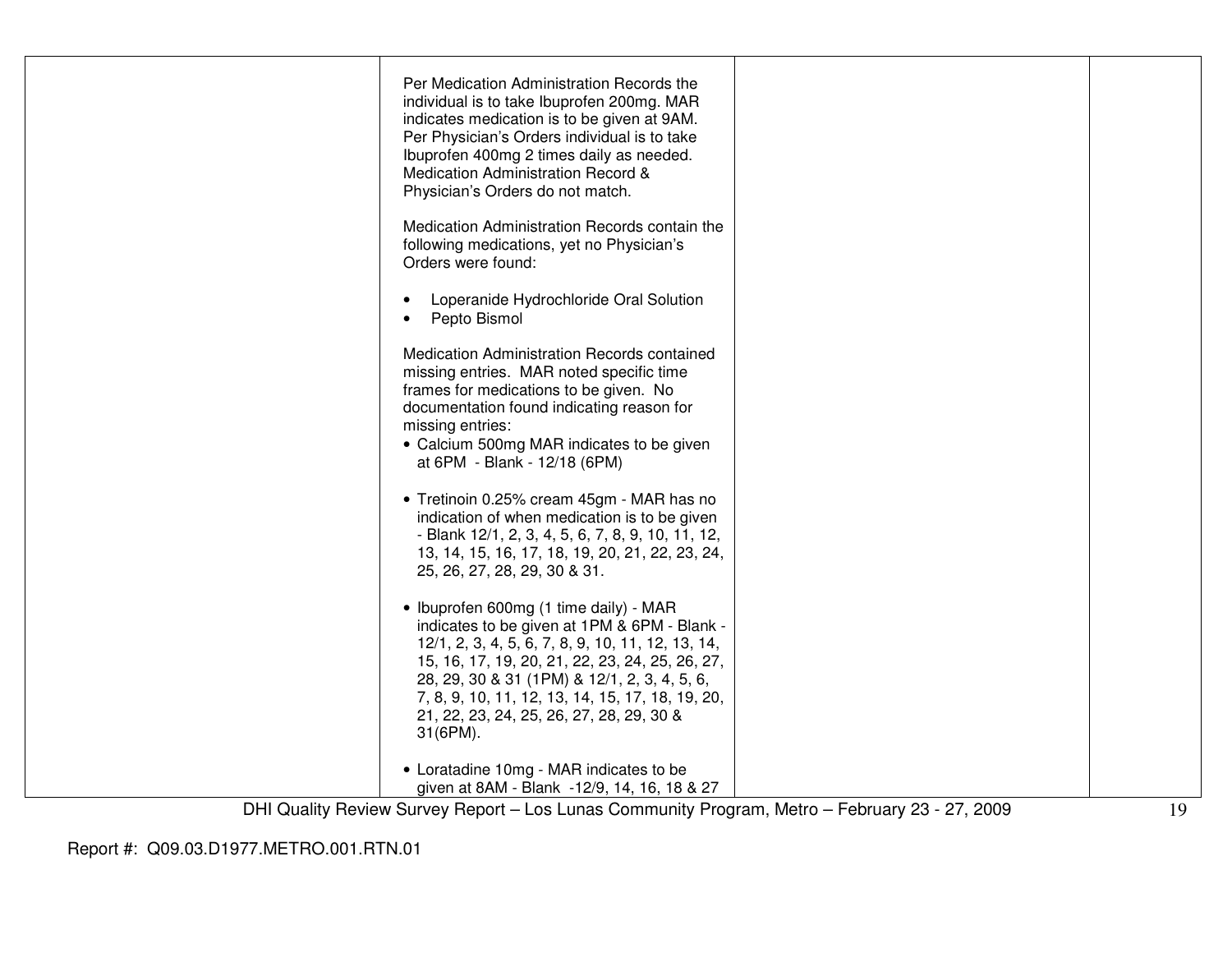| (8AM)                                                                                                                                                                                                                                                                                                                                                                  |  |
|------------------------------------------------------------------------------------------------------------------------------------------------------------------------------------------------------------------------------------------------------------------------------------------------------------------------------------------------------------------------|--|
| • Ibuprofen 200mg - MAR indicates to be<br>given at 9AM - Blank - 12/1, 3, 6, 7, 8, 9, 11,<br>12, 13, 14, 15, 16, 17, 18, 19, 20, 21, 22, 23,<br>24, 25, 26, 27, 28, 29, 30 & 31 (9AM).                                                                                                                                                                                |  |
| • Loperanide Hydrochloride Oral Solution -<br>MAR indicates to be given at 9AM & 10 PM -<br>Blank - 12/1, 2, 3, 4, 5, 6, 7, 8, 9, 11, 12, 13,<br>14, 15, 16, 17, 18, 19, 20, 21, 22, 23, 24, 25,<br>26, 27, 28, 29, 30 & 31 (9AM) & 12/1, 2, 3,<br>4, 5, 6, 7, 8, 10, 11, 12, 13, 14, 15, 16, 17,<br>18, 19, 20, 21, 22, 23, 24, 25, 26, 27, 28, 29,<br>30 & 31 (10PM) |  |
| • Pepto Bismol MAR indicates to be given at<br>6PM & 10 PM - Blank - 12/1, 2, 3, 4, 5, 6, 7,<br>8, 9, 11, 12, 13, 14, 15, 16, 17, 18, 19, 20,<br>21, 22, 23, 24, 25, 26, 27, 28, 29, 30 & 31<br>(6PM) & 12/1, 2, 3, 4, 5, 6, 7, 8, 9, 12, 13,<br>14, 15, 16, 17, 18, 19, 20, 21, 22, 23, 24, 25,<br>26, 27, 28, 29, 30 & 31 (10PM)                                     |  |
| Individual #9<br>October 2008<br>Medication Administration Records did not<br>contain the diagnosis for which the medication<br>is prescribed:<br>• Buspar 10 mg (1 time daily)                                                                                                                                                                                        |  |
| November 2008<br>Medication Administration Records did not<br>contain the diagnosis for which the medication<br>is prescribed:<br>• Buspar 10 mg (1 time daily)                                                                                                                                                                                                        |  |
| December 2008<br>Medication Administration Records did not<br>contain the diagnosis for which the medication<br>is prescribed:                                                                                                                                                                                                                                         |  |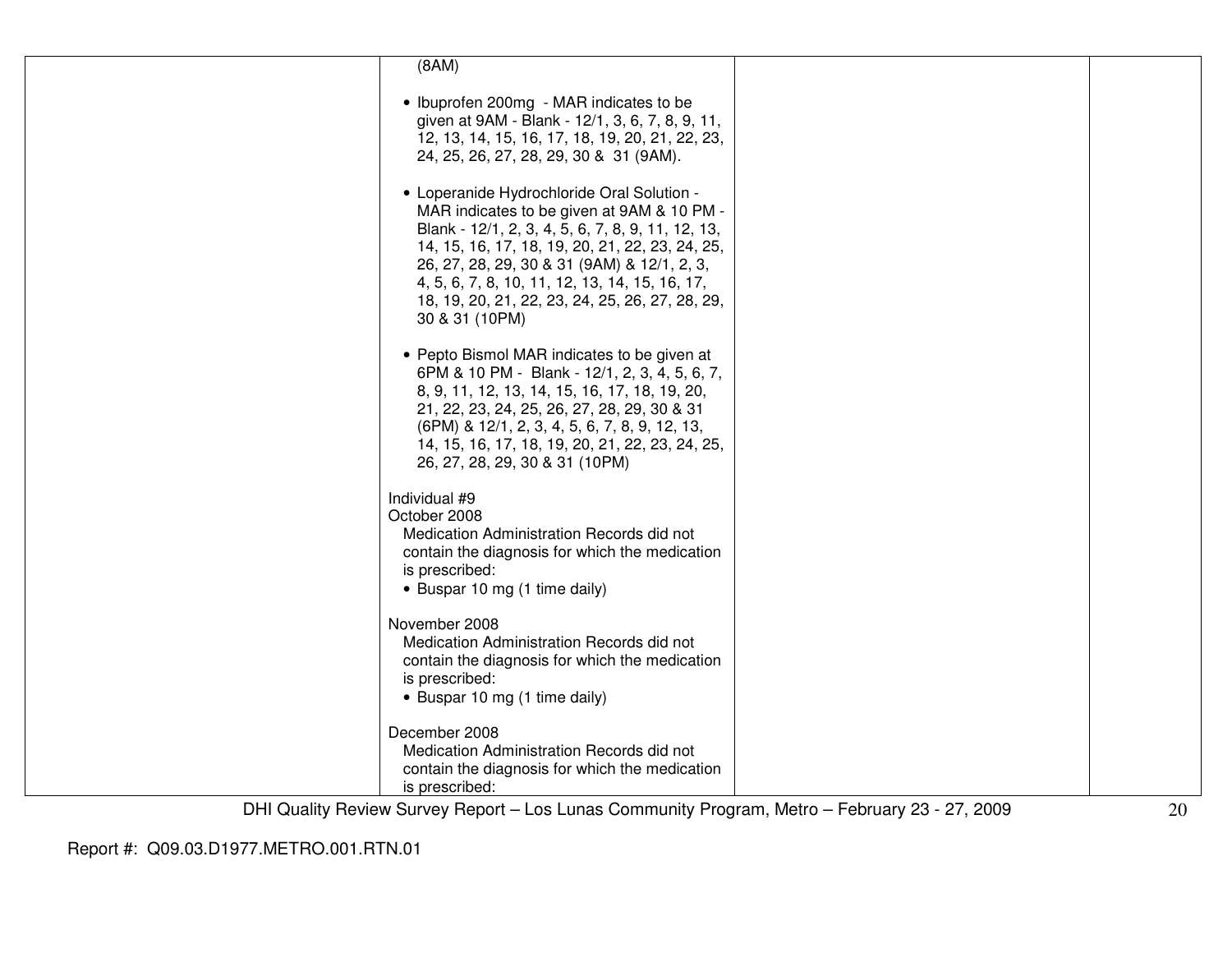| • Buspar 10 mg (1 time daily)                                                                                                                                                                                                                                                                                  |  |
|----------------------------------------------------------------------------------------------------------------------------------------------------------------------------------------------------------------------------------------------------------------------------------------------------------------|--|
| Individual #13<br>October 2008<br>Medication Administration Records contained<br>missing entries. No documentation found<br>indicating reason for missing entries:<br>• Colace 100mg (2 times daily) Blank - 10/23<br>(8PM)                                                                                    |  |
| February 2009<br>Medication Administration Records did not<br>contain the diagnosis for which the medication<br>is prescribed:<br>• Amaryl (Glimepiride) 2mg (1 time daily)<br>Clonidine 0.2mg (2 times daily)                                                                                                 |  |
| Individual #14<br>February 2009<br>Medication Administration Records did not<br>contain the diagnosis for which the medication<br>is prescribed:<br>• Levothyroxine 0.50mg (1 time daily)<br>Docusate Sodium 100mg (2 times daily)<br>• Prilosec 20mg 2 tabs (1 time daily)<br>• Celebrex 200mg (1 time daily) |  |
| Individual #16<br>October 2008<br>Medication Administration Records did not<br>contain the diagnosis for which the medication<br>is prescribed:<br>• Loratadine 10mg (1 time daily)<br>• Famotidine 20mg (1 time daily)<br>• Forteo 750mcg/3ml inject 20mcg<br>subcutaneously (1 time daily)                   |  |
| Medication Administration Records contained<br>missing entries. No documentation found<br>indicating reason for missing entries:                                                                                                                                                                               |  |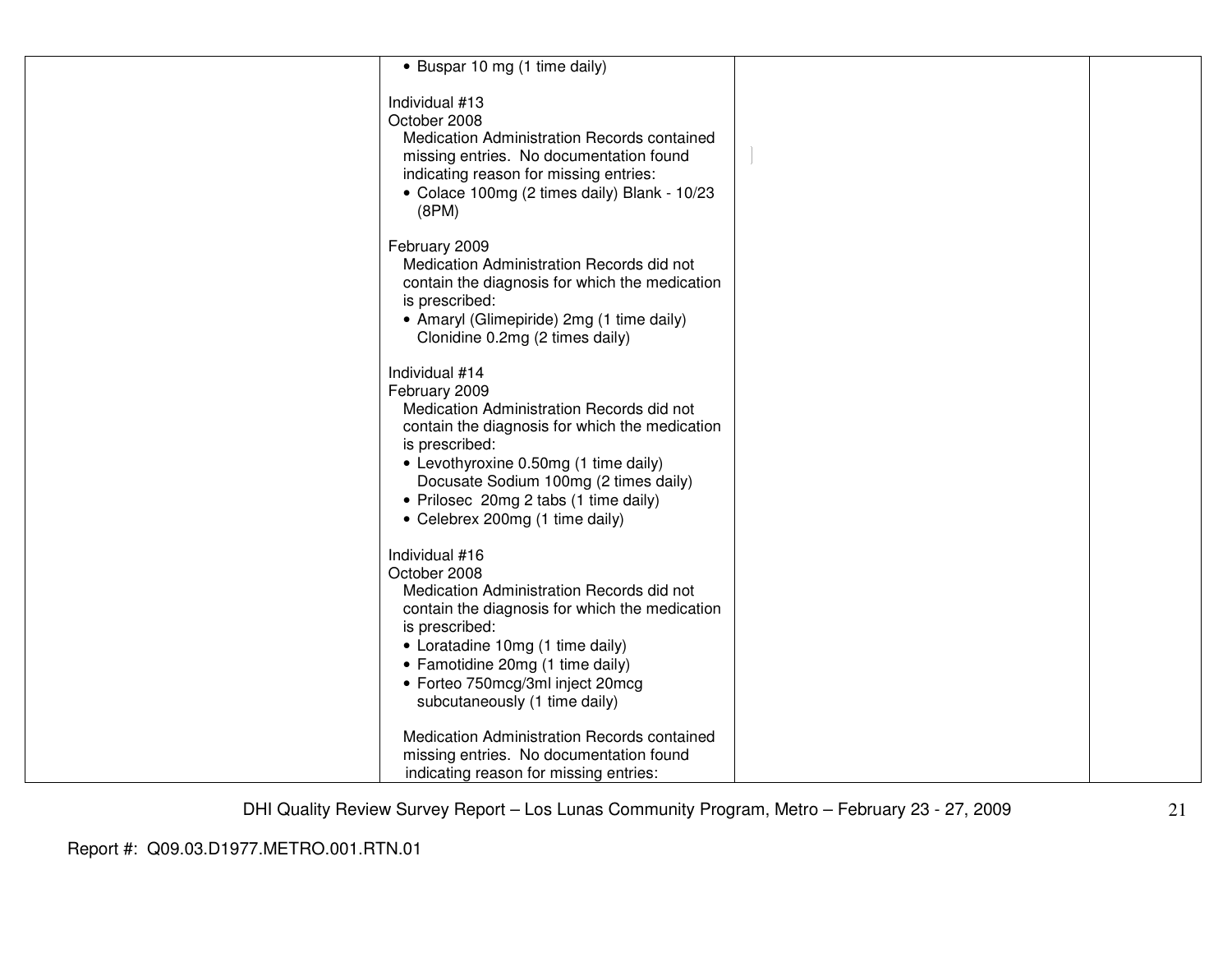| • Calci Chew tab (2 times daily) - Blank -<br>10/16, 17 & 20 (7PM)                          |  |
|---------------------------------------------------------------------------------------------|--|
| • Cipro Otic (4 times daily for 30 days) - Blank                                            |  |
| - 10/13 (7PM), 10/17 (7PM); 10/19<br>(7AM, 11AM & 3PM); 10/20 (7AM, 11AM &                  |  |
| 3PM); 10/21 (7AM, 11AM & 3PM); 10/24                                                        |  |
| (7PM); 10/27 (7AM & 11AM); 10/28 (3:PM &                                                    |  |
| 7PM); 10/29 (3PM & 7PM) & 10/31 (3PM).                                                      |  |
| November 2008                                                                               |  |
| Medication Administration Records did not                                                   |  |
| contain the diagnosis for which the medication<br>is prescribed:                            |  |
| • Loratadine 10mg (1 time daily)                                                            |  |
| • Famotidine 20mg (1 time daily)                                                            |  |
| • Forteo 750mcg/3ml inject 20mcg                                                            |  |
| subcutaneously (1 time daily)                                                               |  |
| Medication Administration Records contained                                                 |  |
| missing entries. No documentation found<br>indicating reason for missing entries:           |  |
| • Forteo 750mcg/3ml inject 20mcg                                                            |  |
| subcutaneously (1 time daily) - Blank -                                                     |  |
| 11/14 & 30 (4PM)                                                                            |  |
| • Cipro Otic (4 times daily for 30 days) - -<br>Blank-11/30 (3PM & 7PM)                     |  |
|                                                                                             |  |
| December 2008                                                                               |  |
| Medication Administration Records contained<br>missing entries. No documentation found      |  |
| indicating reason for missing entries:                                                      |  |
| • Cipro Otic (4 times daily for 30 days) -                                                  |  |
| Blank-12/18 (7AM & 11AM), 12/20 (7AM &<br>11AM) & 12/21 (7AM & 11AM)                        |  |
|                                                                                             |  |
| February 2009                                                                               |  |
| Medication Administration Records did not<br>contain the diagnosis for which the medication |  |
| is prescribed:                                                                              |  |
| • Acidophilus 2 tabs (1 time daily)                                                         |  |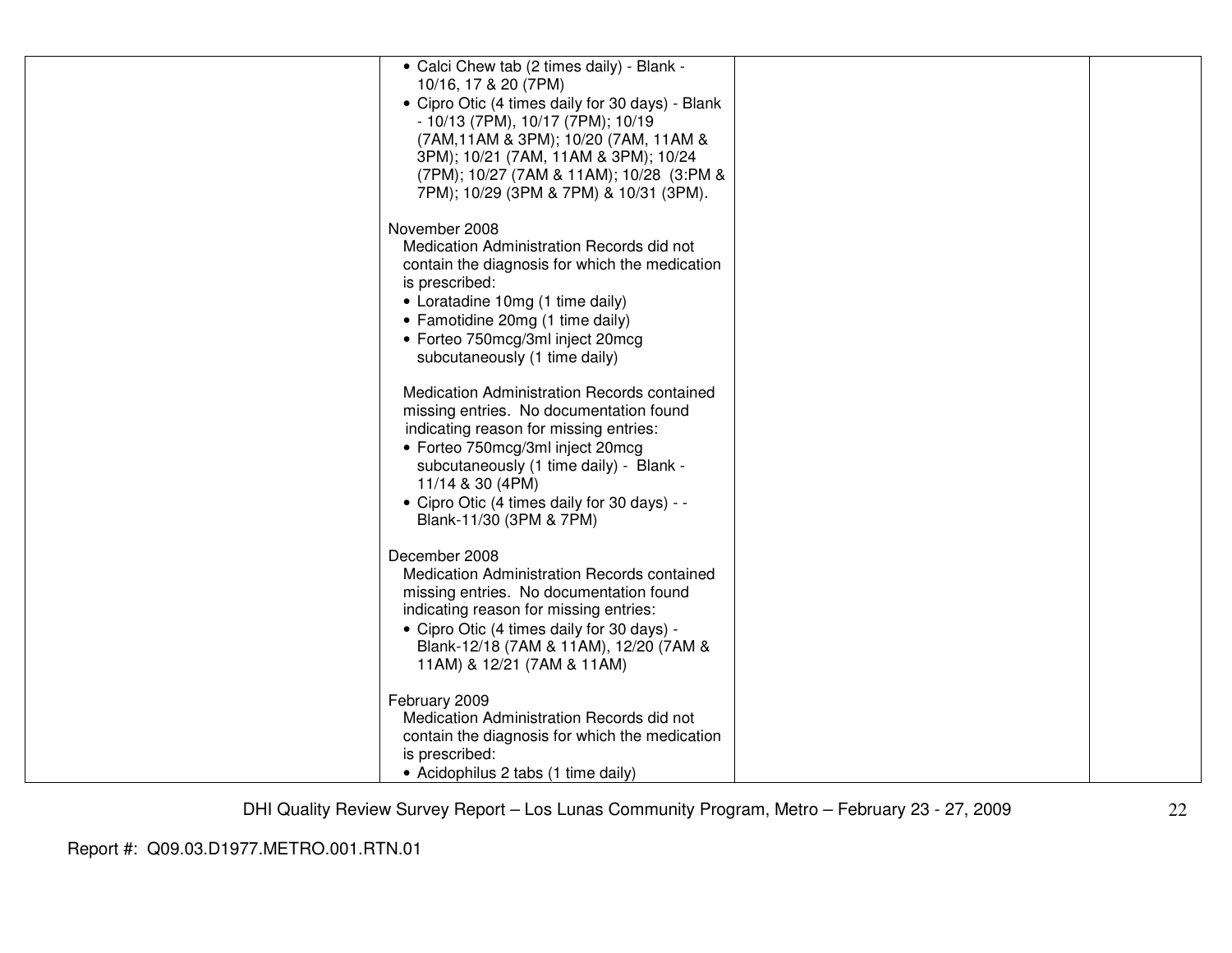| • Gentamycin Otic drops 4 drops (4 times<br>daily)                                                                                                                                                                                                                                                                                                                |  |
|-------------------------------------------------------------------------------------------------------------------------------------------------------------------------------------------------------------------------------------------------------------------------------------------------------------------------------------------------------------------|--|
| Individual #24<br>February 2009<br>Medication Administration Records did not<br>contain the diagnosis for which the medication<br>is prescribed:<br>• Clonazepam 2mg (3 times daily)<br>• Neurontin 400mg (3 times daily)<br>• Buspar 20mg (3 times daily)<br>• Melatonin 3mg (1 time daily)<br>• Rolaids 1 tab (3 times daily)<br>• Benzaclin Gel (2times daily) |  |
| Individual #25<br>October 2008<br>Medication Administration Records did not<br>contain the diagnosis for which the medication<br>is prescribed:<br>• Namenda 5mg (1 time daily)                                                                                                                                                                                   |  |
| Individual #26<br>October 2008<br>Medication Administration Records did not<br>contain the diagnosis for which the medication<br>is prescribed:<br>• Prenatal Vitamin (1 times daily)<br>• Evista 60mg (1 time daily)<br>• Lisinopril 20mg (1 time daily)                                                                                                         |  |
| Medication Administration Records contained<br>missing entries. No documentation found<br>indicating reason for missing entries:<br>• Lisinopril 20mg (1 time daily) Blank - 10/31<br>(4PM)                                                                                                                                                                       |  |
| November 2008<br>Medication Administration Records did not<br>contain the diagnosis for which the medication                                                                                                                                                                                                                                                      |  |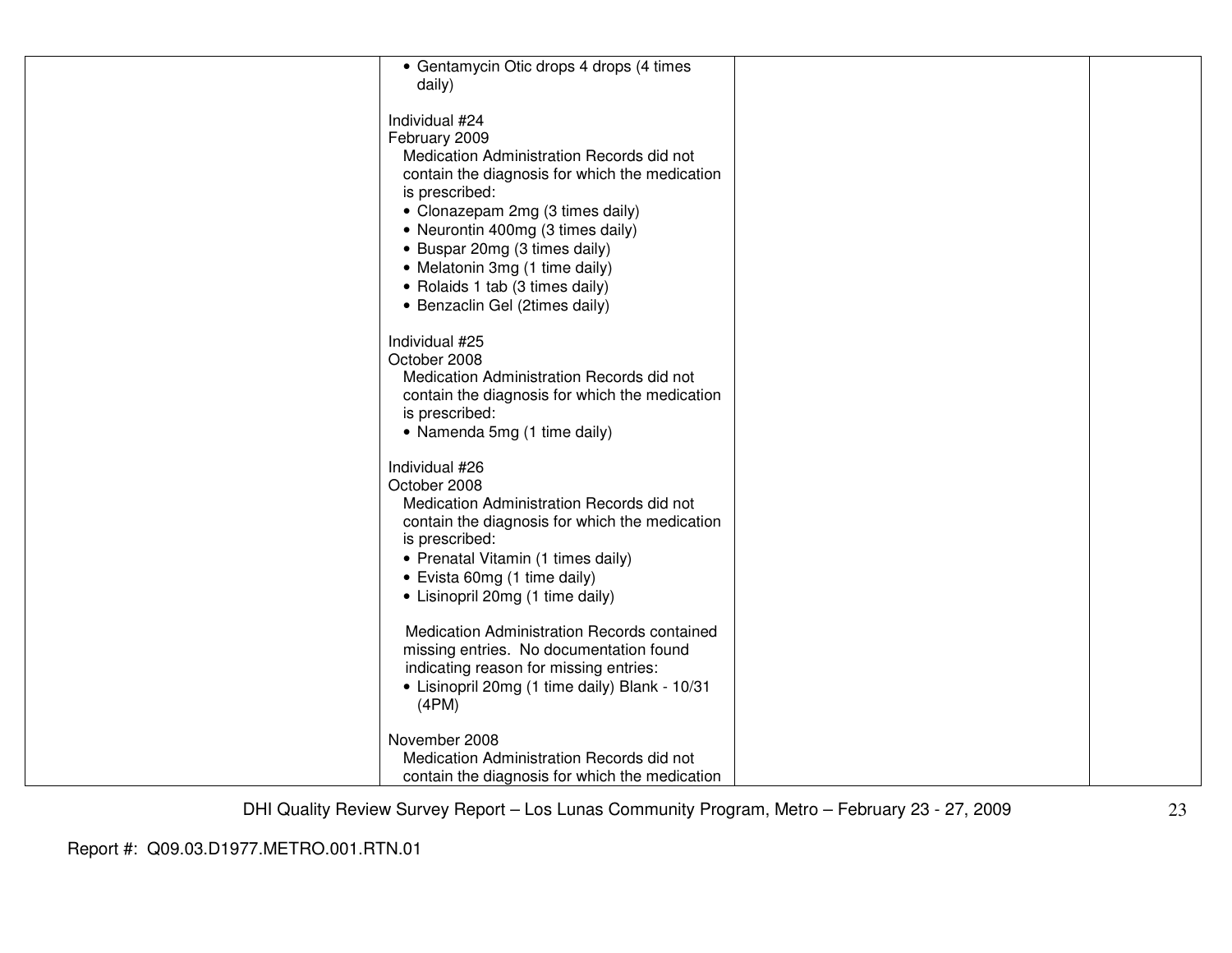|                                                                                                                                                                                                                            | is prescribed:<br>• Prenatal Vitamin (1 time daily)<br>• Evista 60mg (1 time daily)<br>• Lisinopril 20mg (1 time daily)<br>Medication Administration Records contained<br>missing entries. No documentation found<br>indicating reason for missing entries:<br>• Cephalexin 500mg (3 times daily) Blank -<br>11/28 (8PM) |  |
|----------------------------------------------------------------------------------------------------------------------------------------------------------------------------------------------------------------------------|--------------------------------------------------------------------------------------------------------------------------------------------------------------------------------------------------------------------------------------------------------------------------------------------------------------------------|--|
|                                                                                                                                                                                                                            | December 2008<br>Medication Administration Records did not<br>contain the diagnosis for which the medication<br>is prescribed:<br>• Prenatal Vitamin (1 time daily)<br>• Evista 60mg (1 time daily)<br>• Lisinopril 20mg (1 time daily)                                                                                  |  |
| Tag # 1A09 Medication Delivery - PRN                                                                                                                                                                                       | <b>Scope and Severity Rating: D</b>                                                                                                                                                                                                                                                                                      |  |
| Developmental Disabilities (DD) Waiver Service<br>Standards effective 4/1/2007<br><b>CHAPTER 1 II. PROVIDER AGENCY</b><br><b>REQUIREMENTS:</b> The objective of these<br>standards is to establish Provider Agency policy, | Based on record review, the Agency failed to<br>maintain PRN Medication Administration<br>Records which contained all elements required<br>by standard for 2 of 24 Individuals.                                                                                                                                          |  |
| procedure and reporting requirements for DD<br>Medicaid Waiver program. These requirements<br>apply to all such Provider Agency staff, whether                                                                             | Individual #8<br>October 2008<br>During on-site survey Medication                                                                                                                                                                                                                                                        |  |
| directly employed or subcontracting with the<br>Provider Agency. Additional Provider Agency<br>requirements and personnel qualifications may<br>be applicable for specific service standards.                              | Administration Records were requested for<br>months of October, November, and December<br>2008. As of February 27, 2009, October 2008<br>Medication Administration Records had not                                                                                                                                       |  |
| Е.<br><b>Medication Delivery: Provider Agencies</b><br>that provide Community Living, Community<br>Inclusion or Private Duty Nursing services shall                                                                        | been provided.<br>November 2008                                                                                                                                                                                                                                                                                          |  |
| have written policies and procedures regarding<br>medication(s) delivery and tracking and reporting                                                                                                                        | Medication Administration Records do not<br>indicate whether the following medications are                                                                                                                                                                                                                               |  |
| of medication errors in accordance with DDSD                                                                                                                                                                               | Routine or PRN medications and do not                                                                                                                                                                                                                                                                                    |  |
| Medication Assessment and Delivery Policy and<br>Procedures, the Board of Nursing Rules and                                                                                                                                | include required information as per standard:<br>• Tretinoin 0.25% cream 45gm                                                                                                                                                                                                                                            |  |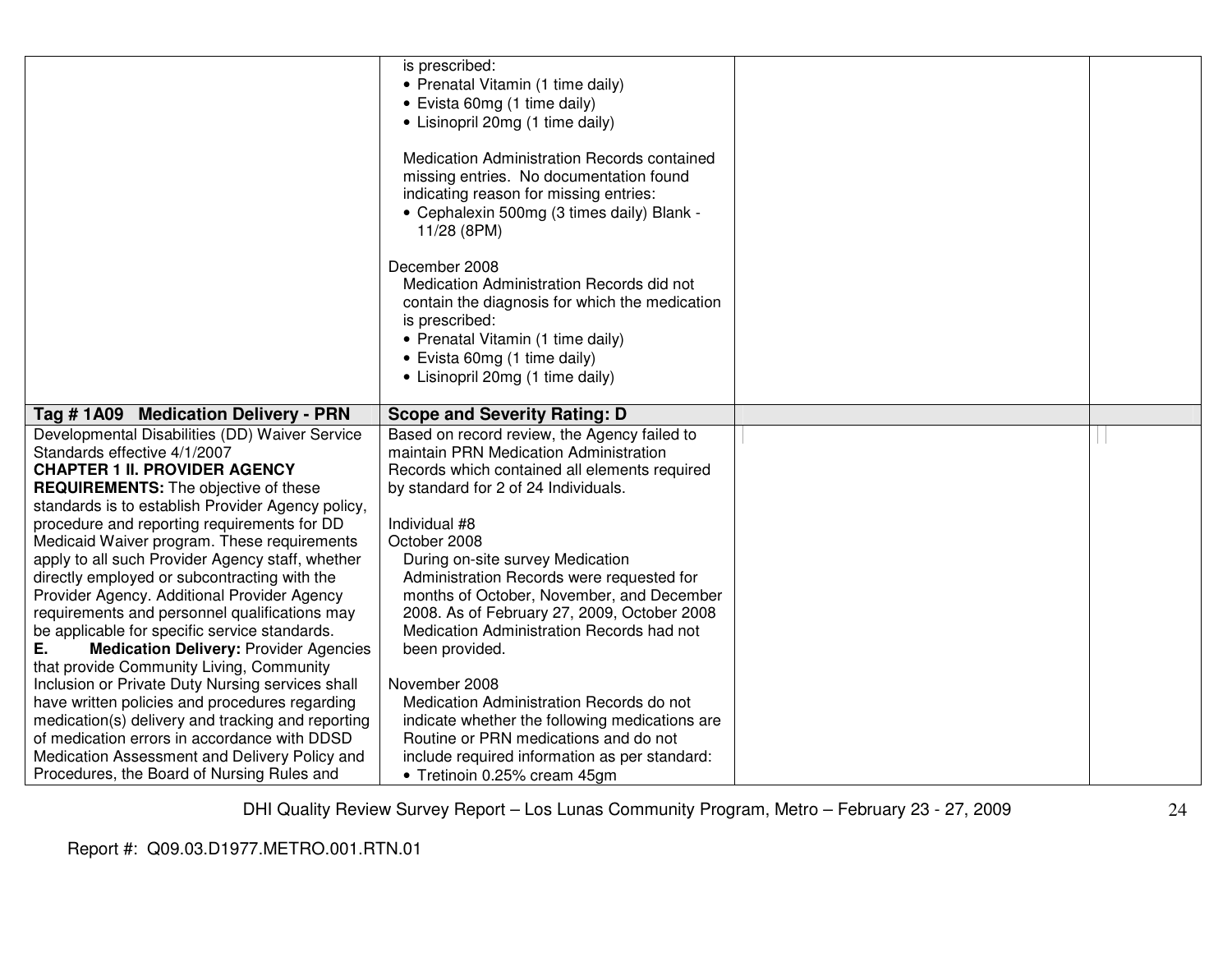|     | Board of Pharmacy standards and regulations.                                       | • Ibuprofen 600mg (2 times daily)                                                              |    |
|-----|------------------------------------------------------------------------------------|------------------------------------------------------------------------------------------------|----|
|     |                                                                                    | • Ibuprofen 400mg (2 times daily)                                                              |    |
| (2) | When required by the DDSD Medication                                               | • Loratadine 10mg                                                                              |    |
|     | Assessment and Delivery Policy, Medication                                         |                                                                                                |    |
|     | Administration Records (MAR) shall be                                              | Medication Administration Records do not                                                       |    |
|     | maintained and include:                                                            | indicate if medications are Routine or PRN.                                                    |    |
|     | (a) The name of the individual, a transcription                                    | Medication Administration Records did not                                                      |    |
|     | of the physician's written or licensed                                             | contain the diagnosis for which the medication                                                 |    |
|     | health care provider's prescription                                                | is prescribed:                                                                                 |    |
|     | including the brand and generic name of                                            | • Tretinoin 0.25% cream 45gm                                                                   |    |
|     | the medication, diagnosis for which the                                            |                                                                                                |    |
|     | medication is prescribed;                                                          | Medication Administration Records do not                                                       |    |
|     | (b) Prescribed dosage, frequency and                                               | indicate if medications are Routine or PRN.                                                    |    |
|     | method/route of administration, times and                                          | Medication Administration Records did not                                                      |    |
|     | dates of administration;                                                           | contain the frequency the medication is to be                                                  |    |
|     | (c) Initials of the individual administering or                                    | given and/or the exact amount to be used in a                                                  |    |
|     | assisting with the medication;                                                     | 24 hour period:                                                                                |    |
|     | (d) Explanation of any medication irregularity;                                    | • Loratadine 10mg                                                                              |    |
|     | (e) Documentation of any allergic reaction or                                      | • Tretinoin 0.25% cream 45gm                                                                   |    |
|     | adverse medication effect; and                                                     | • Ibuprofen 200mg                                                                              |    |
| (f) | For PRN medication, an explanation for                                             |                                                                                                |    |
|     | the use of the PRN medication shall                                                | Per Medication Administration Records the                                                      |    |
|     | include observable signs/symptoms or                                               | individual is to take Ibuprofen 400mg 2 times                                                  |    |
|     | circumstances in which the medication is                                           | daily. MAR indicates medication is to be given                                                 |    |
|     | to be used, and documentation of                                                   | at 9AM. Per Physician's Orders Ibuprofen                                                       |    |
|     | effectiveness of PRN medication                                                    | 400mg is to be taken 2 times daily as needed                                                   |    |
|     | administered.                                                                      | Medication Administration Record &                                                             |    |
|     | (3) The Provider Agency shall also maintain a                                      | Physician's Orders do not match.                                                               |    |
|     | signature page that designates the full                                            |                                                                                                |    |
|     | name that corresponds to each initial used                                         | Per Medication Administration Records the                                                      |    |
|     | to document administered or assisted                                               | individual is to take Ibuprofen 600mg 2 times                                                  |    |
|     | delivery of each dose;                                                             | daily. MAR indicates medication is to be given                                                 |    |
| (4) | MARs are not required for individuals                                              | at 9AM, 12PM, & 3PM. Per Physician's                                                           |    |
|     | participating in Independent Living who self-<br>administer their own medications; | Orders individual is to take Ibuprofen 400mg 2                                                 |    |
| (5) | Information from the prescribing pharmacy                                          | times daily as needed. Medication                                                              |    |
|     | regarding medications shall be kept in the                                         | Administration Record & Physician's Orders                                                     |    |
|     | home and community inclusion service                                               | do not match.                                                                                  |    |
|     | locations and shall include the expected                                           |                                                                                                |    |
|     | desired outcomes of administrating the                                             | Medication Administration Record does not                                                      |    |
|     | medication, signs and symptoms of adverse                                          | indicate if medications are Routine or PRN.                                                    |    |
|     |                                                                                    | No effectiveness noted for PRN medication:                                                     |    |
|     |                                                                                    | DHI Quality Review Survey Report - Los Lunas Community Program, Metro - February 23 - 27, 2009 | 25 |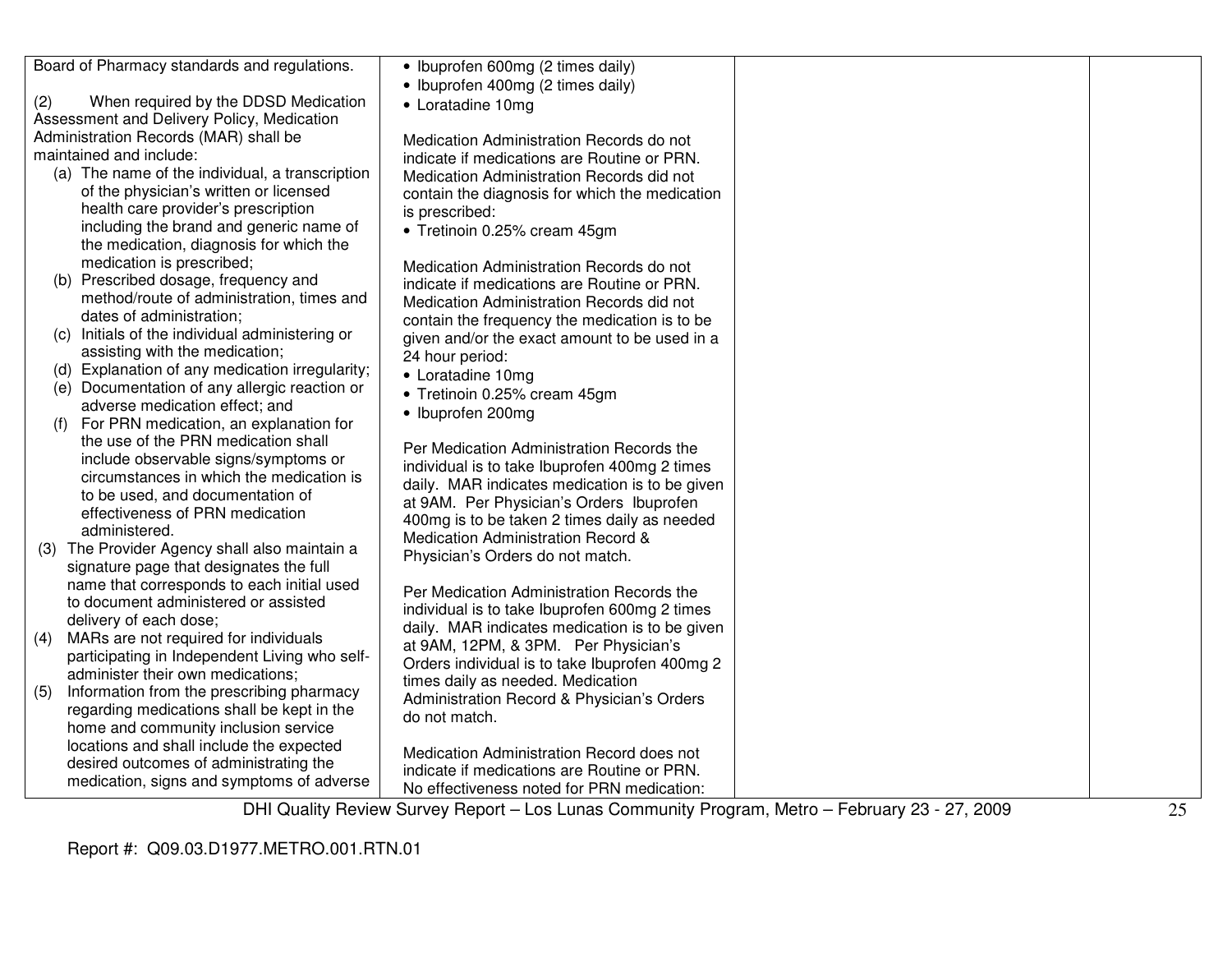| events and interactions with other                     | • Ibuprofen 600mg (2 times daily) - 11/9       |  |
|--------------------------------------------------------|------------------------------------------------|--|
| medications;                                           | (12PM); 11/10 (9AM & 3PM) & 11/11 (9AM).       |  |
|                                                        |                                                |  |
|                                                        |                                                |  |
| NMAC 16.19.11.8 MINIMUM STANDARDS:                     | December 2008                                  |  |
| A. MINIMUM STANDARDS FOR THE                           | Medication Administration Records do not       |  |
| DISTRIBUTION, STORAGE, HANDLING AND                    | indicate whether the following medications are |  |
| <b>RECORD KEEPING OF DRUGS:</b>                        |                                                |  |
|                                                        | Routine or PRN for medications and do not      |  |
|                                                        | include required information as per standard:  |  |
| (d) The facility shall have a Medication               | • Tretinoin 0.25% cream 45gm                   |  |
| Administration Record (MAR) documenting                | • Ibuprofen 600mg (2 times daily)              |  |
| medication administered to residents, including        |                                                |  |
|                                                        | • Ibuprofen 200mg                              |  |
| over-the-counter medications. This                     | • Loratadine 10mg                              |  |
| documentation shall include:                           | • Loperanide Hydrochloride Oral Solution       |  |
| Name of resident;<br>(i)                               |                                                |  |
| (ii)<br>Date given;                                    | • Pepto Bismol                                 |  |
|                                                        |                                                |  |
| Drug product name;<br>(iii)                            | Medication Administration Records did not      |  |
| Dosage and form;<br>(iv)                               | contain the diagnosis for which the medication |  |
| Strength of drug;<br>(v)                               | is prescribed:                                 |  |
| (vi) Route of administration;                          |                                                |  |
| (vii) How often medication is to be taken;             | • Tretinoin 0.25% cream 45gm                   |  |
| (viii) Time taken and staff initials;                  |                                                |  |
|                                                        | Medication Administration Records did not      |  |
| Dates when the medication is<br>(ix)                   | indicate if medications are Routine or PRN.    |  |
| discontinued or changed;                               | Medication Administration Records did not      |  |
| The name and initials of all staff<br>(x)              |                                                |  |
| administering medications.                             | contain the frequency the medication is to be  |  |
|                                                        | given and/or the exact amount to be used in a  |  |
|                                                        | 24 hour period:                                |  |
| <b>Model Custodial Procedure Manual</b>                | • Tretinoin 0.25% cream 45gm                   |  |
| <b>D. Administration of Drugs</b>                      |                                                |  |
| Unless otherwise stated by practitioner, patients      | • Loperanide Hydrochloride Oral Solution       |  |
| will not be allowed to administer their own            | • Pepto Bismol                                 |  |
| medications.                                           |                                                |  |
|                                                        | Medication Administration Records did not      |  |
| Document the practitioner's order authorizing the      | indicate if medications are routine or PRN. No |  |
| self-administration of medications.                    |                                                |  |
|                                                        | effectiveness noted for PRN medication:        |  |
| All PRN (As needed) medications shall have             | · Ibuprofen 600mg (2 times daily) - 12/16      |  |
| complete detail instructions regarding the             | (6PM) & 12/18 (1PM)                            |  |
|                                                        |                                                |  |
| administering of the medication. This shall            |                                                |  |
| include:                                               | • Loperanide Hydrochloride Oral Solution -     |  |
| $\triangleright$ symptoms that indicate the use of the | 12/9 (10PM) & 12/10 (9AM)                      |  |
| medication,                                            |                                                |  |
| exact dosage to be used, and<br>≻                      | • Pepto Bismol - 12/10 (10 PM & 6PM) &         |  |
|                                                        |                                                |  |
|                                                        |                                                |  |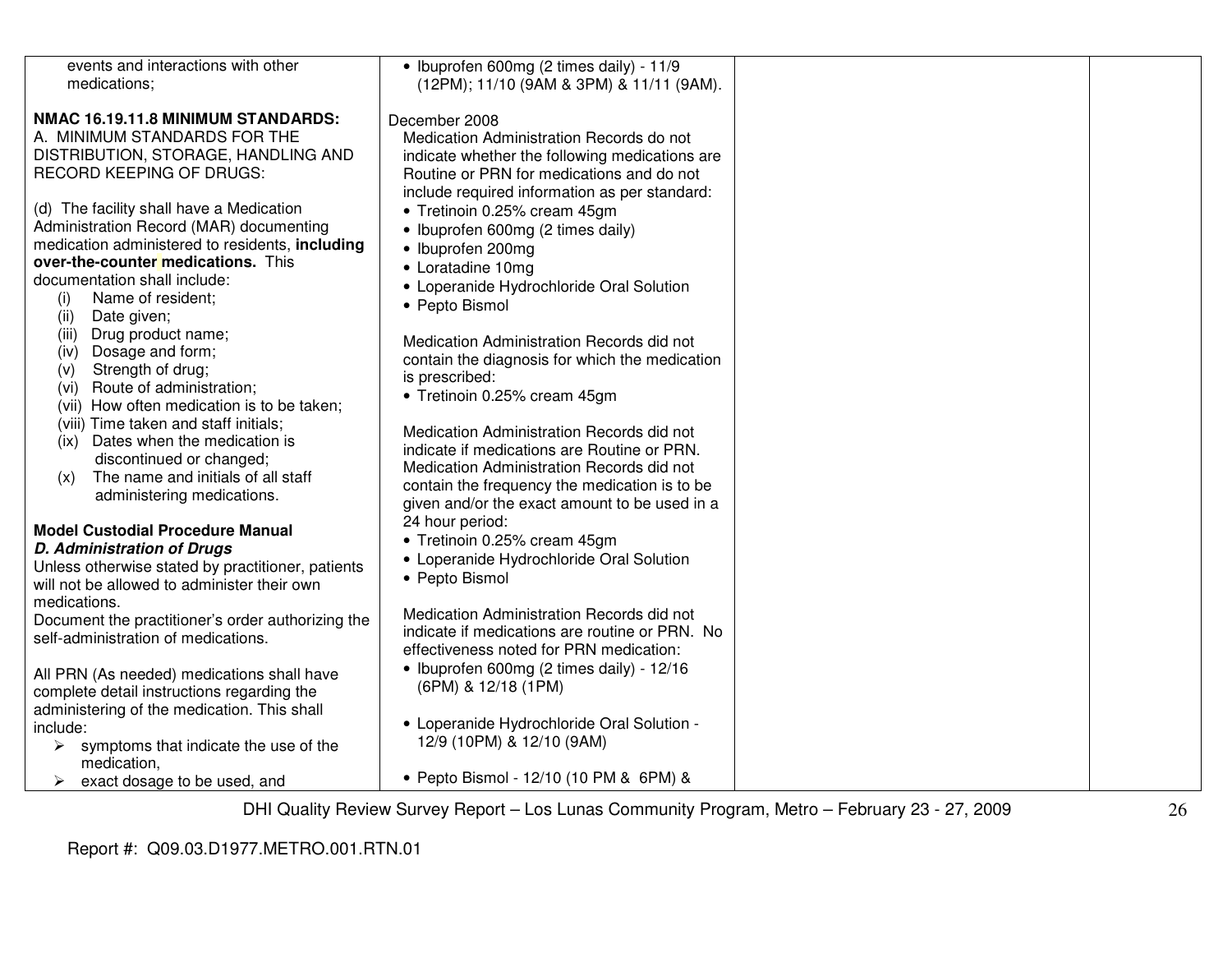| the exact amount to be used in a 24 hour | 12/11 (10PM)                                   |  |
|------------------------------------------|------------------------------------------------|--|
| period.                                  |                                                |  |
|                                          | Per Medication Administration Records the      |  |
|                                          |                                                |  |
|                                          | individual is to take Ibuprofen 600mg 1 time   |  |
|                                          | daily. MAR indicates medication is to be given |  |
|                                          | at 1PM & 6PM. Per Physician's Orders           |  |
|                                          |                                                |  |
|                                          | individual is to take Ibuprofen 400mg 2 times  |  |
|                                          | daily as needed. Medication Administration     |  |
|                                          | Record & Physician's Orders do not match.      |  |
|                                          |                                                |  |
|                                          |                                                |  |
|                                          | Per Medication Administration Records the      |  |
|                                          | individual is to take Ibuprofen 200mg. MAR     |  |
|                                          | indicates medication is to be given at 9AM.    |  |
|                                          |                                                |  |
|                                          | Per Physician's Orders individual is to take   |  |
|                                          | Ibuprofen 400mg 2 times daily as needed.       |  |
|                                          | Medication Administration Record &             |  |
|                                          |                                                |  |
|                                          | Physician's Orders do not match.               |  |
|                                          |                                                |  |
|                                          |                                                |  |
|                                          |                                                |  |
|                                          | Individual #9                                  |  |
|                                          |                                                |  |
|                                          | October 2008                                   |  |
|                                          | Medication Administration Records did not      |  |
|                                          | contain the circumstance in which the          |  |
|                                          | medication is to be given:                     |  |
|                                          |                                                |  |
|                                          | • Mucinex 600mg (2 times daily)                |  |
|                                          |                                                |  |
|                                          | November 2008                                  |  |
|                                          | Medication Administration Records did not      |  |
|                                          |                                                |  |
|                                          | contain the circumstance in which the          |  |
|                                          | medication is to be given:                     |  |
|                                          | • Mucinex 600mg (2 times daily)                |  |
|                                          |                                                |  |
|                                          |                                                |  |
|                                          | December 2008                                  |  |
|                                          | Medication Administration Records did not      |  |
|                                          | contain the circumstance in which the          |  |
|                                          |                                                |  |
|                                          | medication is to be given:                     |  |
|                                          | • Mucinex 600mg (2 times daily)                |  |
|                                          |                                                |  |
|                                          |                                                |  |
|                                          |                                                |  |
|                                          |                                                |  |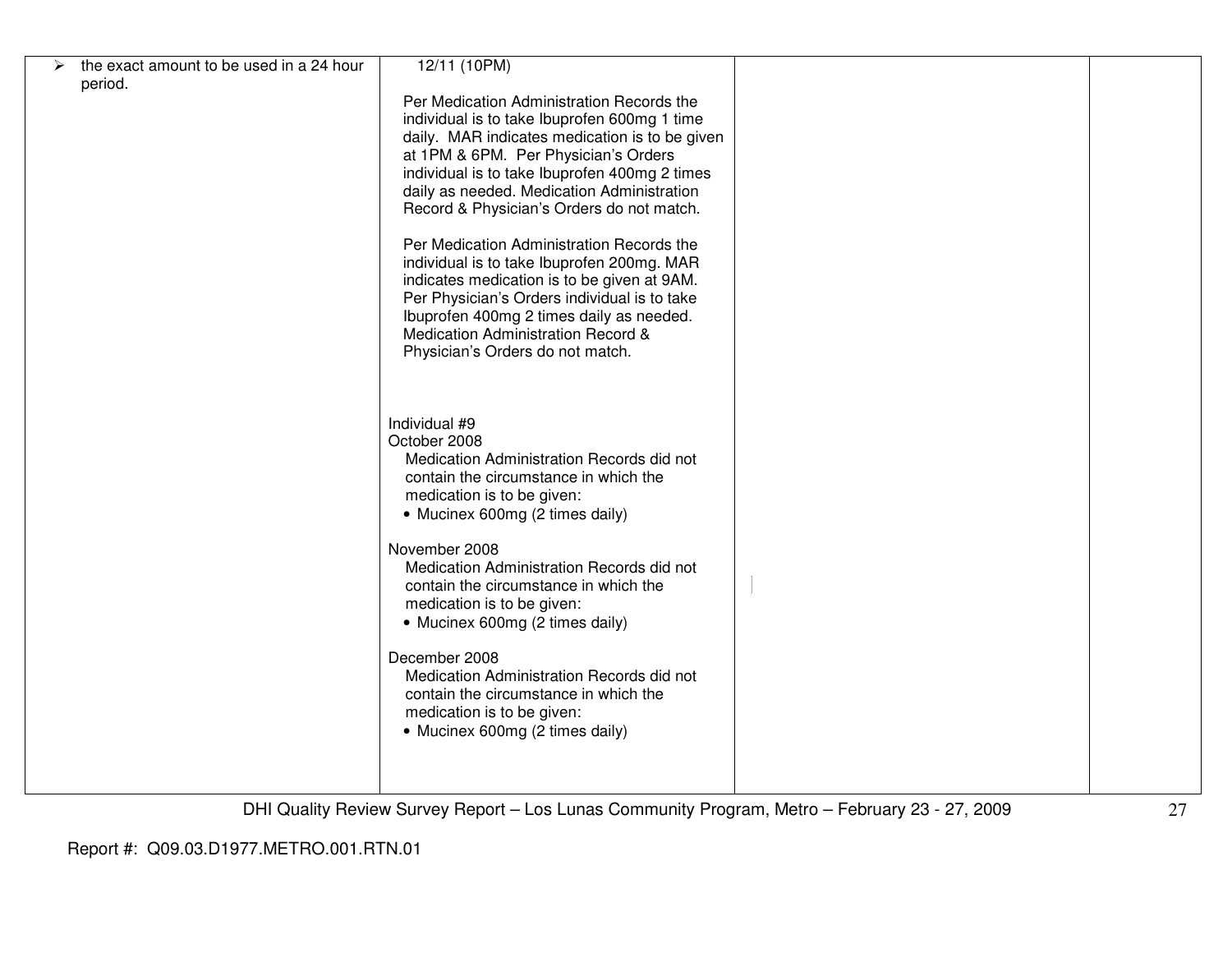| Tag #1A15 Healthcare Documentation                                                                                                                                                                                                                                                                                                                                                                                                                                                                                                                                                                                                                                         | <b>Scope and Severity Rating: D</b>                                                                                                                                                                                                                                                                                                                                            |  |
|----------------------------------------------------------------------------------------------------------------------------------------------------------------------------------------------------------------------------------------------------------------------------------------------------------------------------------------------------------------------------------------------------------------------------------------------------------------------------------------------------------------------------------------------------------------------------------------------------------------------------------------------------------------------------|--------------------------------------------------------------------------------------------------------------------------------------------------------------------------------------------------------------------------------------------------------------------------------------------------------------------------------------------------------------------------------|--|
| <b>Developmental Disabilities (DD) Waiver</b><br>Service Standards Chapter 1. III. E. (1 - 4)<br><b>CHAPTER 1. III. PROVIDER AGENCY</b><br><b>DOCUMENTATION OF SERVICE DELIVERY</b><br><b>AND LOCATION</b>                                                                                                                                                                                                                                                                                                                                                                                                                                                                 | Based on record review, the Agency failed to<br>maintain the required documentation in the<br>Individuals Agency Record as required per<br>standard for 3 of 26 individuals.<br>The following were not found, incomplete and/or                                                                                                                                                |  |
| E. Healthcare Documentation by Nurses For<br><b>Community Living Services, Community</b><br><b>Inclusion Services and Private Duty Nursing</b><br><b>Services:</b> Nursing services must be available as<br>needed and documented for Provider Agencies<br>delivering Community Living Services,<br>Community Inclusion Services and Private Duty<br>Nursing Services.<br>(1) Documentation of nursing assessment<br>activities<br>(a) The following hierarchy shall be used to<br>determine which provider agency is responsible<br>for completion of the HAT and MAAT and related<br>subsequent planning and training:<br>(i) Community living services provider agency; | not current:<br>• Quarterly Nursing Review if HCP/Crisis<br>Plans<br>$\circ$<br>$1/2008 - 6/2008$ (#3)<br>• Special Health Care Needs:<br>Meal Time Plan (#11) (Is required per<br>Individual's ISP Individual Specific<br><b>Training Section)</b><br>Nutritional Evaluation (#26) (Per<br>individual's ISP the individual is required<br>to have one completed annually). No |  |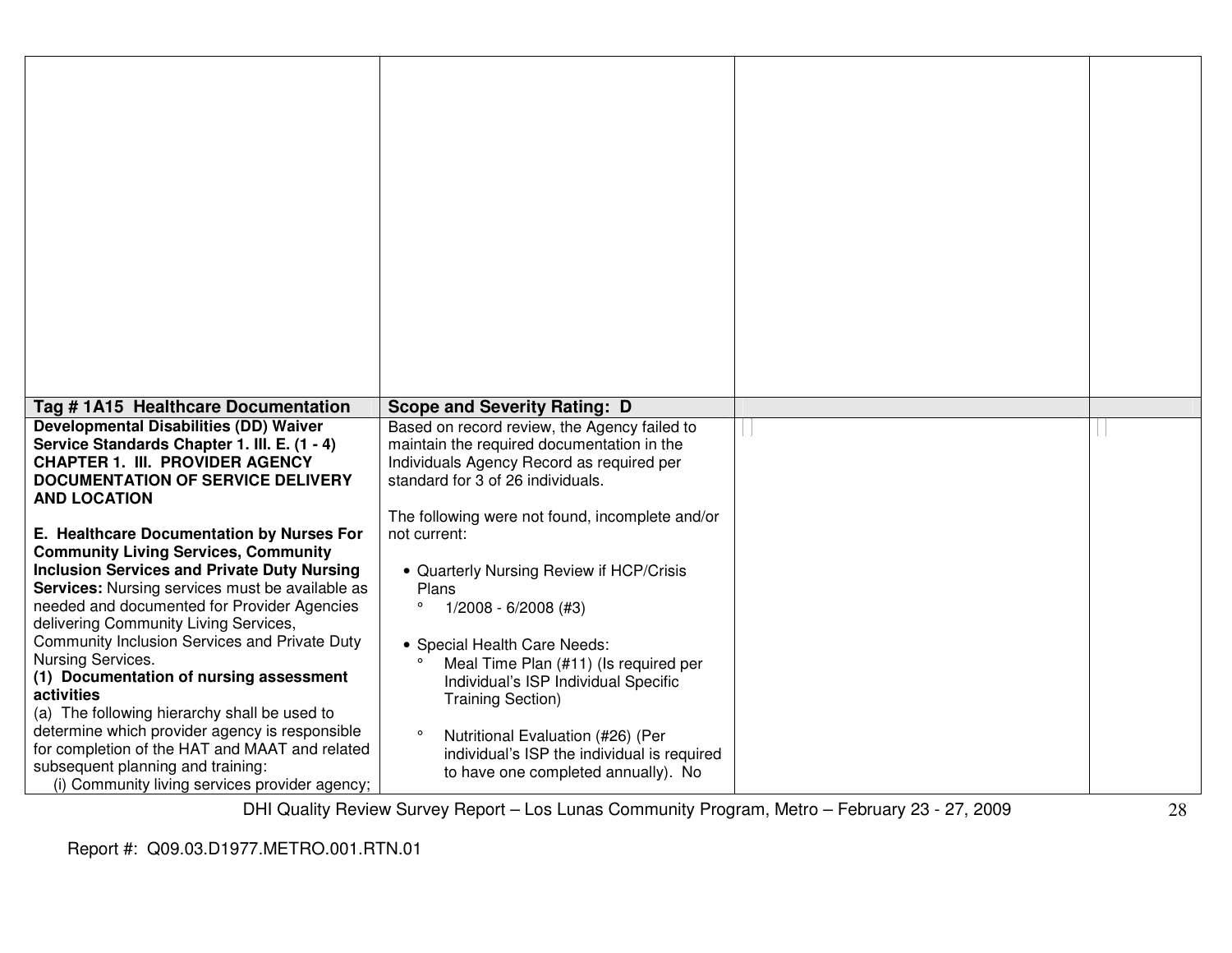| (ii) Private duty nursing provider agency;          | evidence found of evaluation being |  |
|-----------------------------------------------------|------------------------------------|--|
| (iii) Adult habilitation provider agency;           | completed.                         |  |
| (iv) Community access provider agency; and          |                                    |  |
| (v) Supported employment provider agency.           |                                    |  |
| (b) The provider agency must arrange for their      |                                    |  |
| nurse to complete the Health Assessment Tool        |                                    |  |
| (HAT) and the Medication Administration             |                                    |  |
| Assessment Tool (MAAT) on at least an annual        |                                    |  |
| basis for each individual receiving community       |                                    |  |
| living, community inclusion or private duty         |                                    |  |
| nursing services, unless the provider agency        |                                    |  |
| arranges for the individual's Primary Care          |                                    |  |
| Practitioner (PCP) to voluntarily complete these    |                                    |  |
| assessments in lieu of the agency nurse. Agency     |                                    |  |
| nurses may also complete these assessments in       |                                    |  |
| collaboration with the Primary Care Practitioner if |                                    |  |
| they believe such consultation is necessary for     |                                    |  |
| an accurate assessment. Family Living Provider      |                                    |  |
| Agencies have the option of having the              |                                    |  |
| subcontracted caregiver complete the HAT            |                                    |  |
| instead of the nurse or PCP, if the caregiver is    |                                    |  |
| comfortable doing so. However, the agency           |                                    |  |
| nurse must be available to assist the caregiver     |                                    |  |
| upon request.                                       |                                    |  |
| (c) For newly allocated individuals, the HAT and    |                                    |  |
| the MAAT must be completed within seventy-two       |                                    |  |
| (72) hours of admission into direct services or     |                                    |  |
| two weeks following the initial ISP, whichever      |                                    |  |
| comes first.                                        |                                    |  |
| (d) For individuals already in services, the HAT    |                                    |  |
| and the MAAT must be completed at least             |                                    |  |
| fourteen (14) days prior to the annual ISP          |                                    |  |
| meeting and submitted to all members of the         |                                    |  |
| interdisciplinary team. The HAT must also be        |                                    |  |
| completed at the time of any significant change     |                                    |  |
| in clinical condition and upon return from any      |                                    |  |
| hospitalizations. In addition to annually, the      |                                    |  |
| MAAT must be completed at the time of any           |                                    |  |
| significant change in clinical condition, when a    |                                    |  |
| medication regime or route change requires          |                                    |  |
| delivery by licensed or certified staff, or when an |                                    |  |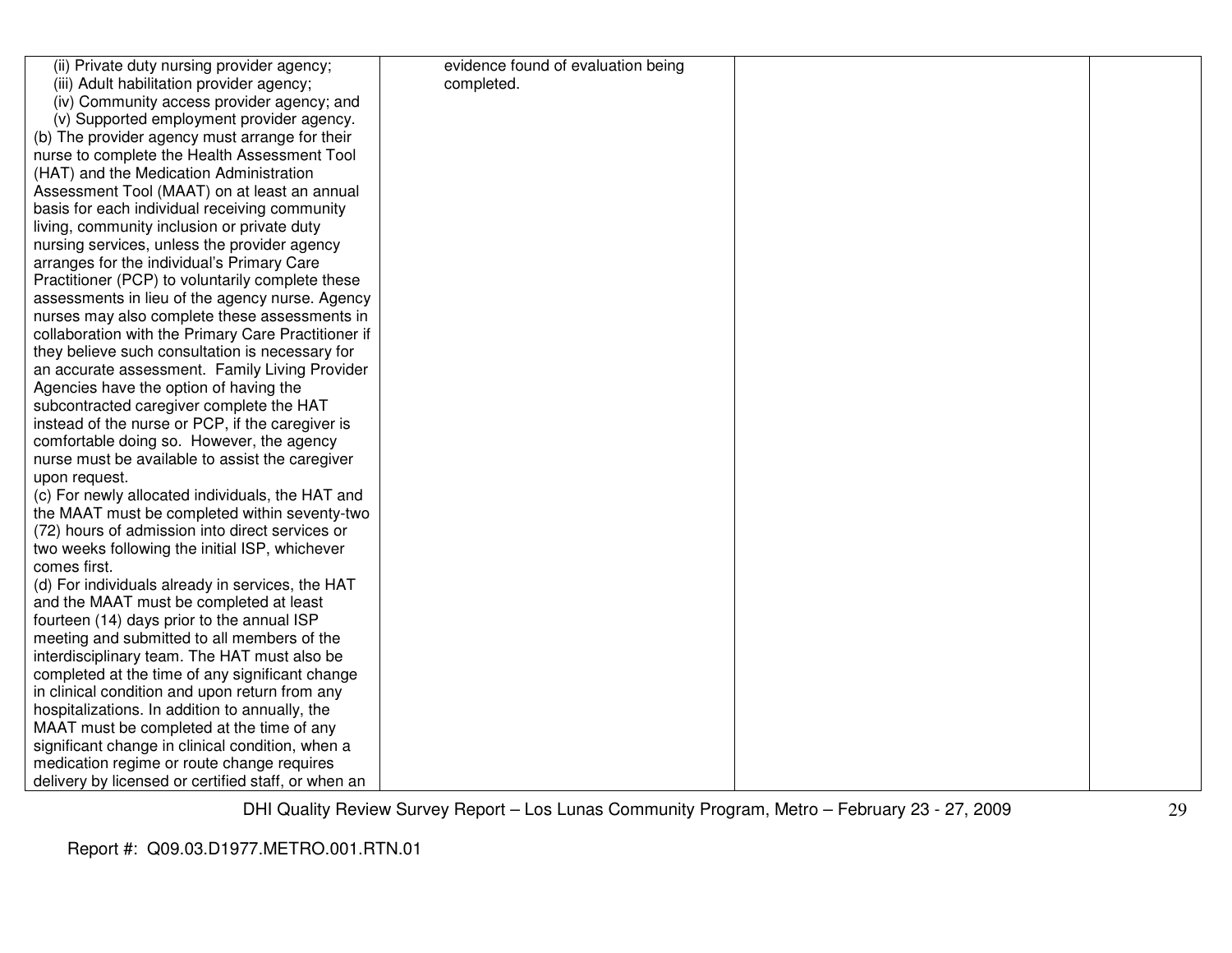| individual has completed additional training                                 |  |  |
|------------------------------------------------------------------------------|--|--|
| designed to improve their skills to support self-                            |  |  |
| administration (see DDSD Medication                                          |  |  |
| Assessment and Delivery Policy).                                             |  |  |
| (e) Nursing assessments conducted to                                         |  |  |
| determine current health status or to evaluate a                             |  |  |
| change in clinical condition must be documented                              |  |  |
| in a signed progress note that includes time and                             |  |  |
| date as well as <i>subjective</i> information including                      |  |  |
| the individual complaints, signs and symptoms                                |  |  |
| noted by staff, family members or other team                                 |  |  |
| members; objective information including vital                               |  |  |
| signs, physical examination, weight, and other                               |  |  |
| pertinent data for the given situation (e.g.,                                |  |  |
| seizure frequency, method in which temperature                               |  |  |
| taken); assessment of the clinical status, and                               |  |  |
| plan of action addressing relevant aspects of all                            |  |  |
| active health problems and follow up on any                                  |  |  |
| recommendations of medical consultants.                                      |  |  |
|                                                                              |  |  |
| (2) Health related plans<br>(a) For individuals with chronic conditions that |  |  |
| have the potential to exacerbate into a life-                                |  |  |
| threatening situation, a medical crisis prevention                           |  |  |
| and intervention plan must be written by the                                 |  |  |
| nurse or other appropriately designated                                      |  |  |
| healthcare professional.                                                     |  |  |
| (b) Crisis prevention and intervention plans must                            |  |  |
| be written in user-friendly language that is easily                          |  |  |
| understood by those implementing the plan.                                   |  |  |
| (c) The nurse shall also document training                                   |  |  |
| regarding the crisis prevention and intervention                             |  |  |
| plan delivered to agency staff and other team                                |  |  |
| members, clearly indicating competency                                       |  |  |
| determination for each trainee.                                              |  |  |
| (d) If the individual receives services from                                 |  |  |
| separate agencies for community living and                                   |  |  |
| community inclusion services, nurses from each                               |  |  |
| agency shall collaborate in the development of                               |  |  |
| and training delivery for crisis prevention and                              |  |  |
| intervention plans to assure maximum                                         |  |  |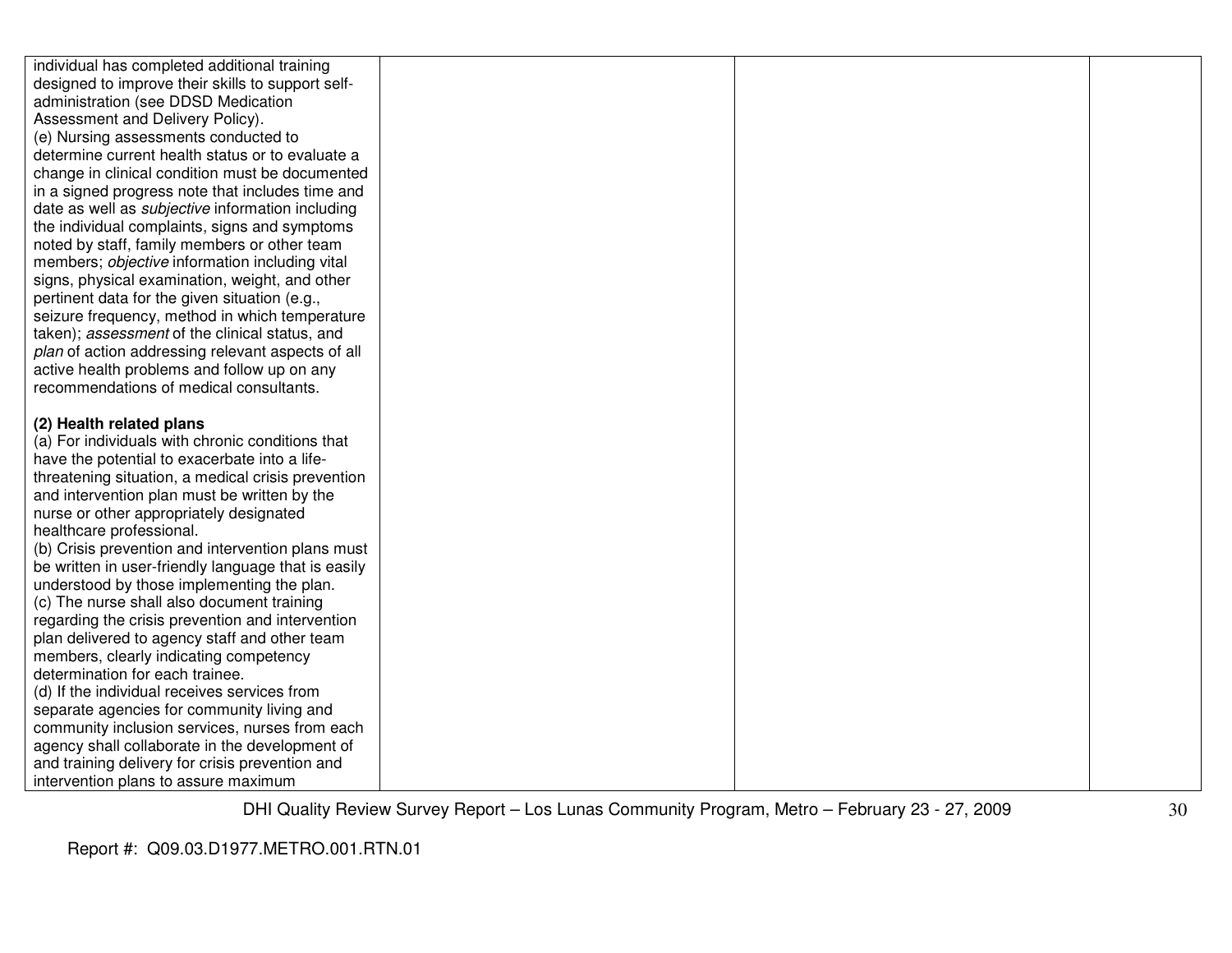| consistency across settings.                                                                      |  |  |
|---------------------------------------------------------------------------------------------------|--|--|
| (3) For all individuals with a HAT score of 4, 5 or                                               |  |  |
| 6, the nurse shall develop a comprehensive                                                        |  |  |
| healthcare plan that includes health related                                                      |  |  |
| supports identified in the ISP (The healthcare                                                    |  |  |
| plan is the equivalent of a nursing care plan; two                                                |  |  |
| separate documents are not required nor                                                           |  |  |
| recommended):                                                                                     |  |  |
| (a) Each healthcare plan must include a                                                           |  |  |
| statement of the person's healthcare needs and                                                    |  |  |
| list measurable goals to be achieved through                                                      |  |  |
| implementation of the healthcare plan. Needs                                                      |  |  |
| statements may be based upon supports needed                                                      |  |  |
| for the individual to maintain a current strength,                                                |  |  |
| ability or skill related to their health, prevention                                              |  |  |
| measures, and/or supports needed to remediate,                                                    |  |  |
| minimize or manage an existing health condition.                                                  |  |  |
| (b) Goals must be measurable and shall be                                                         |  |  |
| revised when an individual has met the goal and                                                   |  |  |
| has the potential to attain additional goals or no                                                |  |  |
| longer requires supports in order to maintain the                                                 |  |  |
| goal.                                                                                             |  |  |
| (c) Approaches described in the plan shall be                                                     |  |  |
| individualized to reflect the individual's unique                                                 |  |  |
| needs, provide guidance to the caregiver(s) and                                                   |  |  |
| designed to support successful interactions.                                                      |  |  |
| Some interventions may be carried out by staff,                                                   |  |  |
| family members or other team members, and                                                         |  |  |
| other interventions may be carried out directly by                                                |  |  |
| the nurse - persons responsible for each                                                          |  |  |
| intervention shall be specified in the plan.<br>(d) Healthcare plans shall be written in language |  |  |
| that will be easily understood by the person(s)                                                   |  |  |
| identified as implementing the interventions.                                                     |  |  |
| (e) The nurse shall also document training on                                                     |  |  |
| the healthcare plan delivered to agency staff and                                                 |  |  |
| other team members, clearly indicating                                                            |  |  |
| competency determination for each trainee. If                                                     |  |  |
| the individual receives services from separate                                                    |  |  |
| agencies for community living and community                                                       |  |  |
|                                                                                                   |  |  |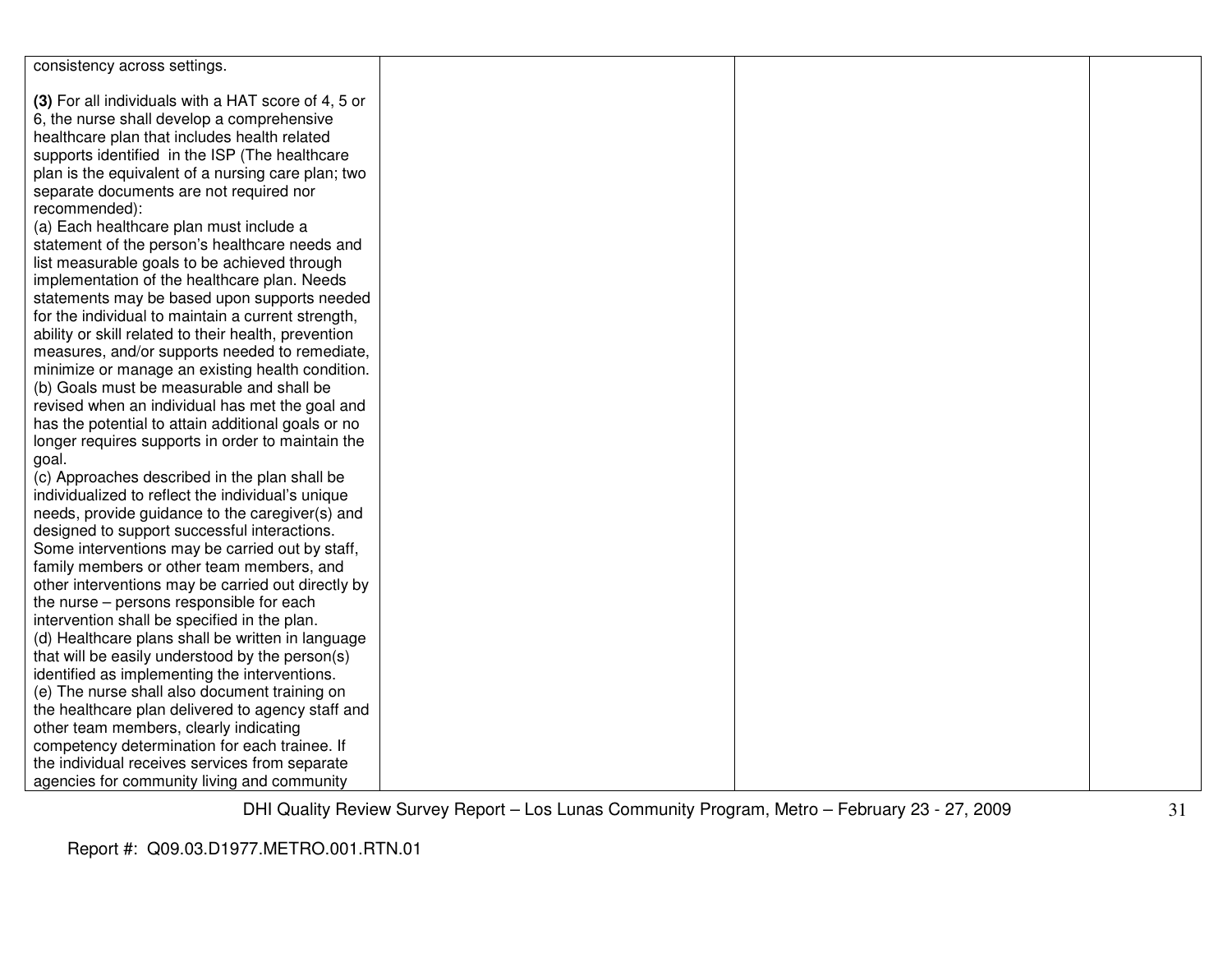| inclusion services, nurses from each agency<br>shall collaborate in the development of and<br>training delivery for healthcare plans to assure<br>maximum consistency across settings.<br>(f) Healthcare plans must be updated to reflect<br>relevant discharge orders whenever an<br>individual returns to services following a<br>hospitalization.<br>(g) All crisis prevention and intervention plans<br>and healthcare plans shall include the<br>individual's name and date on each page and<br>shall be signed by the author.<br>(h) Crisis prevention and intervention plans as<br>well as healthcare plans shall be reviewed by the<br>nurse at least quarterly, and updated as needed.<br>(4) General Nursing Documentation<br>(a) The nurse shall complete legible and signed |  |  |
|-----------------------------------------------------------------------------------------------------------------------------------------------------------------------------------------------------------------------------------------------------------------------------------------------------------------------------------------------------------------------------------------------------------------------------------------------------------------------------------------------------------------------------------------------------------------------------------------------------------------------------------------------------------------------------------------------------------------------------------------------------------------------------------------|--|--|
| progress notes with date and time indicated that                                                                                                                                                                                                                                                                                                                                                                                                                                                                                                                                                                                                                                                                                                                                        |  |  |
| describe all interventions or interactions                                                                                                                                                                                                                                                                                                                                                                                                                                                                                                                                                                                                                                                                                                                                              |  |  |
| conducted with individuals served as well as all                                                                                                                                                                                                                                                                                                                                                                                                                                                                                                                                                                                                                                                                                                                                        |  |  |
| interactions with other healthcare providers<br>serving the individual. All interactions shall be                                                                                                                                                                                                                                                                                                                                                                                                                                                                                                                                                                                                                                                                                       |  |  |
| documented whether they occur by phone or in                                                                                                                                                                                                                                                                                                                                                                                                                                                                                                                                                                                                                                                                                                                                            |  |  |
| person.                                                                                                                                                                                                                                                                                                                                                                                                                                                                                                                                                                                                                                                                                                                                                                                 |  |  |
| (b) For individuals with a HAT score of 4, 5 or 6,<br>or who have identified health concerns in their                                                                                                                                                                                                                                                                                                                                                                                                                                                                                                                                                                                                                                                                                   |  |  |
| ISP, the nurse shall provide the interdisciplinary                                                                                                                                                                                                                                                                                                                                                                                                                                                                                                                                                                                                                                                                                                                                      |  |  |
| team with a quarterly report that indicates                                                                                                                                                                                                                                                                                                                                                                                                                                                                                                                                                                                                                                                                                                                                             |  |  |
| current health status and progress to date on                                                                                                                                                                                                                                                                                                                                                                                                                                                                                                                                                                                                                                                                                                                                           |  |  |
| health related ISP desired outcomes and action<br>plans as well as progress toward goals in the                                                                                                                                                                                                                                                                                                                                                                                                                                                                                                                                                                                                                                                                                         |  |  |
| healthcare plan.                                                                                                                                                                                                                                                                                                                                                                                                                                                                                                                                                                                                                                                                                                                                                                        |  |  |
|                                                                                                                                                                                                                                                                                                                                                                                                                                                                                                                                                                                                                                                                                                                                                                                         |  |  |
|                                                                                                                                                                                                                                                                                                                                                                                                                                                                                                                                                                                                                                                                                                                                                                                         |  |  |
|                                                                                                                                                                                                                                                                                                                                                                                                                                                                                                                                                                                                                                                                                                                                                                                         |  |  |
|                                                                                                                                                                                                                                                                                                                                                                                                                                                                                                                                                                                                                                                                                                                                                                                         |  |  |
|                                                                                                                                                                                                                                                                                                                                                                                                                                                                                                                                                                                                                                                                                                                                                                                         |  |  |
|                                                                                                                                                                                                                                                                                                                                                                                                                                                                                                                                                                                                                                                                                                                                                                                         |  |  |
|                                                                                                                                                                                                                                                                                                                                                                                                                                                                                                                                                                                                                                                                                                                                                                                         |  |  |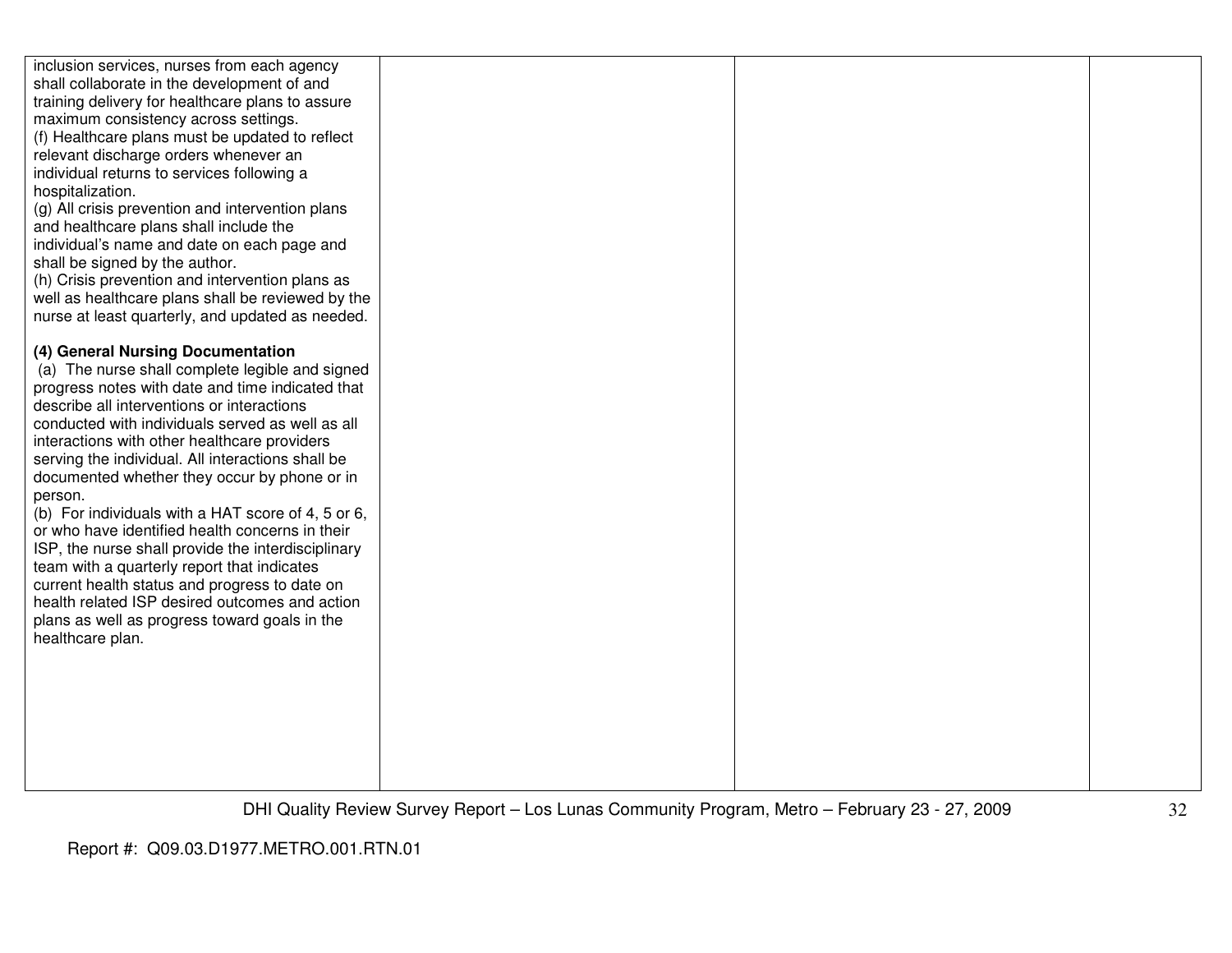| Tag #1A20 DSP Training Documents                                                                                                                                                                                                                                                                                                                                                                                                                                                                                                                                                                                                                                                                                                                                                                                                                                                                                                                                       | <b>Scope and Severity Rating: E</b>                                                                                                                                                                                                                                                                                                                                                                                                                                                                                                                                                                                                                     |  |
|------------------------------------------------------------------------------------------------------------------------------------------------------------------------------------------------------------------------------------------------------------------------------------------------------------------------------------------------------------------------------------------------------------------------------------------------------------------------------------------------------------------------------------------------------------------------------------------------------------------------------------------------------------------------------------------------------------------------------------------------------------------------------------------------------------------------------------------------------------------------------------------------------------------------------------------------------------------------|---------------------------------------------------------------------------------------------------------------------------------------------------------------------------------------------------------------------------------------------------------------------------------------------------------------------------------------------------------------------------------------------------------------------------------------------------------------------------------------------------------------------------------------------------------------------------------------------------------------------------------------------------------|--|
| Developmental Disabilities (DD) Waiver Service<br>Standards effective 4/1/2007<br><b>CHAPTER 1 IV. GENERAL REQUIREMENTS</b><br>FOR PROVIDER AGENCY SERVICE<br>PERSONNEL: The objective of this section is to<br>establish personnel standards for DD Medicaid<br>Waiver Provider Agencies for the following<br>services: Community Living Supports,<br>Community Inclusion Services, Respite,<br>Substitute Care and Personal Support<br>Companion Services. These standards apply to<br>all personnel who provide services, whether<br>directly employed or subcontracting with the<br>Provider Agency. Additional personnel<br>requirements and qualifications may be<br>applicable for specific service standards.<br><b>C.</b> Orientation and Training Requirements:<br>Orientation and training for direct support<br>staff and his or her supervisors shall comply<br>with the DDSD/DOH Policy Governing the<br><b>Training Requirements for Direct Support</b> | Based on record review, the Agency failed to<br>ensure that Orientation and Training<br>requirements were met for 73 of 251 Direct<br>Service Personnel.<br>Review of Direct Service Personnel training<br>records found no evidence of the following<br>required DOH/DDSD trainings and certification<br>being completed:<br>• Pre- Service (DSP #205 & 253)<br>• Basic Health/Orientation (DSP #205)<br>• Person-Centered Planning (1-Day) (DSP<br>#53, 61, 63, 82, 91, 135, 149, 173, 178, 250<br>& 284)<br>• First Aid (DSP #53, 58, 59, 61, 63, 65, 72,<br>92, 125, 129, 133, 137, 161, 205, 222, 223,<br>239, 246, 251, 253, 254, 255, 283, 284 & |  |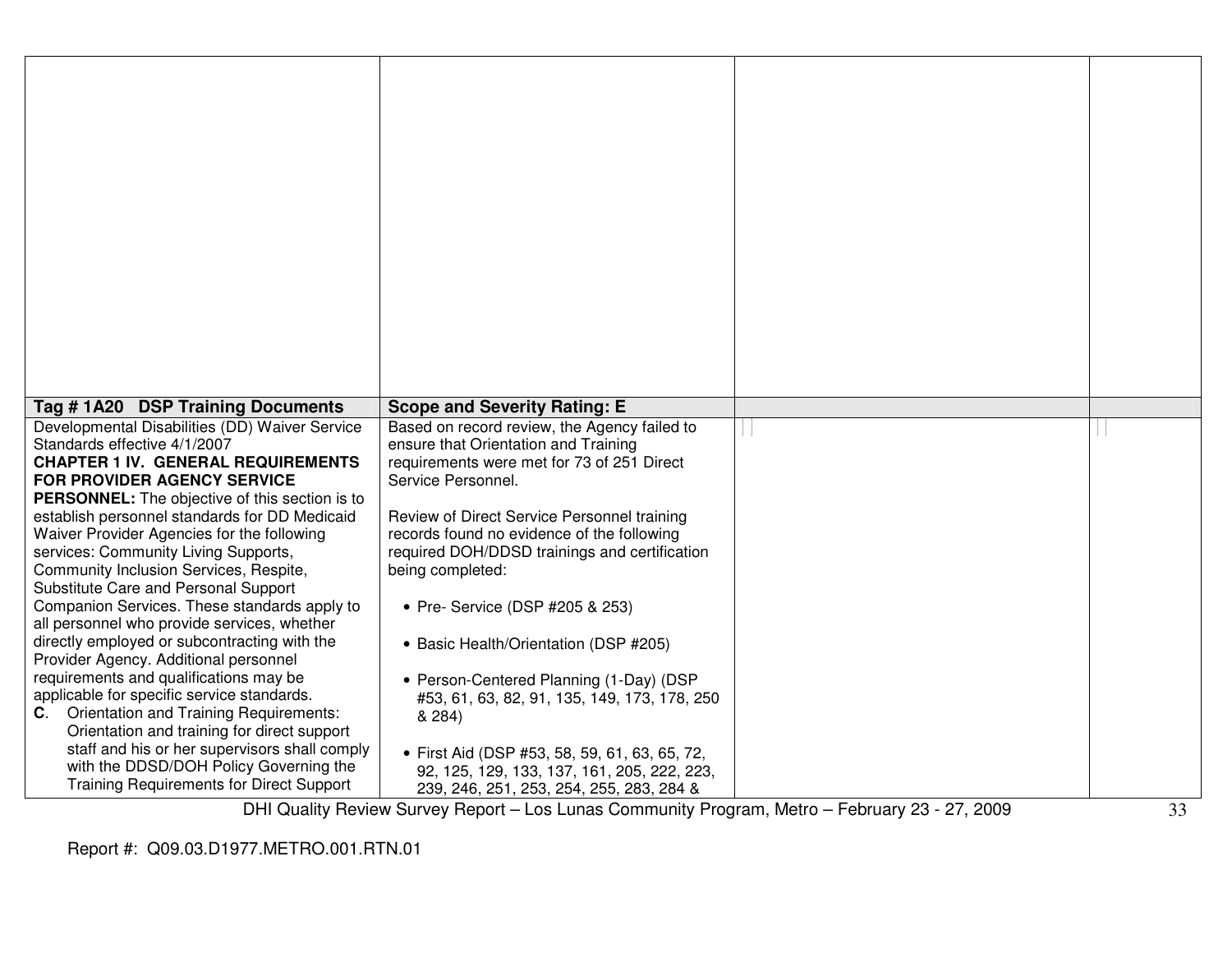| (1) | <b>Staff and Internal Service Coordinators</b><br>Serving Individuals with Developmental<br>Disabilities to include the following:<br>Each new employee shall receive<br>appropriate orientation, including but not<br>limited to, all policies relating to fire<br>prevention, accident prevention, incident | 289)<br>• CPR (DSP #53, 58, 59, 61, 63, 65, 72, 78,<br>92, 125, 129, 133, 137, 161, 205, 222, 223,<br>239, 251, 253, 254, 284 & 289)<br>• Assisting With Medications (DSP #44, 59, |  |
|-----|---------------------------------------------------------------------------------------------------------------------------------------------------------------------------------------------------------------------------------------------------------------------------------------------------------------|------------------------------------------------------------------------------------------------------------------------------------------------------------------------------------|--|
| (2) | management and reporting, and emergency<br>procedures; and<br>Individual-specific training for each<br>individual under his or her direct care, as                                                                                                                                                            | 61, 72, 90, 92, 125, 127, 131, 133, 148, 194,<br>224, 227, 228, 236, 239, 244, 256, 257, 276<br>& 290)                                                                             |  |
|     | described in the individual service plan,<br>prior to working alone with the individual.                                                                                                                                                                                                                      | • Rights & Advocacy (DSP #43, 44, 63, 135,<br>148 & 172)                                                                                                                           |  |
|     |                                                                                                                                                                                                                                                                                                               | • Level 1 Health (DSP #99, 137, 149, 173,<br>256, 264 & 268)                                                                                                                       |  |
|     |                                                                                                                                                                                                                                                                                                               | • Teaching & Support Strategies (DSP #99,<br>136, 137, 148, 253 & 270)                                                                                                             |  |
|     |                                                                                                                                                                                                                                                                                                               | • Positive Behavior Supports Strategies (DSP<br>#82, 99, 101, 137, 173, 177, 179, 251, 253,<br>264, 267 & 270)                                                                     |  |
|     |                                                                                                                                                                                                                                                                                                               | • Participatory Communication & Choice<br>Making (DSP #43, 85, 102, 104, 115, 125,<br>189, 196, 220, 235, 237, 241, 253, 260, 264,<br>267, 276, 280 & 281)                         |  |
|     |                                                                                                                                                                                                                                                                                                               |                                                                                                                                                                                    |  |
|     |                                                                                                                                                                                                                                                                                                               |                                                                                                                                                                                    |  |
|     |                                                                                                                                                                                                                                                                                                               |                                                                                                                                                                                    |  |
|     |                                                                                                                                                                                                                                                                                                               |                                                                                                                                                                                    |  |
|     |                                                                                                                                                                                                                                                                                                               |                                                                                                                                                                                    |  |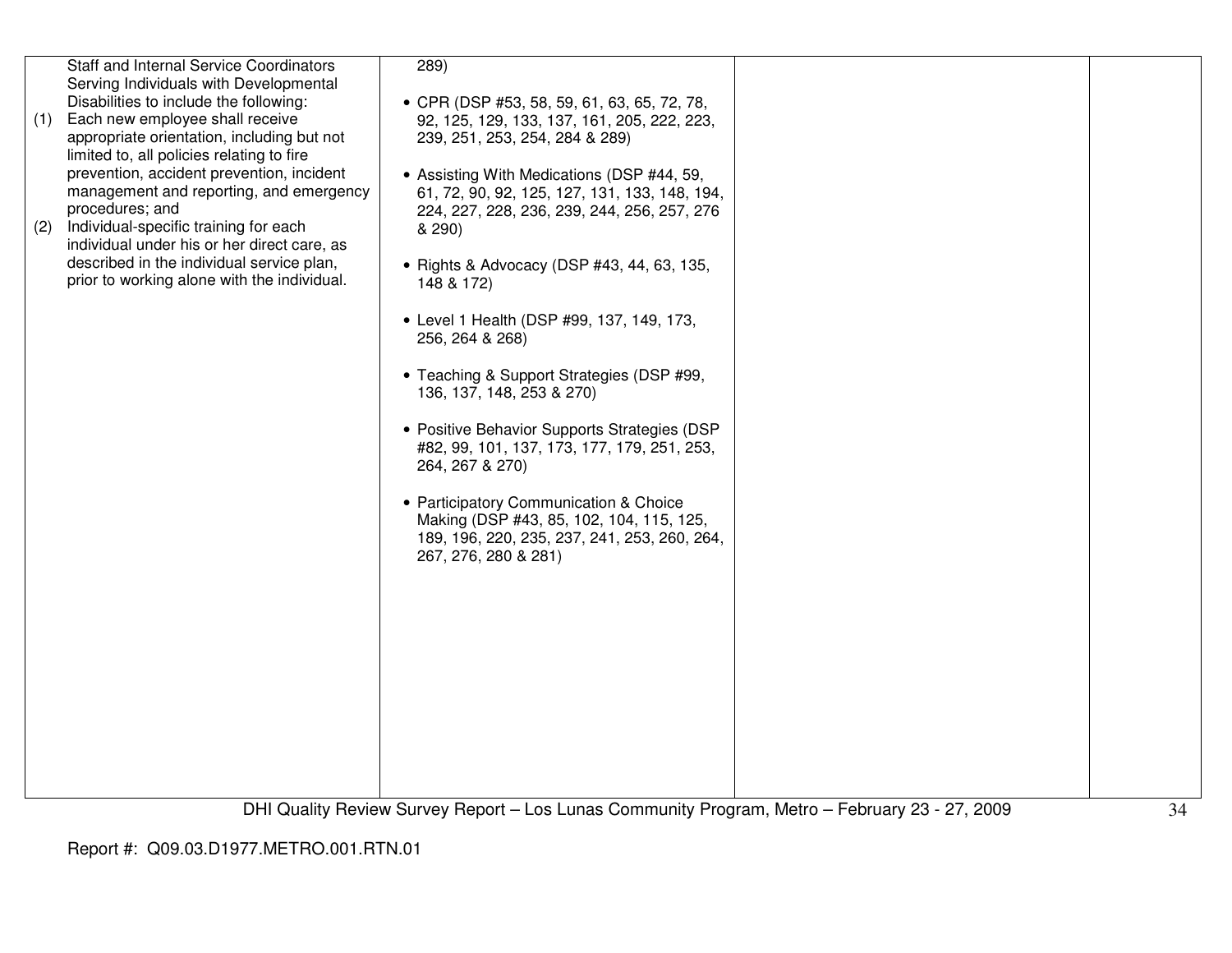| Tag #1A22 Staff Competence                                                                  | <b>Scope and Severity Rating: E</b>                                          |  |
|---------------------------------------------------------------------------------------------|------------------------------------------------------------------------------|--|
| Developmental Disabilities (DD) Waiver Service                                              | Based on interview, the Agency failed to ensure                              |  |
| Standards effective 4/1/2007                                                                | that training competencies were met for 9 of 34                              |  |
| <b>CHAPTER 1 IV. GENERAL REQUIREMENTS</b>                                                   | Direct Service Personnel.                                                    |  |
| <b>FOR PROVIDER AGENCY SERVICE</b><br><b>PERSONNEL:</b> The objective of this section is to | When DSP were asked if they received training                                |  |
| establish personnel standards for DD Medicaid                                               | on the Individuals ISP, the following was                                    |  |
| Waiver Provider Agencies for the following                                                  | reported:                                                                    |  |
| services: Community Living Supports,                                                        |                                                                              |  |
| Community Inclusion Services, Respite,                                                      | • DSP #270 stated, "No, I only been here                                     |  |
| Substitute Care and Personal Support                                                        | since July (2008). I've been waiting to get                                  |  |
| Companion Services. These standards apply to                                                | trained." (Individual #24)                                                   |  |
| all personnel who provide services, whether                                                 |                                                                              |  |
| directly employed or subcontracting with the<br>Provider Agency. Additional personnel       | When DSP were asked if they received training                                |  |
| requirements and qualifications may be                                                      | on the Individuals Occupational Therapy Plan,<br>the following was reported: |  |
| applicable for specific service standards.                                                  |                                                                              |  |
| <b>Qualifications for Direct Service</b><br>F.                                              | • DSP #160 stated, "No, there is a new                                       |  |
| <b>Personnel:</b> The following employment                                                  | Occupational Therapist I haven't gone over                                   |  |
| qualifications and competency requirements                                                  | the plan yet". (Per Individual Specific                                      |  |
| are applicable to all Direct Service                                                        | Training section of the ISP, the individual                                  |  |
| Personnel employed by a Provider Agency:                                                    | requires an Occupational Therapy Plan)                                       |  |
| Direct service personnel shall be eighteen<br>(1)                                           | (Individual #7)                                                              |  |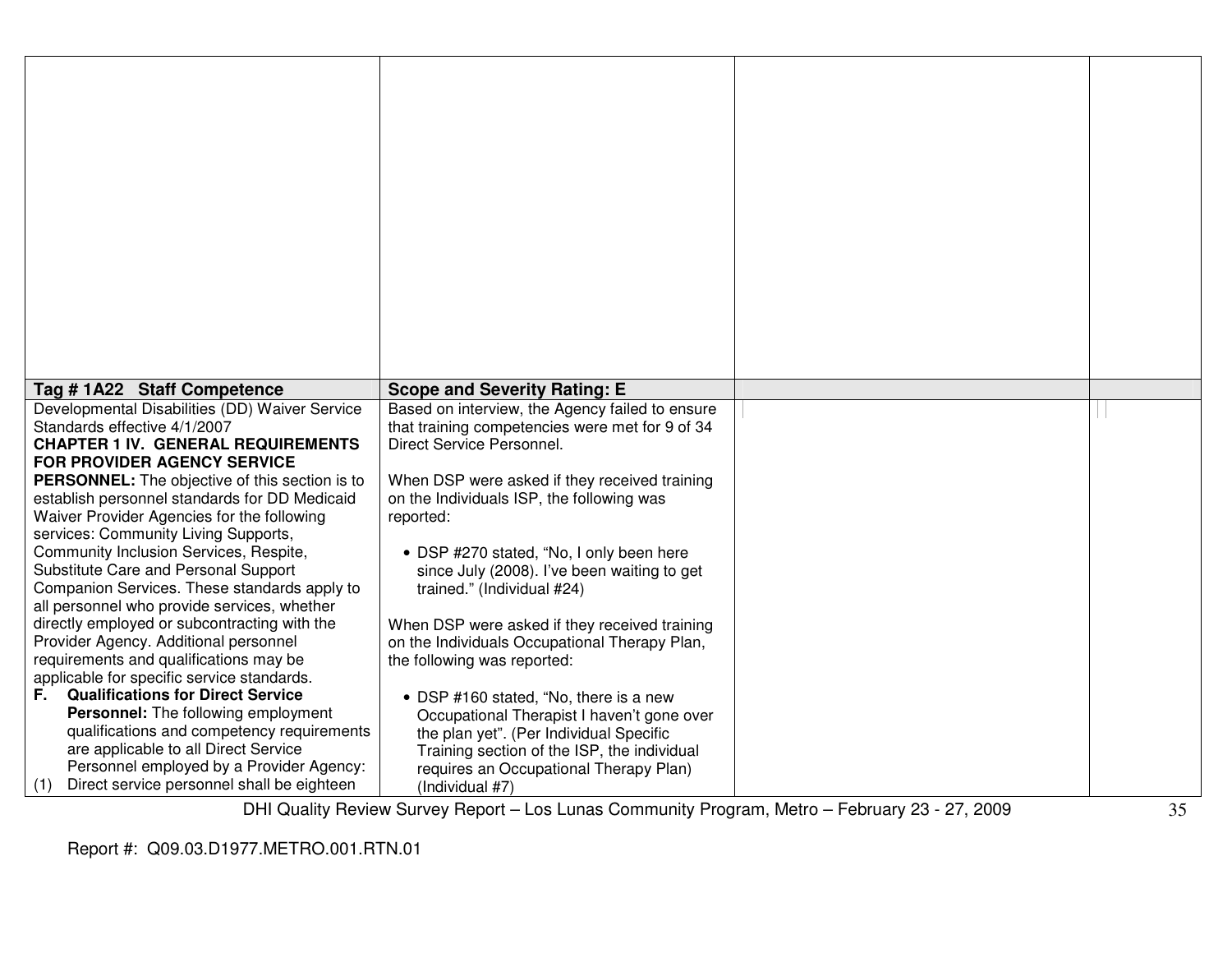|     | (18) years or older. Exception: Adult                                 |                                                   |                                   |  |
|-----|-----------------------------------------------------------------------|---------------------------------------------------|-----------------------------------|--|
|     | Habilitation can employ direct care                                   | When DSP were asked if they received training     |                                   |  |
|     | personnel under the age of eighteen 18                                | on the Individuals Physical Therapy Plan, the     |                                   |  |
|     | years, but the employee shall work directly                           | following was reported:                           |                                   |  |
|     | under a supervisor, who is physically                                 |                                                   |                                   |  |
|     | present at all times;                                                 | • DSP #160 stated, "I don't think he has one      |                                   |  |
| (2) | Direct service personnel shall have the                               | because it is not here." (Per Individual          |                                   |  |
|     | ability to read and carry out the                                     | Specific Training section of the ISP, the         |                                   |  |
|     | requirements in an ISP;                                               | individual receives Physical Therapy.)            |                                   |  |
| (3) | Direct service personnel shall be available                           | (Individual #7)                                   |                                   |  |
|     | to communicate in the language that is                                |                                                   |                                   |  |
|     | functionally required by the individual or in                         | When DSP were asked if they received training     |                                   |  |
|     | the use of any specific augmentative                                  | on the Individuals Speech Therapy Plan, the       |                                   |  |
|     | communication system utilized by the                                  | following was reported:                           |                                   |  |
|     | individual;                                                           |                                                   |                                   |  |
| (4) | Direct service personnel shall meet the                               | • DSP #273 stated, "No". (Per Individual          |                                   |  |
|     | qualifications specified by DDSD in the                               | Specific Training section of the ISP, the         |                                   |  |
|     | Policy Governing the Training                                         | individual receives Speech Therapy.)              |                                   |  |
|     | Requirements for Direct Support Staff and                             | (Individual #18)                                  |                                   |  |
|     | Internal Service Coordinators, Serving                                |                                                   |                                   |  |
|     | Individuals with Developmental Disabilities;                          | When DSP were asked if the individual had a       |                                   |  |
|     | and                                                                   | Positive Behavioral Crisis Plan the following was |                                   |  |
| (5) | Direct service Provider Agencies of Respite                           | reported:                                         |                                   |  |
|     | Services, Substitute Care, Personal                                   |                                                   |                                   |  |
|     | Support Services, Nutritional Counseling,                             | • During the on-site visit on 2/14/2009           |                                   |  |
|     | Therapists and Nursing shall demonstrate                              | DSP#268, looked for crisis plans in               |                                   |  |
|     | basic knowledge of developmental                                      | residence book but could not identify any         |                                   |  |
|     | disabilities and have training or                                     | plans. (Per Individual Specific Training          |                                   |  |
|     | demonstrable qualifications related to the                            | section of the ISP the individual required a      |                                   |  |
|     | role he or she is performing and complete                             | Positive Behavioral Crisis Plan) (Individual      |                                   |  |
|     | individual specific training as required in the                       | #5)                                               |                                   |  |
|     | ISP for each individual he or she support.                            |                                                   |                                   |  |
| (6) | Report required personnel training status to                          | • DSP #268 stated, "No, if crisis call 911 and    |                                   |  |
|     | the DDSD Statewide Training Database as                               | the guardian too." (Per Individual Specific       |                                   |  |
|     | specified in DDSD policies as related to                              | Training section of the ISP, the individual       |                                   |  |
|     | training requirements as follows:                                     | has Positive Behavioral Crisis Plan)              |                                   |  |
|     | (a) Initial comprehensive personnel status                            | (Individual #19)                                  |                                   |  |
|     | report (name, date of hire, Social Security                           |                                                   |                                   |  |
|     | number category) on all required<br>personnel to be submitted to DDSD | • DSP #177 stated, "I don't know." DSP #177,      |                                   |  |
|     | Statewide Training Database within the                                | looked in the residence book but could not        |                                   |  |
|     |                                                                       | identify any plans. (Per Agency file review,      |                                   |  |
|     |                                                                       |                                                   | $-1$<br>$\cdots$<br>$- - - - - -$ |  |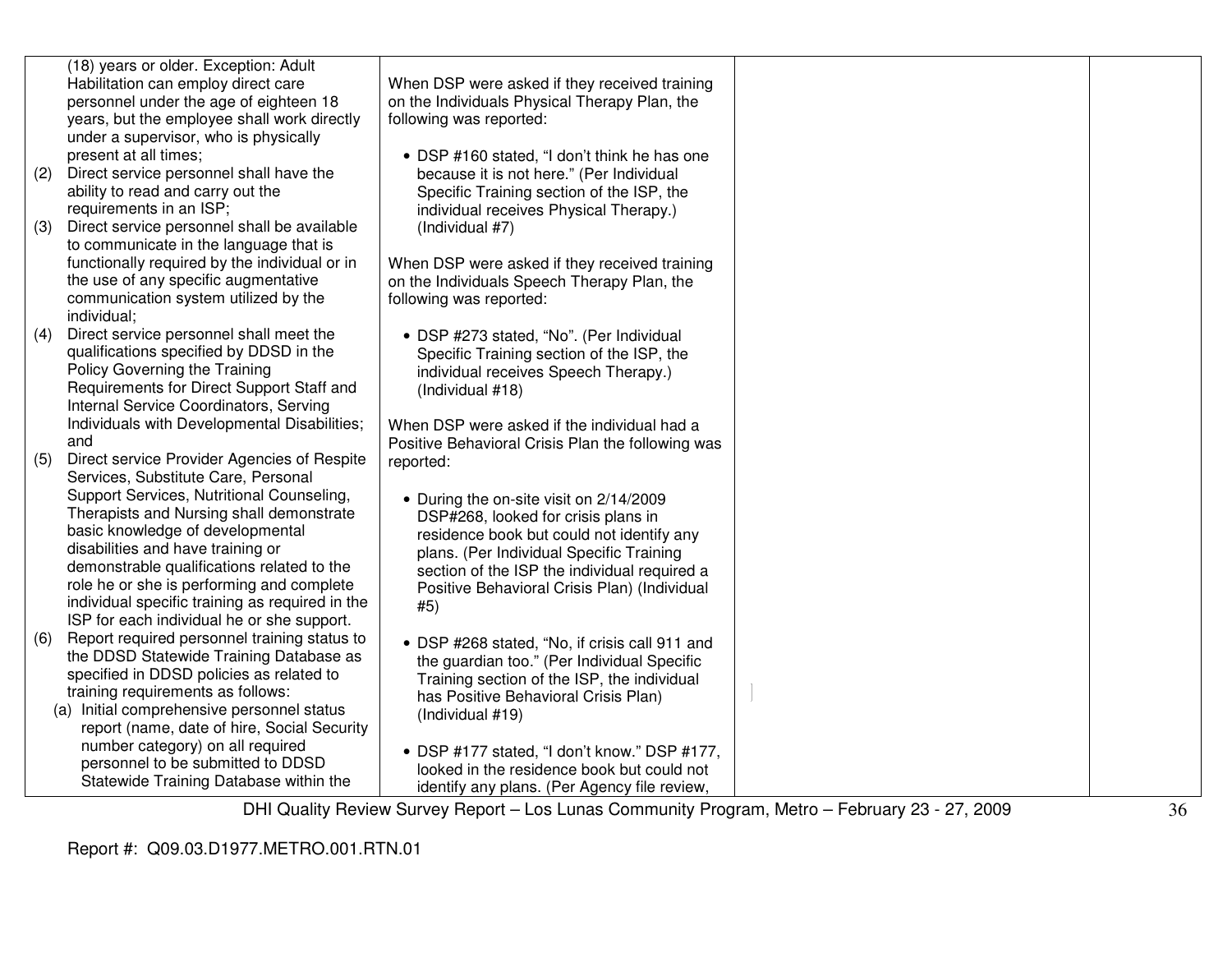| first ninety (90) calendar days of providing<br>services;<br>(b) Staff who do not wish to use his or her<br>Social Security Number may request an<br>alternative tracking number; and      | the individual has Positive Behavioral Crisis<br>Plan). (Individual#10)<br>• DSP #270 stated, "I've haven't been<br>trained". (Per agency file, the individual has<br>Positive Behavioral Crisis Plans.) (Individual<br>#24)                                                                                                                                                                                                                                                                                                                                                                                                                                                                                                                                                                                                                                                                                                                                                                                                                                                                                                                                                                                               |  |
|--------------------------------------------------------------------------------------------------------------------------------------------------------------------------------------------|----------------------------------------------------------------------------------------------------------------------------------------------------------------------------------------------------------------------------------------------------------------------------------------------------------------------------------------------------------------------------------------------------------------------------------------------------------------------------------------------------------------------------------------------------------------------------------------------------------------------------------------------------------------------------------------------------------------------------------------------------------------------------------------------------------------------------------------------------------------------------------------------------------------------------------------------------------------------------------------------------------------------------------------------------------------------------------------------------------------------------------------------------------------------------------------------------------------------------|--|
| (c) Quarterly personnel update reports sent<br>to DDSD Statewide Training Database to<br>reflect new hires, terminations, inter-<br>provider Agency position changes, and<br>name changes. | When DSP were asked if they received training<br>on the Individuals Meal Time Plans, or Health<br>Care Plans the following was reported:<br>• DSP# 72 stated, "No they don't have either<br>one." (Per Individual Specific Training<br>section of the ISP the individual has a Meal<br>Time Protocol for eating equipment and<br>seating, and Health Care Plans for seizures,<br>skin Integrity and aspiration). (Individual #5)<br>When DSP were asked if they received training<br>on the Individuals Health Care Plans, the<br>following was reported:<br>• DSP #88 did not respond to the surveyor<br>questions regarding Healthcare Plans for<br>Individual #21. (Per ISP the individual has a<br>HAT score of 6 and the Individual Specific<br>Training section of the ISP indicates there<br>are HCPs for: fractures, skin breakdown,<br>depression, hypertension, aspiration, G-<br>tube, risk for infection, urinary incontinence,<br>constipation & diabetes). (Individual #21)<br>• DSP #295 stated, "I observe her when<br>walking." (Per review of Agency file, the<br>Individual has health care plans for seizure<br>disorder, constipation, alteration in high and<br>low blood glucose). (Individual #26) |  |
|                                                                                                                                                                                            | When DSP were asked if they received training<br>on the Individuals Crisis Plans, the following was                                                                                                                                                                                                                                                                                                                                                                                                                                                                                                                                                                                                                                                                                                                                                                                                                                                                                                                                                                                                                                                                                                                        |  |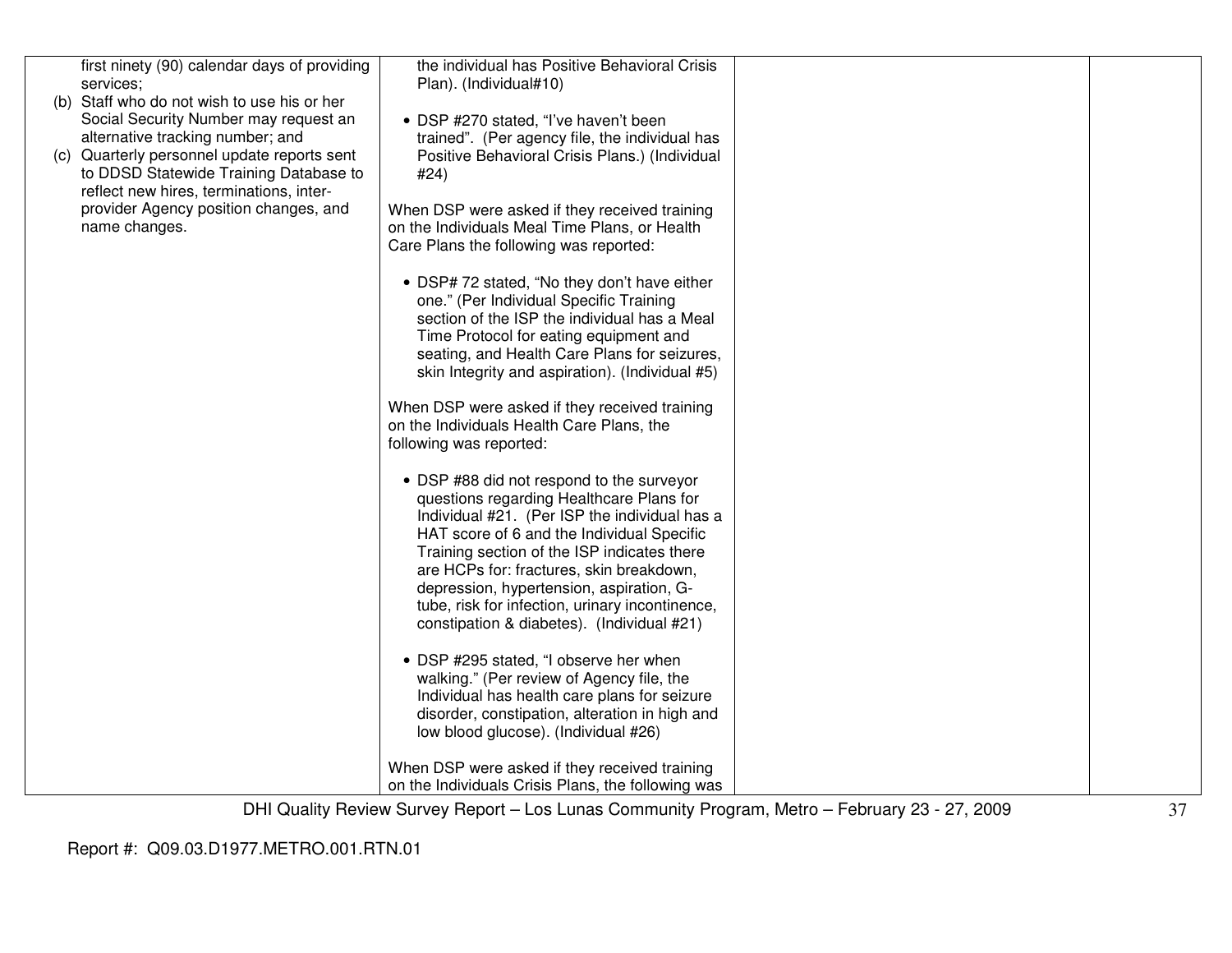| reported:                                                                                                                                                                                                                                                                             |  |
|---------------------------------------------------------------------------------------------------------------------------------------------------------------------------------------------------------------------------------------------------------------------------------------|--|
| • DSP #88 stated "I don't know, I've only been<br>here for two months" when asked<br>specifically if the individual had seizures.<br>(Per Individual Specific Training section of<br>the ISP, has a Seizure Crisis Plan; the<br>individual has a HAT score of 6). (Individual<br>#21) |  |
| • DSP # 292 stated, "I received no training on<br>his seizure disorder." (Per Agency file<br>review, the individual has a seizure crisis<br>plan; the individual has history of Seizures).<br>(Individual #6)                                                                         |  |
| • DSP #295 stated, "She has plans for falling<br>and unsteady gait." (Per agency file, the<br>individual had crisis plans for seizure<br>disorder, edema, hypertension, constipation,<br>and skeletal integrity). (Individual #26)                                                    |  |
| When DSP were asked if the Individual had<br>diabetes, and what are the signs and symptoms<br>for low blood sugar and high blood sugar, the<br>following was reported:                                                                                                                |  |
| • DSP #88 stated, "Decreased level of care,<br>call the nurse, the nurse monitors diabetes."<br>DSP could not give examples of signs and<br>symptoms of high blood sugar and low blood<br>sugar for diabetes, when asked for specific<br>signs. (Individual #21)                      |  |
| When DSP were asked if they had received<br>training on the individuals Seizure Disorder the<br>following was reported;                                                                                                                                                               |  |
| • DSP #88 stated, "I had no knowledge of a<br>seizure disorder. I've been here for only two<br>months." (Per Individual Specific Training                                                                                                                                             |  |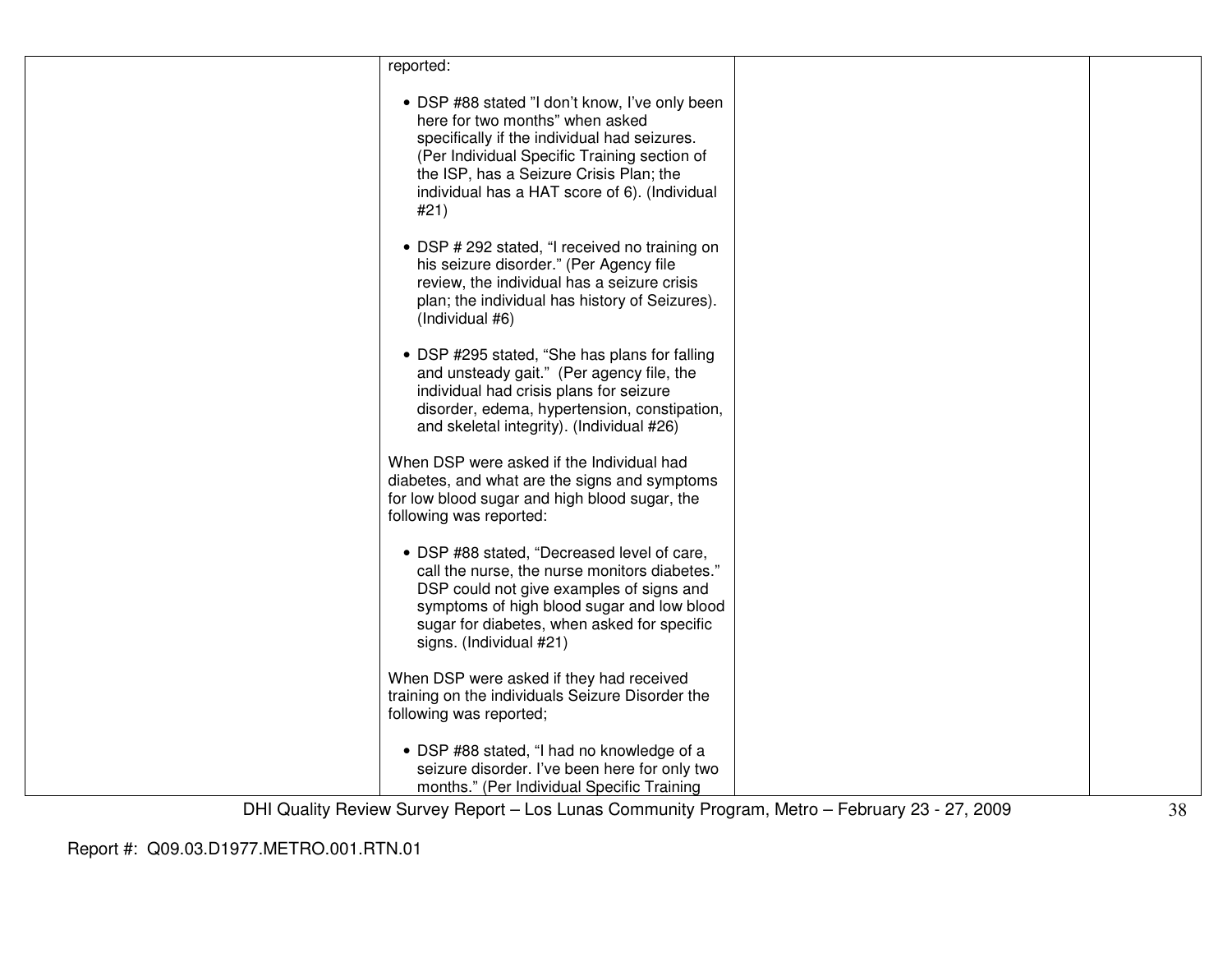| section of the ISP the individual is required<br>to have a Seizure Crisis Plan). (Individual<br>21)                                                                                                                                                                                                                                                                                                                                                                                                                                                                                                                 |  |
|---------------------------------------------------------------------------------------------------------------------------------------------------------------------------------------------------------------------------------------------------------------------------------------------------------------------------------------------------------------------------------------------------------------------------------------------------------------------------------------------------------------------------------------------------------------------------------------------------------------------|--|
| • DSP #270 stated, "I haven't been trained on<br>him, I've only been working in this house<br>since July (2008). He did have a seizure in<br>December 2008." (Per agency file individual<br>has a Seizure Crisis Plan). (Individual # 24)                                                                                                                                                                                                                                                                                                                                                                           |  |
| • DSP #295 stated, "Nothing specific to #26,<br>my dog has seizures so I have to read up on<br>them." DSP could not identify plan after<br>looking in residence book. (Per ISP, the<br>Individual has Seizure Crisis Plan).<br>(Individual #26)                                                                                                                                                                                                                                                                                                                                                                     |  |
| When DSP were asked, when you need to assist<br>an individual with PRN medication, what are the<br>steps you need to take before assisting with the<br>medication, the following was reported:                                                                                                                                                                                                                                                                                                                                                                                                                      |  |
| • DSP #295 stated, "If you have the Doctor's<br>orders that's all you need. I would let nurse<br>know, but I don't have too." (Per the<br>Agency's "Health and Safety-Assisting<br>Consumers with Medication policy and<br>procedures: 3. If a consumer has signs and<br>symptoms of illness at any time during your<br>shift, a. Contact the nurse before assisting<br>with PRN (over the counter) b. Make a<br>notation in the consumers' medical log that<br>you have contacted the nurse. c. Follow<br>directions on the Comfort Measure form<br>(located in the consumer's medical file").<br>(Individual# 26) |  |
|                                                                                                                                                                                                                                                                                                                                                                                                                                                                                                                                                                                                                     |  |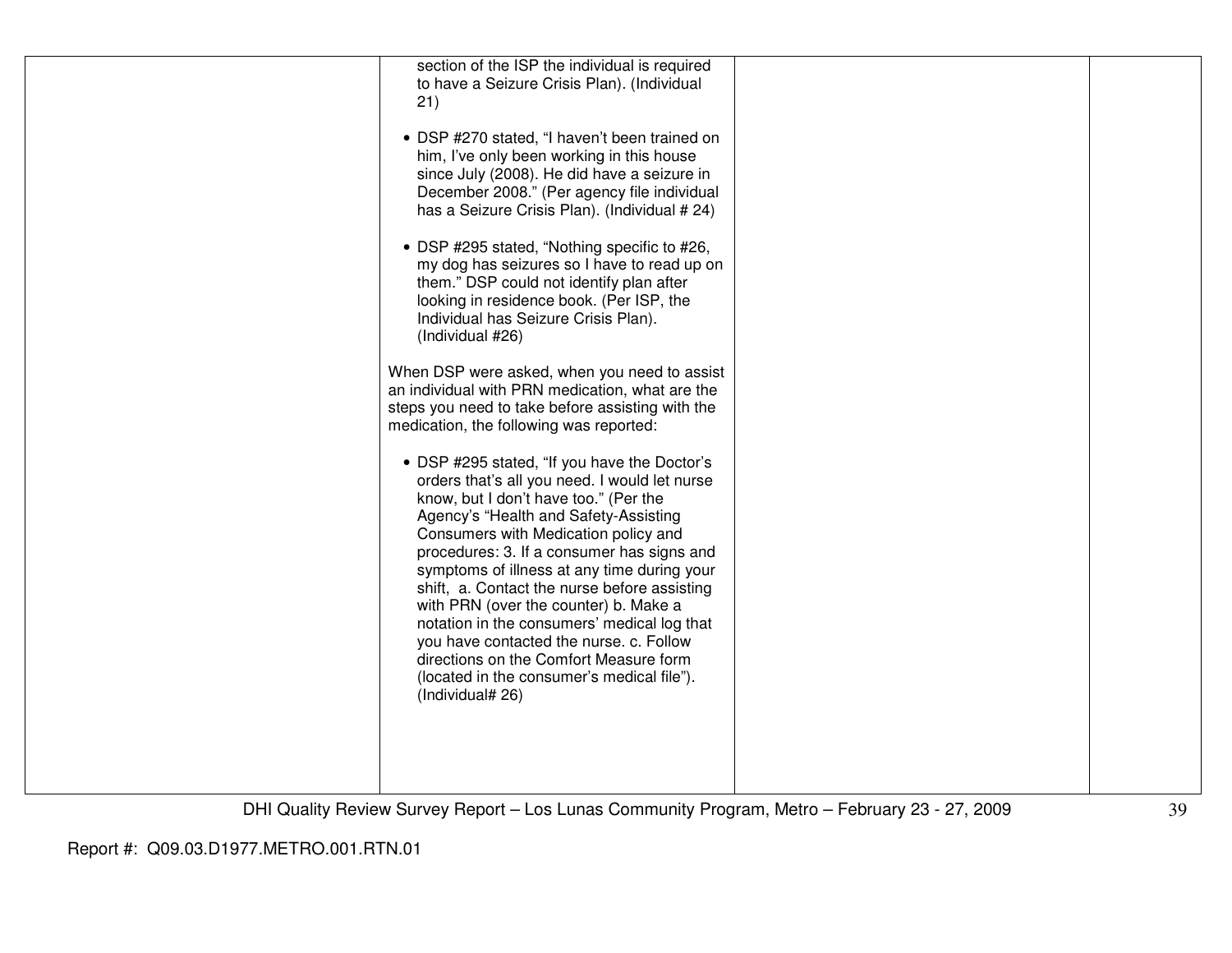| Tag #1A25 (CoP) CCHS                                                                                                                            | <b>Scope and Severity Rating: D</b>                                                                                                                |  |
|-------------------------------------------------------------------------------------------------------------------------------------------------|----------------------------------------------------------------------------------------------------------------------------------------------------|--|
| <b>NMAC 7.1.9.9</b><br>A. Prohibition on Employment: A care                                                                                     | Based on record review, the Agency failed to<br>maintain documentation indicating no                                                               |  |
| provider shall not hire or continue the<br>employment or contractual services of any<br>applicant, caregiver or hospital caregiver for          | "disqualifying convictions" or documentation of<br>the timely submission of pertinent application<br>information to the Caregiver Criminal History |  |
| whom the care provider has received notice of a<br>disqualifying conviction, except as provided in                                              | Screening Program was on file for 31 of 259<br>Agency Personnel.                                                                                   |  |
| Subsection B of this section.<br><b>NMAC 7.1.9.11</b><br><b>DISQUALIFYING CONVICTIONS.</b> The                                                  | • #48 - Date of hire 11/15/2008<br>• #49 -- Date of hire 7/07/2008                                                                                 |  |
| following felony convictions disqualify an<br>applicant, caregiver or hospital caregiver from<br>employment or contractual services with a care | • #63 - Date of hire 2/09/2008<br>• #70 - Date of hire 9/06/2008                                                                                   |  |
| provider:<br>A. homicide;                                                                                                                       | • #74 – Date of hire $6/14/2008$<br>• #94 - Date of hire 5/31/2008<br>• #99 - Date of hire $4/12/2004$                                             |  |
| <b>B.</b> trafficking, or trafficking in controlled<br>substances;<br>C. kidnapping, false imprisonment, aggravated                             | • #102 - Date of hire 8/09/2008<br>• #114 - Date of hire 5/31/2008                                                                                 |  |
| assault or aggravated battery;<br>D. rape, criminal sexual penetration, criminal                                                                | • #125 - Date of hire 6/05/2006<br>• #128 - Date of hire 5/31/2008<br>• #135 - Date of hire 10/04/2008                                             |  |
| sexual contact, incest, indecent exposure, or<br>other related felony sexual offenses;                                                          | • #140 – Date of hire $2/10/2007$                                                                                                                  |  |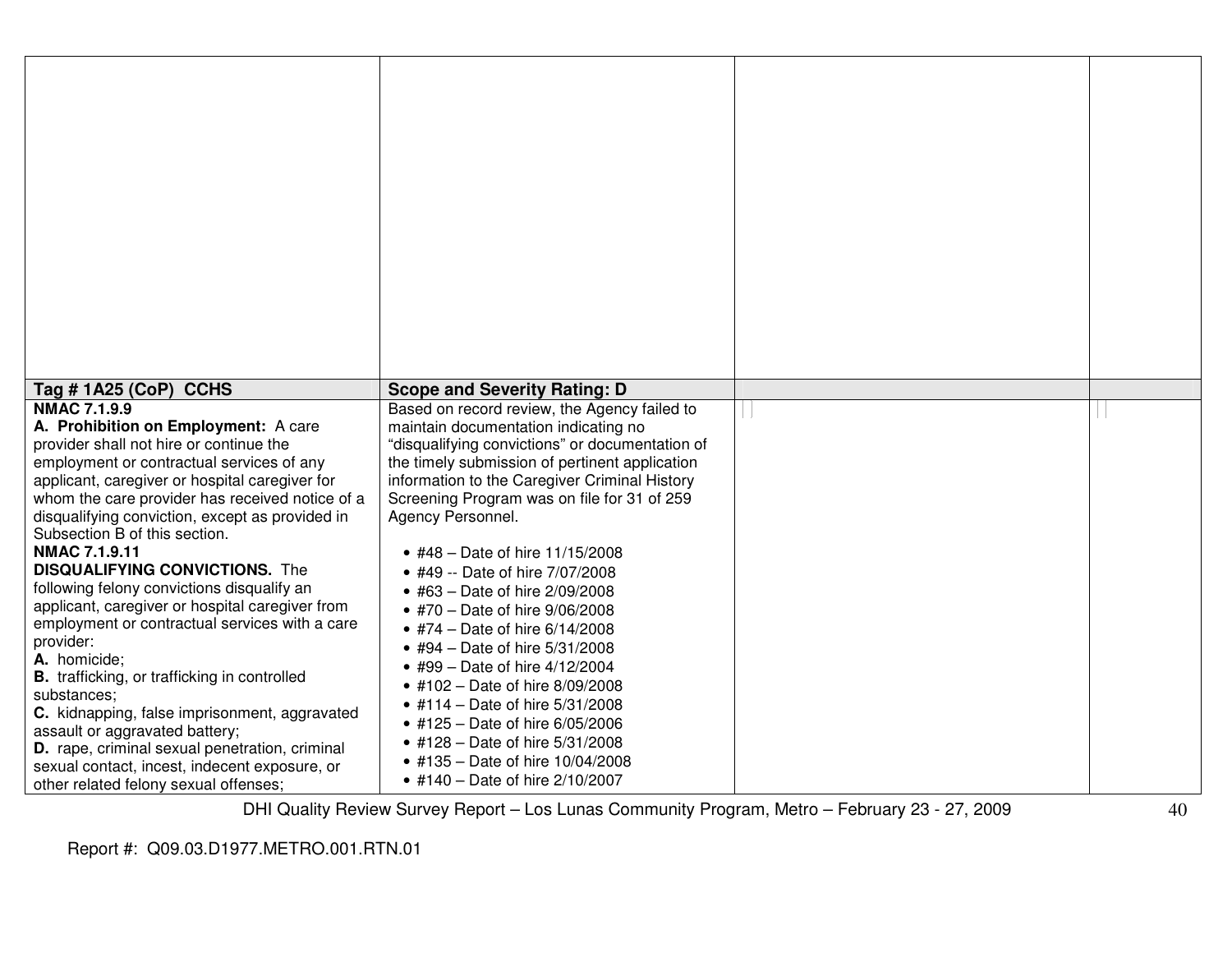| E. crimes involving adult abuse, neglect or<br>financial exploitation;<br><b>F.</b> crimes involving child abuse or neglect;<br>G. crimes involving robbery, larceny, extortion,<br>burglary, fraud, forgery, embezzlement, credit<br>card fraud, or receiving stolen property; or<br>H. an attempt, solicitation, or conspiracy<br>involving any of the felonies in this subsection.<br><b>Chapter 1.IV. General Provider Requirements.</b><br>D. Criminal History Screening: All personnel<br>shall be screened by the Provider Agency in<br>regard to the employee's qualifications,<br>references, and employment history, prior to<br>employment. All Provider Agencies shall comply<br>with the Criminal Records Screening for<br>Caregivers 7.1.12 NMAC and Employee Abuse<br>Registry 7.1.12 NMAC as required by the<br>Department of Health, Division of Health<br>Improvement. | • #154 - Date of hire 8/10/1998<br>• #155 - Date of hire 8/09/2008<br>• #158 - Date of hire 8/09/2008<br>• #160 - Date of hire 8/09/2008<br>• #161 - Date of hire 11/21/1975<br>• #166 - Date of hire 11/17/1986<br>• #181 - Date of hire 4/24/2006<br>• #184 – Date of hire $5/31/2008$<br>• #195 – Date of hire $8/09/2008$<br>• #211 – Date of hire $7/31/2008$<br>• #214 – Date of hire $5/31/2008$<br>• #223 – Date of hire $4/24/2006$<br>• #234 - Date of hire 8/09/2008<br>• #242 - Date of hire 9/06/2008<br>• #253 – Date of hire 1/27/2007<br>• #263 - Date of hire 1/05/2008<br>• #268 - Date of hire 7/12/2008<br>• #283 - Date of hire 7/28/2007 |  |  |
|------------------------------------------------------------------------------------------------------------------------------------------------------------------------------------------------------------------------------------------------------------------------------------------------------------------------------------------------------------------------------------------------------------------------------------------------------------------------------------------------------------------------------------------------------------------------------------------------------------------------------------------------------------------------------------------------------------------------------------------------------------------------------------------------------------------------------------------------------------------------------------------|----------------------------------------------------------------------------------------------------------------------------------------------------------------------------------------------------------------------------------------------------------------------------------------------------------------------------------------------------------------------------------------------------------------------------------------------------------------------------------------------------------------------------------------------------------------------------------------------------------------------------------------------------------------|--|--|
|------------------------------------------------------------------------------------------------------------------------------------------------------------------------------------------------------------------------------------------------------------------------------------------------------------------------------------------------------------------------------------------------------------------------------------------------------------------------------------------------------------------------------------------------------------------------------------------------------------------------------------------------------------------------------------------------------------------------------------------------------------------------------------------------------------------------------------------------------------------------------------------|----------------------------------------------------------------------------------------------------------------------------------------------------------------------------------------------------------------------------------------------------------------------------------------------------------------------------------------------------------------------------------------------------------------------------------------------------------------------------------------------------------------------------------------------------------------------------------------------------------------------------------------------------------------|--|--|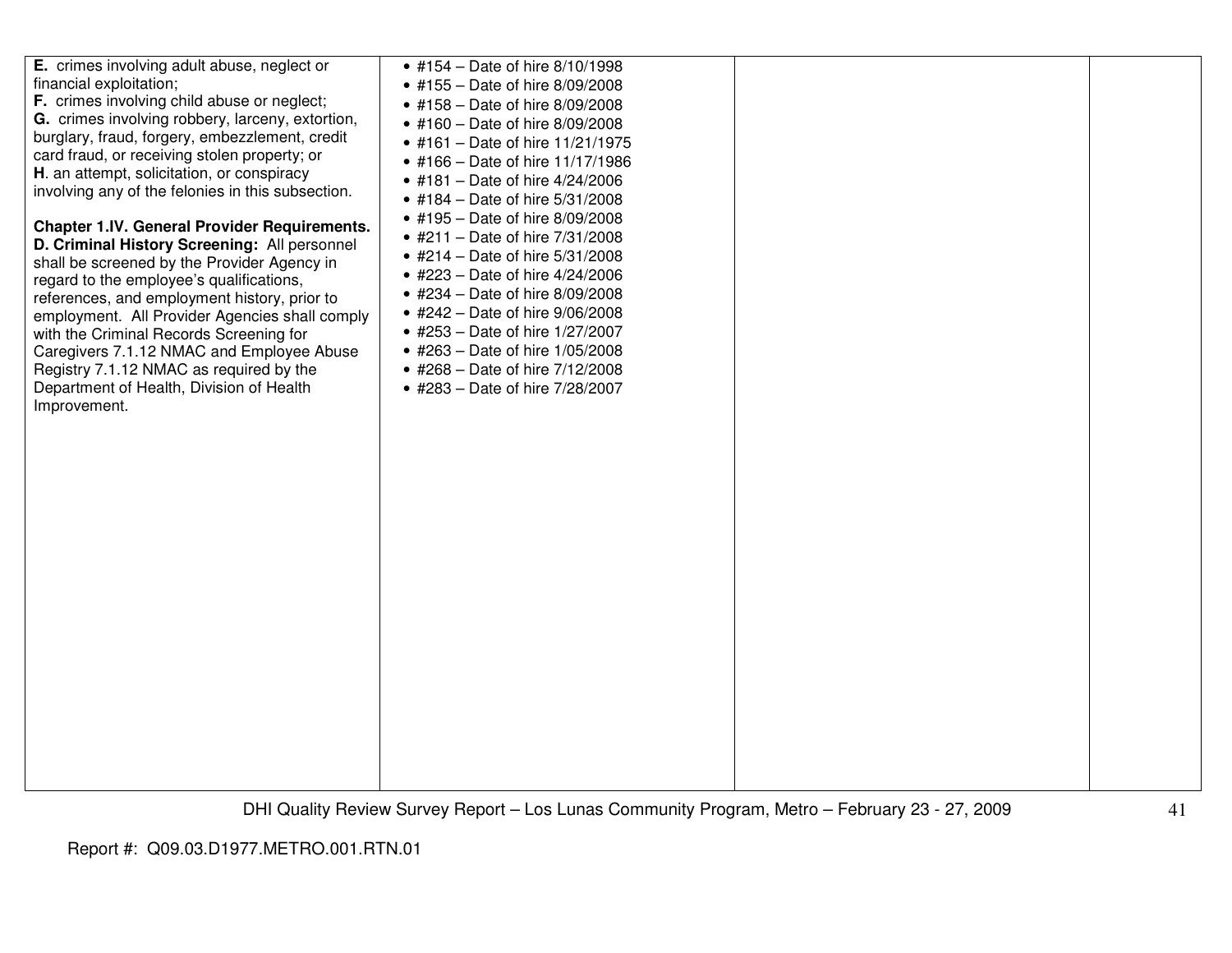| Tag # 1A26 (CoP) COR / EAR                                                                                                                                                                                                                                                                                                                                                                                                                                                                                                                                                                                                                                                                                                                                                                                                                                                                                                                                                                                                                                                  | <b>Scope and Severity Rating: D</b>                                                                                                                                                                                                                                                                                                                                                                                                                                                                                                                                                                                                                                                                                                                                     |  |
|-----------------------------------------------------------------------------------------------------------------------------------------------------------------------------------------------------------------------------------------------------------------------------------------------------------------------------------------------------------------------------------------------------------------------------------------------------------------------------------------------------------------------------------------------------------------------------------------------------------------------------------------------------------------------------------------------------------------------------------------------------------------------------------------------------------------------------------------------------------------------------------------------------------------------------------------------------------------------------------------------------------------------------------------------------------------------------|-------------------------------------------------------------------------------------------------------------------------------------------------------------------------------------------------------------------------------------------------------------------------------------------------------------------------------------------------------------------------------------------------------------------------------------------------------------------------------------------------------------------------------------------------------------------------------------------------------------------------------------------------------------------------------------------------------------------------------------------------------------------------|--|
| <b>NMAC 7.1.12.8</b><br><b>REGISTRY ESTABLISHED; PROVIDER</b><br><b>INQUIRY REQUIRED:</b> Upon the effective date<br>of this rule, the department has established and<br>maintains an accurate and complete electronic<br>registry that contains the name, date of birth,<br>address, social security number, and other<br>appropriate identifying information of all persons<br>who, while employed by a provider, have been<br>determined by the department, as a result of an<br>investigation of a complaint, to have engaged in<br>a substantiated registry-referred incident of<br>abuse, neglect or exploitation of a person<br>receiving care or services from a provider.<br>Additions and updates to the registry shall be<br>posted no later than two (2) business days<br>following receipt. Only department staff<br>designated by the custodian may access,<br>maintain and update the data in the registry.<br>Provider requirement to inquire of<br>А.<br>registry. A provider, prior to employing or<br>contracting with an employee, shall inquire of the | Based on record review, the Agency failed to<br>maintain documentation in the employee's<br>personnel records that evidenced inquiry to the<br>Employee Abuse Registry prior to employment<br>for 34 of 259 Agency Personnel.<br>• #48 - Date of Hire 11/15/2008<br>• #49 - Date of Hire 7/07/2008<br>• #62 - Date of Hire 7/12/2008<br>• #63 - Date of Hire 2/09/2008<br>• #69 - Date of Hire 2/24/2007<br>• #74 - Date of Hire 6/14/2008<br>• #93 - Date of Hire 7/12/2008<br>• #111 - Date of Hire 2/09/2008<br>• #114 - Date of Hire 5/31/2008<br>• #125 - Date of Hire 6/05/2006<br>• #128 - Date of Hire 5/31/2008<br>• #135 - Date of Hire 10/04/2008<br>• #140 - Date of Hire 2/10/2007<br>• #143 – Date of Hire $9/22/2007$<br>• #150 - Date of Hire 2/10/2007 |  |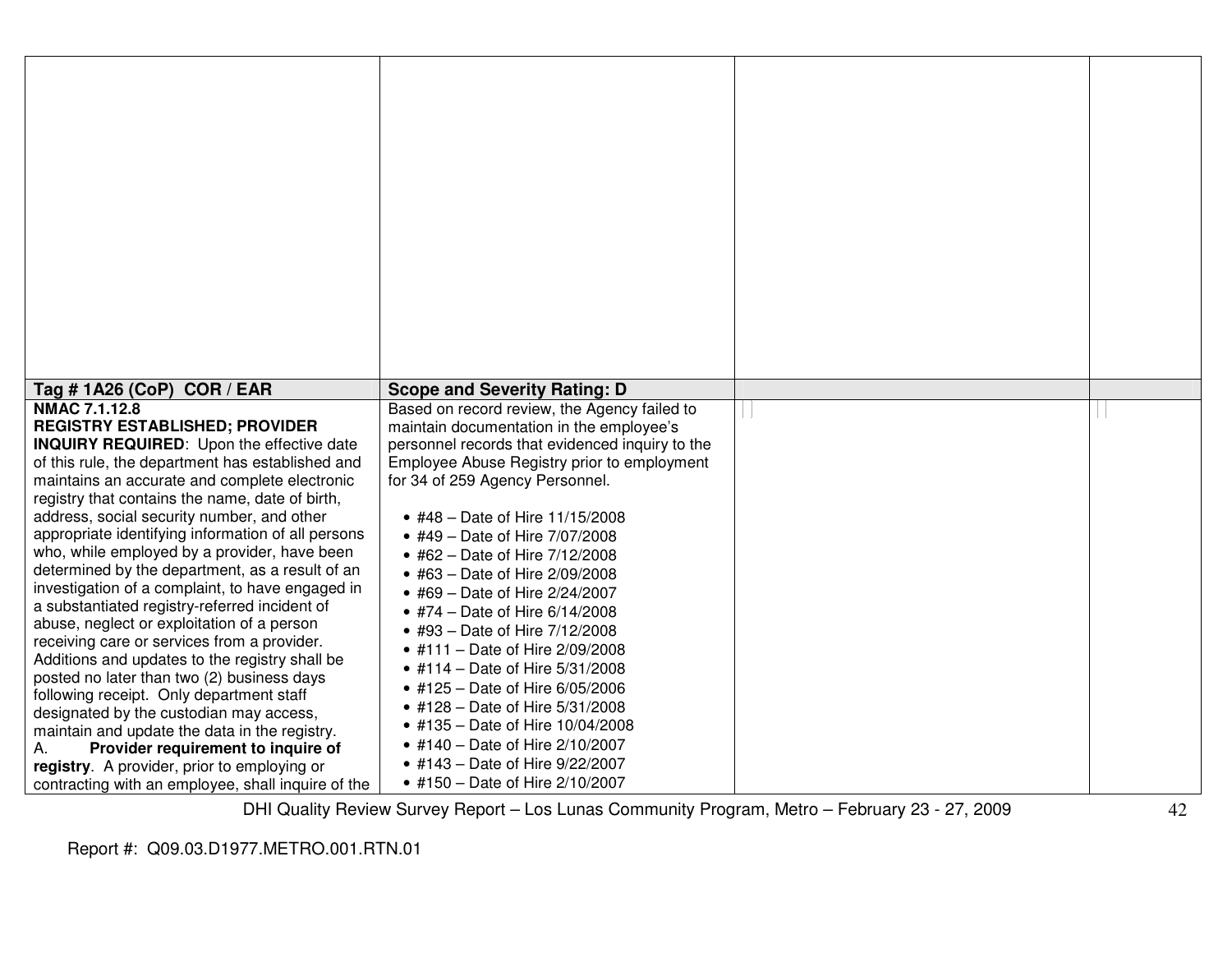| consideration for employment or contracting is<br>listed on the registry.<br>В.<br>Prohibited employment. A provider<br>may not employ or contract with an individual to<br>be an employee if the individual is listed on the<br>registry as having a substantiated registry-<br>referred incident of abuse, neglect or exploitation<br>of a person receiving care or services from a<br>provider.<br>D.<br>Documentation of inquiry to registry.<br>The provider shall maintain documentation in the<br>employee's personnel or employment records<br>that evidences the fact that the provider made an<br>inquiry to the registry concerning that employee<br>prior to employment. Such documentation must<br>include evidence, based on the response to such<br>inquiry received from the custodian by the<br>provider, that the employee was not listed on the<br>registry as having a substantiated registry-<br>referred incident of abuse, neglect or<br>exploitation.<br>Е.<br>Documentation for other staff. With<br>respect to all employed or contracted individuals<br>providing direct care who are licensed health<br>care professionals or certified nurse aides, the<br>provider shall maintain documentation reflecting<br>the individual's current licensure as a health care<br>professional or current certification as a nurse<br>aide.<br><b>Chapter 1.IV.</b> General Provider Requirements.<br>D. Criminal History Screening: All personnel<br>shall be screened by the Provider Agency in<br>regard to the employee's qualifications,<br>references, and employment history, prior to<br>employment. All Provider Agencies shall comply<br>with the Criminal Records Screening for<br>Caregivers 7.1.12 NMAC and Employee Abuse<br>Registry 7.1.12 NMAC as required by the<br>Department of Health, Division of Health<br>Improvement. | • #155 – Date of Hire $8/09/2008$<br>• #156 – Date of Hire $7/12/2008$<br>• #157 - Date of Hire 1/27/2007<br>• #166 - Date of Hire 11/17/1986<br>• #171 - Date of Hire 9/08/2007<br>• #179 – Date of Hire $7/12/2008$<br>• #183 – Date of Hire 11/06/2006<br>• #208 - Date of Hire 7/12/2008<br>• #225 - Date of Hire 9/08/2007<br>• #242 - Date of Hire 9/06/2008<br>• #254 – Date of Hire $7/12/2008$<br>• #259 - Date of Hire 2/10/2007<br>• #260 - Date of Hire 9/08/2007<br>• #261 – Date of Hire $7/12/2008$<br>• #266 – Date of Hire $7/12/2008$<br>• #268 – Date of Hire $7/12/2008$<br>• #271 - Date of Hire 7/12/2008<br>• #283 - Date of Hire 7/28/2007 |  |  |
|-----------------------------------------------------------------------------------------------------------------------------------------------------------------------------------------------------------------------------------------------------------------------------------------------------------------------------------------------------------------------------------------------------------------------------------------------------------------------------------------------------------------------------------------------------------------------------------------------------------------------------------------------------------------------------------------------------------------------------------------------------------------------------------------------------------------------------------------------------------------------------------------------------------------------------------------------------------------------------------------------------------------------------------------------------------------------------------------------------------------------------------------------------------------------------------------------------------------------------------------------------------------------------------------------------------------------------------------------------------------------------------------------------------------------------------------------------------------------------------------------------------------------------------------------------------------------------------------------------------------------------------------------------------------------------------------------------------------------------------------------------------------------------------------------------------------------------------------------------------------|--------------------------------------------------------------------------------------------------------------------------------------------------------------------------------------------------------------------------------------------------------------------------------------------------------------------------------------------------------------------------------------------------------------------------------------------------------------------------------------------------------------------------------------------------------------------------------------------------------------------------------------------------------------------|--|--|
|-----------------------------------------------------------------------------------------------------------------------------------------------------------------------------------------------------------------------------------------------------------------------------------------------------------------------------------------------------------------------------------------------------------------------------------------------------------------------------------------------------------------------------------------------------------------------------------------------------------------------------------------------------------------------------------------------------------------------------------------------------------------------------------------------------------------------------------------------------------------------------------------------------------------------------------------------------------------------------------------------------------------------------------------------------------------------------------------------------------------------------------------------------------------------------------------------------------------------------------------------------------------------------------------------------------------------------------------------------------------------------------------------------------------------------------------------------------------------------------------------------------------------------------------------------------------------------------------------------------------------------------------------------------------------------------------------------------------------------------------------------------------------------------------------------------------------------------------------------------------|--------------------------------------------------------------------------------------------------------------------------------------------------------------------------------------------------------------------------------------------------------------------------------------------------------------------------------------------------------------------------------------------------------------------------------------------------------------------------------------------------------------------------------------------------------------------------------------------------------------------------------------------------------------------|--|--|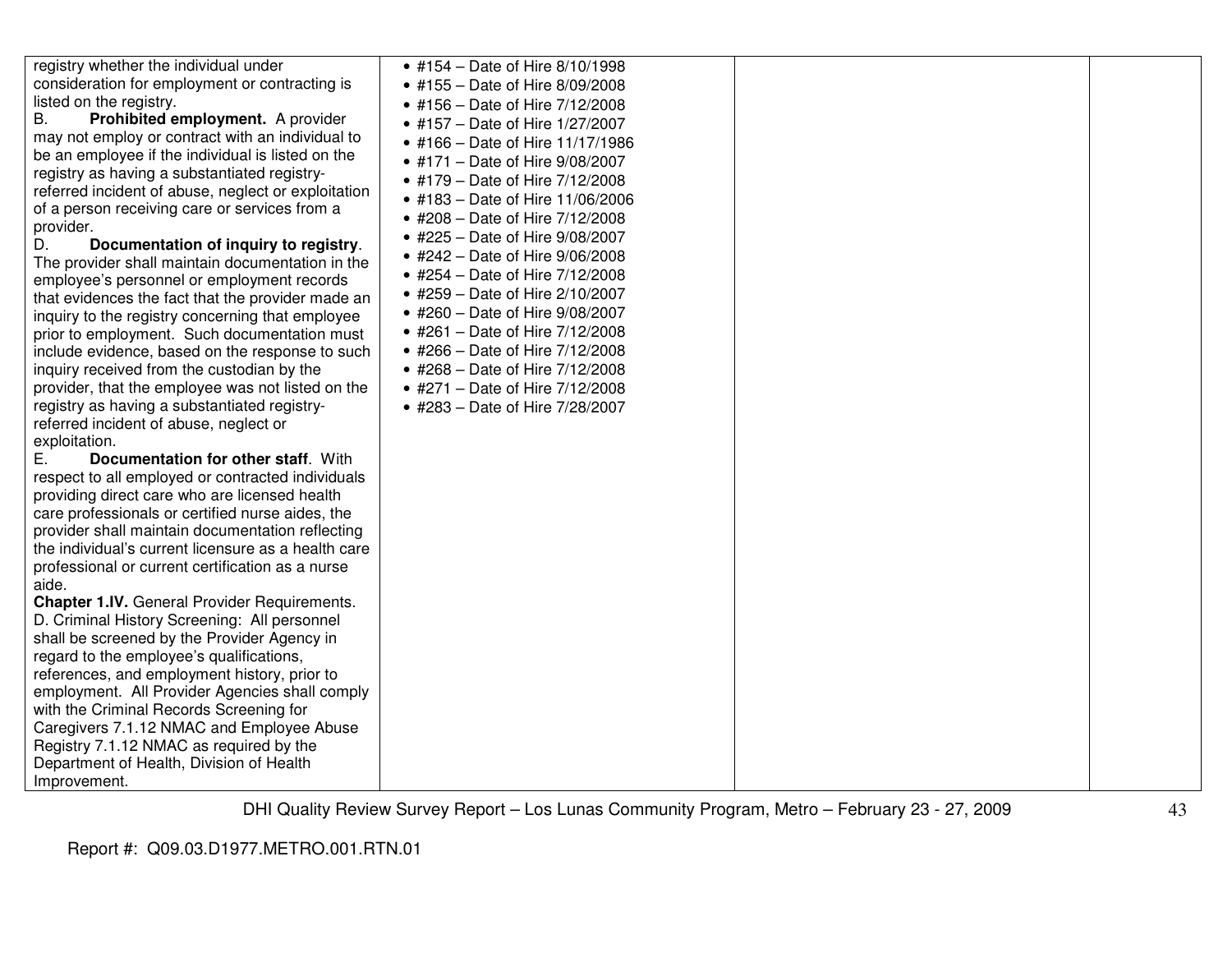| Tag # 1A27 (CoP) Late/Failure/Duty to                                               | <b>Scope and Severity Rating: E</b>                                                         |                                                                               |                |
|-------------------------------------------------------------------------------------|---------------------------------------------------------------------------------------------|-------------------------------------------------------------------------------|----------------|
| <b>Report</b><br>7.1.13.9 INCIDENT MANAGEMENT SYSTEM                                |                                                                                             |                                                                               |                |
| <b>REPORTING REQUIREMENTS FOR</b>                                                   | Based on the Incident Management Bureau's<br>Late and Failure Reports, the Agency failed to |                                                                               |                |
| <b>COMMUNITY BASED SERVICE PROVIDERS:</b>                                           | report suspected abuse, neglect, or                                                         |                                                                               |                |
| A. Duty To Report:                                                                  | misappropriation of property, unexpected and                                                |                                                                               |                |
| (1) All community based service providers shall                                     | natural/expected deaths; or other reportable                                                |                                                                               |                |
| immediately report abuse, neglect or                                                | incidents to the Division of Health Improvement                                             |                                                                               |                |
| misappropriation of property to the adult                                           | for 14 of 36 individuals.                                                                   |                                                                               |                |
| protective services division.                                                       |                                                                                             |                                                                               |                |
| (2) All community based service providers shall                                     | Individual #4                                                                               |                                                                               |                |
| report to the division within twenty four (24)                                      | • Incident date 9/19/2008. Allegation was                                                   |                                                                               |                |
| hours: abuse, neglect, or misappropriation of                                       | abuse exploitation. Report received                                                         |                                                                               |                |
| property, unexpected and natural/expected<br>deaths; and other reportable incidents | 9/25/2008. Late Reporting. Report from IMB                                                  |                                                                               |                |
| to include: 7.1.13 NMAC 4                                                           | reported incident was "Confirmed."                                                          |                                                                               |                |
| (a) an environmental hazardous condition, which                                     | Individual #5                                                                               |                                                                               |                |
| creates an immediate threat to life or health; or                                   | • Incident date 9/4/2008. Allegation was                                                    |                                                                               |                |
| (b) admission to a hospital or psychiatric facility                                 | neglect. Report received 9/8/2008. Late                                                     |                                                                               |                |
| or the provision of emergency services that                                         | Reporting. Report from IMB reported                                                         |                                                                               |                |
| results in medical care which is unanticipated or                                   | incident was "Confirmed."                                                                   |                                                                               |                |
| unscheduled for the consumer and which would                                        |                                                                                             |                                                                               |                |
| not routinely be provided by a community based<br>$D \cup D$                        | Individual #16<br>and the company                                                           | $A + 1$<br>$\blacksquare$ . In the set of $\blacksquare$<br>$\sim$ 00 07 0000 | $\overline{A}$ |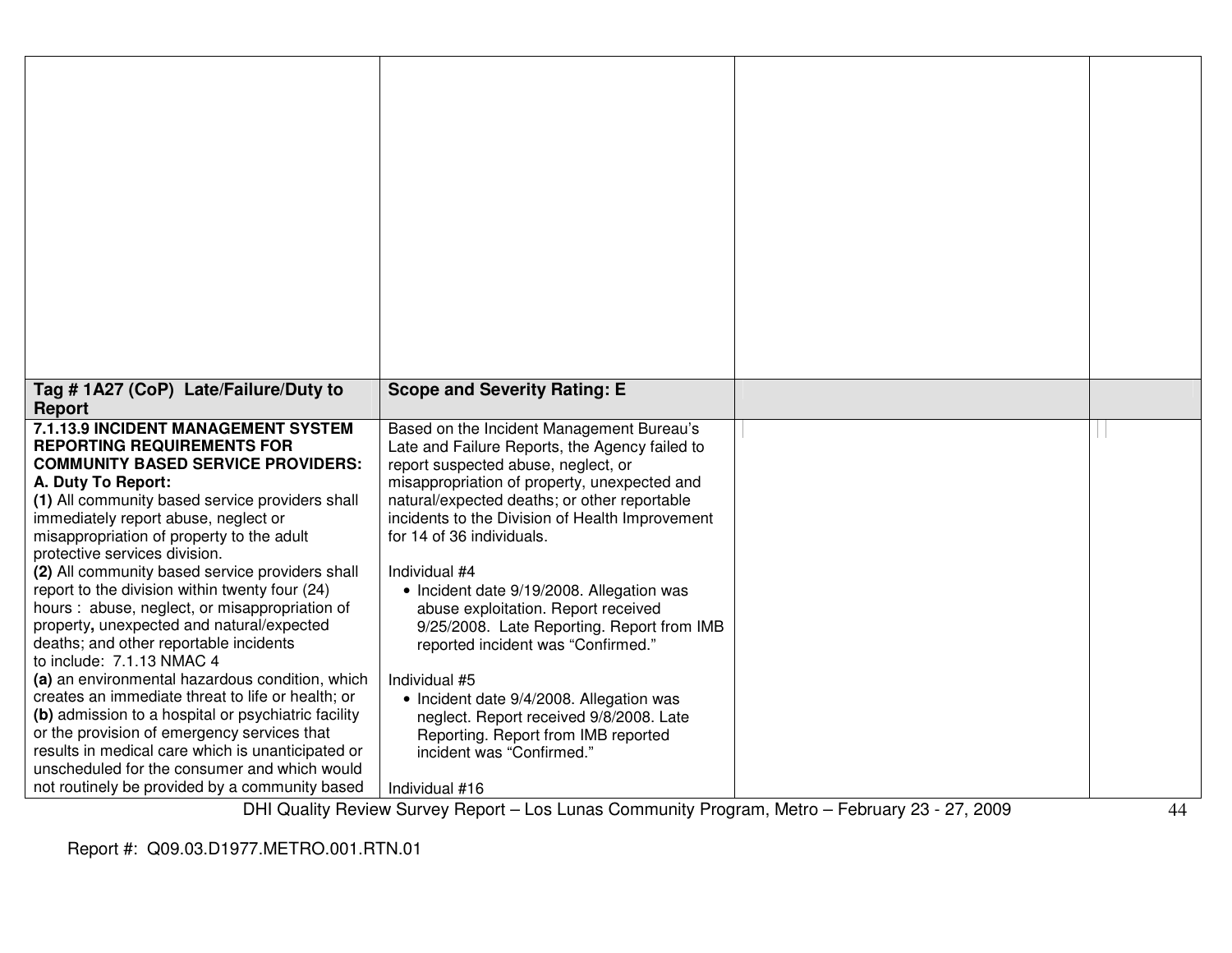| service provider.                                                                                | • Incident date 11/1/2008. Allegation was                                                      |    |
|--------------------------------------------------------------------------------------------------|------------------------------------------------------------------------------------------------|----|
| (3) All community based service providers shall                                                  | neglect. Report received 11/6/2008. Late                                                       |    |
| ensure that the reporter with direct knowledge of                                                | Reporting. Report from IMB reported                                                            |    |
| an incident has immediate access to the division                                                 | incident was "Confirmed."                                                                      |    |
| incident report form to allow the reporter to                                                    |                                                                                                |    |
| respond to, report, and document incidents in a                                                  | Individual #17                                                                                 |    |
| timely and accurate manner.                                                                      | • Incident date 9/15/2008. Allegation was                                                      |    |
| B. Notification: (1) Incident Reporting: Any                                                     | neglect. Report received 9/16/2008. Failure                                                    |    |
| consumer, employee, family member or legal                                                       | to report. Report from IMB reported incident                                                   |    |
| guardian may report an incident independently<br>or through the community based service provider | was "Confirmed."                                                                               |    |
| to the division by telephone call, written                                                       |                                                                                                |    |
| correspondence or other forms of                                                                 | Individual #27                                                                                 |    |
| communication utilizing the division's incident                                                  | • Incident date 9/19/2008. Allegation was                                                      |    |
| report form. The incident report form and                                                        | neglect. Report received 9/22/2008. Failure                                                    |    |
| instructions for the completion and filing are                                                   | to report. Report from IMB reported incident<br>was "Confirmed."                               |    |
| available at the division's website,                                                             |                                                                                                |    |
| http://dhi.health.state.nm.us/elibrary/ironline/ir.ph                                            | • Incident date 9/23/2008. Allegation was                                                      |    |
| p or may be obtained from the department by                                                      | abuse. Report received 9/24/2008. Failure                                                      |    |
| calling the toll free number.                                                                    | to report. Report from IMB reported incident                                                   |    |
|                                                                                                  | was "Confirmed."                                                                               |    |
|                                                                                                  |                                                                                                |    |
|                                                                                                  | Individual #28                                                                                 |    |
|                                                                                                  | • Incident date 10/1/2008. Allegation was                                                      |    |
|                                                                                                  | neglect. Report received 10/10/2008. Late                                                      |    |
|                                                                                                  | Reporting. Report from IMB reported                                                            |    |
|                                                                                                  | incident was "Confirmed."                                                                      |    |
|                                                                                                  |                                                                                                |    |
|                                                                                                  | • Incident date 10/6/2008. Allegation was                                                      |    |
|                                                                                                  | neglect. Report received 10/14/2008. Late                                                      |    |
|                                                                                                  | Reporting. Report from IMB reported                                                            |    |
|                                                                                                  | incident was "Confirmed."                                                                      |    |
|                                                                                                  |                                                                                                |    |
|                                                                                                  | Individual #29                                                                                 |    |
|                                                                                                  | • Incident date 11/1/2008. Allegation was                                                      |    |
|                                                                                                  | neglect. Report received 11/6/2008. Late                                                       |    |
|                                                                                                  | Reporting. Report from IMB reported                                                            |    |
|                                                                                                  | incident was "Confirmed."                                                                      |    |
|                                                                                                  | Individual #30                                                                                 |    |
|                                                                                                  | • Incident date 11/25/2008. Allegation was                                                     |    |
|                                                                                                  | DHI Quality Review Survey Report - Los Lunas Community Program, Metro - February 23 - 27, 2009 | 45 |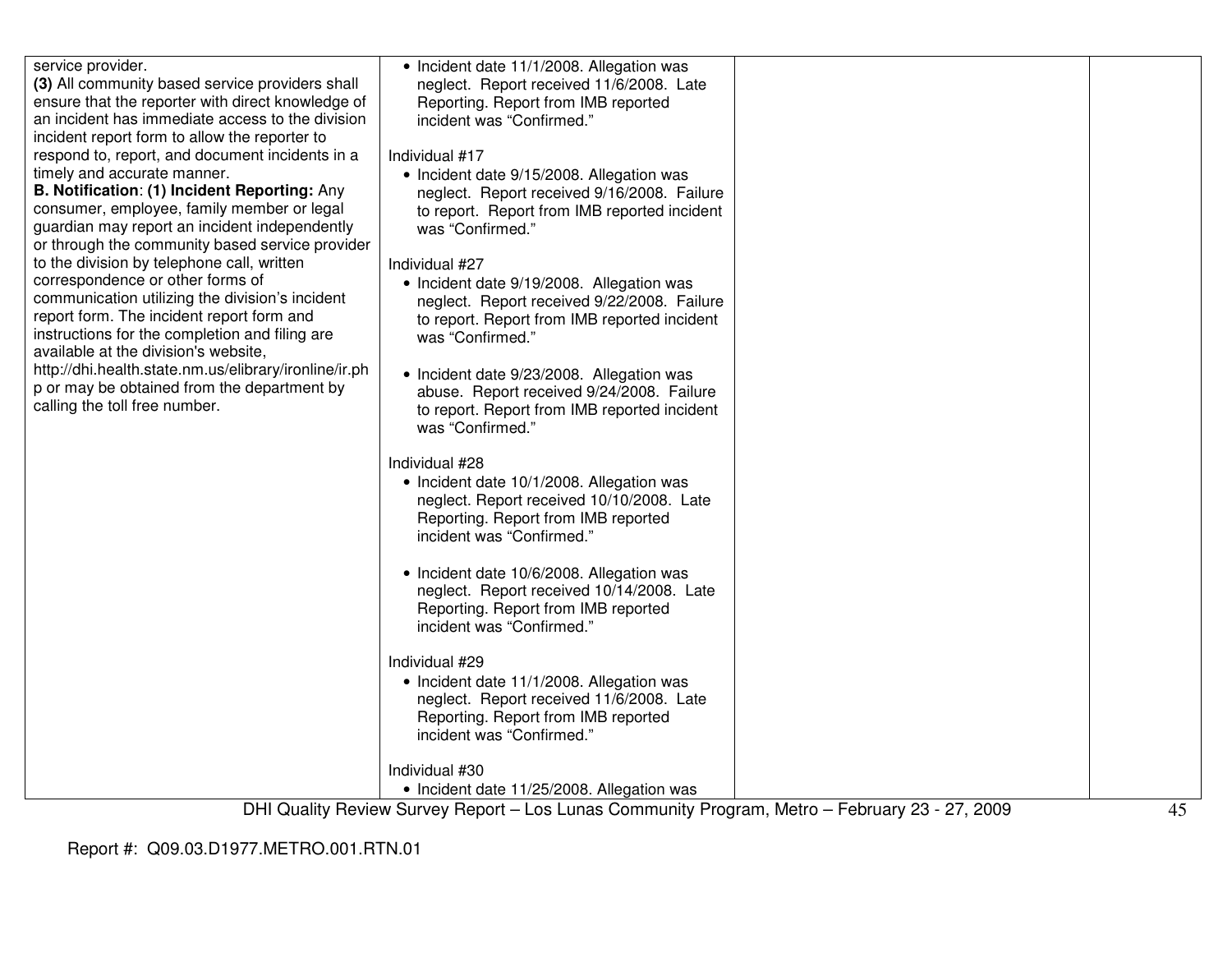| neglect. Report received 11/26/2008.         |  |
|----------------------------------------------|--|
| Failure to report. Report from IMB reported  |  |
| incident was "Confirmed."                    |  |
|                                              |  |
| Individual #31                               |  |
| • Incident date 11/28/2008. Allegation was   |  |
| neglect. Report received 12/2/2008. Late     |  |
| Reporting. Report from IMB reported          |  |
| incident was "Confirmed."                    |  |
|                                              |  |
| Individual #32                               |  |
| • Incident date 12/28/08. Allegation was     |  |
| neglect. Report received 1/5/2009. Late      |  |
| Reporting. Report from IMB reported          |  |
| incident was "Confirmed."                    |  |
|                                              |  |
| Individual #33                               |  |
| • Incident date 11/1/2008. Allegation was    |  |
| neglect. Report received 11/6/2008. Late     |  |
| Reporting. Report from IMB reported          |  |
| incident was "Confirmed."                    |  |
| Individual #34                               |  |
| • Incident date 12/28/2008. Allegation was   |  |
| neglect. Report received 12/31/2008.         |  |
| Failure to report. Report from IMB reported  |  |
| incident was "Confirmed."                    |  |
|                                              |  |
| Individual #35                               |  |
| • Incident date 12/27/2008. Allegation was   |  |
| neglect. Report received 1/9/2009. Failure   |  |
| to report. Report from IMB reported incident |  |
| was "Confirmed."                             |  |
|                                              |  |
| Individual #36                               |  |
| • Incident date 12/27/2008. Allegation was   |  |
| neglect. Report received 1/5/2009. Late      |  |
| Reporting. Report from IMB reported          |  |
| incident was "Confirmed."                    |  |
|                                              |  |
|                                              |  |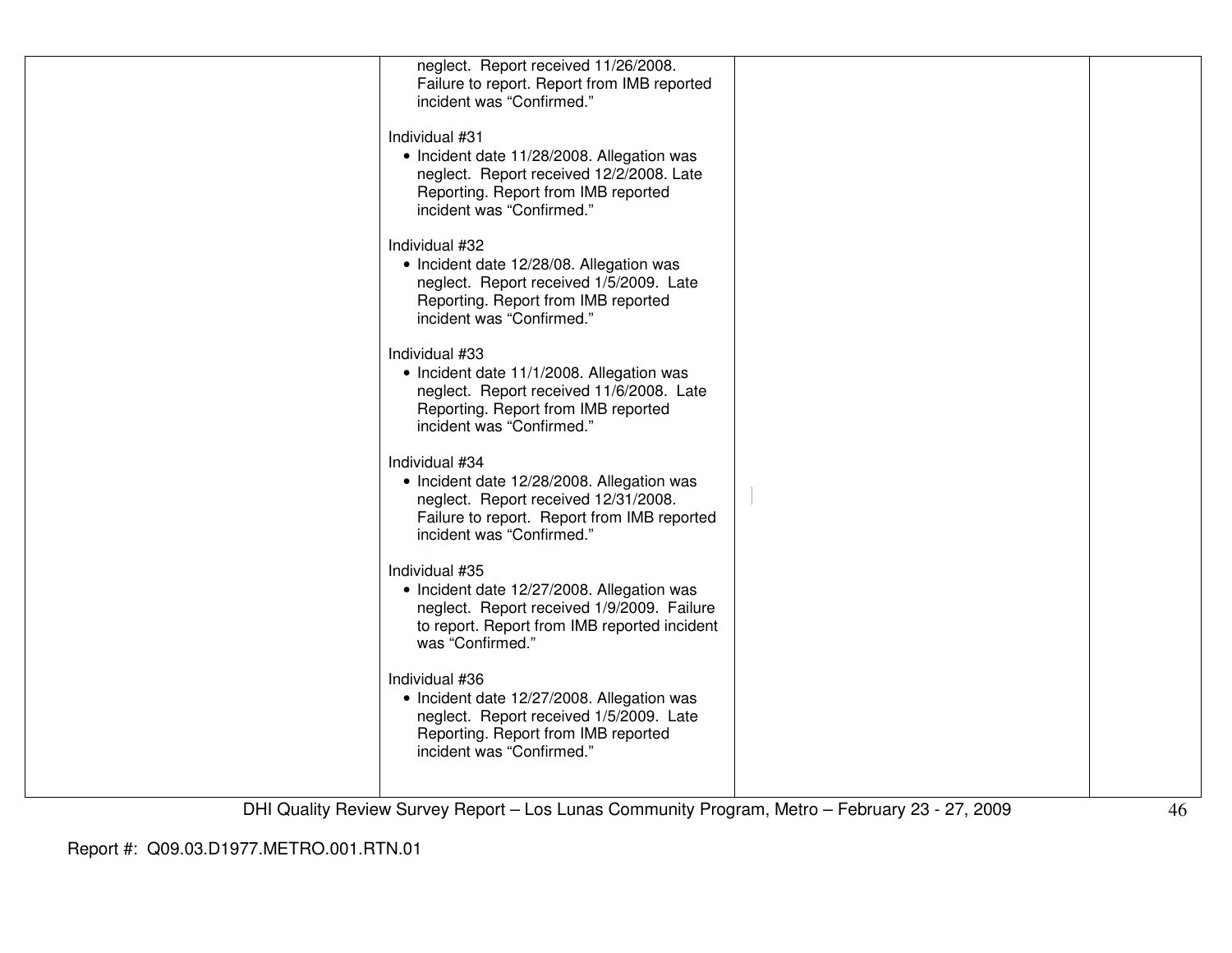| Tag # 1A28 (CoP) Incident Mgt. System                                                                                                                                                                                                                                                                                                                                                                                                                                                                                                                                                                                                                         | <b>Scope &amp; Severity Rating: E</b>                                                                                                                                                                                                                                                                                                                                                                                                                                                                                                                                                  |                          |            |
|---------------------------------------------------------------------------------------------------------------------------------------------------------------------------------------------------------------------------------------------------------------------------------------------------------------------------------------------------------------------------------------------------------------------------------------------------------------------------------------------------------------------------------------------------------------------------------------------------------------------------------------------------------------|----------------------------------------------------------------------------------------------------------------------------------------------------------------------------------------------------------------------------------------------------------------------------------------------------------------------------------------------------------------------------------------------------------------------------------------------------------------------------------------------------------------------------------------------------------------------------------------|--------------------------|------------|
| NMAC 7.1.13.10<br><b>INCIDENT MANAGEMENT SYSTEM</b><br><b>REQUIREMENTS:</b><br>A. General: All licensed health care facilities and<br>community based service providers shall<br>establish and maintain an incident management<br>system, which emphasizes the principles of<br>prevention and staff involvement. The licensed<br>health care facility or community based service<br>provider shall ensure that the incident<br>management system policies and procedures<br>requires all employees to be competently trained<br>to respond to, report, and document incidents in<br>a timely and accurate manner.<br>D. Training Documentation: All licensed | Based on record review and interview, the<br>Agency failed to provide documentation verifying<br>completion of Incident Management Training for<br>56 of 266 Agency Personnel.<br>• Abuse, Neglect & Exploitation Incident<br>Management Training (#40, 44, 53, 59, 60,<br>61, 64, 70, 84, 88, 95, 97, 98, 104, 108, 113,<br>117, 125, 127, 129, 130, 149, 156, 157, 164,<br>166, 169, 173, 174, 182, 188, 189, 210, 212,<br>213, 217, 223, 231, 233, 236, 237, 239, 243,<br>244, 255, 259, 270, 271, 288, 290, 299, 300,<br>301 & 302)<br>When DSP were asked what two State Agencies |                          |            |
| health care facilities and community based<br>service providers shall prepare training<br>documentation for each employee to include a<br>signed statement indicating the date, time, and<br>place they received their incident management<br>reporting instruction. The licensed health care<br>facility and community based service provider<br>shall maintain documentation of an employee's                                                                                                                                                                                                                                                               | is suspected Abuse, Neglect and Exploitation<br>reported the following was reported:<br>• DSP #177 stated, "Call nurse and<br>coordinator".<br>• DSP #40 stated, "I report to human<br>resources, welfare, administration and the<br>DULOuglity Deview Current Depart Lee Lunge Community Dreamen. Metro                                                                                                                                                                                                                                                                               | $F_{abm1a}$ , 00 07 0000 | $\sqrt{2}$ |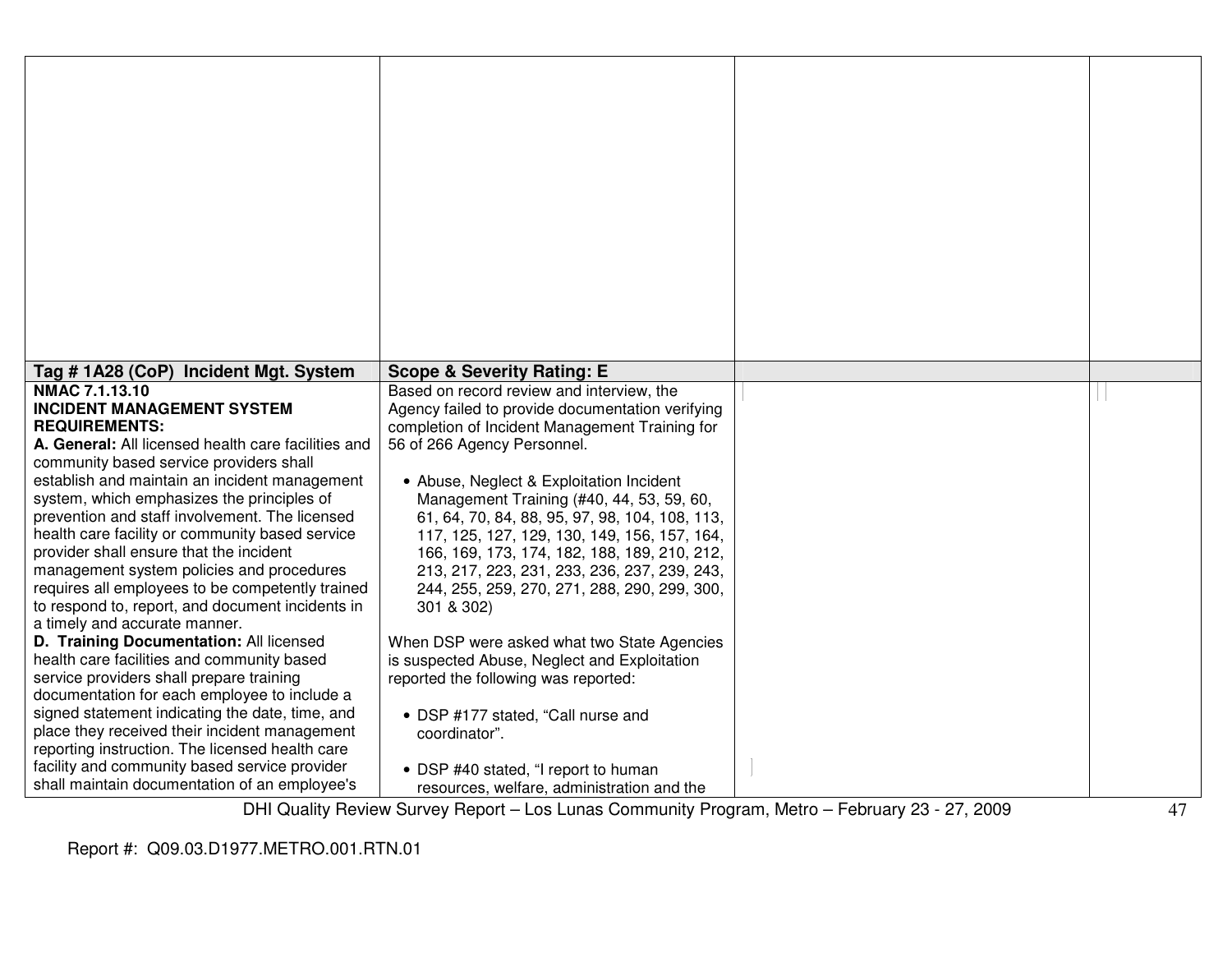| training for a period of at least twelve (12)<br>months, or six (6) months after termination of an<br>employee's employment. Training curricula shall<br>be kept on the provider premises and made<br>available on request by the department. Training<br>documentation shall be made available<br>immediately upon a division representative's<br>request. Failure to provide employee training<br>documentation shall subject the licensed health<br>care facility or community based service provider<br>to the penalties provided for in this rule.                                                                                                                                                                                                                                                                                                                                                                                                                                                                              | RN".<br>• DSP #110 stated, "I don't know which<br>agencies to report to." When DSP was<br>asked if he could identify an IMB poster.<br>DSP did not have an IMB poster in the home<br>posted.                                                                                                          |  |
|--------------------------------------------------------------------------------------------------------------------------------------------------------------------------------------------------------------------------------------------------------------------------------------------------------------------------------------------------------------------------------------------------------------------------------------------------------------------------------------------------------------------------------------------------------------------------------------------------------------------------------------------------------------------------------------------------------------------------------------------------------------------------------------------------------------------------------------------------------------------------------------------------------------------------------------------------------------------------------------------------------------------------------------|-------------------------------------------------------------------------------------------------------------------------------------------------------------------------------------------------------------------------------------------------------------------------------------------------------|--|
| Tag #1A28 (CoP) Incident Mgt. System                                                                                                                                                                                                                                                                                                                                                                                                                                                                                                                                                                                                                                                                                                                                                                                                                                                                                                                                                                                                 | <b>Scope &amp; Severity Rating: E</b>                                                                                                                                                                                                                                                                 |  |
| NMAC 7.1.13.10<br><b>INCIDENT MANAGEMENT SYSTEM</b><br><b>REQUIREMENTS:</b><br>General: All licensed health care<br>А.<br>facilities and community based service providers<br>shall establish and maintain an incident<br>management system, which emphasizes the<br>principles of prevention and staff involvement.<br>The licensed health care facility or community<br>based service provider shall ensure that the<br>incident management system policies and<br>procedures requires all employees to be<br>competently trained to respond to, report, and<br>document incidents in a timely and accurate<br>manner.<br>F.<br><b>Posting of Incident Management</b><br>Information Poster: All licensed health care<br>facilities and community based service providers<br>shall post two (2) or more posters, to be<br>furnished by the division, in a prominent public<br>location which states all incident management<br>reporting procedures, including contact numbers<br>and Internet addresses. All licensed health care | Based on observation, the Agency failed to post<br>two (2) or more Incident Management<br>Information posters in a prominent public<br>location for the following locations for 4 of 18<br>residences:<br>The following locations were identified:<br>Residence of:<br>• Individual (#2, 12, 13 & 14) |  |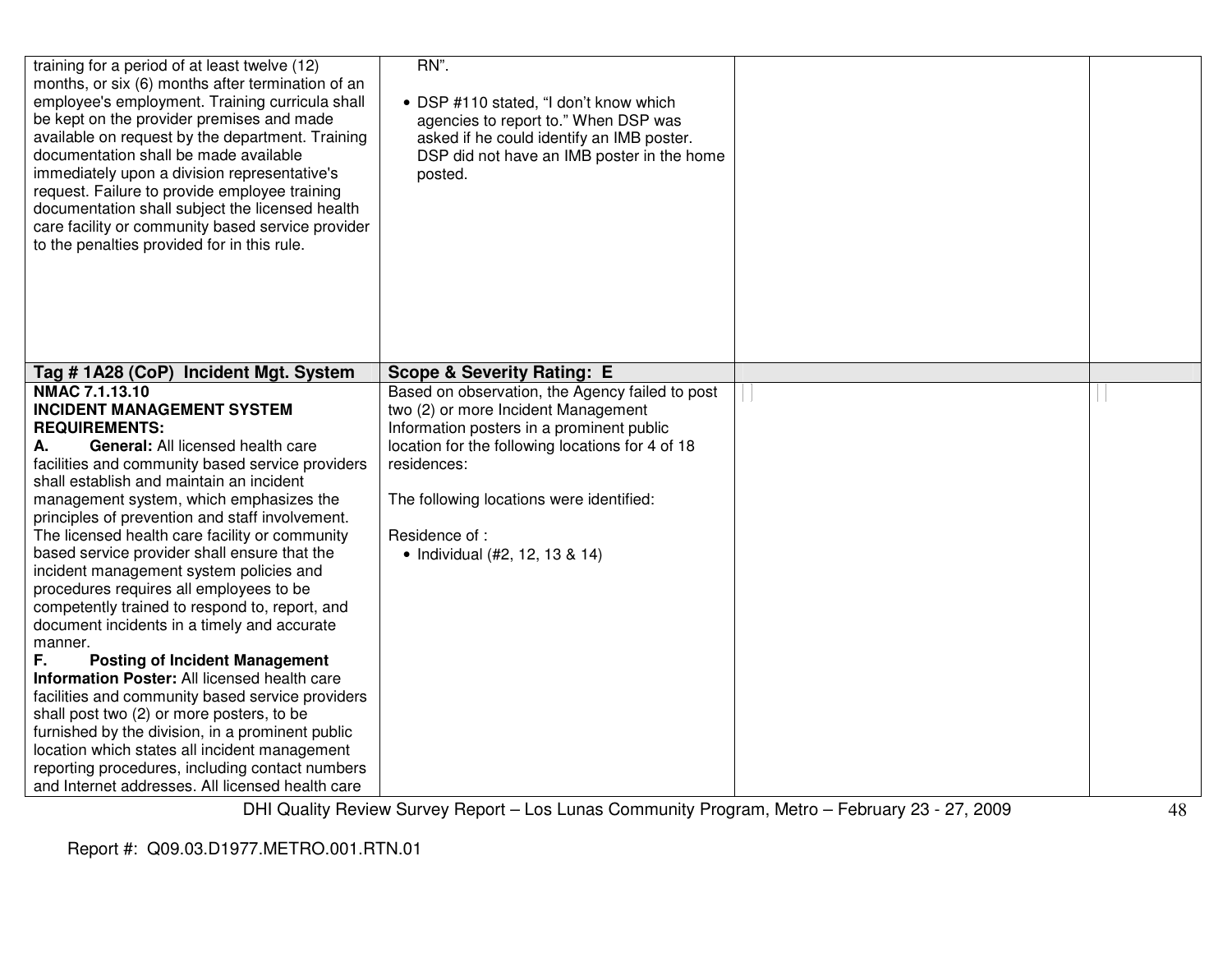| facilities and community based service providers<br>operating sixty (60) or more beds shall post<br>three (3) or more posters, to be furnished by the<br>division, in a prominent public location which<br>states all incident management reporting<br>procedures, including contact numbers and<br>Internet addresses. The posters shall be posted<br>where employees report each day and from<br>which the employees operate to carry out their<br>activities. Each licensed health care facility or<br>community based service provider shall take<br>steps to insure that the notices are not altered,<br>defaced, removed, or covered by other material.<br>[7.1.13.10 NMAC - N, 02/28/06]                                                                                                                                                                                                                                                                      |                                                                                                                                                                                                                                                                                                                                                                                                                                                                                                                                                                                                                                                                                                                                                                                                        |  |
|----------------------------------------------------------------------------------------------------------------------------------------------------------------------------------------------------------------------------------------------------------------------------------------------------------------------------------------------------------------------------------------------------------------------------------------------------------------------------------------------------------------------------------------------------------------------------------------------------------------------------------------------------------------------------------------------------------------------------------------------------------------------------------------------------------------------------------------------------------------------------------------------------------------------------------------------------------------------|--------------------------------------------------------------------------------------------------------------------------------------------------------------------------------------------------------------------------------------------------------------------------------------------------------------------------------------------------------------------------------------------------------------------------------------------------------------------------------------------------------------------------------------------------------------------------------------------------------------------------------------------------------------------------------------------------------------------------------------------------------------------------------------------------------|--|
| Tag # 1A31 (CoP) Client Rights                                                                                                                                                                                                                                                                                                                                                                                                                                                                                                                                                                                                                                                                                                                                                                                                                                                                                                                                       | <b>Scope and Severity Rating: E</b>                                                                                                                                                                                                                                                                                                                                                                                                                                                                                                                                                                                                                                                                                                                                                                    |  |
| NMAC 7.26.3.11<br><b>RESTRICTIONS OR LIMITATION OF CLIENT'S</b><br><b>RIGHTS:</b><br>A. A service provider shall not restrict or limit a<br>client's rights except:<br>where the restriction or limitation is<br>(1)<br>allowed in an emergency and is necessary to<br>prevent imminent risk of physical harm to the<br>client or another person; or<br>where the interdisciplinary team<br>(2)<br>has determined that the client's limited capacity<br>to exercise the right threatens his or her physical<br>safety; or<br>as provided for in Section 10.1.14<br>(3)<br>[now Subsection N of 7.26.3.10 NMAC].<br>B. Any emergency intervention to prevent<br>physical harm shall be reasonable to prevent<br>harm, shall be the least restrictive intervention<br>necessary to meet the emergency, shall be<br>allowed no longer than necessary and shall be<br>subject to interdisciplinary team (IDT) review.<br>The IDT upon completion of its review may refer | Based on record review the Agency failed to<br>ensure the rights of Individuals was not restricted<br>or limited for 6 of 26 Individuals. (Individual #1,<br>5, 13, 19, 23 & 24)<br>A review of Agency Individual files found no<br>documentation of Positive Behavior Plans being<br>reviewed at least quarterly if they required<br>approval by the Human Rights Committee.<br>A review of Agency Individual files indicated the<br>following required Human Rights Committee<br>Approval for restrictions. No documentation was<br>found regarding Human Rights Approval for the<br>following:<br>• PRN Psychotropic Medications - Ativan. No<br>evidence found in Human Rights Committee<br>notes to determine if approval of PRN was<br>needed. $(H1)$<br>• Positive Behavior Support Plan Levels |  |
| its findings to the office of quality assurance.                                                                                                                                                                                                                                                                                                                                                                                                                                                                                                                                                                                                                                                                                                                                                                                                                                                                                                                     | Program. The Los Lunas Community                                                                                                                                                                                                                                                                                                                                                                                                                                                                                                                                                                                                                                                                                                                                                                       |  |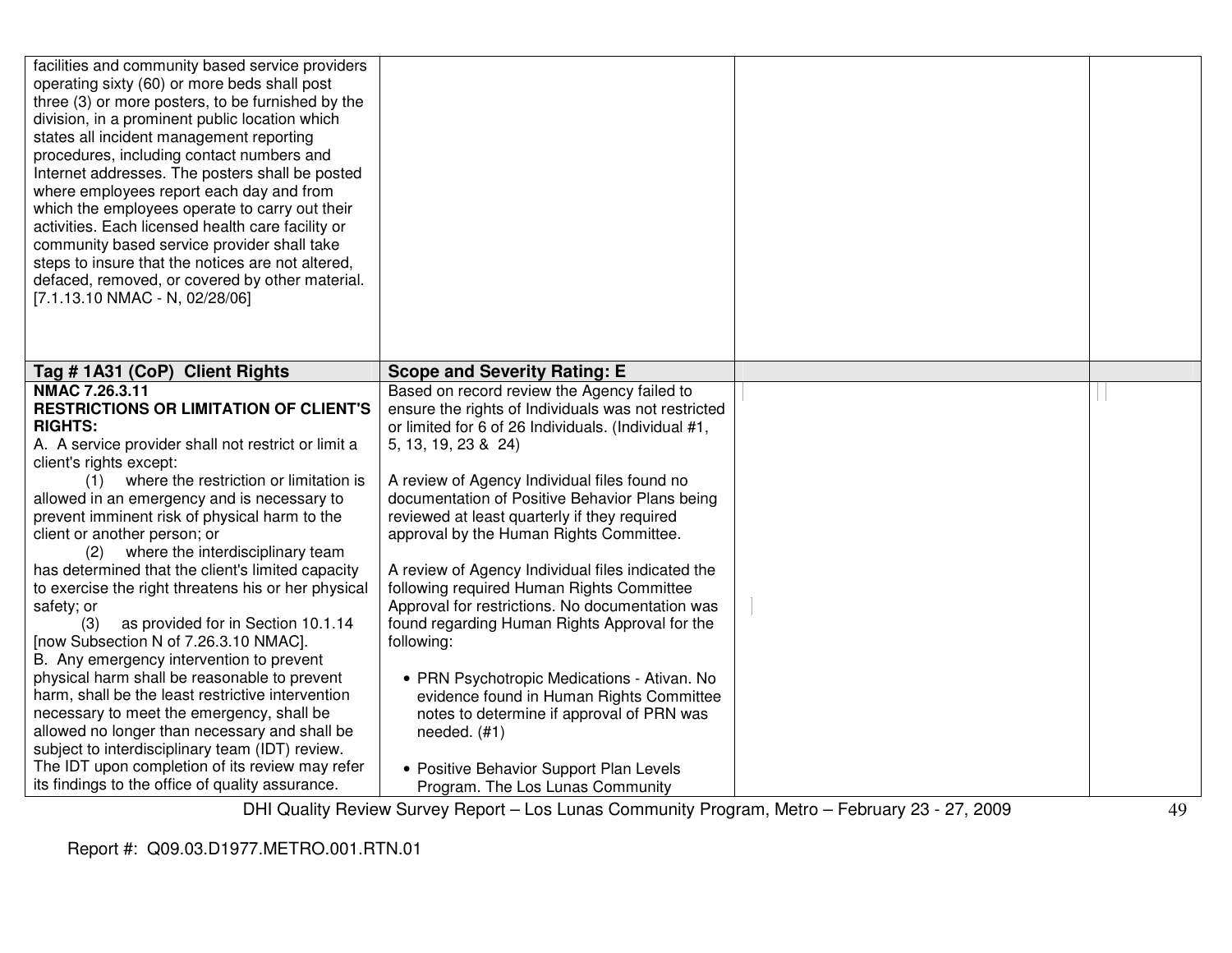| The emergency intervention may be subject to<br>review by the service provider's behavioral<br>support committee or human rights committee in<br>accordance with the behavioral support policies<br>or other department regulation or policy.<br>C. The service provider may adopt reasonable<br>program policies of general applicability to<br>clients served by that service provider that do<br>not violate client rights.<br>[09/12/94; 01/15/97; Recompiled 10/31/01] | Program, "Human Rights Committee<br>Behavior Supports/Crisis Plan Review,"<br>states "Review in one year." Per DDSD<br>policy, "Behavior Support Plans approved<br>by the Human Rights Committee will be<br>reviewed at least quarterly." (#5)<br>• PRN Psychotropic Medications -<br>Lorazepam. No evidence found in Human<br>Rights Committee notes to determine if<br>approval of PRN was needed. (#13) |         |  |
|-----------------------------------------------------------------------------------------------------------------------------------------------------------------------------------------------------------------------------------------------------------------------------------------------------------------------------------------------------------------------------------------------------------------------------------------------------------------------------|------------------------------------------------------------------------------------------------------------------------------------------------------------------------------------------------------------------------------------------------------------------------------------------------------------------------------------------------------------------------------------------------------------|---------|--|
| <b>Long Term Services Division</b><br><b>Policy Title: Human Rights Committee</b><br>Requirements Eff Date: March 1, 2003                                                                                                                                                                                                                                                                                                                                                   | • Positive Behavior Support Plan Levels<br>Program. The Los Lunas Community<br>Program, "Human Rights Committee                                                                                                                                                                                                                                                                                            |         |  |
| <b>IV. POLICY STATEMENT</b>                                                                                                                                                                                                                                                                                                                                                                                                                                                 | Behavior Supports/Crisis Plan Review,"<br>states "Review in one year." Per DDSD                                                                                                                                                                                                                                                                                                                            |         |  |
| Human Rights Committees are required for                                                                                                                                                                                                                                                                                                                                                                                                                                    | policy, "Behavior Support Plans approved                                                                                                                                                                                                                                                                                                                                                                   |         |  |
| residential service provider agencies. The<br>purpose of these committees with respect to the                                                                                                                                                                                                                                                                                                                                                                               | by the Human Rights Committee will be<br>reviewed at least quarterly." (#13)                                                                                                                                                                                                                                                                                                                               |         |  |
| provision of Behavior Supports is to review and                                                                                                                                                                                                                                                                                                                                                                                                                             |                                                                                                                                                                                                                                                                                                                                                                                                            |         |  |
| monitor the implementation of certain Behavior                                                                                                                                                                                                                                                                                                                                                                                                                              | • Positive Behavior Support Plan Levels                                                                                                                                                                                                                                                                                                                                                                    |         |  |
| Support Plans.                                                                                                                                                                                                                                                                                                                                                                                                                                                              | Program. The Los Lunas Community<br>Program, "Human Rights Committee                                                                                                                                                                                                                                                                                                                                       |         |  |
| Human Rights Committees may not approve any                                                                                                                                                                                                                                                                                                                                                                                                                                 | Behavior Supports/Crisis Plan Review,"                                                                                                                                                                                                                                                                                                                                                                     |         |  |
| of the interventions specifically prohibited in the<br>following policies:                                                                                                                                                                                                                                                                                                                                                                                                  | states "Review in one year." Per DDSD                                                                                                                                                                                                                                                                                                                                                                      |         |  |
| • Aversive Intervention Prohibitions                                                                                                                                                                                                                                                                                                                                                                                                                                        | policy, "Behavior Support Plans approved<br>by the Human Rights Committee will be                                                                                                                                                                                                                                                                                                                          |         |  |
| • Psychotropic Medications Use                                                                                                                                                                                                                                                                                                                                                                                                                                              | reviewed at least quarterly." (#19)                                                                                                                                                                                                                                                                                                                                                                        |         |  |
| • Behavioral Support Service Provision.                                                                                                                                                                                                                                                                                                                                                                                                                                     | • Positive Behavior Support Plan Levels                                                                                                                                                                                                                                                                                                                                                                    |         |  |
| A Human Rights Committee may also serve                                                                                                                                                                                                                                                                                                                                                                                                                                     | Program. The Los Lunas Community                                                                                                                                                                                                                                                                                                                                                                           |         |  |
| other agency functions as appropriate, such as<br>the review of internal policies on sexuality and                                                                                                                                                                                                                                                                                                                                                                          | Program, "Human Rights Committee                                                                                                                                                                                                                                                                                                                                                                           |         |  |
| incident management follow-up.                                                                                                                                                                                                                                                                                                                                                                                                                                              | Behavior Supports/Crisis Plan Review,"<br>states "Review in one year." Per DDSD                                                                                                                                                                                                                                                                                                                            |         |  |
|                                                                                                                                                                                                                                                                                                                                                                                                                                                                             | policy, "Behavior Support Plans approved                                                                                                                                                                                                                                                                                                                                                                   |         |  |
| A. HUMAN RIGHTS COMMITTEE ROLE IN<br><b>BEHAVIOR SUPPORTS</b>                                                                                                                                                                                                                                                                                                                                                                                                               | by the Human Rights Committee will be<br>reviewed at least quarterly." (#23)                                                                                                                                                                                                                                                                                                                               |         |  |
| 2. The Human Rights Committee will determine<br>and adopt a written policy stating the frequency                                                                                                                                                                                                                                                                                                                                                                            | • PRN Psychotropic Medications - Risperdal.<br>No evidence found in Human Rights                                                                                                                                                                                                                                                                                                                           |         |  |
| $\mathsf{D}$ ULA $\mathsf{D}$ . UL. $\mathsf{D}$ . UL. $\mathsf{D}$ . UL. $\mathsf{D}$                                                                                                                                                                                                                                                                                                                                                                                      | Depart Leading an Oran                                                                                                                                                                                                                                                                                                                                                                                     | $A + L$ |  |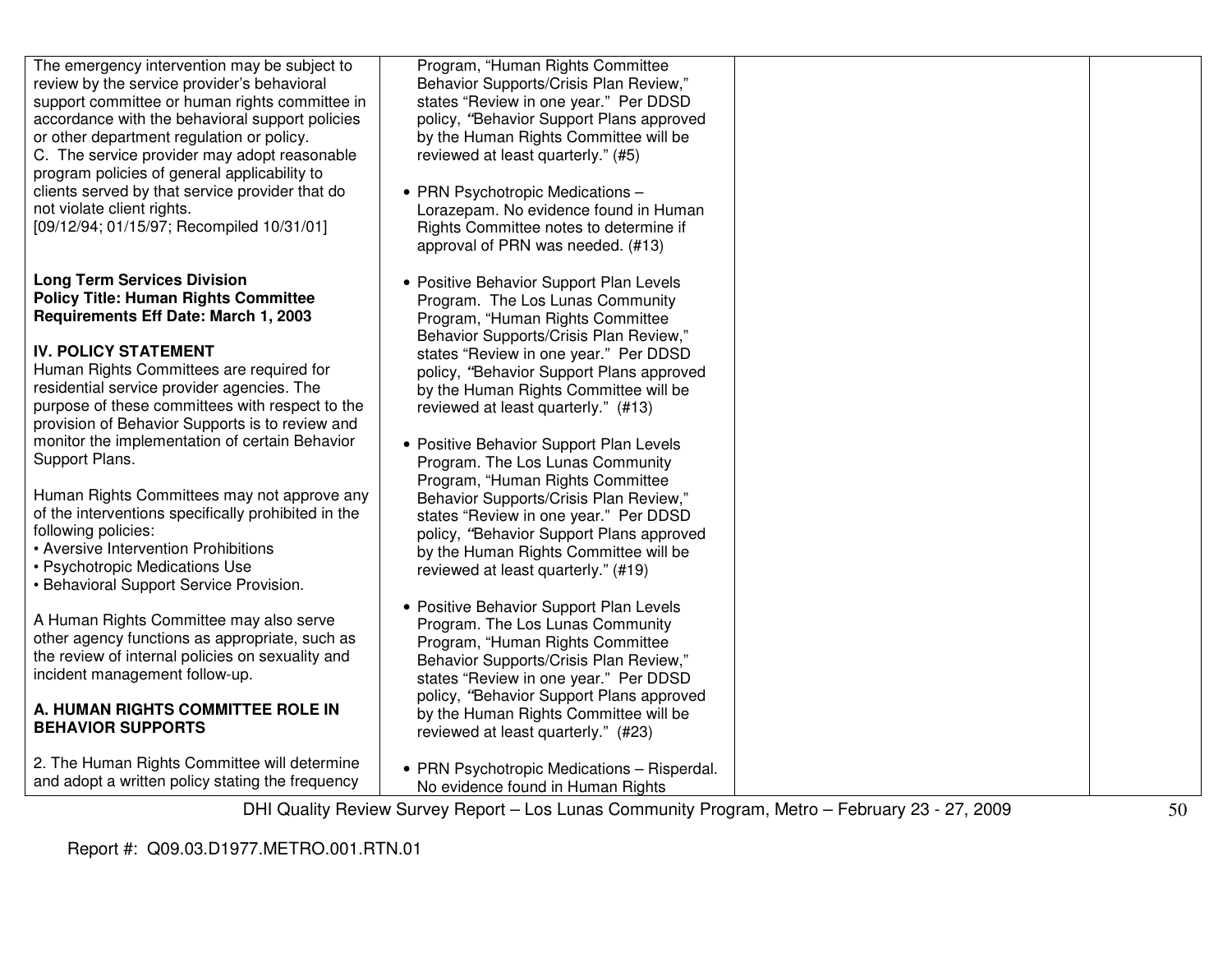| and purpose of meetings. Behavior Support<br>Plans approved by the Human Rights Committee<br>will be reviewed at least quarterly.                                                                                                                                                                                                                                                                                                                                                                                                                                                                                                                                                                                                                                                                  | Committee notes to determine if approval of<br>PRN was needed. (#24)                                                                                                                                                                                                                                                                                                                                                                                                                                                                                                                                     |                        |  |
|----------------------------------------------------------------------------------------------------------------------------------------------------------------------------------------------------------------------------------------------------------------------------------------------------------------------------------------------------------------------------------------------------------------------------------------------------------------------------------------------------------------------------------------------------------------------------------------------------------------------------------------------------------------------------------------------------------------------------------------------------------------------------------------------------|----------------------------------------------------------------------------------------------------------------------------------------------------------------------------------------------------------------------------------------------------------------------------------------------------------------------------------------------------------------------------------------------------------------------------------------------------------------------------------------------------------------------------------------------------------------------------------------------------------|------------------------|--|
| Tag #1A32 (CoP) ISP Implementation                                                                                                                                                                                                                                                                                                                                                                                                                                                                                                                                                                                                                                                                                                                                                                 | <b>Scope and Severity Rating: E</b>                                                                                                                                                                                                                                                                                                                                                                                                                                                                                                                                                                      |                        |  |
| NMAC 7.26.5.16.C and D<br>Development of the ISP. Implementation of<br>the ISP. The ISP shall be implemented<br>according to the timelines determined by the IDT<br>and as specified in the ISP for each stated<br>desired outcomes and action plan.<br>C.<br>The IDT shall review and discuss<br>information and recommendations with the<br>individual, with the goal of supporting the<br>individual in attaining desired outcomes. The<br>IDT develops an ISP based upon the individual's<br>personal vision statement, strengths, needs,<br>interests and preferences. The ISP is a dynamic<br>document, revised periodically, as needed, and<br>amended to reflect progress towards personal<br>goals and achievements consistent with the<br>individual's future vision. This regulation is | Based on record review the Agency failed to<br>implement the ISP according to the timelines<br>determined by the IDT and as specified in the<br>ISP for each stated desired outcomes and action<br>plan for 17of 26 individuals.<br>Per Individuals ISP's the following was found<br>with regards to the implementation of ISP<br>Outcomes:<br>Supported Living Data Collection/Data<br>Tracking/Progress with regards to ISP<br>Outcomes:<br>• None found for 1/2008 - 1/2009 (Individual<br>#5)<br>• None found for 1/2008 - 1/2009 (Individual<br>#7)<br>• None found for 1/2008 - 1/2009 (Individual |                        |  |
| consistent with standards established for<br>individual plan development as set forth by the<br>commission on the accreditation of rehabilitation<br>facilities (CARF) and/or other program<br>accreditation approved and adopted by the<br><b>-</b>                                                                                                                                                                                                                                                                                                                                                                                                                                                                                                                                               | #10)<br>• None found for 1/2008 - 1/2009 (Individual<br>#12)<br>• None found for 1/2008 - 1/2009 (Individual                                                                                                                                                                                                                                                                                                                                                                                                                                                                                             | $\sim$ $\sim$<br>$  -$ |  |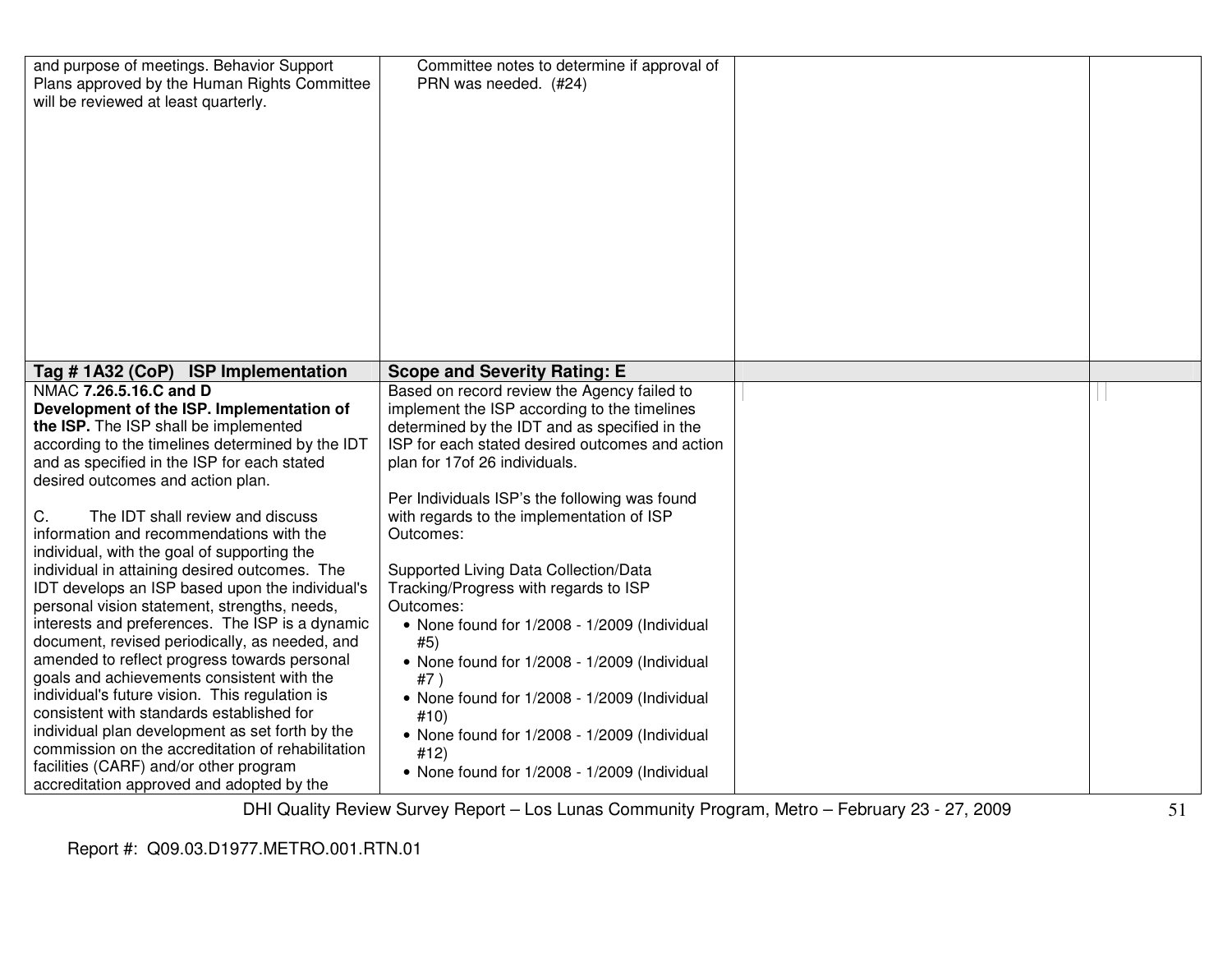| developmental disabilities division and the<br>department of health. It is the policy of the<br>developmental disabilities division (DDD), that to<br>the extent permitted by funding, each individual<br>receive supports and services that will assist and<br>encourage independence and productivity in the<br>community and attempt to prevent regression or<br>loss of current capabilities. Services and<br>supports include specialized and/or generic<br>services, training, education and/or treatment as<br>determined by the IDT and documented in the<br>ISP.<br>D. The intent is to provide choice and obtain<br>opportunities for individuals to live, work and<br>play with full participation in their communities.<br>The following principles provide direction and<br>purpose in planning for individuals with<br>developmental disabilities.<br>[05/03/94; 01/15/97; Recompiled 10/31/01] | #16)<br>• None found for 1/2008 - 1/2009 (Individual<br>#19)<br>• None found for 1/2008 - 1/2009 (Individual<br>#20)<br>• None found for 1/2008 - 1/2009 (Individual<br>#23)<br>Family Living Data Collection/Data<br>Tracking/Progress with regards to ISP<br>Outcomes:<br>• None found for 1/2008 - 1/2009 (Individual<br>#1)<br>• None found for 1/2008 - 1/2009 (Individual<br>#3)<br>• None found for 1/2008 - 1/2009 (Individual<br>#8)<br>• None found for 1/2008 - 1/2009 (Individual<br>#9)<br>• None found for 1/2008 - 1/2009 (Individual<br>#11)<br>• None found for 1/2008 - 1/2009 (Individual<br>#26)<br><b>Adult Habilitation Data Collection/Data</b><br>Tracking/Progress with regards to ISP<br>Outcomes:<br>• Data Collection information from Agency, did<br>not contain Outcomes or Action Steps for<br>the Months of October, November, &<br>December 2008. (Individual #6)<br>• Data Collection information from Agency, did<br>not contain Outcomes or Action Steps for<br>the Months of October, November, &<br>December 2008. (Individual #12)<br>• Data Collection information from Agency, did<br>not contain Outcomes or Action Steps for<br>the Months of October, November, & |  |
|---------------------------------------------------------------------------------------------------------------------------------------------------------------------------------------------------------------------------------------------------------------------------------------------------------------------------------------------------------------------------------------------------------------------------------------------------------------------------------------------------------------------------------------------------------------------------------------------------------------------------------------------------------------------------------------------------------------------------------------------------------------------------------------------------------------------------------------------------------------------------------------------------------------|---------------------------------------------------------------------------------------------------------------------------------------------------------------------------------------------------------------------------------------------------------------------------------------------------------------------------------------------------------------------------------------------------------------------------------------------------------------------------------------------------------------------------------------------------------------------------------------------------------------------------------------------------------------------------------------------------------------------------------------------------------------------------------------------------------------------------------------------------------------------------------------------------------------------------------------------------------------------------------------------------------------------------------------------------------------------------------------------------------------------------------------------------------------------------------------------------------------|--|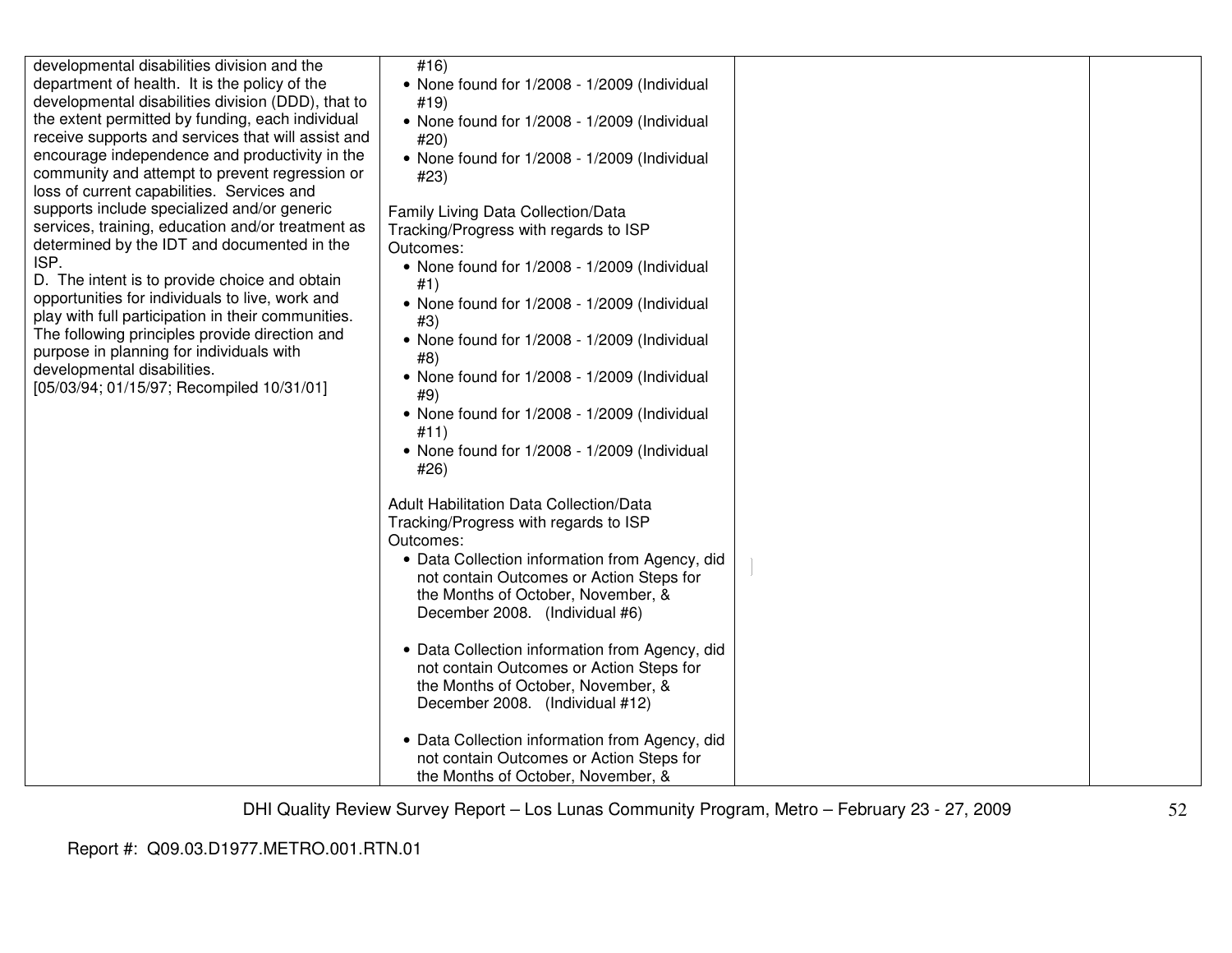| December 2008.<br>(Individual #13)                                                                                                                                  |  |
|---------------------------------------------------------------------------------------------------------------------------------------------------------------------|--|
| • Data Collection information from Agency, did<br>not contain Outcomes or Action Steps for<br>the Months of October, November, &<br>December 2008. (Individual #14) |  |
| • Data Collection information from Agency, did<br>not contain Outcomes or Action Steps for<br>the Months of October, November, &<br>December 2008. (Individual #16) |  |
| • Data Collection information from Agency, did<br>not contain Outcomes or Action Steps for<br>the Months of October, November, &<br>December 2008. (Individual #19) |  |
| • Data Collection information from Agency, did<br>not contain Outcomes or Action Steps for<br>the Months of October, November, &<br>December 2008. (Individual #20) |  |
| • Data Collection information from Agency, did<br>not contain Outcomes or Action Steps for<br>the Months of October, November, &<br>December 2008. (Individual #23) |  |
|                                                                                                                                                                     |  |
|                                                                                                                                                                     |  |
|                                                                                                                                                                     |  |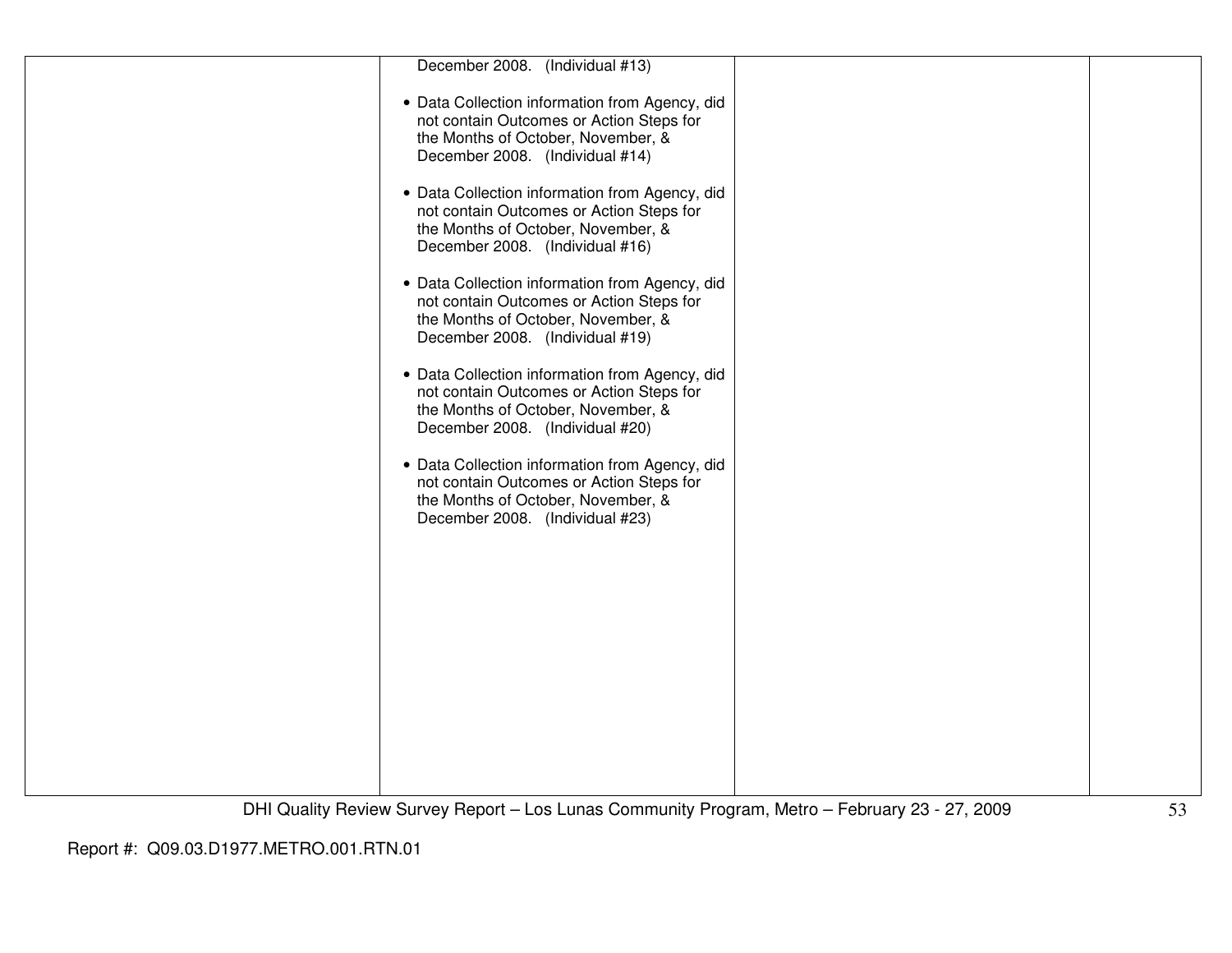| Tag #1A33 Board of Pharmacy - Lic                                                                                                                                                                                                                                                                                                                                                                                                 | <b>Scope and Severity Rating: B</b>                                                                                                                                                                                                                                                                                                                                                                                                                                  |  |
|-----------------------------------------------------------------------------------------------------------------------------------------------------------------------------------------------------------------------------------------------------------------------------------------------------------------------------------------------------------------------------------------------------------------------------------|----------------------------------------------------------------------------------------------------------------------------------------------------------------------------------------------------------------------------------------------------------------------------------------------------------------------------------------------------------------------------------------------------------------------------------------------------------------------|--|
| <b>New Mexico Board of Pharmacy Model</b><br><b>Custodial Drug Procedures Manual</b><br>6. Display of License and Inspection<br><b>Reports</b><br>A. The following are required to be publicly<br>displayed:<br>□ Current Custodial Drug Permit from the<br>NM Board of Pharmacy<br>Current registration from the consultant<br>$\Box$<br>pharmacist<br><b>Current NM Board of Pharmacy</b><br>$\Box$<br><b>Inspection Report</b> | Based on observation, the Agency failed to<br>provide the current Custodial Drug Permit from<br>the New Mexico Board of Pharmacy, the current<br>registration from the Consultant Pharmacist, or<br>the current New Mexico Board of Pharmacy<br>Inspection Report for 4 of 18 residences.<br>Individual Residence:<br>• Current Custodial Drug Permit from the<br>NM Board of Pharmacy (#7)<br>• Current NM Board of Pharmacy Inspection<br>report (#7, 12, 13 & 23) |  |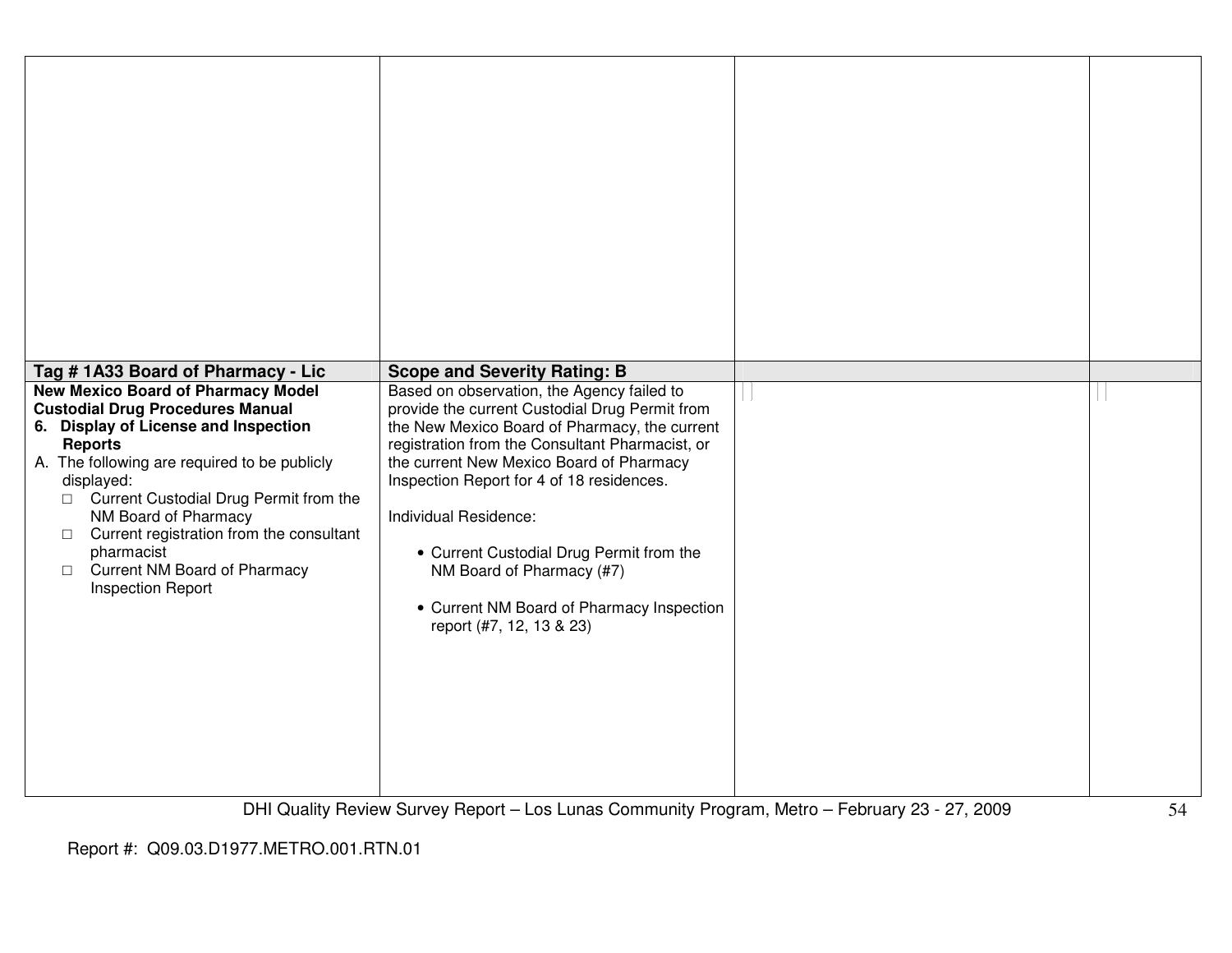| Tag #1A36 SC Training                                                                                                                                                                                                                                                                                                                                                                                                                                                                                                                                                                                                                                                                                                                                                                                                                                                                                                                                                                                                                                                 | <b>Scope and Severity Rating: B</b>                                                                                                                                                                                                                                                                                                                                                                                                                                                |  |
|-----------------------------------------------------------------------------------------------------------------------------------------------------------------------------------------------------------------------------------------------------------------------------------------------------------------------------------------------------------------------------------------------------------------------------------------------------------------------------------------------------------------------------------------------------------------------------------------------------------------------------------------------------------------------------------------------------------------------------------------------------------------------------------------------------------------------------------------------------------------------------------------------------------------------------------------------------------------------------------------------------------------------------------------------------------------------|------------------------------------------------------------------------------------------------------------------------------------------------------------------------------------------------------------------------------------------------------------------------------------------------------------------------------------------------------------------------------------------------------------------------------------------------------------------------------------|--|
| Developmental Disabilities (DD) Waiver Service<br>Standards effective 4/1/2007<br><b>CHAPTER 1 IV. GENERAL REQUIREMENTS</b><br><b>FOR PROVIDER AGENCY SERVICE</b><br>PERSONNEL: The objective of this section is to<br>establish personnel standards for DD Medicaid<br>Waiver Provider Agencies for the following<br>services: Community Living Supports,<br>Community Inclusion Services, Respite,<br>Substitute Care and Personal Support<br>Companion Services. These standards apply to<br>all personnel who provide services, whether<br>directly employed or subcontracting with the<br>Provider Agency. Additional personnel<br>requirements and qualifications may be<br>applicable for specific service standards.<br><b>Orientation and Training Requirements:</b><br>C.<br>Orientation and training for direct support<br>staff and his or her supervisors shall comply<br>with the DDSD/DOH Policy Governing the<br>Training Requirements for Direct Support<br><b>Staff and Internal Service Coordinators</b><br>Serving Individuals with Developmental | Based on record review, the Agency failed to<br>ensure that Orientation and Training<br>requirements were met for 3 of 8 Service<br>Coordinators.<br>Review of Service Coordinators training records<br>found no evidence of the following required<br>DOH/DDSD trainings being completed:<br>• Pre-Service Manual (SC #298 & 303)<br>• Person Centered Planning (2-Day) (SC<br>#298)<br>• Promoting Effective Teamwork (SC #298,<br>300 & 303)<br>• Advocacy Strategies (SC #303) |  |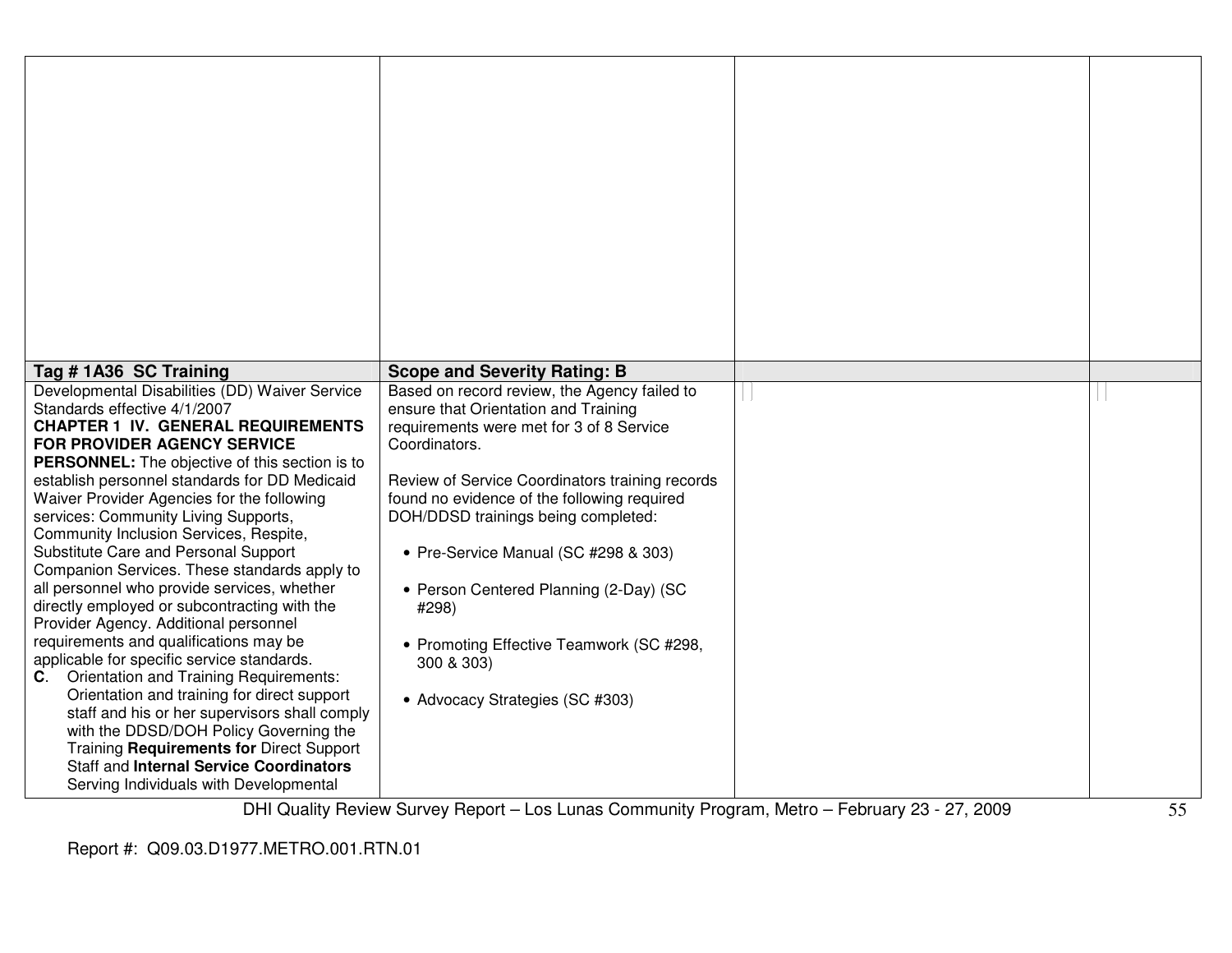| Disabilities to include the following:<br>Each new employee shall receive<br>(1)<br>appropriate orientation, including but not<br>limited to, all policies relating to fire<br>prevention, accident prevention, incident<br>management and reporting, and emergency<br>procedures; and |                                                  |  |
|----------------------------------------------------------------------------------------------------------------------------------------------------------------------------------------------------------------------------------------------------------------------------------------|--------------------------------------------------|--|
|                                                                                                                                                                                                                                                                                        |                                                  |  |
| Tag # 1A37 Individual Specific Training                                                                                                                                                                                                                                                | <b>Scope and Severity Rating: E</b>              |  |
| Developmental Disabilities (DD) Waiver Service                                                                                                                                                                                                                                         | Based on record review, the Agency failed to     |  |
| Standards effective 4/1/2007                                                                                                                                                                                                                                                           | ensure that Individual Specific Training         |  |
| <b>CHAPTER 1 IV. GENERAL REQUIREMENTS</b>                                                                                                                                                                                                                                              | requirements were met for 104 of 266 Agency      |  |
| <b>FOR PROVIDER AGENCY SERVICE</b>                                                                                                                                                                                                                                                     | Personnel.                                       |  |
| PERSONNEL: The objective of this section is to                                                                                                                                                                                                                                         |                                                  |  |
| establish personnel standards for DD Medicaid                                                                                                                                                                                                                                          | • Individual Specific Training (#40, 42, 43, 44, |  |
| Waiver Provider Agencies for the following                                                                                                                                                                                                                                             | 45, 46, 47, 48, 49, 50, 51, 52, 54, 55, 56, 57,  |  |
| services: Community Living Supports,                                                                                                                                                                                                                                                   | 58, 59, 60, 61, 63, 68, 70, 71, 72, 80, 81, 82,  |  |
| Community Inclusion Services, Respite,                                                                                                                                                                                                                                                 | 84, 86, 87, 92, 99, 100, 102, 104, 105, 106,     |  |
| Substitute Care and Personal Support                                                                                                                                                                                                                                                   | 111, 112, 125, 137, 140, 148, 149, 156, 162,     |  |
| Companion Services. These standards apply to                                                                                                                                                                                                                                           | 163, 167, 168, 169, 170, 173, 175, 178, 183,     |  |
| all personnel who provide services, whether                                                                                                                                                                                                                                            | 194, 198, 206, 208, 209, 215, 216, 217, 220,     |  |
| directly employed or subcontracting with the                                                                                                                                                                                                                                           | 221, 222, 223, 232, 236, 243, 244, 246, 247,     |  |
| Provider Agency. Additional personnel                                                                                                                                                                                                                                                  | 248, 250, 251, 252, 253, 255, 256, 257, 258,     |  |
| requirements and qualifications may be                                                                                                                                                                                                                                                 | 261, 262, 264, 265, 266, 271, 272, 273, 275,     |  |
| applicable for specific service standards.                                                                                                                                                                                                                                             | 276, 283, 285, 298, 299, 300, 301, 302, 303,     |  |
|                                                                                                                                                                                                                                                                                        | 304 & 305)                                       |  |
| Orientation and Training Requirements:<br>C.                                                                                                                                                                                                                                           |                                                  |  |
| Orientation and training for direct support                                                                                                                                                                                                                                            |                                                  |  |
| staff and his or her supervisors shall comply                                                                                                                                                                                                                                          |                                                  |  |
| with the DDSD/DOH Policy Governing the                                                                                                                                                                                                                                                 |                                                  |  |
| <b>Training Requirements for Direct Support</b>                                                                                                                                                                                                                                        |                                                  |  |
| <b>Staff and Internal Service Coordinators</b>                                                                                                                                                                                                                                         |                                                  |  |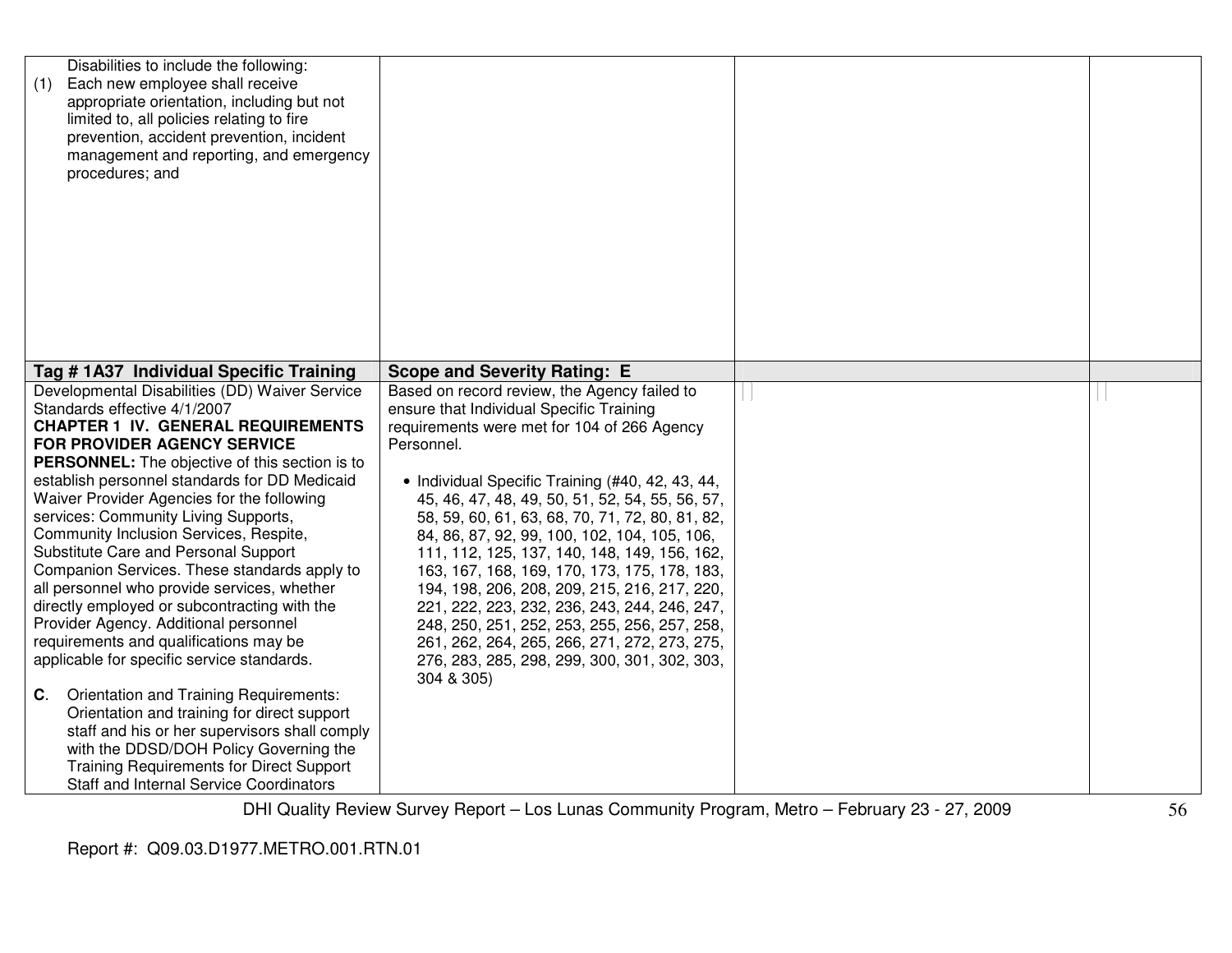| Serving Individuals with Developmental<br>Disabilities to include the following:<br>Individual-specific training for each<br>(2)<br>individual under his or her direct care, as<br>described in the individual service plan,<br>prior to working alone with the individual.                                                                                                                                                                                                                                                                                                                                                                                                                                                                                                             |                                                                                                                                                                                                                                                                                                                                                                                                                                            |  |
|-----------------------------------------------------------------------------------------------------------------------------------------------------------------------------------------------------------------------------------------------------------------------------------------------------------------------------------------------------------------------------------------------------------------------------------------------------------------------------------------------------------------------------------------------------------------------------------------------------------------------------------------------------------------------------------------------------------------------------------------------------------------------------------------|--------------------------------------------------------------------------------------------------------------------------------------------------------------------------------------------------------------------------------------------------------------------------------------------------------------------------------------------------------------------------------------------------------------------------------------------|--|
| Tag # 5111 Reporting Requirements                                                                                                                                                                                                                                                                                                                                                                                                                                                                                                                                                                                                                                                                                                                                                       | <b>Scope and Severity Rating: B</b>                                                                                                                                                                                                                                                                                                                                                                                                        |  |
| Developmental Disabilities (DD) Waiver Service<br>Standards effective 4/1/2007<br><b>CHAPTER 5 IV. COMMUNITY INCLUSION</b><br><b>SERVICES PROVIDER AGENCY</b><br><b>REQUIREMENTS</b><br>E. Provider Agency Reporting<br>Requirements: All Community Inclusion<br>Provider Agencies are required to submit written<br>quarterly status reports to the individual's Case<br>Manager no later than fourteen (14) calendar<br>days following the end of each quarter. In<br>addition to reporting required by specific<br>Community Access, Supported Employment,<br>and Adult Habilitation Standards, the quarterly<br>reports shall contain the following written<br>documentation:<br>(1) Identification and implementation of a<br>meaningful day definition for each person<br>served; | Based on record review, the Agency failed to<br>complete quarterly reports as required for 4 of 20<br>individuals receiving Community Inclusion<br>services.<br><b>Adult Habilitation Quarterly Reports</b><br>• Individual #4 - None found for 1/2008 -<br>1/2009<br>• Individual #12 - None found for 1/2008 -<br>1/2009<br>• Individual #20 - None found for 1/2008 -<br>1/2009<br>• Individual #23 - None found for 1/2008 -<br>1/2009 |  |
| (2) Documentation summarizing the following:<br>(a) Daily choice-based options; and<br>(b) Daily progress toward goals using age-                                                                                                                                                                                                                                                                                                                                                                                                                                                                                                                                                                                                                                                       |                                                                                                                                                                                                                                                                                                                                                                                                                                            |  |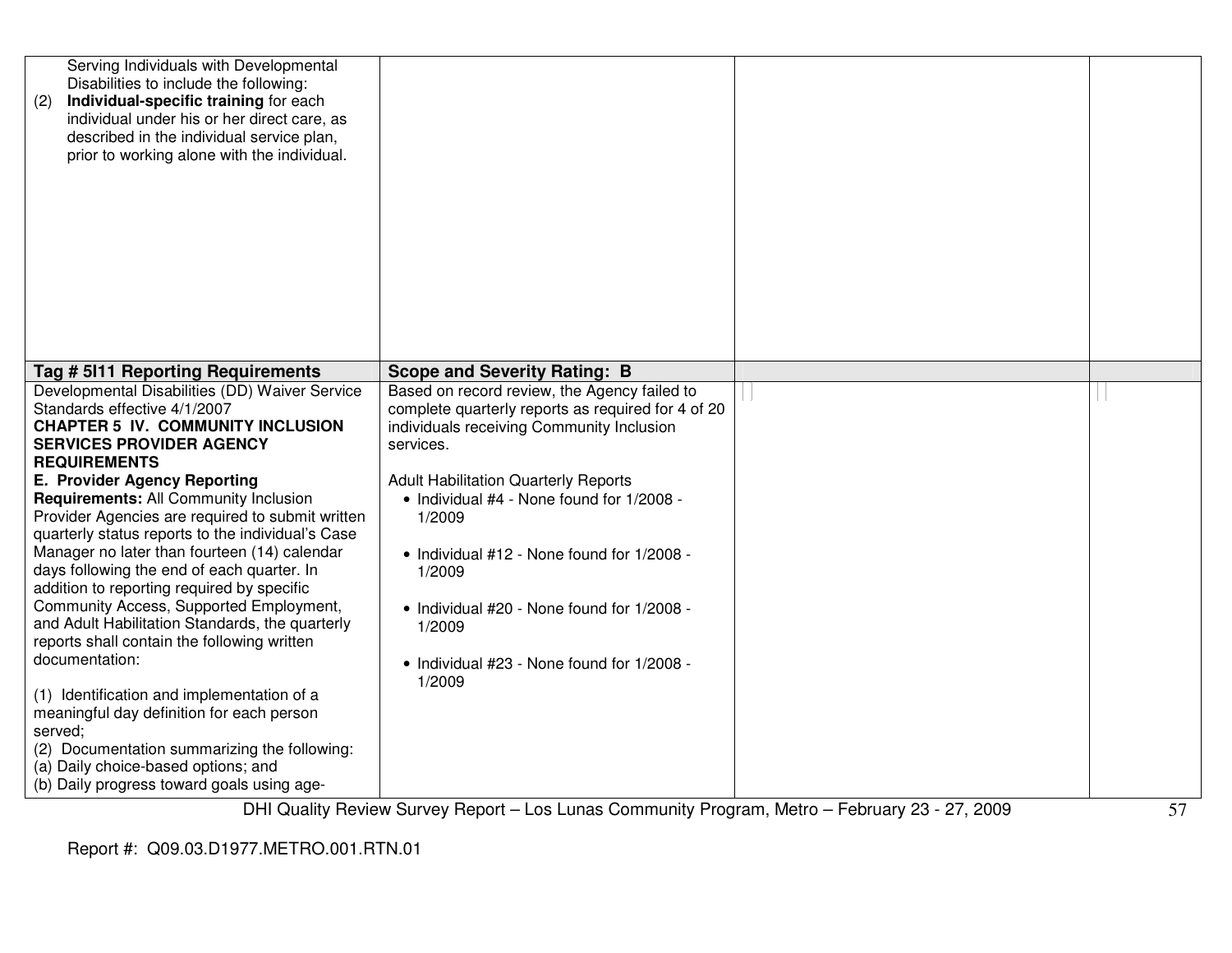| appropriate strategies specified in each<br>individual's action plan in the ISP.<br>(3) Significant changes in the individual's routine<br>or staffing;<br>(4) Unusual or significant life events;<br>(5) Quarterly updates on health status, including<br>changes in medication, assistive technology<br>needs and durable medical equipment needs;<br>(6) Record of personally meaningful community<br>inclusion;<br>(7) Success of supports as measured by<br>whether or not the person makes progress<br>toward his or her desired outcomes as identified<br>in the ISP; and<br>(8) Any additional reporting required by DDSD.                                                                                                                                                                                                                                                                                                                                    |                                                                                                                                                                                                                                                                                                                                          |  |
|-----------------------------------------------------------------------------------------------------------------------------------------------------------------------------------------------------------------------------------------------------------------------------------------------------------------------------------------------------------------------------------------------------------------------------------------------------------------------------------------------------------------------------------------------------------------------------------------------------------------------------------------------------------------------------------------------------------------------------------------------------------------------------------------------------------------------------------------------------------------------------------------------------------------------------------------------------------------------|------------------------------------------------------------------------------------------------------------------------------------------------------------------------------------------------------------------------------------------------------------------------------------------------------------------------------------------|--|
| Tag # 5125 SE Reimbursement                                                                                                                                                                                                                                                                                                                                                                                                                                                                                                                                                                                                                                                                                                                                                                                                                                                                                                                                           | <b>Scope and Severity Rating: A</b>                                                                                                                                                                                                                                                                                                      |  |
| Developmental Disabilities (DD) Waiver Service<br>Standards effective 4/1/2007<br><b>CHAPTER 5 VII. SUPPORTED EMPLOYMENT</b><br><b>SERVICES REQUIREMENTS</b><br><b>E.</b> Reimbursement<br>(1) Billable Unit:<br>(a) Job Development is a single flat fee unit per<br>ISP year payable once an individual is<br>placed in a job.<br>(b) The billable unit for Individual Supported<br><b>Employment</b> is one hour with a maximum<br>of four hours a month. The Individual<br>Supported Employment hourly rate is for<br>face-to-face time which is supported by non<br>face-to-face activities as specified in the<br>ISP and the performance based contract as<br>negotiated annually with the provider<br>agency. Individual Supported Employment<br>is a minimum of one unit per month. If an<br>individual needs less then one hour of face-<br>to-face service per month the IDT Members<br>shall consider whether Supported<br>Employment Services need to be | Based on record review, the Agency failed to<br>provide written or electronic documentation as<br>evidence for each unit billed for Supported<br>Employment Services for 1 of 4 individuals.<br>Individual #18<br>• December 2008 - Agency billed 23 units of<br>Supported Employment. Documentation<br>received accounted for 19 units. |  |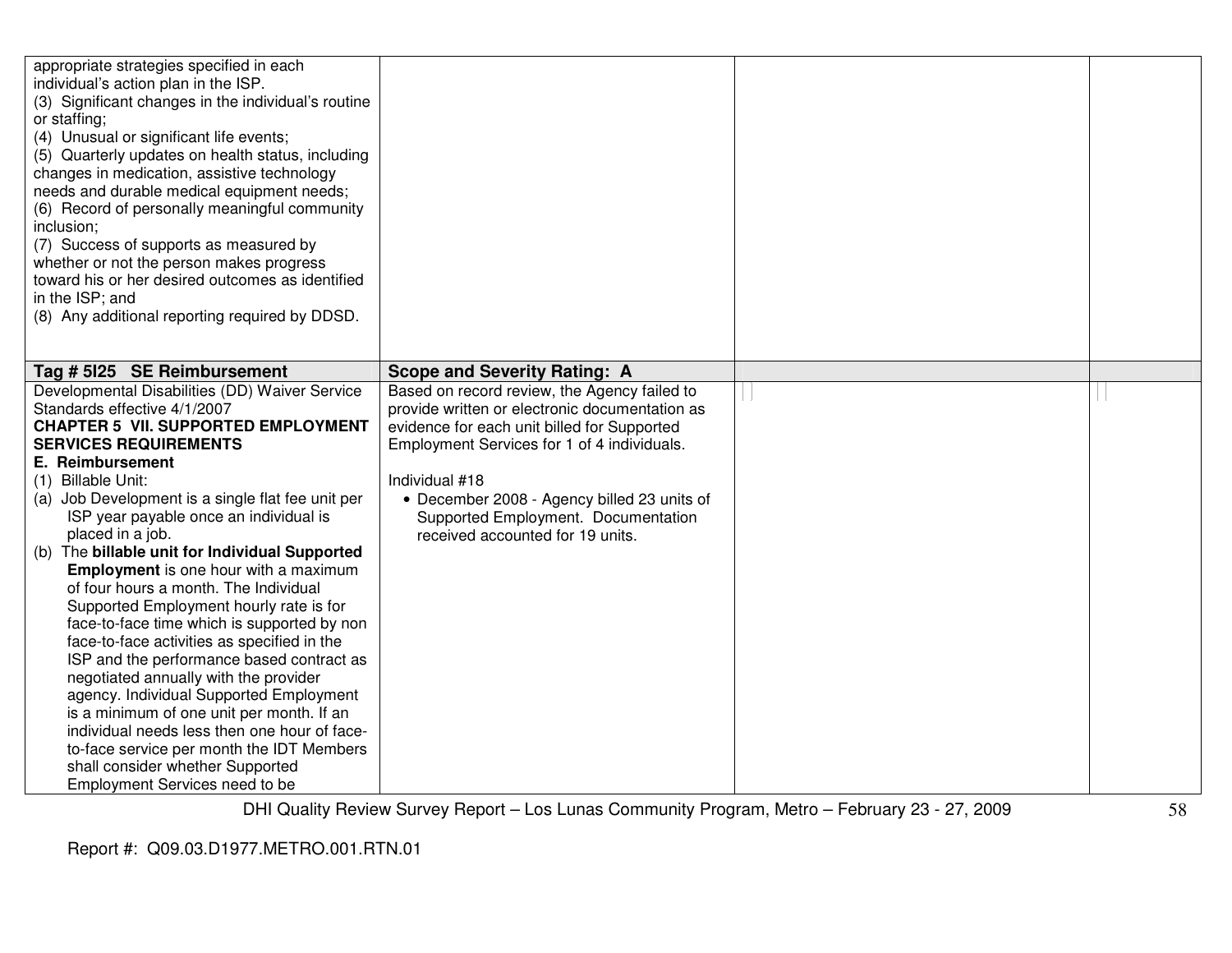|       | continued. Examples of non face-to-face            |  |  |
|-------|----------------------------------------------------|--|--|
|       | services include:                                  |  |  |
|       | (i) Researching potential employers via            |  |  |
|       |                                                    |  |  |
|       | telephone, Internet, or visits;                    |  |  |
|       | (ii) Writing, printing, mailing, copying, emailing |  |  |
|       | applications, resume, references and               |  |  |
|       | corresponding documents;                           |  |  |
| (iii) | Arranging appointments for job tours,              |  |  |
|       | interviews, and job trials;                        |  |  |
|       | (iv) Documenting job search and acquisition        |  |  |
|       | progress;                                          |  |  |
|       | (v) Contacting employer, supervisor, co-workers    |  |  |
|       | and other IDT team members to assess               |  |  |
|       | individual's progress, needs and                   |  |  |
|       | satisfaction; and                                  |  |  |
|       | (vi) Meetings with individual surrounding job      |  |  |
|       | development or retention not at the                |  |  |
|       | employer's site.                                   |  |  |
| (c)   | Intensive Supported Employment services            |  |  |
|       | are intended for individuals who need one-         |  |  |
|       | to-one, face-to-face support for 32 or more        |  |  |
|       | hours per month. The billable unit is one          |  |  |
|       | hour.                                              |  |  |
|       | (d) Group Supported Employment is a fifteen-       |  |  |
|       | minute unit.                                       |  |  |
|       | (e) Self-employment is a fifteen minute unit.      |  |  |
|       | (4) Billable Activities include:                   |  |  |
|       | (a) Activities conducted within the scope of       |  |  |
|       | services;                                          |  |  |
|       | (b) Job development and related activities for up  |  |  |
|       | to ninety (90) calendar days) that result in       |  |  |
|       | employment of the individual for at least          |  |  |
|       | thirty (30) calendar days; and                     |  |  |
|       |                                                    |  |  |
|       | (c) Job development services shall not exceed      |  |  |
|       | ninety (90) calendar days, without written         |  |  |
|       | approval from the DDSD Regional Office.            |  |  |
|       |                                                    |  |  |
|       |                                                    |  |  |
|       |                                                    |  |  |
|       |                                                    |  |  |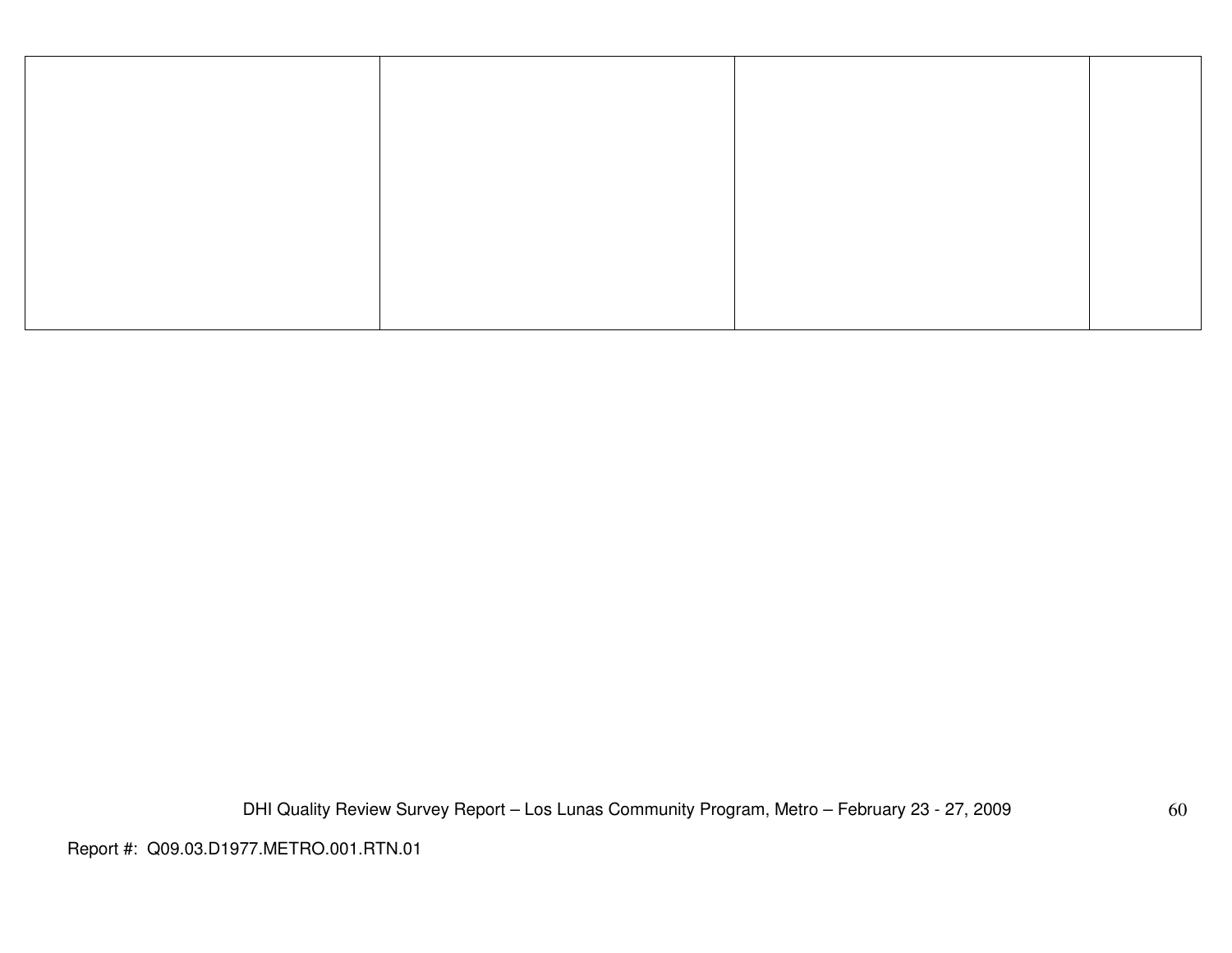| Tag # 5144 AH Reimbursement                                                                                 | <b>Scope and Severity Rating: B</b>                                                     |  |
|-------------------------------------------------------------------------------------------------------------|-----------------------------------------------------------------------------------------|--|
| Developmental Disabilities (DD) Waiver Service                                                              | Based on record review, the Agency failed to                                            |  |
| Standards effective 4/1/2007                                                                                | provide written or electronic documentation as                                          |  |
| <b>CHAPTER 5 XVI. REIMBURSEMENT</b>                                                                         | evidence for each unit billed for Adult                                                 |  |
| A. Billable Unit. A billable unit for Adult Habilitation                                                    | Habilitation Services for 8 of 20 individuals.                                          |  |
| Services is in 15-minute increments hour. The rate                                                          |                                                                                         |  |
| is based on the individual's level of care.                                                                 | Individual #2                                                                           |  |
| <b>B. Billable Activities</b>                                                                               | • October 2008 Agency billed 137 units of                                               |  |
|                                                                                                             | Adult Habilitation. Documentation received                                              |  |
| (1) The Community Inclusion Provider Agency can<br>bill for those activities listed and described on the    | accounted for 130.2 units.                                                              |  |
| ISP and within the Scope of Service. Partial units                                                          | Individual #4                                                                           |  |
| are allowable. Billable units are face-to-face, except                                                      |                                                                                         |  |
| that Adult Habilitation services may be non-face-to-                                                        | • October 2008 Agency billed 409 units of<br>Adult Habilitation. Documentation received |  |
| face under the following conditions: (a) Time that is                                                       | accounted for 341 units.                                                                |  |
| non face-to-face is documented separately and                                                               |                                                                                         |  |
| clearly identified as to the nature of the activity;                                                        | • November 2008 Agency billed 318 units of                                              |  |
| and(b) Non face-to-face hours do not exceed 5% of                                                           | Adult Habilitation. Documentation received                                              |  |
| the monthly billable hours.                                                                                 | accounted for 279 units.                                                                |  |
|                                                                                                             |                                                                                         |  |
| (2) Adult Habilitation Services can be provided with<br>any other services, insofar as the services are not | • December 2008 Agency billed 270 units of                                              |  |
| reported for the same hours on the same day,                                                                | Adult Habilitation. Documentation received                                              |  |
| except that Therapy Services and Case                                                                       | accounted for 228 units.                                                                |  |
| Management may be provided and billed for the                                                               |                                                                                         |  |
| same hours                                                                                                  | Individual #11                                                                          |  |
|                                                                                                             | • October 2008 Agency billed 494 units of                                               |  |
|                                                                                                             | Adult Habilitation. Documentation received                                              |  |
|                                                                                                             | accounted for 377 units.                                                                |  |
|                                                                                                             |                                                                                         |  |
|                                                                                                             | Individual #15                                                                          |  |
|                                                                                                             | • November 2008 Agency billed 578 units of                                              |  |
|                                                                                                             | Adult Habilitation. Documentation received                                              |  |
|                                                                                                             | accounted for 156 units.                                                                |  |
|                                                                                                             | Individual #14                                                                          |  |
|                                                                                                             | • October 2008 Agency billed 179 units of                                               |  |
|                                                                                                             | Adult Habilitation. Documentation received                                              |  |
|                                                                                                             | accounted for 159 units.                                                                |  |
|                                                                                                             |                                                                                         |  |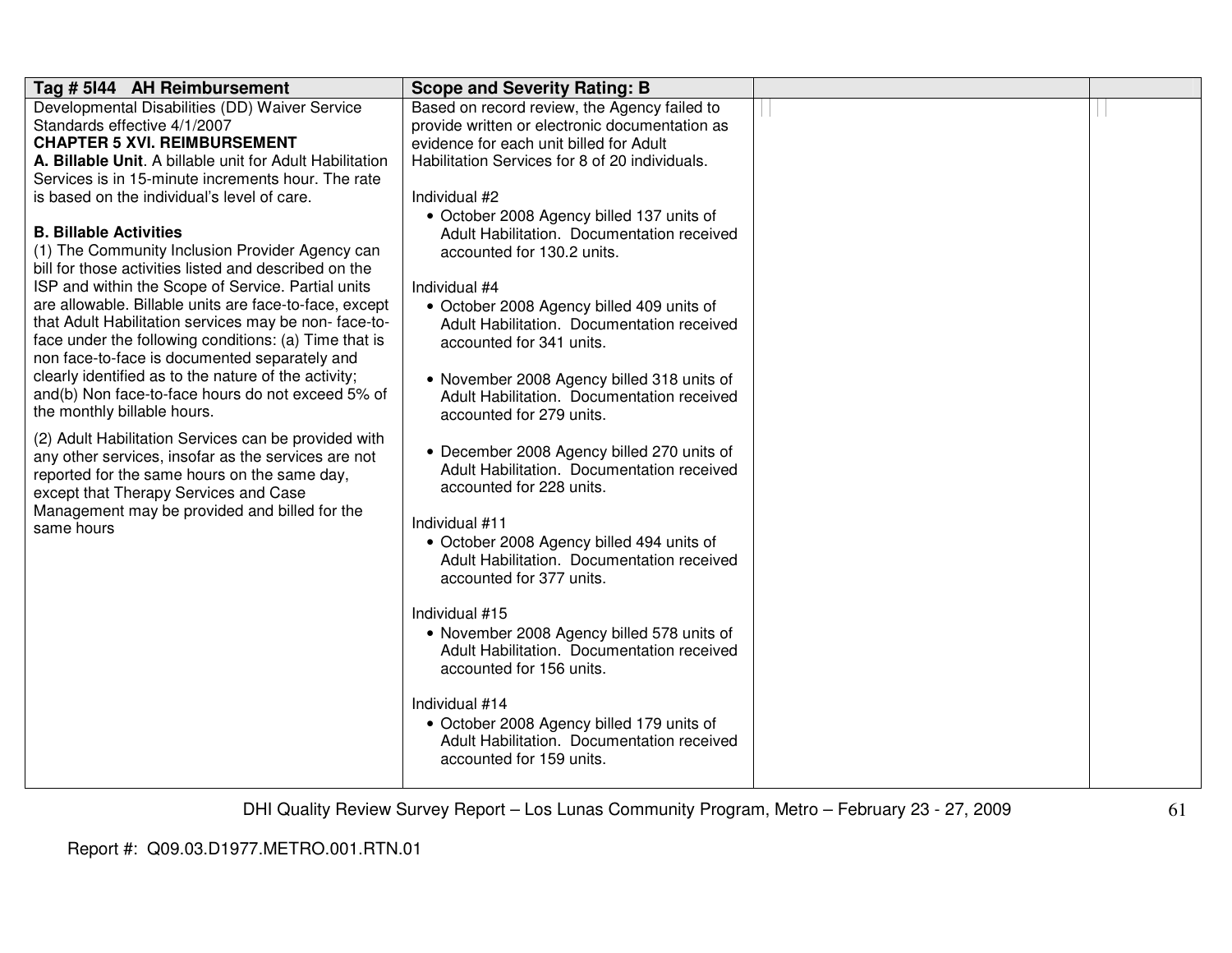| Individual #18                             |  |
|--------------------------------------------|--|
| • October 2008 Agency billed 155 units of  |  |
| Adult Habilitation. Documentation received |  |
| accounted for 135 units.                   |  |
|                                            |  |
|                                            |  |
| Individual #20                             |  |
| • November 2008 Agency billed 322 units of |  |
| Adult Habilitation. Documentation received |  |
| accounted for 244 units.                   |  |
|                                            |  |
|                                            |  |
| Individual #22                             |  |
| • October 2008 Agency billed 346 units of  |  |
| Adult Habilitation. Documentation received |  |
| accounted for 328 units.                   |  |
|                                            |  |
|                                            |  |
|                                            |  |
|                                            |  |
|                                            |  |
|                                            |  |
|                                            |  |
|                                            |  |
|                                            |  |
|                                            |  |
|                                            |  |
|                                            |  |
|                                            |  |
|                                            |  |
|                                            |  |
|                                            |  |
|                                            |  |
|                                            |  |
|                                            |  |
|                                            |  |
|                                            |  |
|                                            |  |
|                                            |  |
|                                            |  |
|                                            |  |
|                                            |  |
|                                            |  |
|                                            |  |
|                                            |  |
|                                            |  |
|                                            |  |
|                                            |  |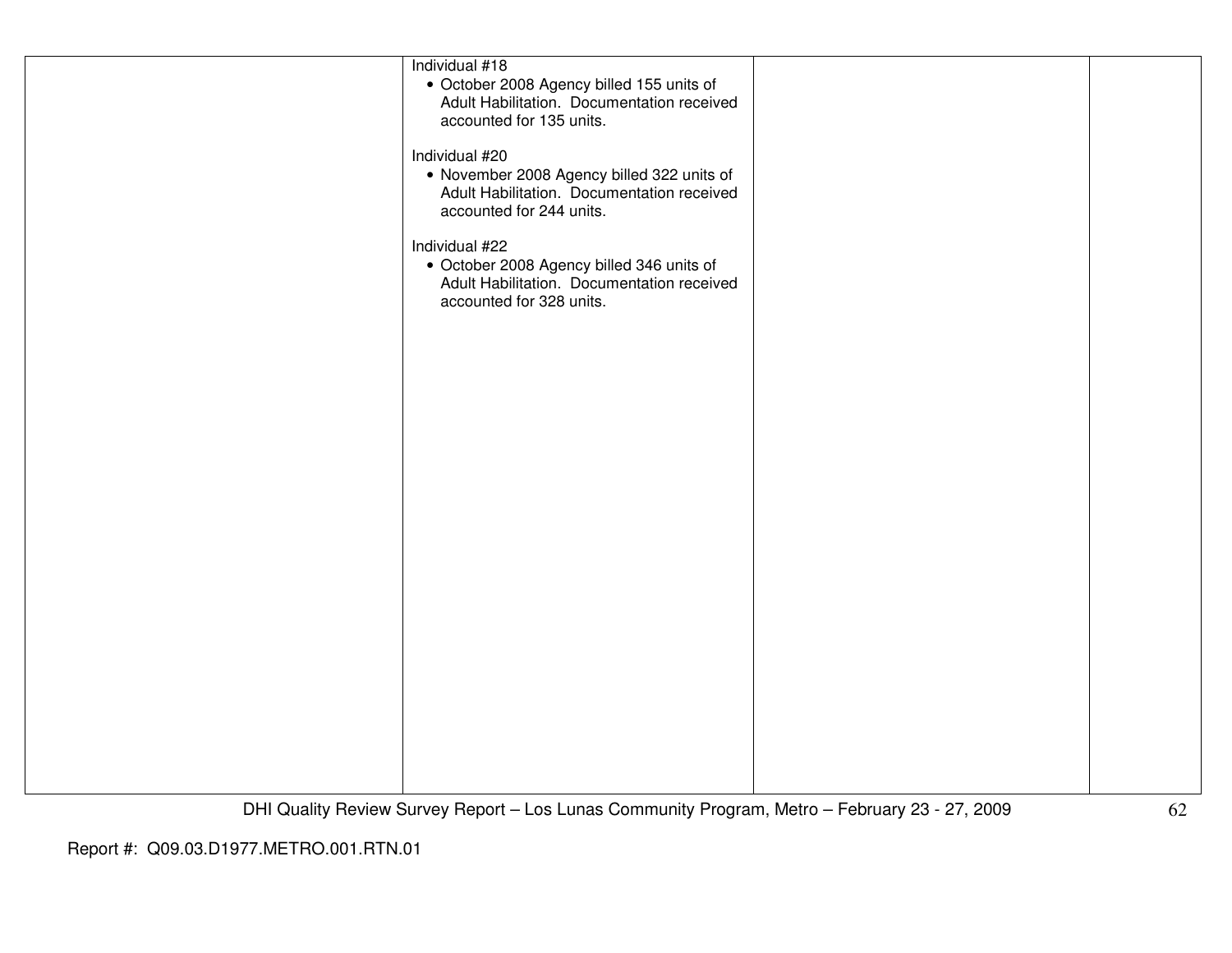| Tag # 6L06 (CoP) - FL Requirements                                                               | <b>Scope and Severity Rating: D</b>            |  |
|--------------------------------------------------------------------------------------------------|------------------------------------------------|--|
| Developmental Disabilities (DD) Waiver Service                                                   | Based on record review, the Agency failed      |  |
| Standards effective 4/1/2007CHAPTER 6. III.                                                      | complete all DDSD requirements for approval of |  |
| REQUIREMENTS UNIQUE TO FAMILY LIVING                                                             | each direct support provider for 2 of 8        |  |
| <b>SERVICES</b><br><b>B. Home Studies.</b> The Family Living Services                            | individuals.                                   |  |
| Provider Agency shall complete all DDSD                                                          | • Family Living (Annual Update) Home Study     |  |
| requirements for approval of each direct support                                                 | (#26)                                          |  |
| provider, including completion of an approved home                                               |                                                |  |
| study and training prior to placement. After the initial                                         |                                                |  |
| home study, an updated home study shall be                                                       |                                                |  |
| completed annually. The home study must also be                                                  |                                                |  |
| updated each time there is a change in family                                                    |                                                |  |
| composition or when the family moves to a new                                                    |                                                |  |
| home. The content and procedures used by the<br>Provider Agency to conduct home studies shall be |                                                |  |
| approved by DDSD.                                                                                |                                                |  |
|                                                                                                  |                                                |  |
|                                                                                                  |                                                |  |
|                                                                                                  |                                                |  |
|                                                                                                  |                                                |  |
|                                                                                                  |                                                |  |
|                                                                                                  |                                                |  |
|                                                                                                  |                                                |  |
|                                                                                                  |                                                |  |
|                                                                                                  |                                                |  |
|                                                                                                  |                                                |  |
|                                                                                                  |                                                |  |
|                                                                                                  |                                                |  |
|                                                                                                  |                                                |  |
|                                                                                                  |                                                |  |
|                                                                                                  |                                                |  |
|                                                                                                  |                                                |  |
|                                                                                                  |                                                |  |
|                                                                                                  |                                                |  |
|                                                                                                  |                                                |  |
|                                                                                                  |                                                |  |
|                                                                                                  |                                                |  |
|                                                                                                  |                                                |  |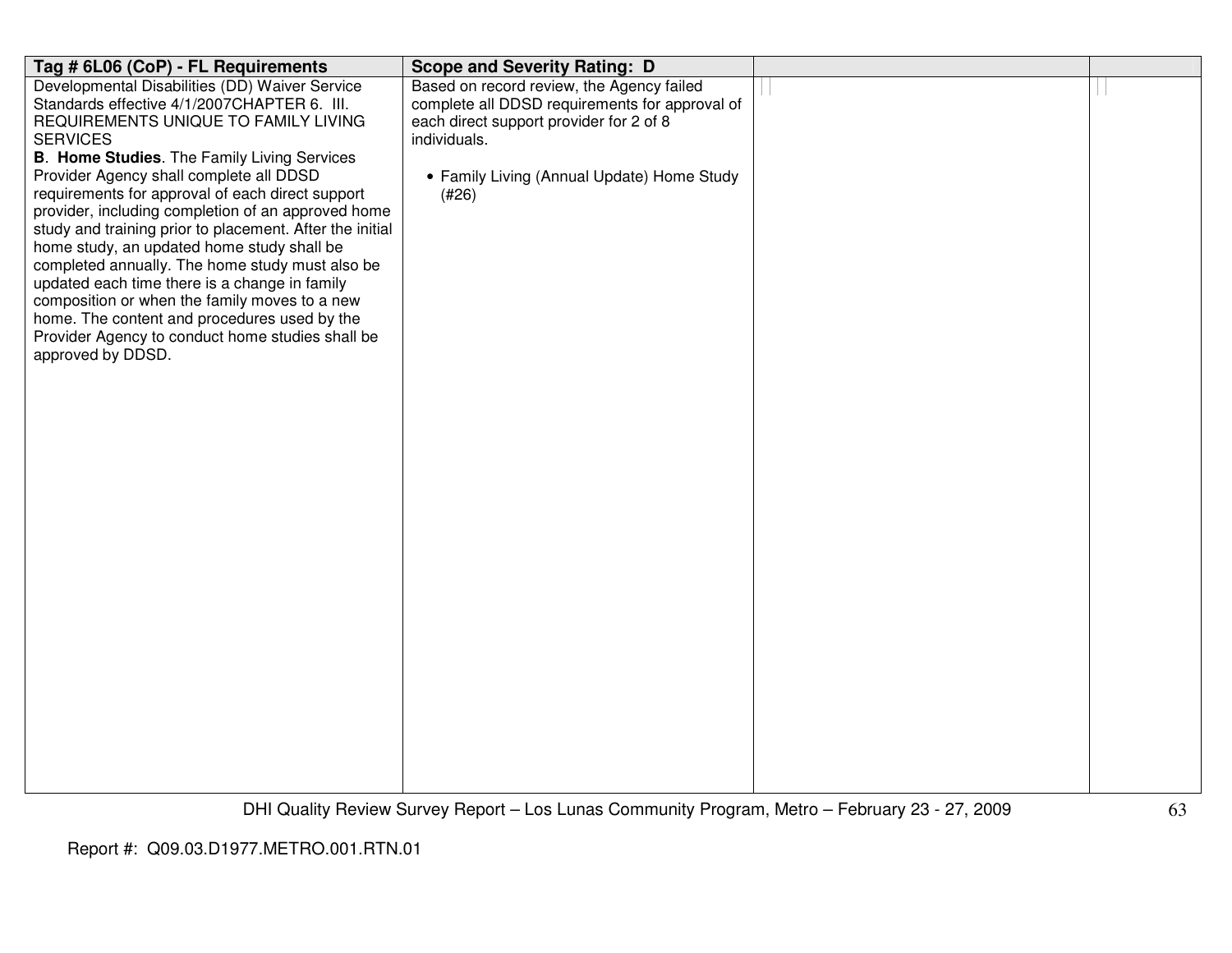| Tag # 6L13 (CoP) - CL Healthcare Regts.                                                              | <b>Scope and Severity Rating: D</b>           |  |
|------------------------------------------------------------------------------------------------------|-----------------------------------------------|--|
| Developmental Disabilities (DD) Waiver Service                                                       | Based on record review, the Agency failed to  |  |
| Standards effective 4/1/2007                                                                         | provide documentation of annual physical      |  |
| <b>CHAPTER 6. VI. GENERAL REQUIREMENTS</b>                                                           | examinations and/or other examinations as     |  |
| <b>FOR COMMUNITY LIVING</b>                                                                          | specified by a licensed physician for 4 of 26 |  |
| G. Health Care Requirements for Community                                                            | individuals receiving Community Living        |  |
| <b>Living Services.</b>                                                                              | Services.                                     |  |
| (1) The Community Living Service providers shall                                                     |                                               |  |
| ensure completion of a HAT for each individual                                                       | • Annual Physical (#24)                       |  |
| receiving this service. The HAT shall be completed                                                   |                                               |  |
| 2 weeks prior to the annual ISP meeting and                                                          | • Bone Density Examination (Per Agency file,  |  |
| submitted to the Case Manager and all other IDT                                                      | the exam was completed. No evidence           |  |
| Members. A revised HAT is required to also be                                                        | found of exam. (#1)                           |  |
| submitted whenever the individual's health status                                                    |                                               |  |
| changes significantly. For individuals who are newly                                                 | • Auditory Exam (#9)                          |  |
| allocated to the DD Waiver program, the HAT may                                                      | Individual #9 - Per Agency file, last         |  |
| be completed within 2 weeks following the initial ISP                                                | exam was completed 10/2005. Per               |  |
| meeting and submitted with any strategies and                                                        | auditory exam document, exam is to be         |  |
| support plans indicated in the ISP, or within 72                                                     | completed annually.                           |  |
| hours following admission into direct services, which                                                |                                               |  |
| ever comes first.                                                                                    | • Abnormal Involuntary Movement               |  |
| (2) Each individual will have a Health Care                                                          | Screening/Tardive Dyskinesia (#1)             |  |
| Coordinator, designated by the IDT. When the                                                         |                                               |  |
| individual's HAT score is 4, 5 or 6 the Health Care                                                  |                                               |  |
| Coordinator shall be an IDT member, other than the                                                   |                                               |  |
| individual. The Health Care Coordinator shall                                                        |                                               |  |
| oversee and monitor health care services for the                                                     |                                               |  |
| individual in accordance with these standards. In                                                    |                                               |  |
| circumstances where no IDT member voluntarily                                                        |                                               |  |
| accepts designation as the health care coordinator,                                                  |                                               |  |
| the community living provider shall assign a staff<br>member to this role.                           |                                               |  |
|                                                                                                      |                                               |  |
| (3) For each individual receiving Community Living<br>Services, the provider agency shall ensure and |                                               |  |
| document the following:                                                                              |                                               |  |
| (a) Provision of health care oversight consistent                                                    |                                               |  |
| with these Standards as detailed in Chapter                                                          |                                               |  |
| One section III E: Healthcare Documentation                                                          |                                               |  |
| by Nurses For Community Living Services,                                                             |                                               |  |
| Community Inclusion Services and Private                                                             |                                               |  |
| Duty Nursing Services.                                                                               |                                               |  |
|                                                                                                      |                                               |  |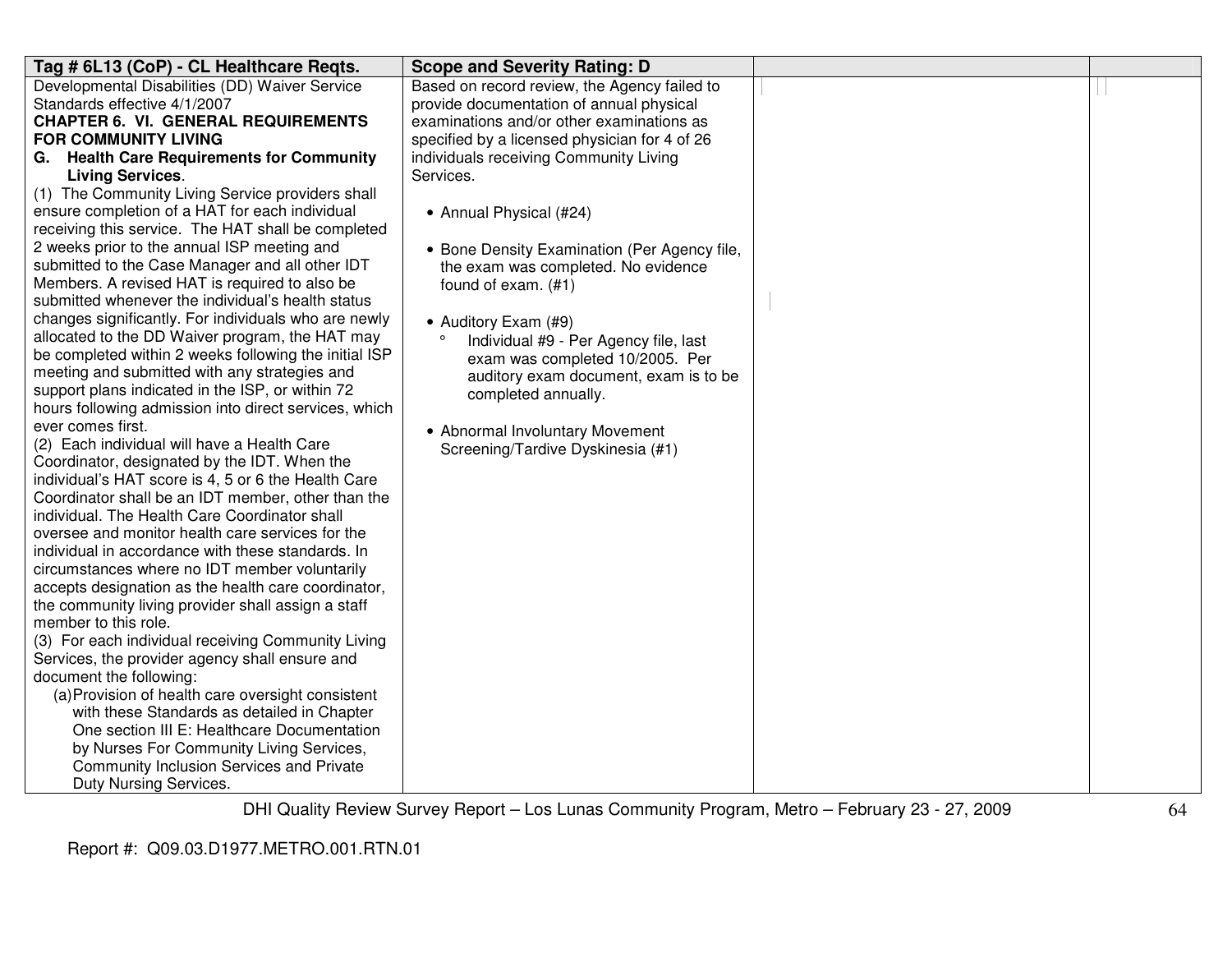| b) That each individual with a score of 4, 5, or 6  |  |  |
|-----------------------------------------------------|--|--|
| on the HAT, has a Health Care Plan                  |  |  |
| developed by a licensed nurse.                      |  |  |
| (c) That an individual with chronic condition(s)    |  |  |
| with the potential to exacerbate into a life        |  |  |
| threatening condition, has Crisis Prevention/       |  |  |
| Intervention Plan(s) developed by a licensed        |  |  |
| nurse or other appropriate professional for         |  |  |
| each such condition.                                |  |  |
| (4) That an average of 3 hours of documented        |  |  |
| nutritional counseling is available annually, if    |  |  |
| recommended by the IDT.                             |  |  |
| (5) That the physical property and grounds are free |  |  |
| of hazards to the individual's health and safety.   |  |  |
| (6) In addition, for each individual receiving      |  |  |
| Supported Living or Family Living Services, the     |  |  |
| provider shall verify and document the following:   |  |  |
| (a) The individual has a primary licensed           |  |  |
| physician;                                          |  |  |
| (b) The individual receives an annual physical      |  |  |
| examination and other examinations as               |  |  |
| specified by a licensed physician;                  |  |  |
| (c) The individual receives annual dental check-    |  |  |
| ups and other check-ups as specified by a           |  |  |
| licensed dentist;                                   |  |  |
| (d) The individual receives eye examinations as     |  |  |
| specified by a licensed optometrist or              |  |  |
| ophthalmologist; and                                |  |  |
| (e) Agency activities that occur as follow-up to    |  |  |
| medical appointments (e.g. treatment, visits to     |  |  |
| specialists, changes in medication or daily         |  |  |
| routine).                                           |  |  |
|                                                     |  |  |
|                                                     |  |  |
|                                                     |  |  |
|                                                     |  |  |
|                                                     |  |  |
|                                                     |  |  |
|                                                     |  |  |
|                                                     |  |  |
|                                                     |  |  |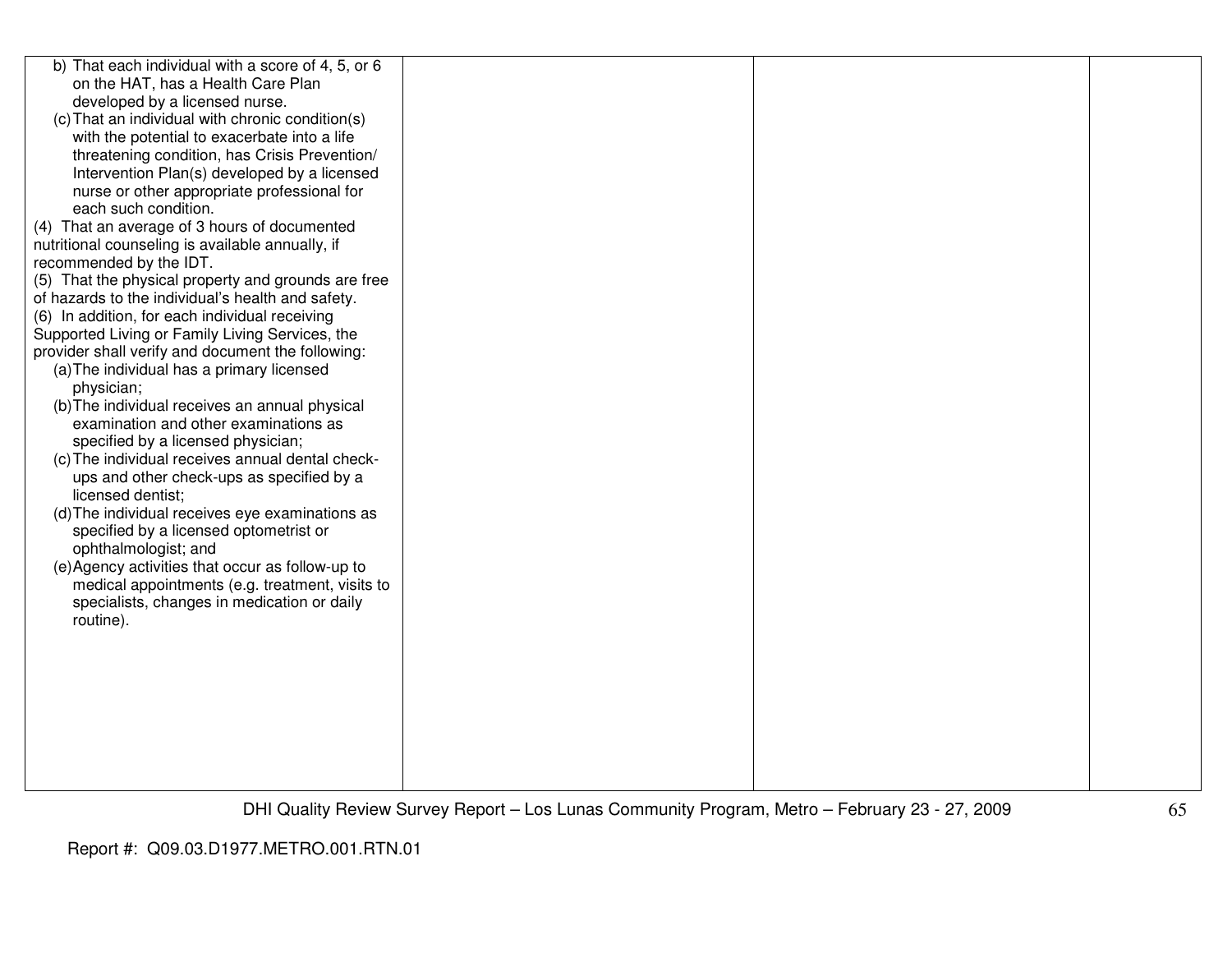| Tag # 6L14 Residential Case File                                                            | <b>Scope and Severity Rating: E</b>               |  |
|---------------------------------------------------------------------------------------------|---------------------------------------------------|--|
| Developmental Disabilities (DD) Waiver Service                                              | Based on record review, the Agency failed to      |  |
| Standards effective 4/1/2007                                                                | maintain a complete and confidential case file in |  |
| CHAPTER 6. VIII. COMMUNITY LIVING SERVICE                                                   | the residence for 18 of 26 Individuals receiving  |  |
| PROVIDER AGENCY REQUIREMENTS                                                                | Family Living Services or Supported Living        |  |
| A. Residence Case File: For individuals receiving                                           | Services.                                         |  |
| Supported Living or Family Living, the Agency shall                                         |                                                   |  |
| maintain in the individual's home a complete and                                            | • Annual ISP (#2, 11, 13 & 23)                    |  |
| current confidential case file for each individual. For                                     |                                                   |  |
| individuals receiving Independent Living Services,                                          | • ISP Signature Page (#2, 3, 5, 6, 7, 10, 11,     |  |
| rather than maintaining this file at the individual's                                       | 12, 13, 14, 16, 19, 23, 24 & 26)                  |  |
| home, the complete and current confidential case                                            |                                                   |  |
| file for each individual shall be maintained at the                                         | • Addendum A (#2, 3, 5, 6, 7, 10, 11, 12, 13,     |  |
| agency's administrative site. Each file shall include                                       | 14, 15, 19, 22, 23, 24 & 26)                      |  |
| the following:                                                                              |                                                   |  |
| (1) Complete and current ISP and all supplemental                                           | • Individual Specific Training (Addendum B)       |  |
| plans specific to the individual;                                                           | (H2, 11 & 8 & 13)                                 |  |
| (2) Complete and current Health Assessment Tool;                                            |                                                   |  |
| (3) Current emergency contact information, which                                            | • Positive Behavioral Plan (#7)                   |  |
| includes the individual's address, telephone                                                |                                                   |  |
| number, names and telephone numbers of                                                      | • Positive Behavioral Crisis Plan (7 & 19)        |  |
| residential Community Living Support providers,                                             |                                                   |  |
| relatives, or guardian or conservator, primary care                                         | • Special Health Care Needs                       |  |
| physician's name(s) and telephone number(s),<br>pharmacy name, address and telephone number | <sup>o</sup> Meal Time Plan (#2 & 5)              |  |
| and dentist name, address and telephone number,                                             |                                                   |  |
| and health plan;                                                                            | • Health Assessment Tool (#7 &14)                 |  |
|                                                                                             |                                                   |  |
| (4) Up-to-date progress notes, signed and dated by                                          | • Health Care Plans                               |  |
| the person making the note for at least the past                                            | <sup>o</sup> Allergies (#2)                       |  |
| month (older notes may be transferred to the                                                | $\degree$ Swallowing (#14)                        |  |
| agency office);                                                                             | <sup>o</sup> Seizures (#14)                       |  |
| (5) Data collected to document ISP Action Plan                                              | Night tremors (#14)<br>$\circ$                    |  |
| implementation                                                                              | ° Skin Integrity (#14)                            |  |
|                                                                                             | ° Cognitive ability (#14)                         |  |
| (6) Progress notes written by direct care staff and                                         | ° Constipation (#14)                              |  |
| by nurses regarding individual health status and                                            |                                                   |  |
| physical conditions including action taken in                                               | • Crisis Plan                                     |  |
| response to identified changes in condition for at                                          | ° Cardiac Condition (#19)                         |  |
| least the past month;                                                                       | <sup>o</sup> Allergies (#19)                      |  |
| (7) Physician's or qualified health care providers                                          | ° Constipation(#13)                               |  |
|                                                                                             |                                                   |  |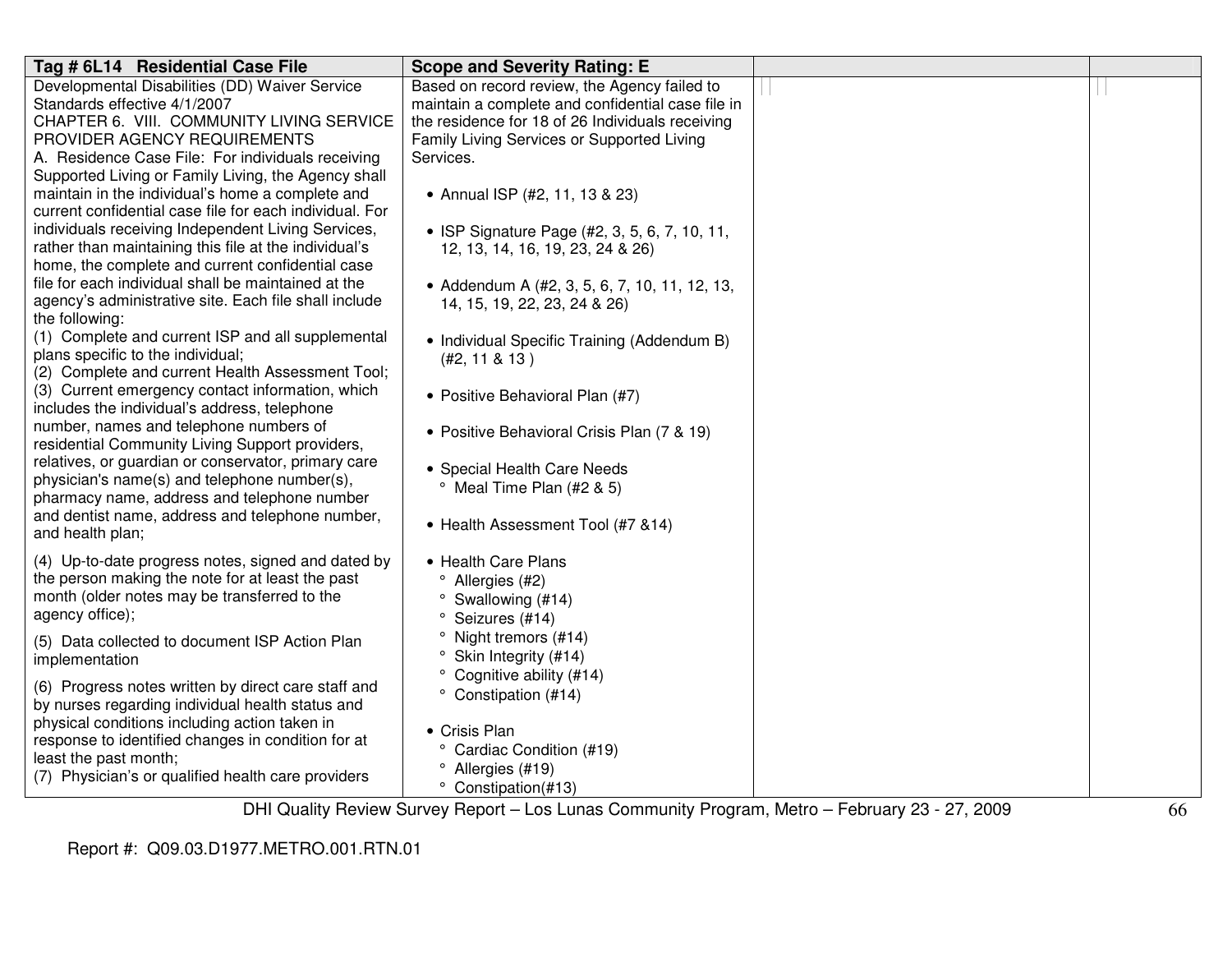| written orders;                                           | ° Skeletal Integrity (#13)                     |  |
|-----------------------------------------------------------|------------------------------------------------|--|
| (8) Progress notes documenting implementation of          | Violence to self and others (#13)              |  |
| a physician's or qualified health care provider's         | Head injury (#13)                              |  |
| order(s);                                                 | ۰<br>Poisoning (#13)                           |  |
| (9) Medication Administration Record (MAR) for the        |                                                |  |
| past three (3) months which includes:                     | • Data Collection/Data Tracking (#10 & 11)     |  |
| (a) The name of the individual;                           |                                                |  |
| (b) A transcription of the healthcare practitioners       | • Progress Notes written by DSP and/or         |  |
| prescription including the brand and generic              | Nurses (#7 & 14)                               |  |
| name of the medication;                                   |                                                |  |
| Diagnosis for which the medication is<br>(C)              | • Health Care Providers Written Orders (#10)   |  |
| prescribed;                                               |                                                |  |
| (d) Dosage, frequency and method/route of                 | • Record of visits of healthcare practitioners |  |
| delivery;                                                 | (#12)                                          |  |
| (e) Times and dates of delivery;                          |                                                |  |
| Initials of person administering or assisting with<br>(f) |                                                |  |
| medication; and                                           |                                                |  |
| (g) An explanation of any medication irregularity,        |                                                |  |
| allergic reaction or adverse effect.                      |                                                |  |
| (h) For PRN medication an explanation for the use         |                                                |  |
| of the PRN must include:                                  |                                                |  |
| Observable signs/symptoms or                              |                                                |  |
| circumstances in which the medication is to               |                                                |  |
| be used, and                                              |                                                |  |
| (ii) Documentation of the effectiveness/result            |                                                |  |
| of the PRN delivered.                                     |                                                |  |
| A MAR is not required for individuals                     |                                                |  |
| participating in Independent Living Services              |                                                |  |
| who self-administer their own medication.                 |                                                |  |
| However, when medication administration is                |                                                |  |
| provided as part of the Independent Living                |                                                |  |
| Service a MAR must be maintained at the                   |                                                |  |
| individual's home and an updated copy must                |                                                |  |
| be placed in the agency file on a weekly basis.           |                                                |  |
| (10) Record of visits to healthcare practitioners         |                                                |  |
| including any treatment provided at the visit and a       |                                                |  |
| record of all diagnostic testing for the current ISP      |                                                |  |
| year; and                                                 |                                                |  |
| (11) Medical History to include: demographic data,        |                                                |  |
| current and past medical diagnoses including the          |                                                |  |
| cause (if known) of the developmental disability and      |                                                |  |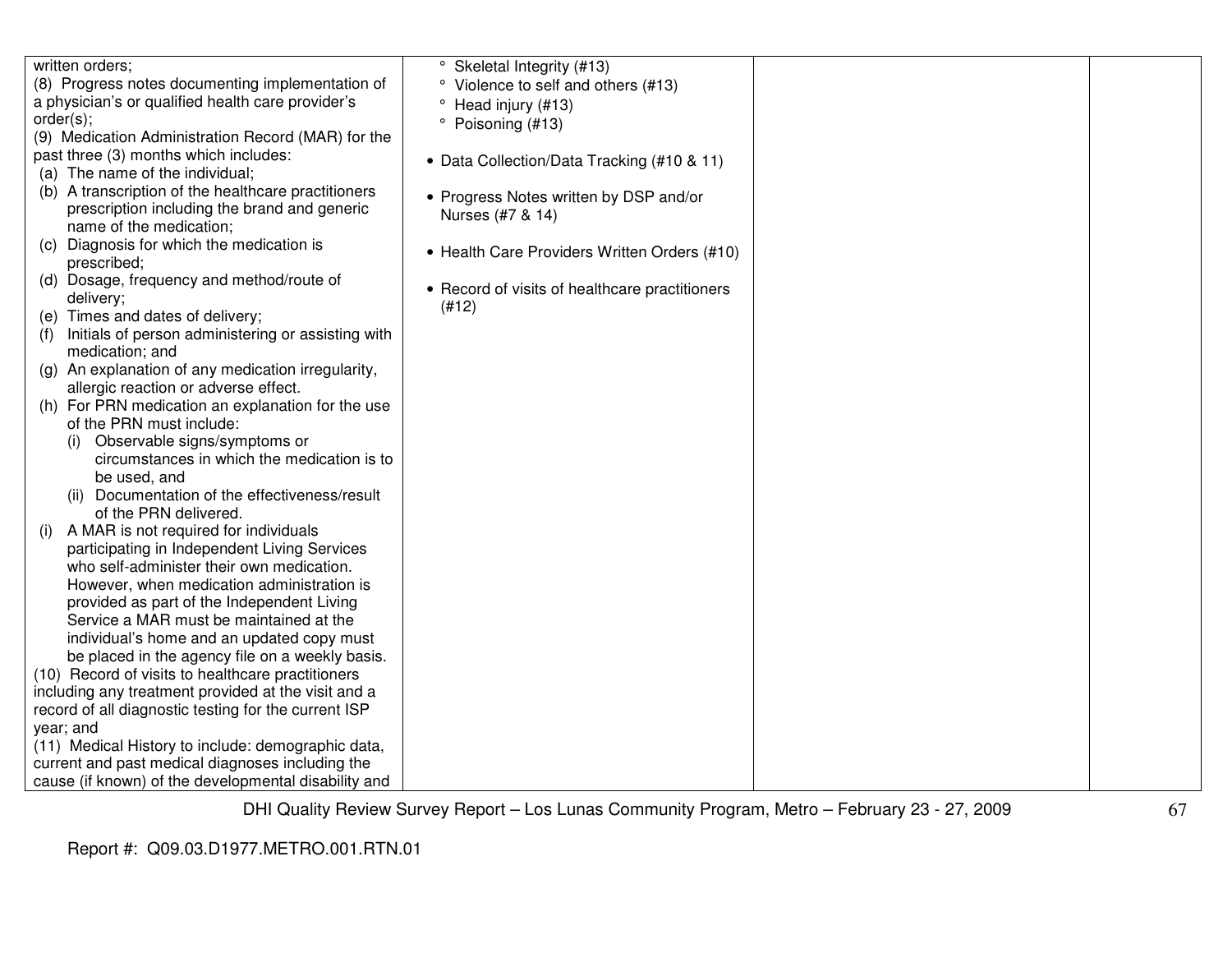| any psychiatric diagnosis, allergies (food,<br>environmental, medications), status of routine adult<br>health care screenings, immunizations, hospital<br>discharge summaries for past twelve (12) months,<br>past medical history including hospitalizations,<br>surgeries, injuries, family history and current<br>physical exam. |  |  |
|-------------------------------------------------------------------------------------------------------------------------------------------------------------------------------------------------------------------------------------------------------------------------------------------------------------------------------------|--|--|
|                                                                                                                                                                                                                                                                                                                                     |  |  |
|                                                                                                                                                                                                                                                                                                                                     |  |  |
|                                                                                                                                                                                                                                                                                                                                     |  |  |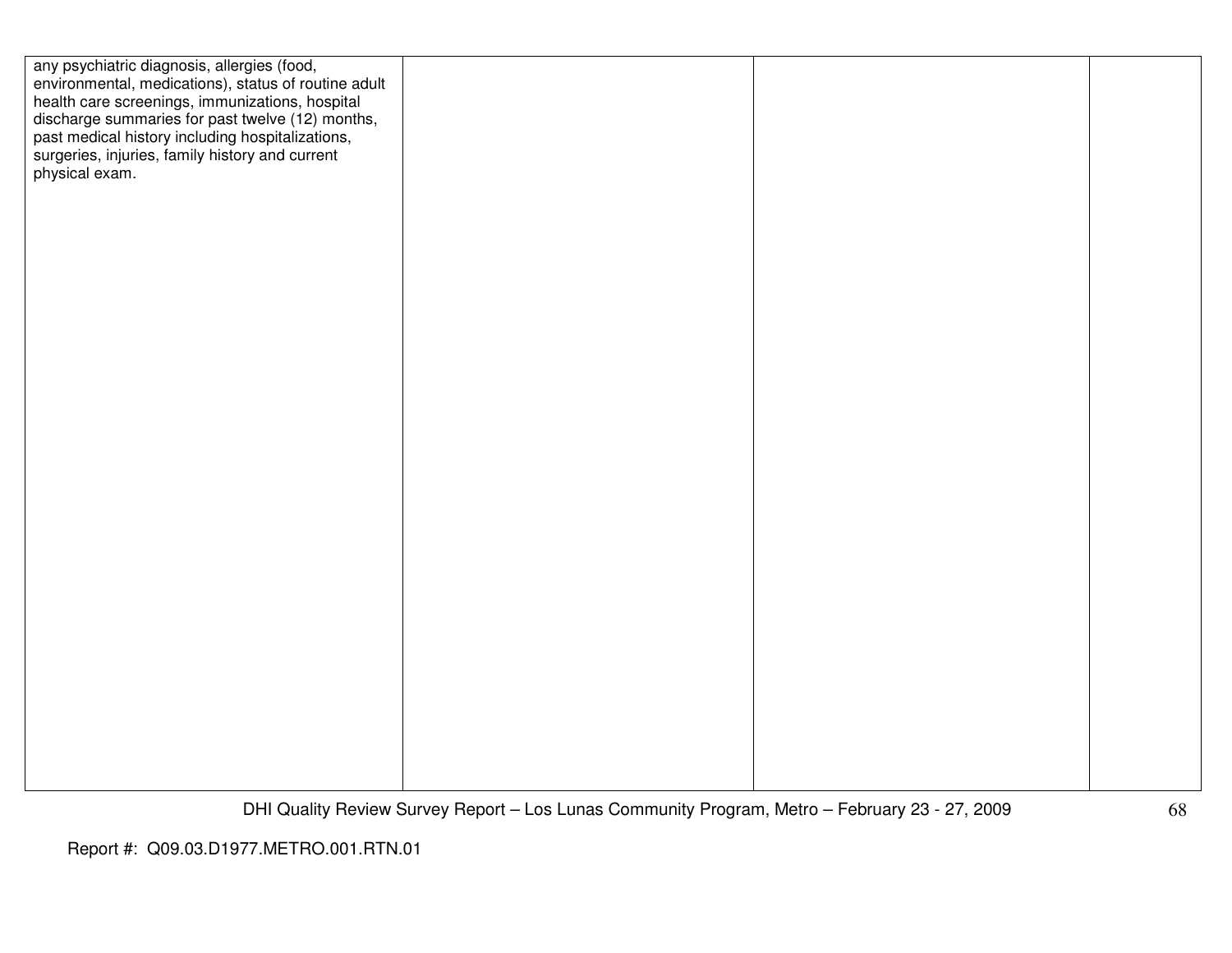|            | Tag # 6L17 Reporting Requirements                                                                                                                                                                                                                                                                                                                                                                                                                                                                                                                                                                           | <b>Scope and Severity Rating: B</b>                                                                                                                                                                                                                                           |  |
|------------|-------------------------------------------------------------------------------------------------------------------------------------------------------------------------------------------------------------------------------------------------------------------------------------------------------------------------------------------------------------------------------------------------------------------------------------------------------------------------------------------------------------------------------------------------------------------------------------------------------------|-------------------------------------------------------------------------------------------------------------------------------------------------------------------------------------------------------------------------------------------------------------------------------|--|
|            | Developmental Disabilities (DD) Waiver Service<br>Standards effective 4/1/2007<br><b>CHAPTER 6. VIII. COMMUNITY LIVING</b><br><b>SERVICE PROVIDER AGENCY REQUIREMENTS</b>                                                                                                                                                                                                                                                                                                                                                                                                                                   | Based on Record Review the Agency failed to<br>complete written quarterly status reports for 5 of<br>26 individuals receiving Community Living<br>Services.                                                                                                                   |  |
| (1)<br>(2) | D. Community Living Service Provider Agency<br><b>Reporting Requirements: All Community Living</b><br>Support providers shall submit written quarterly<br>status reports to the individual's Case Manager and<br>other IDT Members no later than fourteen (14) days<br>following the end of each ISP quarter. The quarterly<br>reports shall contain the following written<br>documentation:<br>Timely completion of relevant activities from<br><b>ISP Action Plans</b><br>Progress towards desired outcomes in the ISP<br>accomplished during the quarter;<br>Significant changes in routine or staffing; | <b>Supported Living Quarterly Reports</b><br>• Individual #5- None found from 1/2008 -<br>1/2009<br>• Individual #12 - None found from 10/2008 -<br>12/2008<br>• Individual #20 - None found from 1/2008 -<br>1/2009<br>• Individual #23 - None found from 1/2008 -<br>2/2008 |  |
| (3)        |                                                                                                                                                                                                                                                                                                                                                                                                                                                                                                                                                                                                             | <b>Family Living Quarterly Reports</b>                                                                                                                                                                                                                                        |  |
| (4)        | Unusual or significant life events;                                                                                                                                                                                                                                                                                                                                                                                                                                                                                                                                                                         | • Individual #9 - None found from 1/2008 -                                                                                                                                                                                                                                    |  |
| (5)        | Updates on health status, including medication<br>and durable medical equipment needs<br>identified during the quarter; and                                                                                                                                                                                                                                                                                                                                                                                                                                                                                 | 1/2009                                                                                                                                                                                                                                                                        |  |
| (6)        | Data reports as determined by IDT members.                                                                                                                                                                                                                                                                                                                                                                                                                                                                                                                                                                  |                                                                                                                                                                                                                                                                               |  |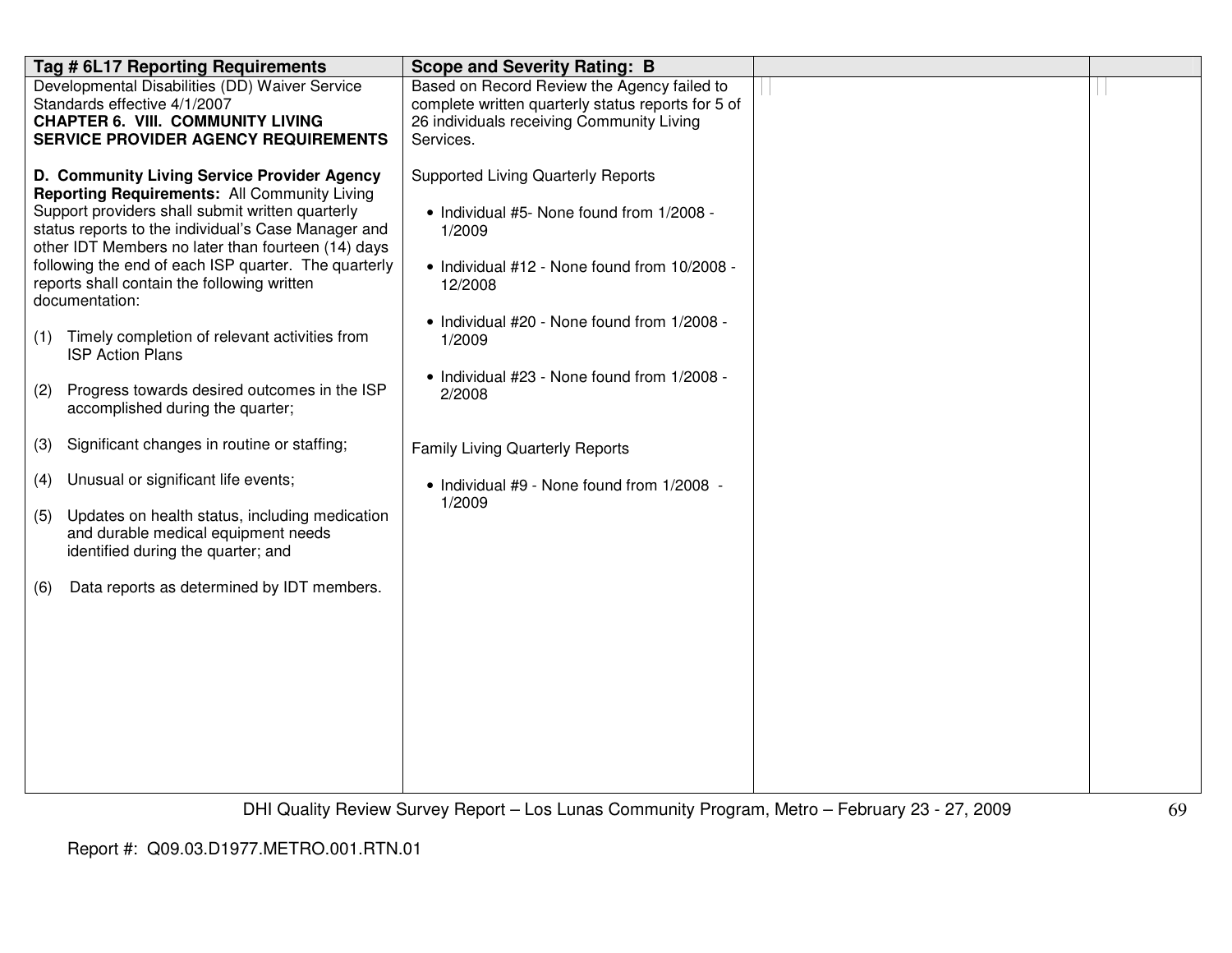| Tag # 6L25 (CoP) Residential Regts.                 | <b>Scope and Severity Rating: E</b>             |  |
|-----------------------------------------------------|-------------------------------------------------|--|
| Developmental Disabilities (DD) Waiver Service      | Based on observation, the Agency failed to      |  |
| Standards effective 4/1/2007                        | ensure that each individual's residence met all |  |
| <b>CHAPTER 6. VIII. COMMUNITY LIVING</b>            | requirements within the standard for 4 of 18    |  |
| <b>SERVICE PROVIDER AGENCY REQUIREMENTS</b>         | Supported Living and Family Living residences.  |  |
| L. Residence Requirements for Family Living         |                                                 |  |
| <b>Services and Supported Living Services</b>       | The following items were no found, not          |  |
| (1) Supported Living Services and Family Living     | functioning or incomplete:                      |  |
| Services providers shall assure that each           |                                                 |  |
| individual's residence has:                         | • Accessible telephone numbers of poison        |  |
| (a) Battery operated or electric smoke detectors,   | control centers located within the line of      |  |
| heat sensors, or a sprinkler system installed in    | sight of the telephone (#25)                    |  |
| the residence;                                      |                                                 |  |
| (b) General-purpose first aid kit;                  | • Accessible written procedures for the safe    |  |
| (c) When applicable due to an individual's health   | storage of all medications with dispensing      |  |
| status, a blood borne pathogens kit;                | instructions for each individual that are       |  |
| (d) Accessible written procedures for emergency     | consistent with the Assisting with              |  |
| evacuation e.g. fire and weather-related            | Medication Administration training or each      |  |
| threats;                                            | individual's ISP (#20 & 22)                     |  |
| (e) Accessible telephone numbers of poison          |                                                 |  |
| control centers located within the line of sight of | • Accessible written procedures for             |  |
| the telephone;                                      | emergency placement and relocation of           |  |
| Accessible written documentation of actual<br>(1)   | individuals in the event of an emergency        |  |
| evacuation drills occurring at least three (3)      | evacuation that makes the residence             |  |
| times a year. For Supported Living evacuation       | unsuitable for occupancy. The emergency         |  |
| drills shall occur at least once a year during      | evacuation procedures shall address, but        |  |
| each shift:                                         | are not limited to, fire, chemical and/or       |  |
| Accessible written procedures for the safe<br>(g)   | hazardous waste spills, and flooding (#20,      |  |
| storage of all medications with dispensing          | 22 & 23)                                        |  |
| instructions for each individual that are           |                                                 |  |
| consistent with the Assisting with Medication       |                                                 |  |
| Administration training or each individual's ISP;   |                                                 |  |
| and                                                 |                                                 |  |
| Accessible written procedures for emergency<br>(h)  |                                                 |  |
| placement and relocation of individuals in the      |                                                 |  |
| event of an emergency evacuation that makes         |                                                 |  |
| the residence unsuitable for occupancy. The         |                                                 |  |
| emergency evacuation procedures shall               |                                                 |  |
| address, but are not limited to, fire, chemical     |                                                 |  |
| and/or hazardous waste spills, and flooding.        |                                                 |  |
|                                                     |                                                 |  |